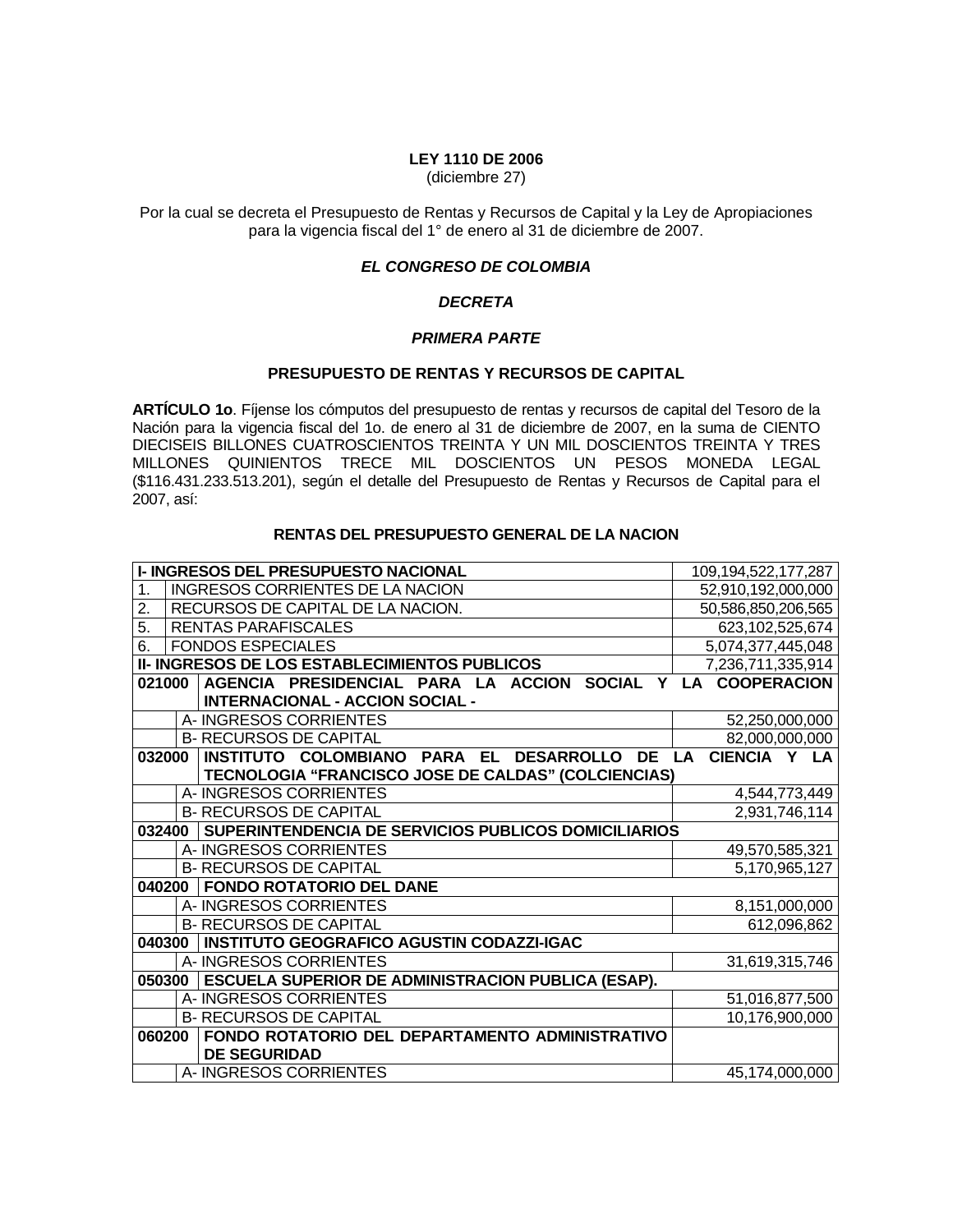| <b>B- RECURSOS DE CAPITAL</b>                                                    | 29,330,000,000  |
|----------------------------------------------------------------------------------|-----------------|
| 110200<br>FONDO ROTATORIO DEL MINISTERIO DE RELACIONES                           |                 |
| <b>EXTERIORES</b>                                                                |                 |
| A- INGRESOS CORRIENTES                                                           | 49,683,803,840  |
| <b>B- RECURSOS DE CAPITAL</b>                                                    | 8,661,000,000   |
| 130900 SUPERINTENDENCIA DE LA ECONOMIA SOLIDARIA                                 |                 |
| A-INGRESOS CORRIENTES                                                            | 5,162,802,735   |
| <b>B- RECURSOS DE CAPITAL</b>                                                    | 645,821,320     |
| UNIDAD ADMINISTRATIVA ESPECIAL<br>131000<br><b>DIRECCION</b><br><b>DE</b>        |                 |
| <b>IMPUESTOS Y ADUANAS NACIONALES</b>                                            |                 |
| A-INGRESOS CORRIENTES                                                            | 25,797,792,000  |
| <b>B- RECURSOS DE CAPITAL</b>                                                    | 6,218,500,00    |
| 131300 SUPERINTENDENCIA FINANCIERA DE COLOMBIA                                   |                 |
| A-INGRESOS CORRIENTES                                                            | 116,914,448,672 |
| <b>B- RECURSOS DE CAPITAL</b>                                                    | 9,500,000,000   |
| 150300 CAJA DE RETIRO DE LAS FUERZAS MILITARES                                   |                 |
| A-INGRESOS CORRIENTES                                                            | 100,436,400,000 |
| <b>B- RECURSOS DE CAPITAL</b>                                                    | 59,748,642,000  |
| 150700   INSTITUTO CASAS FISCALES DEL EJERCITO                                   |                 |
| A-INGRESOS CORRIENTES                                                            | 25,248,600,000  |
| <b>B- RECURSOS DE CAPITAL</b><br>150800   DEFENSA CIVIL COLOMBIANA               | 2,140,300,000   |
| A-INGRESOS CORRIENTES                                                            | 1,250,000,000   |
| <b>B- RECURSOS DE CAPITAL</b>                                                    | 70,000,000      |
| 151000 CLUB MILITAR DE OFICIALES                                                 |                 |
| A-INGRESOS CORRIENTES                                                            | 25,015,598,000  |
| <b>B- RECURSOS DE CAPITAL</b>                                                    | 1,552,900,000   |
| 151100 CAJA DE SUELDOS DE RETIRO DE LA POLICIA NACIONAL                          |                 |
| A-INGRESOS CORRIENTES                                                            | 99,636,000,000  |
| <b>B- RECURSOS DE CAPITAL</b>                                                    | 13,136,000,000  |
| 151200   FONDO ROTATORIO DE LA POLICIA                                           |                 |
| A-INGRESOS CORRIENTES                                                            | 76,608,353,267  |
| <b>B- RECURSOS DE CAPITAL</b>                                                    | 1,081,000,000   |
| 151900   HOSPITAL MILITAR                                                        |                 |
| A- INGRESOS CORRIENTES                                                           | 121,246,000,000 |
| <b>B- RECURSOS DE CAPITAL</b>                                                    | 8,652,000,000   |
| 152000 AGENCIA LOGISTICA DE LAS FUERZAS MILITARES                                |                 |
| A- INGRESOS CORRIENTES                                                           | 279,215,200,000 |
| <b>B- RECURSOS DE CAPITAL</b>                                                    | 2,887,000,000   |
| 170200<br><b>INSTITUTO COLOMBIANO AGROPECUARIO (ICA)</b>                         |                 |
| A- INGRESOS CORRIENTES                                                           | 37,012,500,000  |
| <b>B- RECURSOS DE CAPITAL</b>                                                    | 1,500,000,000   |
| INSTITUTO COLOMBIANO<br>171300<br><b>DE</b><br><b>RURAL</b><br><b>DESARROLLO</b> |                 |
| <b>INCODER</b>                                                                   |                 |
| A- INGRESOS CORRIENTES                                                           | 14,583,800,000  |
| <b>B- RECURSOS DE CAPITAL</b>                                                    | 6,311,200,000   |
| INSTITUTO COLOMBIANO DE GEOLOGIA Y MINERIA<br>210300                             |                 |
| <b>INGEOMINAS-</b>                                                               |                 |
| A-INGRESOS CORRIENTES<br><b>B- RECURSOS DE CAPITAL</b>                           | 42,661,800,000  |
| <b>UNIDAD DE PLANEACION MINERO ENERGETICA - UPME</b><br>210900                   | 34,356,000,000  |
|                                                                                  |                 |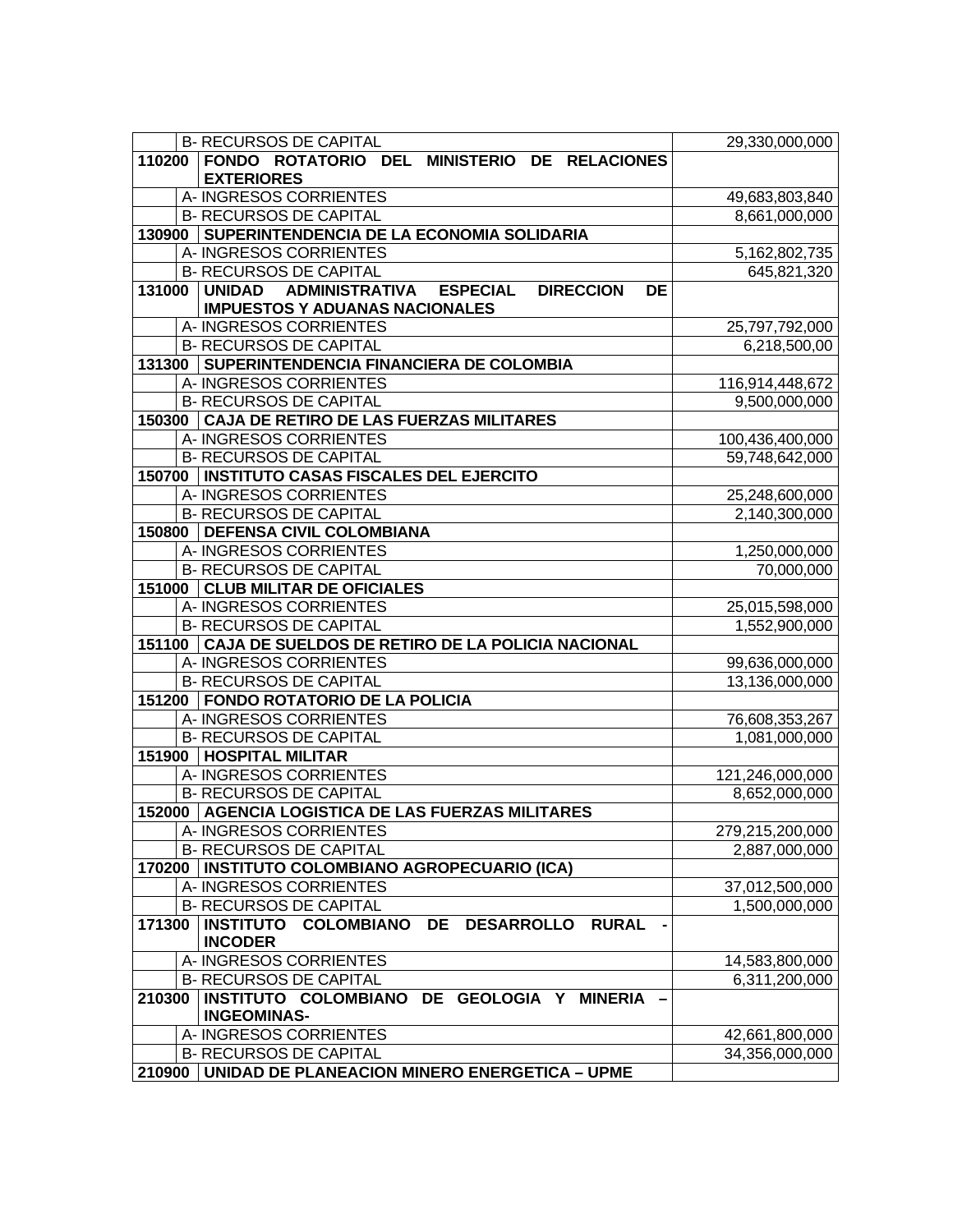| <b>B- RECURSOS DE CAPITAL</b><br>20,000,000<br><b>DE</b><br>PLANIFICACION Y<br><b>DE</b><br>211000<br><b>INSTITUTO</b><br><b>PROMOCION</b><br>SOLUCIONES ENERGETICAS PARA LAS ZONAS<br><b>NO</b><br><b>INTERCONECTADAS-IPSE-</b><br>A- INGRESOS CORRIENTES<br>12,721,345,000<br><b>B- RECURSOS DE CAPITAL</b><br>22,337,000,000<br>211100   AGENCIA NACIONAL DE HIDROCARBUROS - ANH<br>A-INGRESOS CORRIENTES<br>135,511,562,000<br><b>B- RECURSOS DE CAPITAL</b><br>4,848,000,000<br>220200 INSTITUTO COLOMBIANO PARA EL FOMENTO DE LA<br><b>EDUCACION SUPERIOR (ICFES)</b><br>A-INGRESOS CORRIENTES<br>34, 148, 715, 702<br><b>B- RECURSOS DE CAPITAL</b><br>21,200,000,000<br>220900   INSTITUTO NACIONAL PARA SORDOS (INSOR)<br>A-INGRESOS CORRIENTES<br>251,740,235<br>221000   INSTITUTO NACIONAL PARA CIEGOS (INCI)<br>A-INGRESOS CORRIENTES<br>244,000,000<br><b>B- RECURSOS DE CAPITAL</b><br>46,926,000<br>221100   INSTITUTO TECNOLOGICO PASCUAL BRAVO - MEDELLIN<br>A-INGRESOS CORRIENTES<br>2,612,798,603<br><b>B- RECURSOS DE CAPITAL</b><br>6,172,329,651<br>223100 COLEGIO MAYOR DE BOLIVAR<br>A-INGRESOS CORRIENTES<br>996,061,247<br><b>B- RECURSOS DE CAPITAL</b><br>761,400,000<br>223400   INSTITUTO TECNICO CENTRAL<br>A-INGRESOS CORRIENTES<br>2,852,015,784<br><b>B- RECURSOS DE CAPITAL</b><br>170,200,000<br><b>223500 INSTITUTO</b><br><b>SUPERIOR</b><br><b>DE</b><br><b>EDUCACION</b><br><b>DE</b><br><b>RURAL</b><br><b>PAMPLONA - ISER</b><br>A- INGRESOS CORRIENTES<br>1,090,974,776<br><b>B- RECURSOS DE CAPITAL</b><br>126,600,000<br>223600 INSTITUTO DE EDUCACION TECNICA PROFESIONAL DE<br><b>ROLDANILLO</b><br>A- INGRESOS CORRIENTES<br>517,416,691<br><b>B- RECURSOS DE CAPITAL</b><br>40,500,000<br>223700 INSTITUTO<br><b>DE</b><br><b>FORMACION</b><br><b>TECNICA</b><br><b>NACIONAL</b><br>PROFESIONAL DE CIENAGA<br>426,109,200<br>A-INGRESOS CORRIENTES<br>INSTITUTO NACIONAL DE FORMACION TECNICA<br>223800<br>PROFESIONAL DE SAN ANDRES Y PROVIDENCIA<br>A-INGRESOS CORRIENTES<br>254,767,867<br>223900   INSTITUTO NACIONAL DE FORMACION TECNICA<br>PROFESIONAL DE SAN JUAN DEL CESAR<br>A-INGRESOS CORRIENTES<br>837,198,696<br><b>B- RECURSOS DE CAPITAL</b><br>124,900,000<br>224000   INSTITUTO TECNICO AGRICOLA - ITA - DE BUGA<br>A-INGRESOS CORRIENTES<br>370,502,572<br><b>B- RECURSOS DE CAPITAL</b><br>185,400,000<br>224100   INSTITUTO TOLIMENSE DE FORMACION TECNICA<br><b>PROFESIONAL</b><br>A-INGRESOS CORRIENTES<br>623,142,000 | A- INGRESOS CORRIENTES | 11,568,723,000 |
|-------------------------------------------------------------------------------------------------------------------------------------------------------------------------------------------------------------------------------------------------------------------------------------------------------------------------------------------------------------------------------------------------------------------------------------------------------------------------------------------------------------------------------------------------------------------------------------------------------------------------------------------------------------------------------------------------------------------------------------------------------------------------------------------------------------------------------------------------------------------------------------------------------------------------------------------------------------------------------------------------------------------------------------------------------------------------------------------------------------------------------------------------------------------------------------------------------------------------------------------------------------------------------------------------------------------------------------------------------------------------------------------------------------------------------------------------------------------------------------------------------------------------------------------------------------------------------------------------------------------------------------------------------------------------------------------------------------------------------------------------------------------------------------------------------------------------------------------------------------------------------------------------------------------------------------------------------------------------------------------------------------------------------------------------------------------------------------------------------------------------------------------------------------------------------------------------------------------------------------------------------------------------------------------------------------------------------------------------------------------------------------------------------------------------------------------------------------------------------------------------|------------------------|----------------|
|                                                                                                                                                                                                                                                                                                                                                                                                                                                                                                                                                                                                                                                                                                                                                                                                                                                                                                                                                                                                                                                                                                                                                                                                                                                                                                                                                                                                                                                                                                                                                                                                                                                                                                                                                                                                                                                                                                                                                                                                                                                                                                                                                                                                                                                                                                                                                                                                                                                                                                 |                        |                |
|                                                                                                                                                                                                                                                                                                                                                                                                                                                                                                                                                                                                                                                                                                                                                                                                                                                                                                                                                                                                                                                                                                                                                                                                                                                                                                                                                                                                                                                                                                                                                                                                                                                                                                                                                                                                                                                                                                                                                                                                                                                                                                                                                                                                                                                                                                                                                                                                                                                                                                 |                        |                |
|                                                                                                                                                                                                                                                                                                                                                                                                                                                                                                                                                                                                                                                                                                                                                                                                                                                                                                                                                                                                                                                                                                                                                                                                                                                                                                                                                                                                                                                                                                                                                                                                                                                                                                                                                                                                                                                                                                                                                                                                                                                                                                                                                                                                                                                                                                                                                                                                                                                                                                 |                        |                |
|                                                                                                                                                                                                                                                                                                                                                                                                                                                                                                                                                                                                                                                                                                                                                                                                                                                                                                                                                                                                                                                                                                                                                                                                                                                                                                                                                                                                                                                                                                                                                                                                                                                                                                                                                                                                                                                                                                                                                                                                                                                                                                                                                                                                                                                                                                                                                                                                                                                                                                 |                        |                |
|                                                                                                                                                                                                                                                                                                                                                                                                                                                                                                                                                                                                                                                                                                                                                                                                                                                                                                                                                                                                                                                                                                                                                                                                                                                                                                                                                                                                                                                                                                                                                                                                                                                                                                                                                                                                                                                                                                                                                                                                                                                                                                                                                                                                                                                                                                                                                                                                                                                                                                 |                        |                |
|                                                                                                                                                                                                                                                                                                                                                                                                                                                                                                                                                                                                                                                                                                                                                                                                                                                                                                                                                                                                                                                                                                                                                                                                                                                                                                                                                                                                                                                                                                                                                                                                                                                                                                                                                                                                                                                                                                                                                                                                                                                                                                                                                                                                                                                                                                                                                                                                                                                                                                 |                        |                |
|                                                                                                                                                                                                                                                                                                                                                                                                                                                                                                                                                                                                                                                                                                                                                                                                                                                                                                                                                                                                                                                                                                                                                                                                                                                                                                                                                                                                                                                                                                                                                                                                                                                                                                                                                                                                                                                                                                                                                                                                                                                                                                                                                                                                                                                                                                                                                                                                                                                                                                 |                        |                |
|                                                                                                                                                                                                                                                                                                                                                                                                                                                                                                                                                                                                                                                                                                                                                                                                                                                                                                                                                                                                                                                                                                                                                                                                                                                                                                                                                                                                                                                                                                                                                                                                                                                                                                                                                                                                                                                                                                                                                                                                                                                                                                                                                                                                                                                                                                                                                                                                                                                                                                 |                        |                |
|                                                                                                                                                                                                                                                                                                                                                                                                                                                                                                                                                                                                                                                                                                                                                                                                                                                                                                                                                                                                                                                                                                                                                                                                                                                                                                                                                                                                                                                                                                                                                                                                                                                                                                                                                                                                                                                                                                                                                                                                                                                                                                                                                                                                                                                                                                                                                                                                                                                                                                 |                        |                |
|                                                                                                                                                                                                                                                                                                                                                                                                                                                                                                                                                                                                                                                                                                                                                                                                                                                                                                                                                                                                                                                                                                                                                                                                                                                                                                                                                                                                                                                                                                                                                                                                                                                                                                                                                                                                                                                                                                                                                                                                                                                                                                                                                                                                                                                                                                                                                                                                                                                                                                 |                        |                |
|                                                                                                                                                                                                                                                                                                                                                                                                                                                                                                                                                                                                                                                                                                                                                                                                                                                                                                                                                                                                                                                                                                                                                                                                                                                                                                                                                                                                                                                                                                                                                                                                                                                                                                                                                                                                                                                                                                                                                                                                                                                                                                                                                                                                                                                                                                                                                                                                                                                                                                 |                        |                |
|                                                                                                                                                                                                                                                                                                                                                                                                                                                                                                                                                                                                                                                                                                                                                                                                                                                                                                                                                                                                                                                                                                                                                                                                                                                                                                                                                                                                                                                                                                                                                                                                                                                                                                                                                                                                                                                                                                                                                                                                                                                                                                                                                                                                                                                                                                                                                                                                                                                                                                 |                        |                |
|                                                                                                                                                                                                                                                                                                                                                                                                                                                                                                                                                                                                                                                                                                                                                                                                                                                                                                                                                                                                                                                                                                                                                                                                                                                                                                                                                                                                                                                                                                                                                                                                                                                                                                                                                                                                                                                                                                                                                                                                                                                                                                                                                                                                                                                                                                                                                                                                                                                                                                 |                        |                |
|                                                                                                                                                                                                                                                                                                                                                                                                                                                                                                                                                                                                                                                                                                                                                                                                                                                                                                                                                                                                                                                                                                                                                                                                                                                                                                                                                                                                                                                                                                                                                                                                                                                                                                                                                                                                                                                                                                                                                                                                                                                                                                                                                                                                                                                                                                                                                                                                                                                                                                 |                        |                |
|                                                                                                                                                                                                                                                                                                                                                                                                                                                                                                                                                                                                                                                                                                                                                                                                                                                                                                                                                                                                                                                                                                                                                                                                                                                                                                                                                                                                                                                                                                                                                                                                                                                                                                                                                                                                                                                                                                                                                                                                                                                                                                                                                                                                                                                                                                                                                                                                                                                                                                 |                        |                |
|                                                                                                                                                                                                                                                                                                                                                                                                                                                                                                                                                                                                                                                                                                                                                                                                                                                                                                                                                                                                                                                                                                                                                                                                                                                                                                                                                                                                                                                                                                                                                                                                                                                                                                                                                                                                                                                                                                                                                                                                                                                                                                                                                                                                                                                                                                                                                                                                                                                                                                 |                        |                |
|                                                                                                                                                                                                                                                                                                                                                                                                                                                                                                                                                                                                                                                                                                                                                                                                                                                                                                                                                                                                                                                                                                                                                                                                                                                                                                                                                                                                                                                                                                                                                                                                                                                                                                                                                                                                                                                                                                                                                                                                                                                                                                                                                                                                                                                                                                                                                                                                                                                                                                 |                        |                |
|                                                                                                                                                                                                                                                                                                                                                                                                                                                                                                                                                                                                                                                                                                                                                                                                                                                                                                                                                                                                                                                                                                                                                                                                                                                                                                                                                                                                                                                                                                                                                                                                                                                                                                                                                                                                                                                                                                                                                                                                                                                                                                                                                                                                                                                                                                                                                                                                                                                                                                 |                        |                |
|                                                                                                                                                                                                                                                                                                                                                                                                                                                                                                                                                                                                                                                                                                                                                                                                                                                                                                                                                                                                                                                                                                                                                                                                                                                                                                                                                                                                                                                                                                                                                                                                                                                                                                                                                                                                                                                                                                                                                                                                                                                                                                                                                                                                                                                                                                                                                                                                                                                                                                 |                        |                |
|                                                                                                                                                                                                                                                                                                                                                                                                                                                                                                                                                                                                                                                                                                                                                                                                                                                                                                                                                                                                                                                                                                                                                                                                                                                                                                                                                                                                                                                                                                                                                                                                                                                                                                                                                                                                                                                                                                                                                                                                                                                                                                                                                                                                                                                                                                                                                                                                                                                                                                 |                        |                |
|                                                                                                                                                                                                                                                                                                                                                                                                                                                                                                                                                                                                                                                                                                                                                                                                                                                                                                                                                                                                                                                                                                                                                                                                                                                                                                                                                                                                                                                                                                                                                                                                                                                                                                                                                                                                                                                                                                                                                                                                                                                                                                                                                                                                                                                                                                                                                                                                                                                                                                 |                        |                |
|                                                                                                                                                                                                                                                                                                                                                                                                                                                                                                                                                                                                                                                                                                                                                                                                                                                                                                                                                                                                                                                                                                                                                                                                                                                                                                                                                                                                                                                                                                                                                                                                                                                                                                                                                                                                                                                                                                                                                                                                                                                                                                                                                                                                                                                                                                                                                                                                                                                                                                 |                        |                |
|                                                                                                                                                                                                                                                                                                                                                                                                                                                                                                                                                                                                                                                                                                                                                                                                                                                                                                                                                                                                                                                                                                                                                                                                                                                                                                                                                                                                                                                                                                                                                                                                                                                                                                                                                                                                                                                                                                                                                                                                                                                                                                                                                                                                                                                                                                                                                                                                                                                                                                 |                        |                |
|                                                                                                                                                                                                                                                                                                                                                                                                                                                                                                                                                                                                                                                                                                                                                                                                                                                                                                                                                                                                                                                                                                                                                                                                                                                                                                                                                                                                                                                                                                                                                                                                                                                                                                                                                                                                                                                                                                                                                                                                                                                                                                                                                                                                                                                                                                                                                                                                                                                                                                 |                        |                |
|                                                                                                                                                                                                                                                                                                                                                                                                                                                                                                                                                                                                                                                                                                                                                                                                                                                                                                                                                                                                                                                                                                                                                                                                                                                                                                                                                                                                                                                                                                                                                                                                                                                                                                                                                                                                                                                                                                                                                                                                                                                                                                                                                                                                                                                                                                                                                                                                                                                                                                 |                        |                |
|                                                                                                                                                                                                                                                                                                                                                                                                                                                                                                                                                                                                                                                                                                                                                                                                                                                                                                                                                                                                                                                                                                                                                                                                                                                                                                                                                                                                                                                                                                                                                                                                                                                                                                                                                                                                                                                                                                                                                                                                                                                                                                                                                                                                                                                                                                                                                                                                                                                                                                 |                        |                |
|                                                                                                                                                                                                                                                                                                                                                                                                                                                                                                                                                                                                                                                                                                                                                                                                                                                                                                                                                                                                                                                                                                                                                                                                                                                                                                                                                                                                                                                                                                                                                                                                                                                                                                                                                                                                                                                                                                                                                                                                                                                                                                                                                                                                                                                                                                                                                                                                                                                                                                 |                        |                |
|                                                                                                                                                                                                                                                                                                                                                                                                                                                                                                                                                                                                                                                                                                                                                                                                                                                                                                                                                                                                                                                                                                                                                                                                                                                                                                                                                                                                                                                                                                                                                                                                                                                                                                                                                                                                                                                                                                                                                                                                                                                                                                                                                                                                                                                                                                                                                                                                                                                                                                 |                        |                |
|                                                                                                                                                                                                                                                                                                                                                                                                                                                                                                                                                                                                                                                                                                                                                                                                                                                                                                                                                                                                                                                                                                                                                                                                                                                                                                                                                                                                                                                                                                                                                                                                                                                                                                                                                                                                                                                                                                                                                                                                                                                                                                                                                                                                                                                                                                                                                                                                                                                                                                 |                        |                |
|                                                                                                                                                                                                                                                                                                                                                                                                                                                                                                                                                                                                                                                                                                                                                                                                                                                                                                                                                                                                                                                                                                                                                                                                                                                                                                                                                                                                                                                                                                                                                                                                                                                                                                                                                                                                                                                                                                                                                                                                                                                                                                                                                                                                                                                                                                                                                                                                                                                                                                 |                        |                |
|                                                                                                                                                                                                                                                                                                                                                                                                                                                                                                                                                                                                                                                                                                                                                                                                                                                                                                                                                                                                                                                                                                                                                                                                                                                                                                                                                                                                                                                                                                                                                                                                                                                                                                                                                                                                                                                                                                                                                                                                                                                                                                                                                                                                                                                                                                                                                                                                                                                                                                 |                        |                |
|                                                                                                                                                                                                                                                                                                                                                                                                                                                                                                                                                                                                                                                                                                                                                                                                                                                                                                                                                                                                                                                                                                                                                                                                                                                                                                                                                                                                                                                                                                                                                                                                                                                                                                                                                                                                                                                                                                                                                                                                                                                                                                                                                                                                                                                                                                                                                                                                                                                                                                 |                        |                |
|                                                                                                                                                                                                                                                                                                                                                                                                                                                                                                                                                                                                                                                                                                                                                                                                                                                                                                                                                                                                                                                                                                                                                                                                                                                                                                                                                                                                                                                                                                                                                                                                                                                                                                                                                                                                                                                                                                                                                                                                                                                                                                                                                                                                                                                                                                                                                                                                                                                                                                 |                        |                |
|                                                                                                                                                                                                                                                                                                                                                                                                                                                                                                                                                                                                                                                                                                                                                                                                                                                                                                                                                                                                                                                                                                                                                                                                                                                                                                                                                                                                                                                                                                                                                                                                                                                                                                                                                                                                                                                                                                                                                                                                                                                                                                                                                                                                                                                                                                                                                                                                                                                                                                 |                        |                |
|                                                                                                                                                                                                                                                                                                                                                                                                                                                                                                                                                                                                                                                                                                                                                                                                                                                                                                                                                                                                                                                                                                                                                                                                                                                                                                                                                                                                                                                                                                                                                                                                                                                                                                                                                                                                                                                                                                                                                                                                                                                                                                                                                                                                                                                                                                                                                                                                                                                                                                 |                        |                |
|                                                                                                                                                                                                                                                                                                                                                                                                                                                                                                                                                                                                                                                                                                                                                                                                                                                                                                                                                                                                                                                                                                                                                                                                                                                                                                                                                                                                                                                                                                                                                                                                                                                                                                                                                                                                                                                                                                                                                                                                                                                                                                                                                                                                                                                                                                                                                                                                                                                                                                 |                        |                |
|                                                                                                                                                                                                                                                                                                                                                                                                                                                                                                                                                                                                                                                                                                                                                                                                                                                                                                                                                                                                                                                                                                                                                                                                                                                                                                                                                                                                                                                                                                                                                                                                                                                                                                                                                                                                                                                                                                                                                                                                                                                                                                                                                                                                                                                                                                                                                                                                                                                                                                 |                        |                |
|                                                                                                                                                                                                                                                                                                                                                                                                                                                                                                                                                                                                                                                                                                                                                                                                                                                                                                                                                                                                                                                                                                                                                                                                                                                                                                                                                                                                                                                                                                                                                                                                                                                                                                                                                                                                                                                                                                                                                                                                                                                                                                                                                                                                                                                                                                                                                                                                                                                                                                 |                        |                |
|                                                                                                                                                                                                                                                                                                                                                                                                                                                                                                                                                                                                                                                                                                                                                                                                                                                                                                                                                                                                                                                                                                                                                                                                                                                                                                                                                                                                                                                                                                                                                                                                                                                                                                                                                                                                                                                                                                                                                                                                                                                                                                                                                                                                                                                                                                                                                                                                                                                                                                 |                        |                |
|                                                                                                                                                                                                                                                                                                                                                                                                                                                                                                                                                                                                                                                                                                                                                                                                                                                                                                                                                                                                                                                                                                                                                                                                                                                                                                                                                                                                                                                                                                                                                                                                                                                                                                                                                                                                                                                                                                                                                                                                                                                                                                                                                                                                                                                                                                                                                                                                                                                                                                 |                        |                |
|                                                                                                                                                                                                                                                                                                                                                                                                                                                                                                                                                                                                                                                                                                                                                                                                                                                                                                                                                                                                                                                                                                                                                                                                                                                                                                                                                                                                                                                                                                                                                                                                                                                                                                                                                                                                                                                                                                                                                                                                                                                                                                                                                                                                                                                                                                                                                                                                                                                                                                 |                        |                |
|                                                                                                                                                                                                                                                                                                                                                                                                                                                                                                                                                                                                                                                                                                                                                                                                                                                                                                                                                                                                                                                                                                                                                                                                                                                                                                                                                                                                                                                                                                                                                                                                                                                                                                                                                                                                                                                                                                                                                                                                                                                                                                                                                                                                                                                                                                                                                                                                                                                                                                 |                        |                |
|                                                                                                                                                                                                                                                                                                                                                                                                                                                                                                                                                                                                                                                                                                                                                                                                                                                                                                                                                                                                                                                                                                                                                                                                                                                                                                                                                                                                                                                                                                                                                                                                                                                                                                                                                                                                                                                                                                                                                                                                                                                                                                                                                                                                                                                                                                                                                                                                                                                                                                 |                        |                |
|                                                                                                                                                                                                                                                                                                                                                                                                                                                                                                                                                                                                                                                                                                                                                                                                                                                                                                                                                                                                                                                                                                                                                                                                                                                                                                                                                                                                                                                                                                                                                                                                                                                                                                                                                                                                                                                                                                                                                                                                                                                                                                                                                                                                                                                                                                                                                                                                                                                                                                 |                        |                |
|                                                                                                                                                                                                                                                                                                                                                                                                                                                                                                                                                                                                                                                                                                                                                                                                                                                                                                                                                                                                                                                                                                                                                                                                                                                                                                                                                                                                                                                                                                                                                                                                                                                                                                                                                                                                                                                                                                                                                                                                                                                                                                                                                                                                                                                                                                                                                                                                                                                                                                 |                        |                |
|                                                                                                                                                                                                                                                                                                                                                                                                                                                                                                                                                                                                                                                                                                                                                                                                                                                                                                                                                                                                                                                                                                                                                                                                                                                                                                                                                                                                                                                                                                                                                                                                                                                                                                                                                                                                                                                                                                                                                                                                                                                                                                                                                                                                                                                                                                                                                                                                                                                                                                 |                        |                |
|                                                                                                                                                                                                                                                                                                                                                                                                                                                                                                                                                                                                                                                                                                                                                                                                                                                                                                                                                                                                                                                                                                                                                                                                                                                                                                                                                                                                                                                                                                                                                                                                                                                                                                                                                                                                                                                                                                                                                                                                                                                                                                                                                                                                                                                                                                                                                                                                                                                                                                 |                        |                |
|                                                                                                                                                                                                                                                                                                                                                                                                                                                                                                                                                                                                                                                                                                                                                                                                                                                                                                                                                                                                                                                                                                                                                                                                                                                                                                                                                                                                                                                                                                                                                                                                                                                                                                                                                                                                                                                                                                                                                                                                                                                                                                                                                                                                                                                                                                                                                                                                                                                                                                 |                        |                |
|                                                                                                                                                                                                                                                                                                                                                                                                                                                                                                                                                                                                                                                                                                                                                                                                                                                                                                                                                                                                                                                                                                                                                                                                                                                                                                                                                                                                                                                                                                                                                                                                                                                                                                                                                                                                                                                                                                                                                                                                                                                                                                                                                                                                                                                                                                                                                                                                                                                                                                 |                        |                |
|                                                                                                                                                                                                                                                                                                                                                                                                                                                                                                                                                                                                                                                                                                                                                                                                                                                                                                                                                                                                                                                                                                                                                                                                                                                                                                                                                                                                                                                                                                                                                                                                                                                                                                                                                                                                                                                                                                                                                                                                                                                                                                                                                                                                                                                                                                                                                                                                                                                                                                 |                        |                |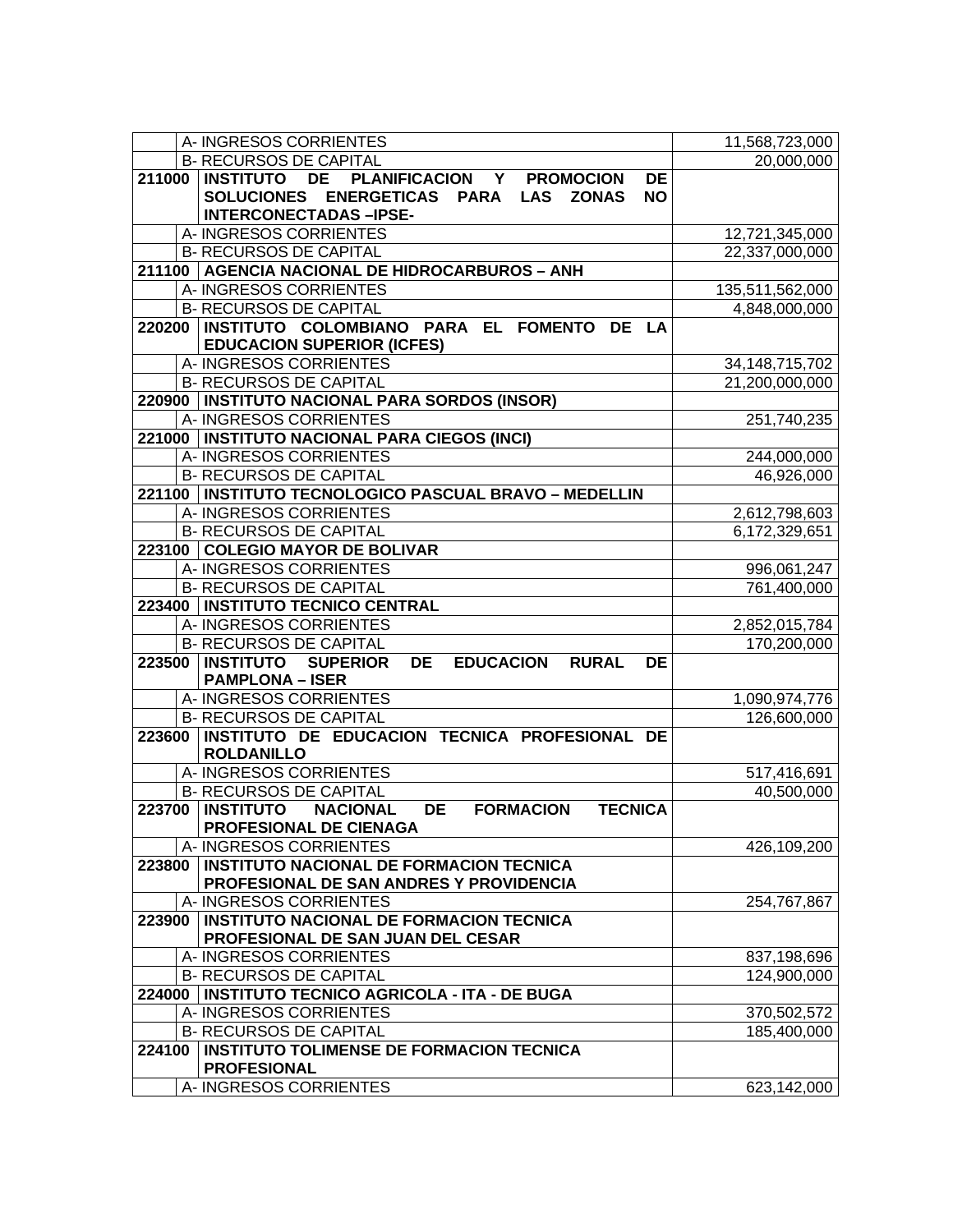|        | <b>B- RECURSOS DE CAPITAL</b>                              | 32,700,000                    |
|--------|------------------------------------------------------------|-------------------------------|
|        | 224200   INSTITUTO TECNICO NACIONAL DE COMERCIO "SIMON     |                               |
|        | <b>RODRIGUEZ" DE CALI</b>                                  |                               |
|        | A- INGRESOS CORRIENTES                                     | 591,422,406                   |
|        | <b>B- RECURSOS DE CAPITAL</b>                              | 51,100,000                    |
|        | 224300 COLEGIO INTEGRADO NACIONAL "ORIENTE DE CALDAS"      |                               |
|        | A- INGRESOS CORRIENTES                                     | 233,938,500                   |
|        | <b>B- RECURSOS DE CAPITAL</b>                              | 49,600,000                    |
|        | 225400   INSTITUTO TECNOLOGICO DE SOLEDAD - ATLANTICO ITSA |                               |
|        | A- INGRESOS CORRIENTES                                     | 2,252,082,983                 |
|        | <b>B- RECURSOS DE CAPITAL</b>                              | 48,100,000                    |
|        | 230600   FONDO DE COMUNICACIONES                           |                               |
|        | A- INGRESOS CORRIENTES                                     | 337,133,818,000               |
|        | <b>B- RECURSOS DE CAPITAL</b>                              | 98,000,000,000                |
|        | 230700 COMISION NACIONAL DE TELEVISION                     |                               |
|        | A-INGRESOS CORRIENTES                                      | 107,343,232,000               |
|        | 240200   INSTITUTO NACIONAL DE VIAS                        |                               |
|        | A- INGRESOS CORRIENTES                                     | 336, 152, 673, 994            |
|        | <b>B- RECURSOS DE CAPITAL</b>                              | 195,706,229,995               |
|        | 241200 UNIDAD ADMINISTRATIVA ESPECIAL DE LA AERONAUTICA    |                               |
|        | <b>CIVIL</b>                                               |                               |
|        | A- INGRESOS CORRIENTES                                     | 250,280,448,900               |
|        | <b>B- RECURSOS DE CAPITAL</b>                              | 69,928,181,100                |
|        | 241300   INSTITUTO NACIONAL DE CONCESIONES - INCO          |                               |
|        | A- INGRESOS CORRIENTES                                     | 88,349,855,414                |
|        | <b>B- RECURSOS DE CAPITAL</b>                              | 1,780,185,586                 |
|        | 260200 FONDO DE BIENESTAR SOCIAL DE LA CONTRALORIA         |                               |
|        | <b>GENERAL DE LA REPUBLICA</b><br>A- INGRESOS CORRIENTES   |                               |
|        | <b>B- RECURSOS DE CAPITAL</b>                              | 897,217,470<br>20,053,190,530 |
|        | 280200 FONDO ROTATORIO DE LA REGISTRADURIA                 |                               |
|        | <b>B- RECURSOS DE CAPITAL</b>                              | 33,649,099,844                |
|        | 280300 FONDO SOCIAL DE VIVIENDA DE LA REGISTRADURIA        |                               |
|        | <b>NACIONAL DEL ESTADO CIVIL</b>                           |                               |
|        | <b>B- RECURSOS DE CAPITAL</b>                              | 5,283,842,344                 |
| 290200 | INSTITUTO NACIONAL DE MEDICINA LEGAL Y CIENCIAS            |                               |
|        | <b>FORENSES</b>                                            |                               |
|        | A-INGRESOS CORRIENTES                                      | 538,822,880                   |
|        | <b>B- RECURSOS DE CAPITAL</b>                              | 373,800,000                   |
|        | 320200 INSTITUTO DE HIDROLOGIA, METEOROLOGIA Y ESTUDIOS    |                               |
|        |                                                            |                               |
|        | <b>AMBIENTALES-IDEAM</b>                                   |                               |
|        | A- INGRESOS CORRIENTES                                     | 5,500,120,000                 |
|        | 320400   FONDO NACIONAL AMBIENTAL                          |                               |
|        | A-INGRESOS CORRIENTES                                      | 12,525,305,569                |
|        | <b>B- RECURSOS DE CAPITAL</b>                              | 7,164,694,431                 |
|        | 324000 INSTITUTO NACIONAL DE VIVIENDA DE INTERES SOCIAL Y  |                               |
|        | REFORMA URBANA -INURBE- EN LIQUIDACION                     |                               |
|        | A-INGRESOS CORRIENTES                                      | 200,000,000                   |
|        | <b>B- RECURSOS DE CAPITAL</b>                              | 24,439,323,500                |
|        | 330400   ARCHIVO GENERAL DE LA NACION                      |                               |
|        | A- INGRESOS CORRIENTES<br><b>B- RECURSOS DE CAPITAL</b>    | 10,302,996,974<br>889,200,000 |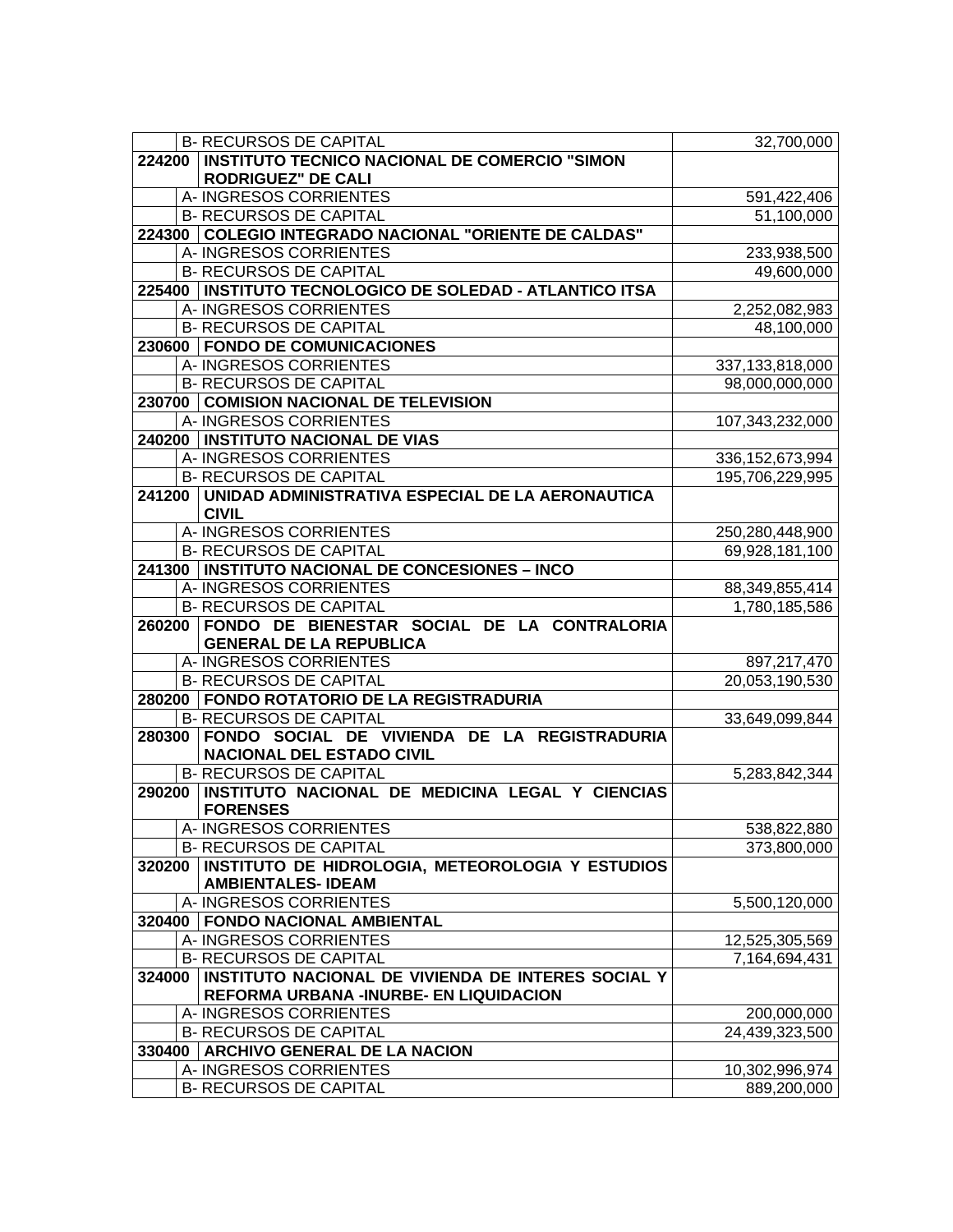|         | 330500   INSTITUTO COLOMBIANO DE ANTROPOLOGIA E HISTORIA                            |                     |
|---------|-------------------------------------------------------------------------------------|---------------------|
|         | A- INGRESOS CORRIENTES                                                              | 266,379,450         |
|         | <b>B- RECURSOS DE CAPITAL</b>                                                       | 244,800,000         |
|         | 330600   INSTITUTO COLOMBIANO DEL DEPORTE - COLDEPORTES                             |                     |
|         | A- INGRESOS CORRIENTES                                                              | 16,373,195,525      |
|         | <b>B- RECURSOS DE CAPITAL</b>                                                       | 2,218,015,975       |
|         | 330700   INSTITUTO CARO Y CUERVO                                                    |                     |
|         | A- INGRESOS CORRIENTES                                                              | 73,711,687          |
|         | 350200 SUPERINTENDENCIA DE SOCIEDADES                                               |                     |
|         | A-INGRESOS CORRIENTES                                                               | 46,358,470,825      |
|         | <b>B- RECURSOS DE CAPITAL</b>                                                       | 14,750,000,000      |
|         | 360200 SERVICIO NACIONAL DE APRENDIZAJE (SENA)                                      |                     |
|         | A- INGRESOS CORRIENTES                                                              | 122,332,309,000     |
|         | <b>B- RECURSOS DE CAPITAL</b>                                                       | 90,568,758,700      |
|         | C- CONTRIBUCIONES PARAFISCALES                                                      | 916,840,752,300     |
|         | 360300   FONDO DE PREVISION SOCIAL DEL CONGRESO                                     |                     |
|         | A-INGRESOS CORRIENTES                                                               | 11,694,983,000      |
|         | <b>B- RECURSOS DE CAPITAL</b>                                                       | 20,940,449,000      |
|         | 360500 FONDO<br><b>PASIVO</b><br>DE<br><b>SOCIAL</b><br>DE<br><b>FERROCARRILES</b>  |                     |
|         | <b>NACIONALES DE COLOMBIA</b>                                                       |                     |
|         | A- INGRESOS CORRIENTES                                                              | 38,942,000.000      |
|         | <b>B- RECURSOS DE CAPITAL</b>                                                       | 1,879,000,000       |
|         | 360600   INSTITUTO NACIONAL DE SALUD (INS)                                          |                     |
|         | A- INGRESOS CORRIENTES                                                              | 3,481,755,556       |
|         | <b>B- RECURSOS DE CAPITAL</b>                                                       | 480,997,650         |
|         | 360700 INSTITUTO COLOMBIANO DE BIENESTAR FAMILIAR (ICBF)                            |                     |
|         | <b>B- RECURSOS DE CAPITAL</b>                                                       | 288,346,909,000     |
|         | C- CONTRIBUCIONES PARAFISCALES                                                      | 1,703,298,300,000   |
|         | 360800   SUPERINTENDENCIA NACIONAL DE SALUD                                         |                     |
|         | A- INGRESOS CORRIENTES                                                              | 20,998,443,000      |
| 360900  | <b>B- RECURSOS DE CAPITAL</b><br>INSTITUTO NACIONAL DE VIGILANCIA DE MEDICAMENTOS Y | 1,806,600,000       |
|         | <b>ALIMENTOS - INVIMA</b>                                                           |                     |
|         | A- INGRESOS CORRIENTES                                                              | 36,305.660,562      |
|         | <b>B- RECURSOS DE CAPITAL</b>                                                       | 3,054,300,000       |
|         | 370500 SUPERINTENDENCIA DE NOTARIADO Y REGISTRO                                     |                     |
|         | A- INGRESOS CORRIENTES                                                              | 278,083,107,375     |
|         | <b>B- RECURSOS DE CAPITAL</b>                                                       | 17,519,798,415      |
| 370600  | INSTITUTO NACIONAL PENITENCIARIO Y CARCELARIO -                                     |                     |
|         | <b>INPEC</b>                                                                        |                     |
|         | A-INGRESOS CORRIENTES                                                               | 527,200,000         |
|         | <b>B- RECURSOS DE CAPITAL</b>                                                       | 85,000,000          |
|         | 370700   DIRECCION NACIONAL DE ESTUPEFACIENTES                                      |                     |
|         | A-INGRESOS CORRIENTES                                                               | 1,111,700,000       |
|         | <b>B- RECURSOS DE CAPITAL</b>                                                       | 90.362,394,497      |
|         | 380100 COMISION NACIONAL DEL SERVICIO CIVIL                                         |                     |
|         | A- INGRESOS CORRIENTES                                                              | 87,473,131,000      |
| $III -$ | <b>TOTAL INGRESOS</b>                                                               | 116.431,233,513 201 |

**SEGUNDA PARTE**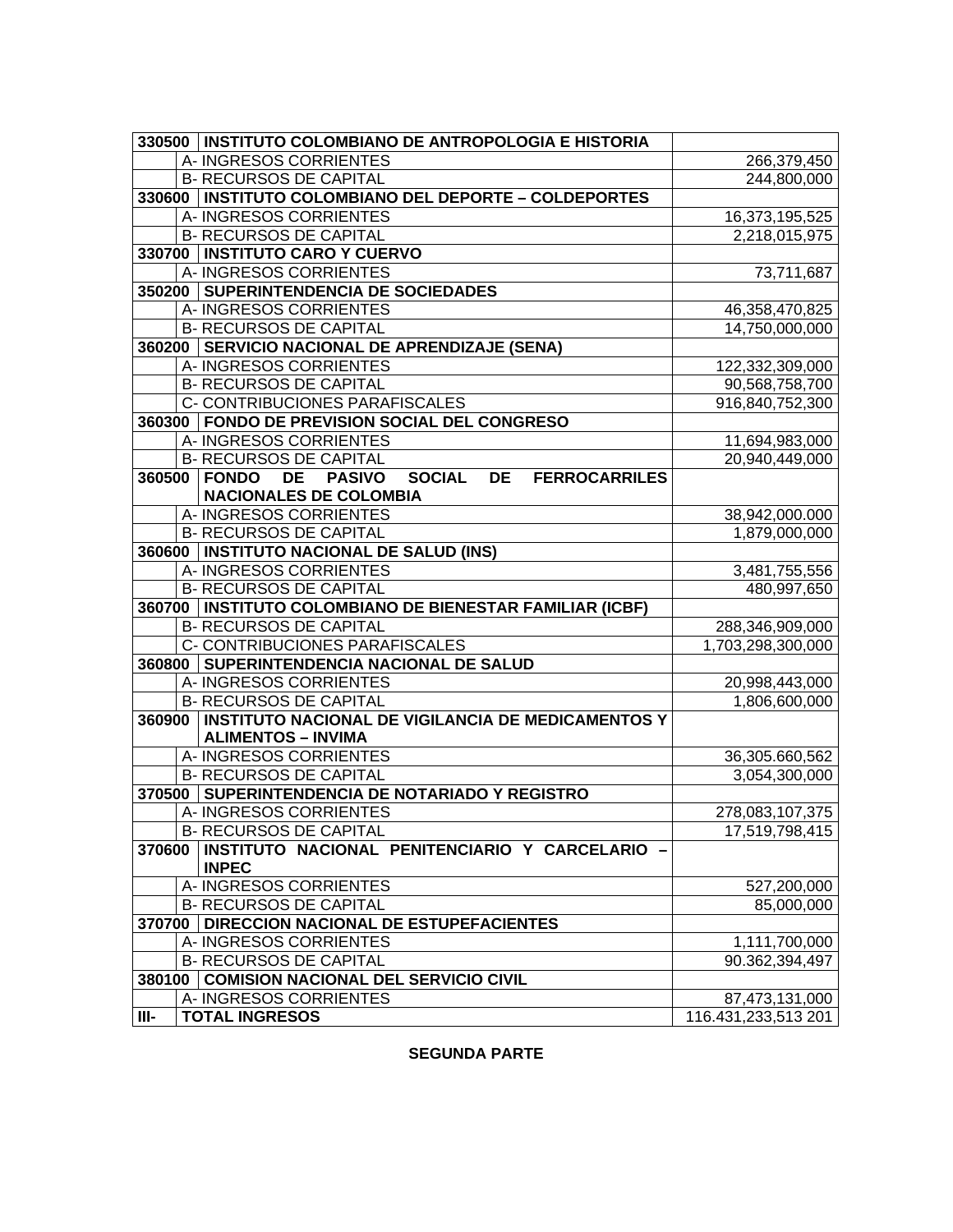**ARTÍCULO 2o. PRESUPUESTO DE GASTOS O LEY DE APROPIACIONES**. Aprópiese para atender los gastos de funcionamiento, inversión y servicio de la deuda pública del Presupuesto General de la Nación durante la vigencia fiscal del 1o. de enero al 31 de diciembre de 2007 una suma por valor de: CIENTO DIECISEIS BILLONES CUATROCIENTOS TREINTA Y UN MIL DOSCIENTOS TREINTA Y TRES MILLONES QUINIENTOS TRECE MIL DOSCIENTOS UN PESOS MONEDA LEGAL (\$116.431.233.513.201), según el detalle que se encuentra a continuación:

## PRESUPUESTO GENERAL DE LA NACION

| CTA.             | <b>SUBC</b> | <b>CONCEPTO</b>                                     | <b>APORTE</b>                      | <b>RECURSOS</b> | <b>TOTAL</b>    |
|------------------|-------------|-----------------------------------------------------|------------------------------------|-----------------|-----------------|
| <b>PROG</b>      | <b>SUBP</b> |                                                     | <b>NACIONAL</b>                    | <b>PROPIOS</b>  |                 |
|                  |             |                                                     | <b>SECCION: 0101</b>               |                 |                 |
|                  |             |                                                     | <b>CONGRESO DE LA REPUBLICA</b>    |                 |                 |
|                  |             | A. PRESUPUESTO DE FUNCIONAMIENTO                    | 260,447,705,615                    |                 | 260.447,705,615 |
|                  |             | C. PRESUPUESTO DE INVERSION                         | 13,900,000,000                     |                 | 13,900,000,000  |
| 121              |             | <b>CONSTRUCCION DE</b><br><b>INFRAESTRUCTURA</b>    | 4,900,000,000                      |                 | 4,900,000,000   |
|                  |             | ADMINISTRATIVA                                      |                                    |                 |                 |
|                  | 1000        | INTERSUBSECTORIAL GOBIERNO                          | 4,900,000,000                      |                 | 4,900,000,000   |
| $\overline{221}$ |             | ADQUISICION Y/O PRODUCCION                          | 7,000,000,000                      |                 | 7,000,000,000   |
|                  |             | MATERIALES,<br><b>DE</b><br>EQUIPOS,                |                                    |                 |                 |
|                  |             | <b>SUMINISTROS</b><br><b>SERVICIOS</b><br>Y         |                                    |                 |                 |
|                  |             | <b>ADMINISTRATIVOS</b>                              |                                    |                 |                 |
|                  | 1000        | INTERSUBSECTORIAL GOBIERNO                          | 7,000,000,000                      |                 | 7,000,000,000   |
| 520              |             | ADMINISTRACION,<br><b>CONTROL</b><br>Υ              | 2,000,000,000                      |                 | 2,000,000,000   |
|                  |             | <b>INSTITUCIONAL</b><br><b>ORGANIZACION</b>         |                                    |                 |                 |
|                  |             | <b>PARA</b><br><b>APOYO</b><br>A<br>LA              |                                    |                 |                 |
|                  |             | ADMINISTRACION DEL ESTADO                           |                                    |                 |                 |
|                  |             | 1000   INTERSUBSECTORIAL GOBIERNO                   | 2,000,000,000                      |                 | 2,000,000,000   |
|                  |             | <b>TOTAL PRESUPUESTO SECCION</b>                    | 274,347,705,615                    |                 | 274,347,705,615 |
|                  |             |                                                     | <b>SECCION: 0201</b>               |                 |                 |
|                  |             |                                                     | <b>PRESIDENCIA DE LA REPUBLICA</b> |                 |                 |
|                  |             | A. PRESUPUESTO DE FUNCIONAMIENTO.                   | 223,511,115,945                    |                 | 223,511,115,945 |
|                  |             | C. PRESUPUESTO DE INVERSION.                        | 16,985.993,113                     |                 | 16,985,993,113  |
| 113              |             | <b>MEJORAMIENTO Y</b>                               | 1,200,000,000                      |                 | 1,200,000,000   |
|                  |             | <b>MANTENIMIENTO DE</b>                             |                                    |                 |                 |
|                  |             | INFRAESTRUCTURA PROPIA DEL<br><b>SECTOR</b>         |                                    |                 |                 |
|                  | 1000        | INTERSUBSECTORIAL GOBIERNO                          | 1,200,000,000                      |                 | 1,200,000,000   |
| 121              |             | CONSTRUCCION DE<br><b>INFRAES-</b>                  | 200,000,000                        |                 | 200,000,000     |
|                  |             | TRUCTURA ADMINISTRATIVA                             |                                    |                 |                 |
|                  | 1000        | INTERSUBSECTORIAL GOBIERNO                          | 200,000,000                        |                 | 200,000,000     |
| 123              |             | Ÿ<br><b>MEJORAMIENTO</b>                            | 758,000,000                        |                 | 758,000,000     |
|                  |             | DE<br><b>MANTENIMIENTO</b>                          |                                    |                 |                 |
|                  |             | <b>INFRAESTRUCTURA</b>                              |                                    |                 |                 |
|                  |             | ADMINISTRATIVA                                      |                                    |                 |                 |
|                  | 1000        | INTERSUBSECTORIAL GOBIERNO                          | 758,000,000                        |                 | 758,000,000     |
| 221              |             | ADQUISICION Y/O<br><b>PRODUCCION</b>                | 1,134,993,113                      |                 | 1,134,993,113   |
|                  |             | EQUIPOS,<br>MATERIALES,<br><b>DE</b>                |                                    |                 |                 |
|                  |             | <b>SUMINISTROS</b><br><b>SERVICIOS</b><br>Y         |                                    |                 |                 |
|                  |             | <b>ADMINISTRATIVOS</b>                              |                                    |                 |                 |
|                  | 1000        | INTERSUBSECTORIAL GOBIERNO<br><b>BIENESTAR</b>      | 1,134,993,113<br>3,082,000,000     |                 | 1,134,993,113   |
| $\overline{320}$ |             | <b>PROTECCION</b><br>Y<br>SOCIAL DEL RECURSO HUMANO |                                    |                 | 3,082,000,000   |
|                  |             | 700   INTERSUBSECTORIAL EDUCACION                   | 417,000,000                        |                 | 417,000,000     |
|                  |             | 1500   INTERSUBSECTORIAL                            | 2,665,000,000                      |                 | 2,665,000,000   |
|                  |             |                                                     |                                    |                 |                 |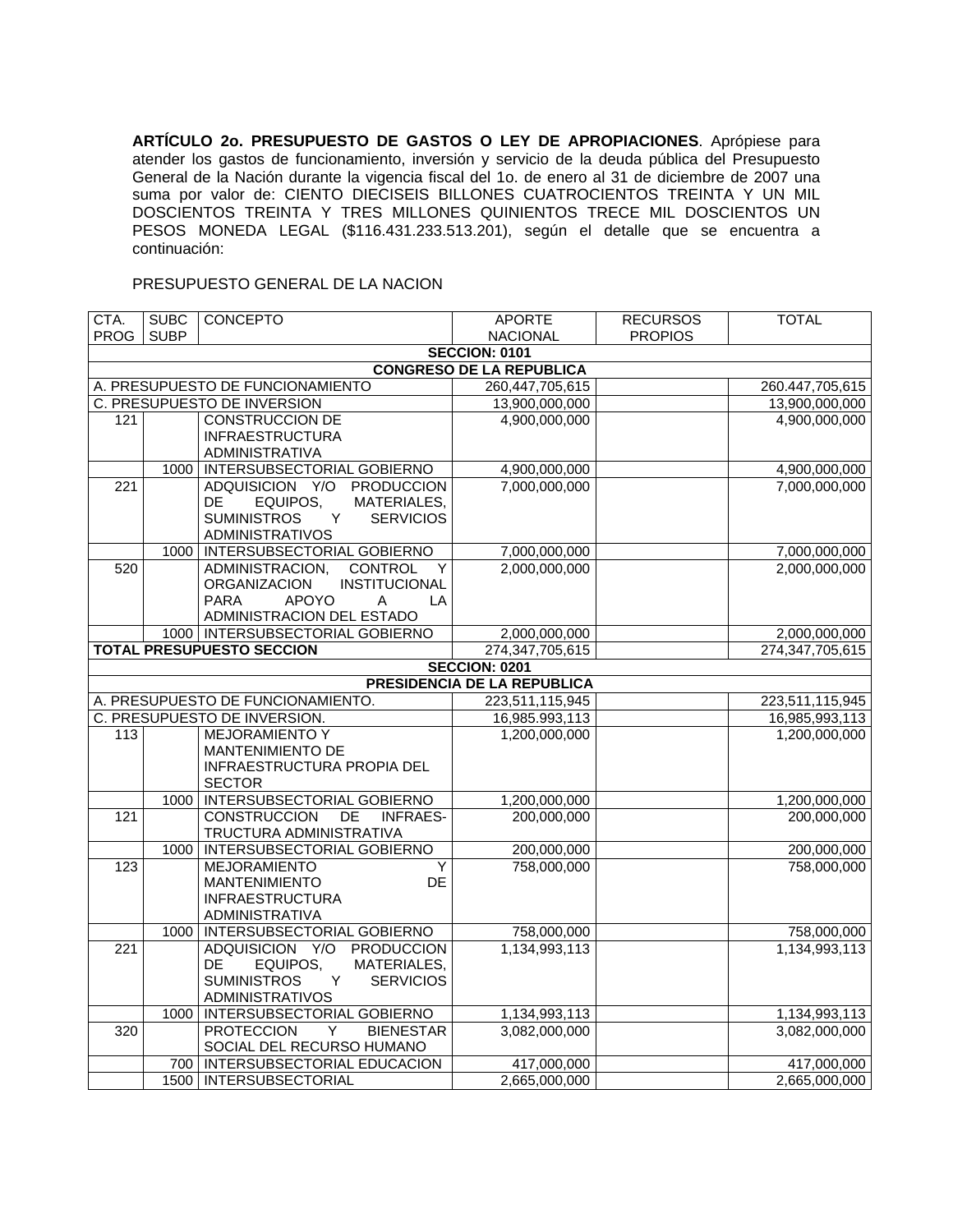|     |      | DESARROLLO COMUNITARIO                                                                                                                                                                            |                      |                 | 8,163,000,000     |
|-----|------|---------------------------------------------------------------------------------------------------------------------------------------------------------------------------------------------------|----------------------|-----------------|-------------------|
| 520 |      | ADMINISTRACION,<br>CONTROL<br>Y<br>ORGANIZACION<br>INSTITUCIONAL                                                                                                                                  | 8,163,000,000        |                 |                   |
|     |      | <b>APOYO</b><br><b>PARA</b><br>A<br>LA                                                                                                                                                            |                      |                 |                   |
|     |      | ADMINISTRACION DEL ESTADO                                                                                                                                                                         |                      |                 |                   |
|     |      | 1000   INTERSUBSECTORIAL GOBIERNO                                                                                                                                                                 | 7,902,000,000        |                 | 7,902,000,000     |
|     |      | 1500   INTERSUBSECTORIAL                                                                                                                                                                          | 261,000,000          |                 | 261,000,000       |
|     |      | DESARROLLO COMUNITARIO                                                                                                                                                                            |                      |                 |                   |
| 530 |      | <b>CONTROL</b><br>Y<br>ATENCION,                                                                                                                                                                  | 2,239,000,000        |                 | 2,239,000,000     |
|     |      | ORGANIZACION<br><b>INSTITUCIONAL</b>                                                                                                                                                              |                      |                 |                   |
|     |      | PARA APOYO A LA GESTION DEL                                                                                                                                                                       |                      |                 |                   |
|     |      | <b>ESTADO</b>                                                                                                                                                                                     |                      |                 |                   |
|     |      | 800   INTERSUBSECTORIAL JUSTICIA                                                                                                                                                                  | 2,239,000,000        |                 | 2,239,000,000     |
| 640 |      | <b>INVERSIONES</b><br><b>APORTES</b><br>Y.<br><b>FINANCIEROS</b>                                                                                                                                  | 209,000,000          |                 | 209,000,000       |
|     | 1500 | <b>INTERSUBSECTORIAL</b>                                                                                                                                                                          | 209,000,000          |                 | 209,000,000       |
|     |      | DESARROLLO COMUNITARIO                                                                                                                                                                            |                      |                 |                   |
|     |      | <b>TOTAL PRESUPUESTO SECCION</b>                                                                                                                                                                  | 240,497,109,058      |                 | 240,497,109,058   |
|     |      |                                                                                                                                                                                                   | <b>SECCION: 0210</b> |                 |                   |
|     |      | AGENCIA PRESIDENCIAL PARA LA ACCION SOCIAL Y LA COOPERACION INTERNACIONAL - ACCION SOCIAL -                                                                                                       |                      |                 |                   |
|     |      | A. PRESUPUESTO DE FUNCIONAMIENTO.                                                                                                                                                                 | 25,903,933,512       | 52,250,000,000  | 78, 153, 933, 512 |
|     |      | C. PRESUPUESTO DE INVERSION<br><b>ASISTENCIA</b><br>DIVULGACION,                                                                                                                                  | 1,288,092,000,000    | 82,000,000,000  | 1,370,092,000,000 |
| 310 |      | TECNICA Y CAPACITACION DEL                                                                                                                                                                        | 45,000,000,000       |                 | 45,000,000,000    |
|     |      | RECURSO HUMANO                                                                                                                                                                                    |                      |                 |                   |
|     |      | 1000   INTERSUBSECTORIAL GOBIERNO                                                                                                                                                                 | 24,000,000,000       |                 | 24,000,000,000    |
|     |      | Y<br>1101   PRODUCCION                                                                                                                                                                            | 21,000,000,000       |                 | 21,000,000,000    |
|     |      | APROVECHAMIENTO AGRICOLA                                                                                                                                                                          |                      |                 |                   |
| 320 |      | <b>PROTECCION</b><br>Y<br><b>BIENESTAR</b>                                                                                                                                                        | 386,175,000,000      |                 | 386,175,000,000   |
|     |      | SOCIAL DEL RECURSO HUMANO                                                                                                                                                                         |                      |                 |                   |
|     |      | 900   INTERSUBSECTORIAL<br><b>MEDIO</b><br>AMBIENTE                                                                                                                                               | 120,000,000,000      |                 | 120,000,000,000   |
|     | 1501 | <b>DIRECTA</b><br>$\overline{A}$<br>LA<br><b>ASISTENCIA</b><br>COMUNIDAD                                                                                                                          | 266,175,000,000      |                 | 266,175,000,000   |
| 520 |      | <b>CONTROL</b><br>ADMINISTRACION,<br>Y<br>INSTITUCIONAL<br><b>ORGANIZACION</b><br><b>APOYO</b><br><b>PARA</b><br>LA<br>Α<br>ADMINISTRACION DEL ESTADO                                             | 17,110,708,802       |                 | 17,110,708,802    |
|     |      | 1000   INTERSUBSECTORIAL GOBIERNO                                                                                                                                                                 | 17,110,708,802       |                 | 17,110,708,802    |
| 530 |      | ATENCION,<br><b>CONTROL</b><br>Y<br><b>ORGANIZACION</b><br>INSTITUCIONAL<br>PARA APOYO A LA GESTION DEL<br><b>ESTADO</b>                                                                          | 817,806.291,198      |                 | 817,806,291,198   |
|     |      | 1000   INTERSUBSECTORIAL GOBIERNO                                                                                                                                                                 | 817,806.291,198      |                 | 817,806,291,198   |
| 540 |      | COORDINACION,<br>ADMINISTRACION,<br><b>PROMOCION</b><br><b>SEGUIMIENTO</b><br>Y/O<br>DE<br><b>TECNICA</b><br><b>COOPERACION</b><br>Y/O<br>FINANCIERA PARA APOYO A LA<br>ADMINISTRACION DEL ESTADO | 22,000,000,000       | 82,000,000,000  | 104,000,000,000   |
|     |      | 1000   INTERSUBSECTORIAL GOBIERNO                                                                                                                                                                 | 22,000,000,000       | 82,000,000,000  | 104,000,000,000   |
|     |      | <b>TOTAL PRESUPUESTO SECCION</b>                                                                                                                                                                  | 1,313,995,933,512    | 134,250,000,000 | 1,448,245,933,512 |
|     |      |                                                                                                                                                                                                   | <b>SECCION: 0301</b> |                 |                   |
|     |      | DEPARTAMENTO ADMINISTRATIVO NACIONAL DE PLANEACION                                                                                                                                                |                      |                 |                   |
|     |      | A. PRESUPUESTO DE FUNCIONAMIENTO                                                                                                                                                                  | 32,349,683,770       |                 | 32,349,683,770    |
|     |      | C. PRESUPUESTO DE INVERSION.                                                                                                                                                                      | 61,163,116,970       |                 | 61,163,116,970    |
| 112 |      | <b>ADQUISICION</b><br><b>DE</b>                                                                                                                                                                   | 3,530,026,970        |                 | 3,530,026,970     |
|     |      | INFRAESTRUCTURA PROPIA DEL                                                                                                                                                                        |                      |                 |                   |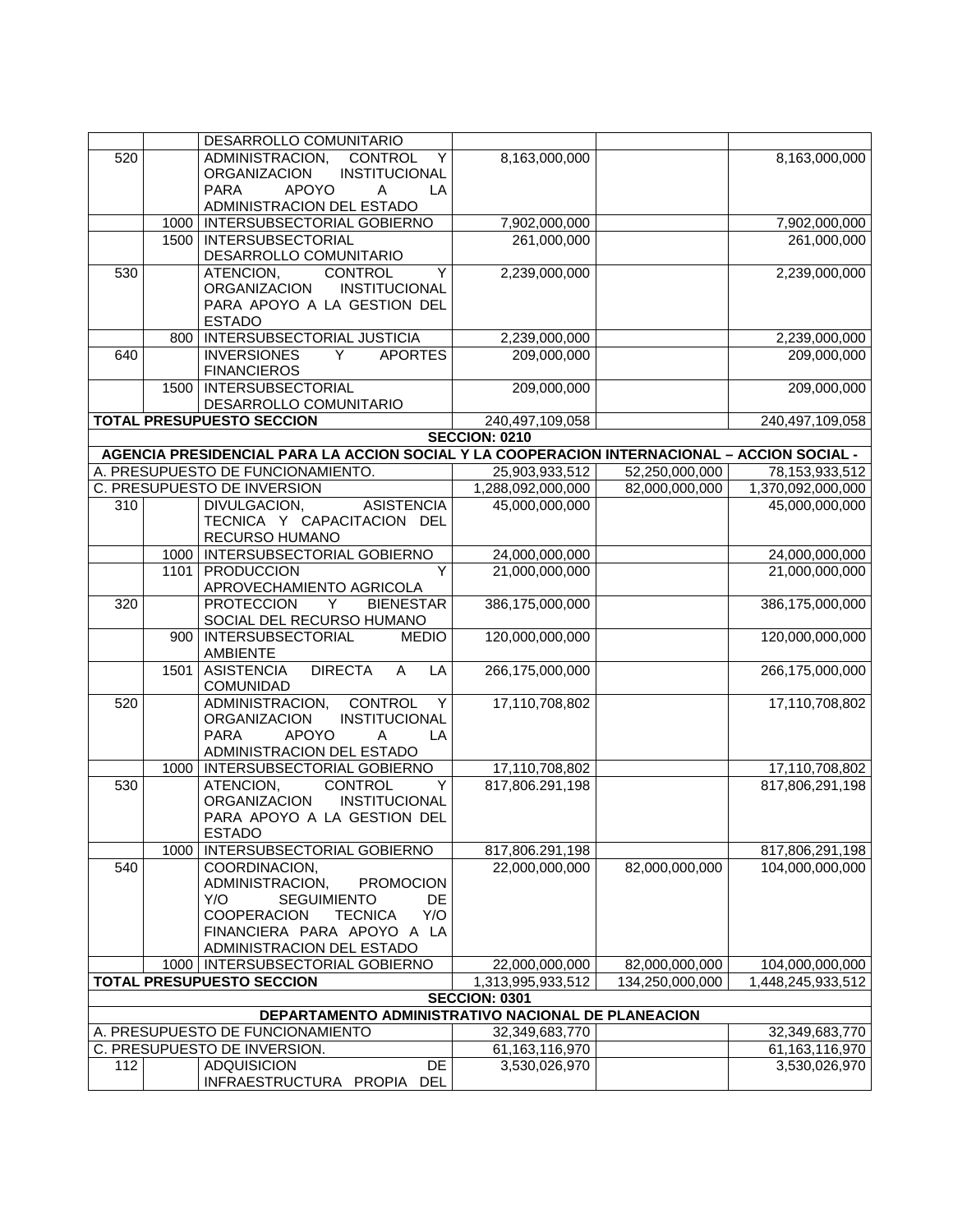|     |      | <b>SECTOR</b>                                                                           |                                |               |                |
|-----|------|-----------------------------------------------------------------------------------------|--------------------------------|---------------|----------------|
|     | 1000 | INTERSUBSECTORIAL GOBIERNO                                                              | 3,530,026,970                  |               | 3,530,026,970  |
| 221 |      | ADQUISICION Y/O PRODUCCION                                                              | 3,852,470,000                  |               | 3,852,470,000  |
|     |      | EQUIPOS,<br>MATERIALES,<br>DE.                                                          |                                |               |                |
|     |      | <b>SUMINISTROS</b><br>Y<br><b>SERVICIOS</b>                                             |                                |               |                |
|     |      | <b>ADMINISTRATIVOS</b>                                                                  |                                |               |                |
|     | 1000 | INTERSUBSECTORIAL GOBIERNO                                                              | 3,852,470,000                  |               | 3,852,470,000  |
| 310 |      | DIVULGACION,<br><b>ASISTENCIA</b>                                                       | 208,050,000                    |               | 208,050,000    |
|     |      | TECNICA Y CAPACITACION DEL                                                              |                                |               |                |
|     |      | RECURSO HUMANO                                                                          |                                |               |                |
|     | 1000 | INTERSUBSECTORIAL GOBIERNO                                                              | 208,050,000                    |               | 208,050,000    |
| 320 |      | <b>PROTECCION</b><br>Y.<br><b>BIENESTAR</b>                                             | 3,200,000,000                  |               | 3,200,000,000  |
|     |      | SOCIAL DEL RECURSO HUMANO                                                               |                                |               |                |
|     | 1000 | INTERSUBSECTORIAL GOBIERNO                                                              | 3,200,000,000                  |               | 3,200,000,000  |
| 410 |      | INVESTIGACION BASICA, APLICADA                                                          | 786,860,000                    |               | 786,860,000    |
|     |      | Y ESTUDIOS                                                                              |                                |               |                |
|     | 1000 | INTERSUBSECTORIAL GOBIERNO                                                              | 786,860,000                    |               | 786,860,000    |
| 510 |      | <b>ASISTENCIA</b><br>TECNICA,<br>DIVULGACION Y CAPACITACION A                           | 9,048,050,000                  |               | 9,048,050,000  |
|     |      | FUNCIONARIOS DEL ESTADO PARA                                                            |                                |               |                |
|     |      | APOYO A LA ADMINISTRACION DEL                                                           |                                |               |                |
|     |      | <b>ESTADO</b>                                                                           |                                |               |                |
|     |      | 205 COMERCIO EXTERNO                                                                    | 420,000,000                    |               | 420,000,000    |
|     | 1000 | INTERSUBSECTORIAL GOBIERNO                                                              | 8,628,050,000                  |               | 8,628,050,000  |
| 520 |      | ADMINISTRACION,<br>CONTROL<br>Y                                                         | 39,218,680,000                 |               | 39,218,680,000 |
|     |      | <b>INSTITUCIONAL</b><br><b>ORGANIZACION</b>                                             |                                |               |                |
|     |      | <b>APOYO</b><br><b>PARA</b><br>A<br>LA                                                  |                                |               |                |
|     |      | ADMINISTRACION DEL ESTADO                                                               |                                |               |                |
|     | 1000 | INTERSUBSECTORIAL GOBIERNO                                                              | 39,218,680,000                 |               | 39,218,680,000 |
| 530 |      | ATENCION,<br><b>CONTROL</b><br>Y                                                        | 1,318,980,000                  |               | 1,318,980,000  |
|     |      | ORGANIZACION<br>INSTITUCIONAL                                                           |                                |               |                |
|     |      | PARA APOYO A LA GESTION DEL                                                             |                                |               |                |
|     |      | <b>ESTADO</b>                                                                           |                                |               |                |
|     |      | 1000   INTERSUBSECTORIAL GOBIERNO<br><b>TOTAL PRESUPUESTO SECCION</b>                   | 1,318,980,000                  |               | 1,318,980,000  |
|     |      |                                                                                         | 93,512,800,740<br>SECCION:0320 |               | 93,512,800,740 |
|     |      | INSTITUTO COLOMBIANO PARA EL DESARROLLO DE LA CIENCIA Y LA TECNOLOGIA"FRANCISCO JOSE DE |                                |               |                |
|     |      |                                                                                         | <b>CALDAS" (COLCIENCIAS)</b>   |               |                |
|     |      | A. PRESUPUESTO DE FUNCIONAMIENTO.                                                       | 5,275,876,386                  | 2,806,172,783 | 8,082,049,169  |
|     |      | C. PRESUPUESTO DE INVERSION.                                                            | 76,733,494,159                 | 4,670,346,780 | 81,403,840,939 |
| 310 |      | DIVULGACION, ASISTENCIA<br>TEC-                                                         | 23,900,000,000                 |               | 23,900,000,000 |
|     |      | <b>DEL</b><br>NICA Y<br><b>CAPACITACION</b>                                             |                                |               |                |
|     |      | RECURSO HUMANO                                                                          |                                |               |                |
|     | 705  | <b>EDUCACION SUPERIOR</b>                                                               | 4,050,00,000                   |               | 4,050,000,000  |
|     | 1000 | INTERSUBSECTORIAL GOBIERNO                                                              | 19,850,000,000                 |               | 19,850,000,000 |
| 410 |      | INVESTIGACION BASICA, APLICADA                                                          | 25,269,999,999                 | 3,105,400,666 | 28,375,400,665 |
|     |      | Y ESTUDIOS                                                                              |                                |               |                |
|     | 1000 | INTERSUBSECTORIAL GOBIERNO                                                              | 25,269,999,999                 | 3,105,400,666 | 28,375,400,665 |
| 520 |      | ADMINISTRACION,<br><b>CONTROL</b><br>Y                                                  | 5,713,494,160                  | 1,564,946,114 | 7,278,440,274  |
|     |      | ORGANIZACION<br>INSTITUCIONAL<br>APOYO                                                  |                                |               |                |
|     |      | <b>PARA</b><br>Α<br>LA<br>ADMINISTRACION DEL ESTADO                                     |                                |               |                |
|     | 1000 | INTERSUBSECTORIAL GOBIERNO                                                              | 5,713,494,160                  | 1,564,946,114 | 7,278,440,274  |
| 630 |      | <b>TRANSFERENCIAS</b>                                                                   | 21,350,000,000                 |               | 21,350,000,000 |
|     | 300  | INTERSUBSECTORIAL SALUD                                                                 | 21,000,000,000                 |               | 21,000,000,000 |
|     | 1000 | INTERSUBSECTORIAL GOBIERNO                                                              | 350,000,000                    |               | 350,000,000    |
| 640 |      | <b>INVERSIONES</b><br><b>APORTES</b><br>Y                                               | 500,000,000                    |               | 500,000,000    |
|     |      | <b>FINANCIEROS</b>                                                                      |                                |               |                |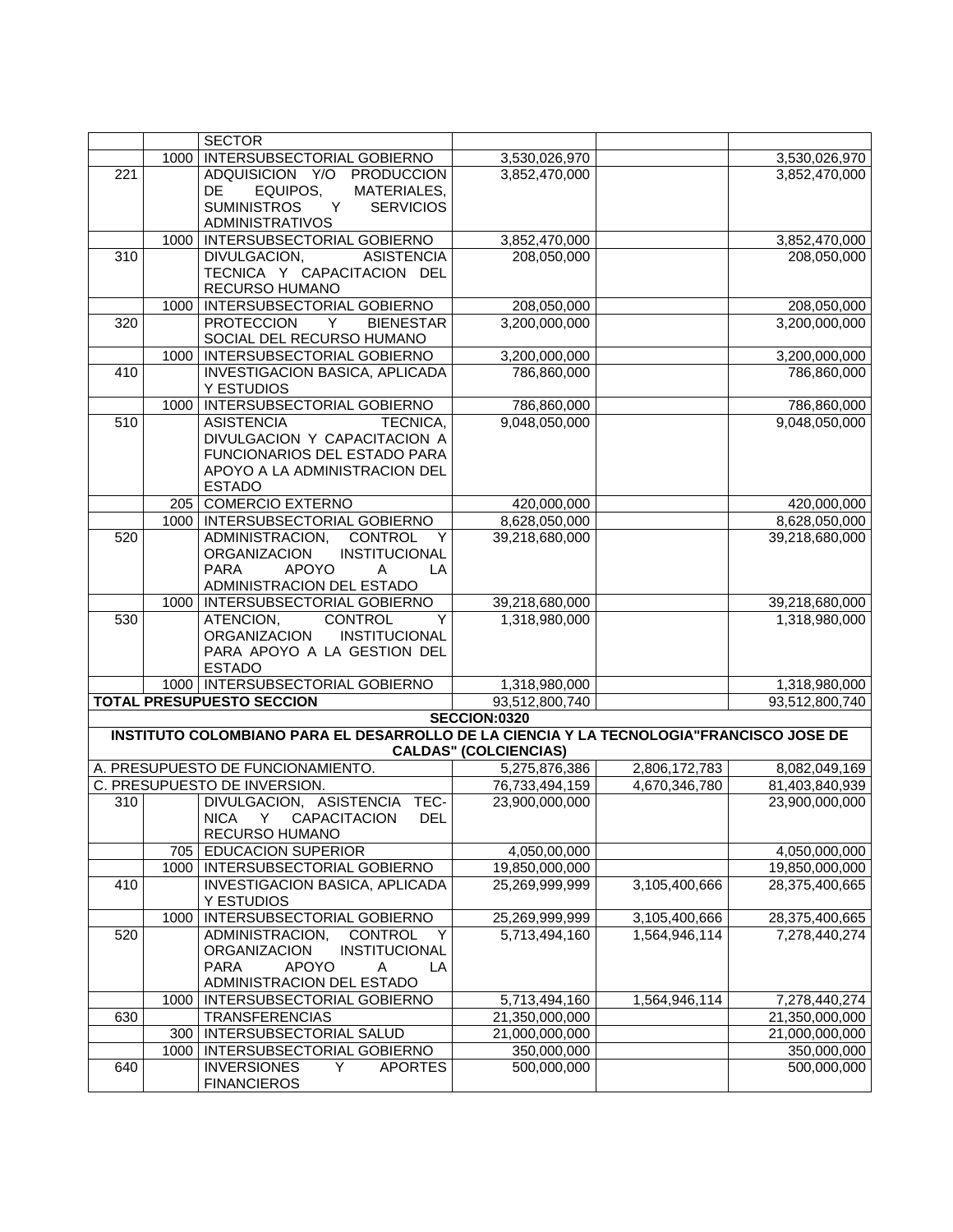|     |      | 1000   INTERSUBSECTORIAL GOBIERNO                             | 500,000,000                       |                   | 500,000,000       |
|-----|------|---------------------------------------------------------------|-----------------------------------|-------------------|-------------------|
|     |      | <b>TOTAL PRESUPUESTO SECCION</b>                              | 82,009,370,545                    | 7,476,519,563     | 89,485,890,108    |
|     |      |                                                               | <b>SECCION: 0324</b>              |                   |                   |
|     |      | SUPERINTENDENCIA DE SERVICIOS PUBLICOS DOMICILIARIOS          |                                   |                   |                   |
|     |      | A. PRESUPUESTO DE FUNCIONAMIENTO                              |                                   | 45, 185, 550, 448 | 45, 185, 550, 448 |
|     |      | C. PRESUPUESTO DE INVERSION.                                  |                                   | 9.556,000,000     | 9,556,000,000     |
| 122 |      | DE<br><b>INFRAES-</b><br><b>ADQUISICION</b>                   |                                   | 300,000,000       | 300,000,000       |
|     |      | TRUCTURA ADMINISTRATIVA                                       |                                   |                   |                   |
|     | 1000 | <b>INTERSUBSECTORIAL GOBIERNO</b>                             |                                   | 300,000,000       | 300,000,000       |
| 211 |      | ADQUISICION Y/O<br><b>PRODUCCION</b>                          |                                   | 100,000,000       | 100,000,000       |
|     |      | EQUIPOS,<br><b>MATERIALES</b><br>DE                           |                                   |                   |                   |
|     |      | <b>SUMINISTROS</b><br>Y<br><b>SERVICIOS</b>                   |                                   |                   |                   |
|     |      | PROPIOS DEL SECTOR                                            |                                   |                   |                   |
|     | 200  | <b>INDUSTRIA</b><br><b>INTERSUBSECTORIAL</b>                  |                                   | 100,000,000       | 100,000,000       |
|     |      | Y COMERCIO                                                    |                                   |                   |                   |
| 410 |      | <b>INVESTIGACION BASICA, APLICADA</b>                         |                                   | 530,000,000       | 530,000,000       |
|     |      | Y ESTUDIOS                                                    |                                   |                   |                   |
|     | 200  | INTERSUBSECTORIAL INDUSTRIA                                   |                                   | 530,000,000       | 530,000,000       |
|     |      | Y COMERCIO                                                    |                                   |                   |                   |
| 510 |      | <b>ASISTENCIA</b><br>TECNICA,                                 |                                   | 250,000,000       | 250,000,000       |
|     |      | DIVULGACION Y CAPACITACION A                                  |                                   |                   |                   |
|     |      | FUNCIONARIOS DEL ESTADO PARA<br>APOYO A LA ADMINISTRACION DEL |                                   |                   |                   |
|     |      | <b>ESTADO</b>                                                 |                                   |                   |                   |
|     | 200  | INTERSUBSECTORIAL INDUSTRIA                                   |                                   | 250,000,000       | 250,000,000       |
|     |      | Y COMERCIO                                                    |                                   |                   |                   |
| 520 |      | <b>CONTROL</b><br>ADMINISTRACION,<br>Y                        |                                   | 8,376,000,000     | 8,376,000,000     |
|     |      | <b>INSTITUCIONAL</b><br><b>ORGANIZACION</b>                   |                                   |                   |                   |
|     |      | <b>APOYO</b><br><b>PARA</b><br>LA<br>A                        |                                   |                   |                   |
|     |      | ADMINISTRACION DEL ESTADO                                     |                                   |                   |                   |
|     |      | 1000   INTERSUBSECTORIAL GOBIERNO                             |                                   | 8,376,000,000     | 8,376,000,000     |
|     |      | <b>TOTAL PRESUPUESTO SECCION</b>                              |                                   | 54,741,550,448    | 54,741,550,448    |
|     |      |                                                               | <b>SECCION: 0325</b>              |                   |                   |
|     |      |                                                               | <b>FONDO NACIONAL DE REGALIAS</b> |                   |                   |
|     |      | A. PRESUPUESTO DE FUNCIONAMIENTO.                             | 2,939.794,000                     |                   | 2,939,794,000     |
|     |      | C. PRESUPUESTO DE INVERSION                                   | 300,834,463,974                   |                   | 300,834,463,974   |
| 111 |      | <b>INFRAES-</b><br><b>CONSTRUCCION</b><br>DE                  | 78,330,000,000                    |                   | 78,330,000,000    |
|     |      | TRUCTURA PROPIA DEL SECTOR                                    |                                   |                   |                   |
|     |      | 207 MINERIA                                                   | 27,075,000,000                    |                   | 27,075,000,000    |
|     |      | 500   INTERSUBSECTORIAL ENERGIA                               | 44,100,000,000                    |                   | 44,100,000,000    |
|     |      | 501 GENERACION ELECTRICA                                      | 900,000,000                       |                   | 900,000,000       |
|     |      | 1500   INTERSUBSECTORIAL                                      | 6,255,000,000                     |                   | 6,255,000,000     |
|     |      | DESARROLLO COMUNITARIO                                        |                                   |                   |                   |
| 113 |      | <b>MEJORAMIENTO</b><br><b>MANTENI-</b><br>Y                   | 127,734,463,974                   |                   | 127,734,463,974   |
|     |      | MIENTO DE<br>INFRAESTRUCTURA                                  |                                   |                   |                   |
|     |      | PROPIA DEL SECTOR                                             |                                   |                   |                   |
|     | 600  | <b>INTERSUBSECTORIAL</b>                                      | 3,834,463,974                     |                   | 3,834,463,974     |
|     |      | <b>TRANSPORTE</b>                                             |                                   |                   |                   |
|     | 900  | <b>MEDIO</b><br><b>INTERSUBSECTORIAL</b>                      | 104,850,000,000                   |                   | 104,850,000,000   |
|     |      | <b>AMBIENTE</b>                                               |                                   |                   |                   |
|     | 1200 | <b>INTERSUBSECTORIAL</b>                                      | 19,050,000,000                    |                   | 19,050,000,000    |
|     |      | SANEAMIENTO BASICO                                            |                                   |                   |                   |
| 530 |      | ORGA-<br>ATENCION, CONTROL<br>Y.                              | 94,770,000,000                    |                   | 94,770,000,000    |
|     |      | NIZACION INSTITUCIONAL<br><b>PARA</b>                         |                                   |                   |                   |
|     |      | <b>GESTION</b><br>APOYO<br>LA<br><b>DEL</b><br>A              |                                   |                   |                   |
|     |      | <b>ESTADO</b>                                                 |                                   |                   |                   |
|     | 1500 | <b>INTERSUBSECTORIAL</b>                                      | 94,770,000,000                    |                   | 94,770,000,000    |
|     |      | DESARROLLO COMUNITARIO                                        |                                   |                   |                   |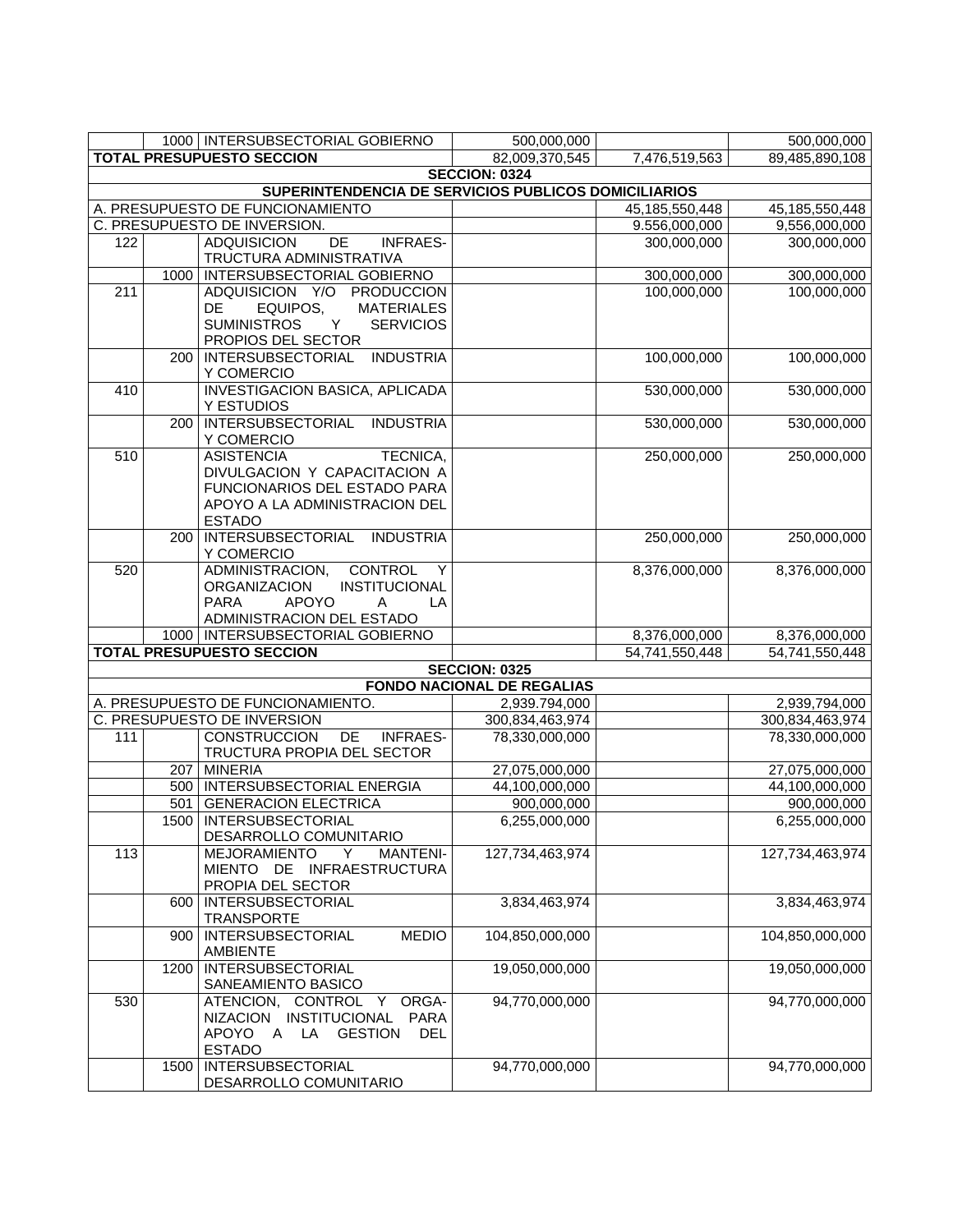|                                                            |                   | <b>TOTAL PRESUPUESTO SECCION</b>                                                                                                      | 303,774,257,974                 |                  | 303,774,257,974 |  |
|------------------------------------------------------------|-------------------|---------------------------------------------------------------------------------------------------------------------------------------|---------------------------------|------------------|-----------------|--|
|                                                            |                   |                                                                                                                                       | <b>SECCION: 0401</b>            |                  |                 |  |
| DEPARTAMENTO ADMINISTRATIVO NACIONAL DE ESTADISTICA (DANE) |                   |                                                                                                                                       |                                 |                  |                 |  |
|                                                            |                   | A. PRESUPUESTO DE FUNCIONAMIENTO                                                                                                      | 17,824,643,727                  |                  | 17,824,643,727  |  |
|                                                            |                   | C. PRESUPUESTO DE INVERSION.                                                                                                          | 67,500,000,000                  |                  | 67,500,000,000  |  |
| 430                                                        |                   | LEVANTAMIENTO DE INFORMA-<br>CION PARA PROCESAMIENTO                                                                                  | 67,500,000,000                  |                  | 67,500,000,000  |  |
|                                                            |                   | 1000   INTERSUBSECTORIAL GOBIERNO                                                                                                     | 67,500,000,000                  |                  | 67,500,000,000  |  |
|                                                            |                   | <b>TOTAL PRESUPUESTO SECCION</b>                                                                                                      | 85,324,643,727                  |                  | 85,324,643,727  |  |
|                                                            |                   |                                                                                                                                       | <b>SECCION: 0402</b>            |                  |                 |  |
|                                                            |                   |                                                                                                                                       | <b>FONDO ROTATORIO DEL DANE</b> |                  |                 |  |
|                                                            |                   | A. PRESUPUESTO DE FUNCIONAMIENTO.                                                                                                     |                                 | 922,096,862      | 922,096,862     |  |
|                                                            |                   | C. PRESUPUESTO DE INVERSION.                                                                                                          |                                 | 7,841,000,000    | 7,841,000,000   |  |
| $\overline{3}10$                                           |                   | <b>ASISTENCIA</b><br>DIVULGACION,<br>TECNICA Y CAPACITACION DEL<br>RECURSO HUMANO                                                     |                                 | 7,841,000,000    | 7,841,000,000   |  |
|                                                            |                   | 1000   INTERSUBSECTORIAL GOBIERNO                                                                                                     |                                 | 7,841,000,000    | 7,841,000,000   |  |
|                                                            |                   | <b>TOTAL PRESUPUESTO SECCION</b>                                                                                                      |                                 | 8,763,096,862    | 8,763,096,862   |  |
|                                                            |                   |                                                                                                                                       | <b>SECCION: 0403</b>            |                  |                 |  |
|                                                            |                   | <b>INSTITUTO GEOGRAFICO AGUSTIN CODAZZI - IGAC</b>                                                                                    |                                 |                  |                 |  |
|                                                            |                   | A. PRESUPUESTO DE FUNCIONAMIENTO.                                                                                                     | 25,204,219,065                  | 5, 167, 315, 746 | 30,371,534,811  |  |
|                                                            |                   | C. PRESUPUESTO DE INVERSION.                                                                                                          | 16,000,000,000                  | 26,452,000,000   | 42,452,000,000  |  |
| 221                                                        |                   | ADQUISICION Y/O PRODUCCION<br>DE.<br>EQUIPOS,<br>MATERIALES,<br><b>SUMNISTROS</b><br><b>SERVICIOS</b><br>Y.<br><b>ADMINISTRATIVOS</b> | 1.306,559,485                   | 69,092,584       | 1,375,652,069   |  |
|                                                            | 1000              | INTERSUBSECTORIAL GOBIERNO                                                                                                            | 1.306,559,485                   | 69,092,584       | 1,375,652,069   |  |
| $\overline{310}$                                           |                   | DIVULGACION,<br><b>ASISTENCIA</b><br>TECNICA Y CAPACITACION DEL<br>RECURSO HUMANO                                                     | 263,183,280                     | 103,638,876      | 366,822,156     |  |
|                                                            | 1000              | INTERSUBSECTORIAL GOBIERNO                                                                                                            | 263,183,280                     | 103,638,876      | 366,822,156     |  |
| 410                                                        |                   | <b>INVESTIGACION BASICA, APLICADA</b><br>Y ESTUDIOS                                                                                   | 478,938,907                     | 214,187,011      | 693,125,918     |  |
|                                                            | 1000              | INTERSUBSECTORIAL GOBIERNO                                                                                                            | 478,938,907                     | 214,187,011      | 693,125,918     |  |
| 430                                                        |                   | LEVANTAMIENTO DE INFORMA-<br>CION PARA PROCESAMIENTO                                                                                  | 5,546,318,328                   | 25,292,626,439   | 30,838,944,767  |  |
|                                                            | $\overline{1000}$ | INTERSUBSECTORIAL GOBIERNO                                                                                                            | 5,546,318,328                   | 25,292,626,439   | 30,838,944,767  |  |
| 440                                                        |                   | DE<br><b>ACTUALIZACION</b><br><b>INFORMA-</b><br>CION PARA PROCESAMIENTO                                                              | 8,055,000,000                   | 717,181,023      | 8,772,191,023   |  |
|                                                            | 1000              | INTERSUBSECTORIAL GOBIERNO                                                                                                            | 8,055,000,000                   | 717,181,023      | 8,772,191,023   |  |
| 520                                                        |                   | ADMINISTRACION,<br>CONTROL<br>Y<br>INSTITUCIONAL<br><b>ORGANIZACION</b><br>PARA APOYO A LA ADMINISTRA-<br>CION DEL ESTADO             | 350,000,000                     | 55,274,067       | 405,274,067     |  |
|                                                            |                   | 1000   INTERSUBSECTORIAL GOBIERNO                                                                                                     | 350,000,000                     | 55,274,067       | 405,274,067     |  |
|                                                            |                   | <b>TOTAL PRESUPUESTO SECCION</b>                                                                                                      |                                 |                  |                 |  |
|                                                            |                   |                                                                                                                                       | <b>SECCION: 0501</b>            |                  |                 |  |
|                                                            |                   | DEPARTAMENTO ADMINISTRATIVO DE LA FUNCION PUBLICA                                                                                     |                                 |                  |                 |  |
|                                                            |                   | A. PRESUPUESTO DE FUNCIONAMIENTO                                                                                                      | 7,654,711,000                   |                  | 7,654,711,000   |  |
|                                                            |                   | C. PRESUPUESTO DE INVERSION.                                                                                                          | 4,464,642,519                   |                  | 4,464,642,519   |  |
| 123                                                        |                   | <b>MEJORAMIENTO</b><br>Y<br>DE<br><b>MANTENIMIENTO</b><br><b>INFRAESTRUCTURA</b><br><b>ADMINISTRATIVA</b>                             | 745,000,000                     |                  | 745,000,000     |  |
|                                                            |                   | 1000   INTERSUBSECTORIAL GOBIERNO                                                                                                     | 745,000,000                     |                  | 745,000,000     |  |
| 520                                                        |                   | ADMINISTRACION,<br><b>CONTROL</b><br>Y<br><b>ORGANIZACION</b><br>INSTITUCIONAL<br>PARA<br><b>APOYO</b><br>A<br>LA                     | 3,719,642,519                   |                  | 3,719,642,519   |  |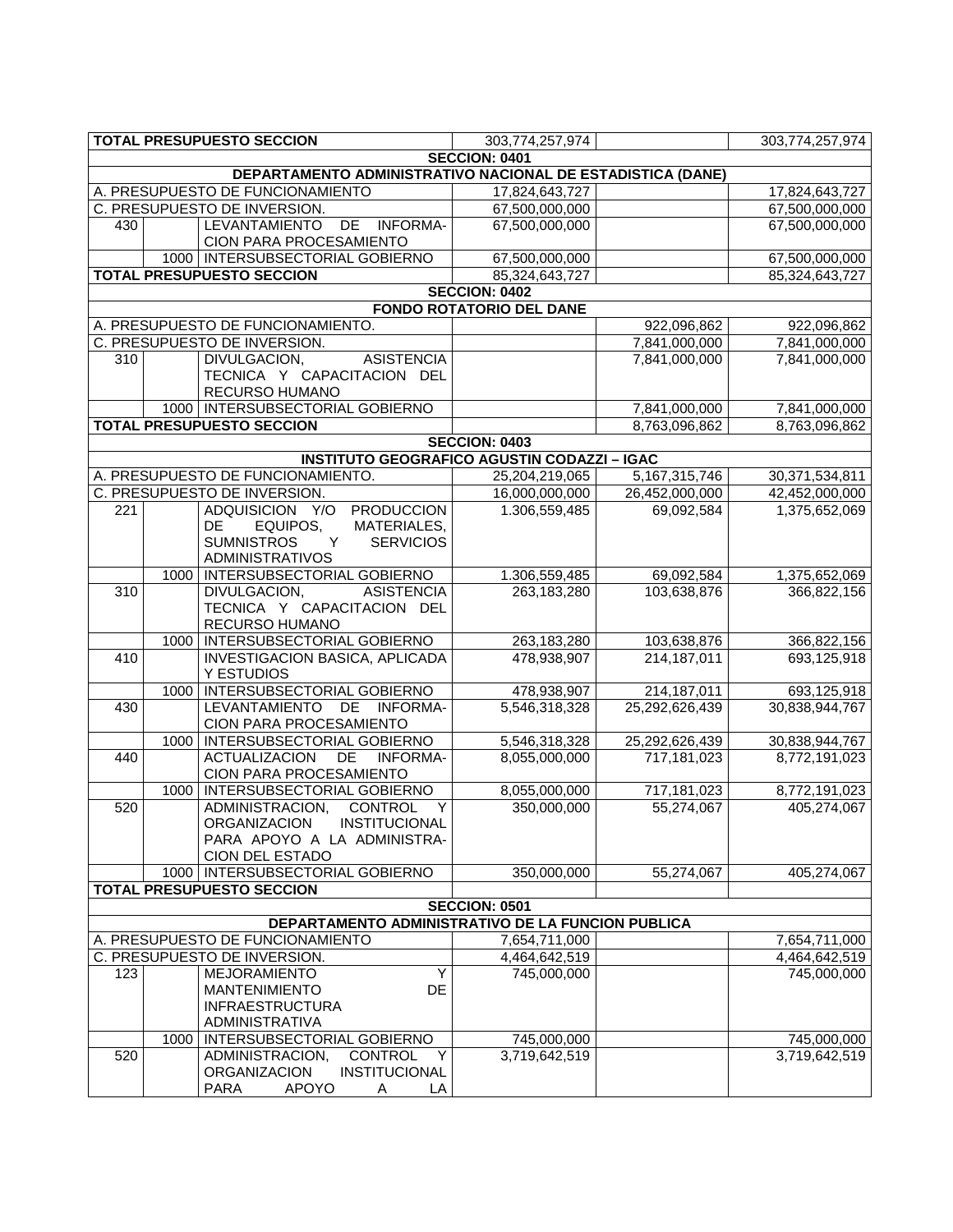|                                                                                                             |                                                | ADMINISTRACION DEL ESTADO                                           |                                         |                |                 |
|-------------------------------------------------------------------------------------------------------------|------------------------------------------------|---------------------------------------------------------------------|-----------------------------------------|----------------|-----------------|
|                                                                                                             |                                                | 1000   INTERSUBSECTORIAL GOBIERNO                                   | 3,719,642,519                           |                | 3,719,642,519   |
|                                                                                                             |                                                | <b>TOTAL PRESUPUESTO SECCION</b>                                    | 12,119,353,519                          |                | 12,119,353,519  |
|                                                                                                             |                                                |                                                                     | <b>SECCION: 0503</b>                    |                |                 |
|                                                                                                             |                                                | <b>ESCUELA SUPERIOR DE ADMINISTRACION PUBLICA (ESAP)</b>            |                                         |                |                 |
|                                                                                                             |                                                | A. PRESUPUESTO DE FUNCIONAMIENTO.                                   |                                         | 31,910,700,000 | 31,910,700,000  |
|                                                                                                             |                                                | C. PRESUPUESTO DE INVERSION.                                        |                                         | 29,283,077,500 | 29,283,077,500  |
| 112                                                                                                         |                                                | <b>ADQUISICION</b><br><b>DE</b>                                     |                                         | 255,000,000    | 255,000,000     |
|                                                                                                             |                                                | INFRAESTRUCTURA PROPIA DEL                                          |                                         |                |                 |
|                                                                                                             |                                                | <b>SECTOR</b>                                                       |                                         |                |                 |
|                                                                                                             | 705                                            | <b>EDUCACION SUPERIOR</b>                                           |                                         | 255,000,000    | 255,000,000     |
| 123                                                                                                         |                                                | MEJORAMIENTO<br><b>MANTENI-</b><br>Y.                               |                                         | 728,000,000    | 728,000,000     |
|                                                                                                             |                                                | MIENTO DE INFRAESTRUCTURA<br>ADMINISTRATIVA                         |                                         |                |                 |
|                                                                                                             |                                                | 705 EDUCACION SUPERIOR                                              |                                         | 728,000,000    | 728,000,000     |
| 221                                                                                                         |                                                | ADQUISICION Y/O PRODUCCION                                          |                                         | 1,848,000,000  | 1,848,000,000   |
|                                                                                                             |                                                | EQUIPOS,<br>MATERIALES,<br>DE.                                      |                                         |                |                 |
|                                                                                                             |                                                | <b>SUMINISTROS</b><br>Y<br><b>SERVICIOS</b>                         |                                         |                |                 |
|                                                                                                             |                                                | <b>ADMINISTRATIVOS</b>                                              |                                         |                |                 |
|                                                                                                             | 1600                                           | ADMINISTRACION DEL ESTADO                                           |                                         | 1,848,000,000  | 1,848,000,000   |
|                                                                                                             |                                                | PAGO DE RESERVAS                                                    |                                         |                |                 |
| 310                                                                                                         |                                                | <b>ASISTENCIA</b><br>DIVULGACION,                                   |                                         | 109,000,000    | 109,000,000     |
|                                                                                                             |                                                | TECNICA Y CAPACITACION DEL                                          |                                         |                |                 |
|                                                                                                             |                                                | RECURSO HUMANO                                                      |                                         |                |                 |
|                                                                                                             |                                                | 705 EDUCACION SUPERIOR                                              |                                         | 109,000,000    | 109,000,000     |
| 410                                                                                                         |                                                | <b>INVESTIGACION BASICA, APLICADA</b>                               |                                         | 900,000,000    | 900,000,000     |
|                                                                                                             | 705                                            | Y ESTUDIOS<br><b>EDUCACION SUPERIOR</b>                             |                                         | 900,000,000    | 900,000,000     |
| 510                                                                                                         |                                                | <b>ASISTENCIA</b><br>TECNICA,                                       |                                         | 21,123,077,500 | 21,123,077,500  |
|                                                                                                             |                                                | DIVULGACION Y CAPACITACION A                                        |                                         |                |                 |
|                                                                                                             |                                                | FUNCIONARIOS DEL ESTADO PARA                                        |                                         |                |                 |
|                                                                                                             |                                                | APOYO A LA ADMINISTRACION DEL                                       |                                         |                |                 |
|                                                                                                             |                                                | <b>ESTADO</b>                                                       |                                         |                |                 |
|                                                                                                             | 705                                            | <b>EDUCACION SUPERIOR</b>                                           |                                         | 350,000,000    | 350,000,000     |
|                                                                                                             | 1600                                           | ADMINISTRACION<br><b>ESTADO</b><br>DEL                              |                                         | 20,773,077,500 | 20,773,077,500  |
|                                                                                                             |                                                | PAGO DE RESERVAS                                                    |                                         |                |                 |
| 520                                                                                                         |                                                | ADMINISTRACION,<br>CONTROL<br>- Y                                   |                                         | 4,020,000,000  | 4,020,000,000   |
|                                                                                                             |                                                | <b>ORGANIZACION</b><br><b>INSTITUCIONAL</b>                         |                                         |                |                 |
|                                                                                                             |                                                | <b>PARA</b><br><b>APOYO</b><br>LA<br>A<br>ADMINISTRACION DEL ESTADO |                                         |                |                 |
|                                                                                                             |                                                | 705 EDUCACION SUPERIOR                                              |                                         | 4,020,000,000  | 4,020,000,000   |
| 530                                                                                                         |                                                | ATENCION, CONTROL<br>Y.<br>ORGA-                                    |                                         | 300,000,000    | 300,000,000     |
|                                                                                                             |                                                | NIZACION INSTITUCIONAL<br><b>PARA</b>                               |                                         |                |                 |
|                                                                                                             |                                                | APOYO<br><b>GESTION</b><br>A<br>LA<br><b>DEL</b>                    |                                         |                |                 |
|                                                                                                             |                                                | <b>ESTADO</b>                                                       |                                         |                |                 |
|                                                                                                             |                                                | 705   EDUCACION SUPERIOR                                            |                                         | 300,000,000    | 300,000,000     |
|                                                                                                             |                                                | <b>TOTAL PRESUPUESTO SECCION</b>                                    |                                         | 61,193,777,500 | 61,193,777,500  |
|                                                                                                             |                                                |                                                                     | SECCION: 0601                           |                |                 |
|                                                                                                             | DEPARTAMENTO ADMINISTRATIVO DE SEGURIDAD (DAS) |                                                                     |                                         |                |                 |
| A. PRESUPUESTO DE FUNCIONAMIENTO.<br>211,777,000,000<br>211,777,000,000<br><b>TOTAL PRESUPUESTO SECCION</b> |                                                |                                                                     |                                         |                |                 |
|                                                                                                             |                                                |                                                                     | 211,777,000,000<br><b>SECCION: 0602</b> |                | 211,777,000,000 |
|                                                                                                             |                                                | FONDO ROTATORIO DEL DEPARTAMENTO ADMINISTRATIVO DE SEGURIDAD        |                                         |                |                 |
|                                                                                                             |                                                | A. PRESUPUESTO DE FUNCIONAMIENTO.                                   |                                         | 30,404,000,000 | 30,404,000,000  |
|                                                                                                             |                                                | C. PRESUPUESTO DE INVERSION.                                        |                                         | 44,100,000,000 | 44,100,000,000  |
| 113                                                                                                         |                                                | <b>MEJORAMIENTO</b><br>Y<br><b>MANTENI-</b>                         |                                         | 8,484,000,000  | 8,484,000,000   |
|                                                                                                             |                                                | MIENTO DE INFRAESTRUCTURA                                           |                                         |                |                 |
|                                                                                                             |                                                | PROPIA DEL SECTOR                                                   |                                         |                |                 |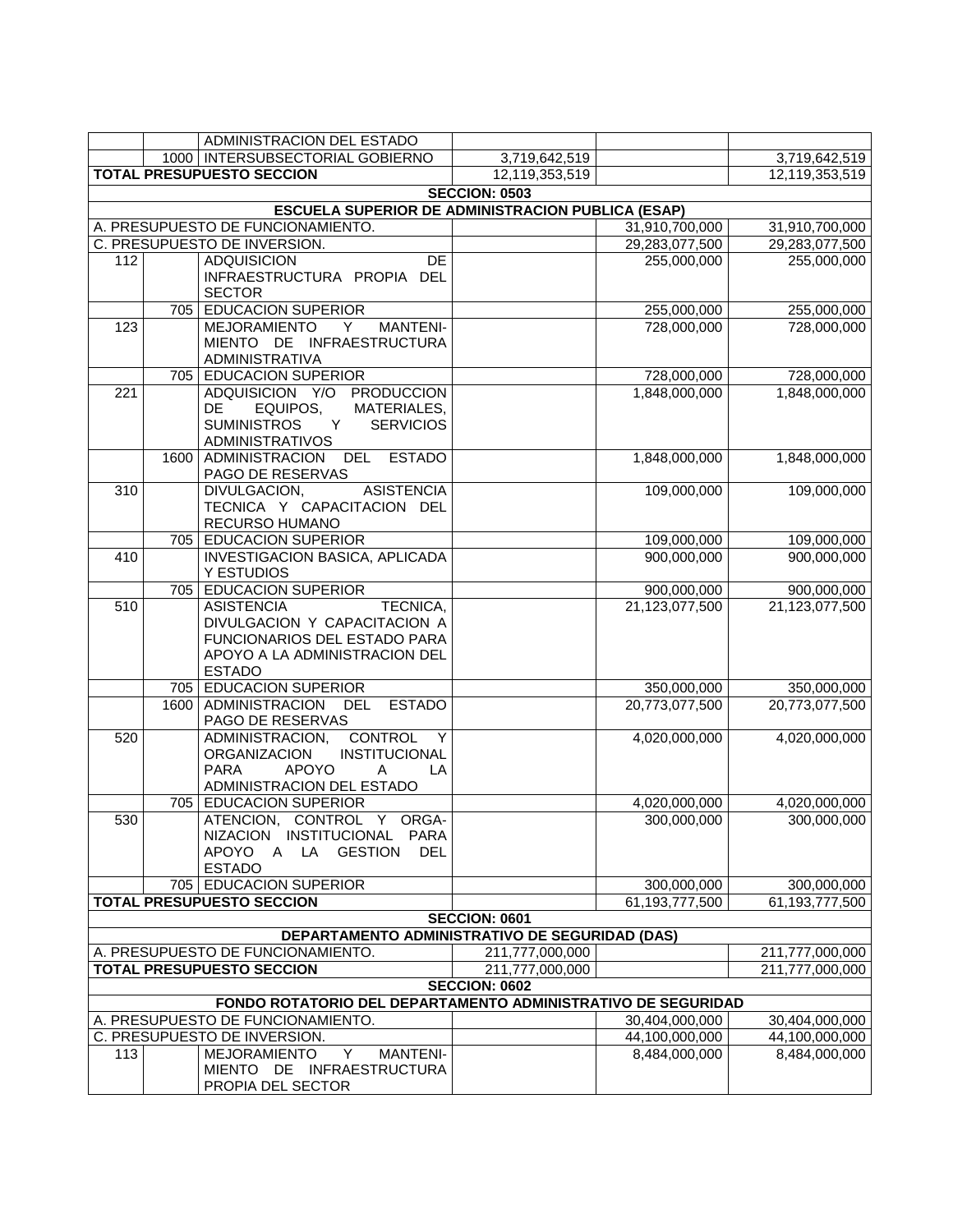|     |      | 101   DEFENSA Y SEGURIDAD INTERNA                                           |                                            | 8,484,000,000                | 8,484,000,000                |
|-----|------|-----------------------------------------------------------------------------|--------------------------------------------|------------------------------|------------------------------|
| 211 |      | ADQUISICION Y/O PRODUCCION                                                  |                                            | 25,844,263,000               | 25,844,263,000               |
|     |      | EQUIPOS,<br><b>MATERIALES</b><br>DE                                         |                                            |                              |                              |
|     |      | <b>SUMINISTROS</b><br><b>SERVICIOS</b><br>Y                                 |                                            |                              |                              |
|     |      | PROPIOS DEL SECTOR                                                          |                                            |                              |                              |
|     | 101  | DEFENSA Y SEGURIDAD INTERNA                                                 |                                            | 25,844,263,000               | 25,844,263,000               |
| 212 |      | <b>MANTENIMIENTO</b><br>DE<br>EQUIPOS,                                      |                                            | 7,225,000,000                | 7,225,000,000                |
|     |      | <b>SUMINISTROS</b><br>MATERIALES,<br>Y                                      |                                            |                              |                              |
|     | 101  | SERVICIOS PROPIOS DEL SECTOR<br>DEFENSA Y SEGURIDAD INTERNA                 |                                            |                              |                              |
| 221 |      | ADQUISICION Y/O PRODUCCION                                                  |                                            | 7,225,000,000<br>364,700,000 | 7,225,000,000<br>364,700,000 |
|     |      | DE<br>EQUIPOS,<br>MATERIALES,                                               |                                            |                              |                              |
|     |      | <b>SUMINISTROS</b><br>Y<br><b>SERVICIOS</b>                                 |                                            |                              |                              |
|     |      | <b>ADMINISTRATIVOS</b>                                                      |                                            |                              |                              |
|     | 101  | DEFENSA Y SEGURIDAD INTERNA                                                 |                                            | 364,700,000                  | 364,700,000                  |
| 510 |      | <b>ASISTENCIA</b><br>TECNICA,                                               |                                            | 2,182,037,000                | 2,182,037,000                |
|     |      | DIVULGACION Y CAPACITACION A                                                |                                            |                              |                              |
|     |      | FUNCIONARIOS DEL ESTADO PARA                                                |                                            |                              |                              |
|     |      | APOYO A LA ADMINISTRACION DEL<br><b>ESTADO</b>                              |                                            |                              |                              |
|     |      | 100   INTERSUBSECTORIAL DEFENSA Y                                           |                                            | 2,182,037,000                | 2,182,037,000                |
|     |      | <b>SEGURIDAD</b>                                                            |                                            |                              |                              |
|     |      | <b>TOTAL PRESUPUESTO SECCION</b>                                            |                                            | 74,504,000,000               | 74,504,000,000               |
|     |      |                                                                             | <b>SECCION: 0901</b>                       |                              |                              |
|     |      | DEPARTAMENTO ADMINISTRATIVO NACIONAL DE LA ECONOMIA SOLIDARIA - DANSOCIAL   |                                            |                              |                              |
|     |      | A. PRESUPUESTO DE FUNCIONAMIENTO.                                           | 3,101,561,083                              |                              | 3,101.561,083                |
|     |      | C. PRESUPUESTO DE INVERSION.                                                | 2,500,000,000                              |                              | 2,500,000,000                |
| 111 |      | <b>CONSTRUCCION</b><br><b>INFRAES-</b><br>DE.<br>TRUCTURA PROPIA DEL SECTOR | 400,000,000                                |                              | 400,000,000                  |
|     |      | <b>ASOCIATIVAS</b><br>Y<br>1503 FORMAS                                      | 400,000,000                                |                              | 400,000,000                  |
|     |      | <b>COOPERATIVAS</b>                                                         |                                            |                              |                              |
| 112 |      | <b>ADQUISICION</b><br>DE                                                    | 200,000,000                                |                              | 200,000,000                  |
|     |      | INFRAESTRUCTURA PROPIA DEL                                                  |                                            |                              |                              |
|     |      | <b>SECTOR</b>                                                               |                                            |                              |                              |
|     | 1503 | <b>ASOCIATIVAS</b><br>Y<br><b>FORMAS</b>                                    | 200,000,000                                |                              | 200,000,000                  |
|     |      | COOPERATIVAS                                                                |                                            |                              |                              |
| 310 |      | DIVULGACION,<br><b>ASISTENCIA</b><br>TECNICA Y CAPACITACION DEL             | 1,260,000,000                              |                              | 1,260,000,000                |
|     |      | RECURSO HUMANO                                                              |                                            |                              |                              |
|     | 1502 | PARTICIPACION COMUNITARIA                                                   | 200,000,000                                |                              | 200,000,000                  |
|     |      | <b>ASOCIATIVAS</b><br>1503   FORMAS<br>Υ                                    | 1,060,000,000                              |                              | 1,060,000,000                |
|     |      | <b>COOPERATIVAS</b>                                                         |                                            |                              |                              |
| 410 |      | <b>INVESTIGACION BASICA, APLICADA</b>                                       | 180,000,000                                |                              | 180,000,000                  |
|     |      | Y ESTUDIOS                                                                  |                                            |                              |                              |
|     | 1502 | PARTICIPACION COMUNITARIA                                                   | 180,000,000                                |                              | 180,000,000                  |
| 440 |      | DE<br><b>INFORMA-</b><br><b>ACTUALIZACION</b><br>CION PARA PROCESAMIENTO    | 250,000,000                                |                              | 250,000,000                  |
|     | 1501 | <b>ASISTENCIA</b><br><b>DIRECTA</b><br>LA<br>A                              | 250,000,000                                |                              | 250,000,000                  |
|     |      | COMUNIDAD                                                                   |                                            |                              |                              |
| 520 |      | ADMINISTRACION,<br><b>CONTROL</b><br>Y                                      | 210,000,000                                |                              | 210,000,000                  |
|     |      | INSTITUCIONAL<br><b>ORGANIZACION</b>                                        |                                            |                              |                              |
|     |      | <b>PARA</b><br><b>APOYO</b><br>Α<br>LA                                      |                                            |                              |                              |
|     |      | ADMINISTRACION DEL ESTADO                                                   |                                            |                              |                              |
|     | 1503 | Υ<br><b>FORMAS</b><br><b>ASOCIATIVAS</b><br>COOPERATIVAS                    | 210,000,000                                |                              | 210,000,000                  |
|     |      | <b>TOTAL PRESUPUESTO SECCION</b>                                            | 5,601,561,083                              |                              | 5,601,561,083                |
|     |      |                                                                             | <b>SECCION: 1101</b>                       |                              |                              |
|     |      |                                                                             | <b>MINISTERIO DE RELACIONES EXTERIORES</b> |                              |                              |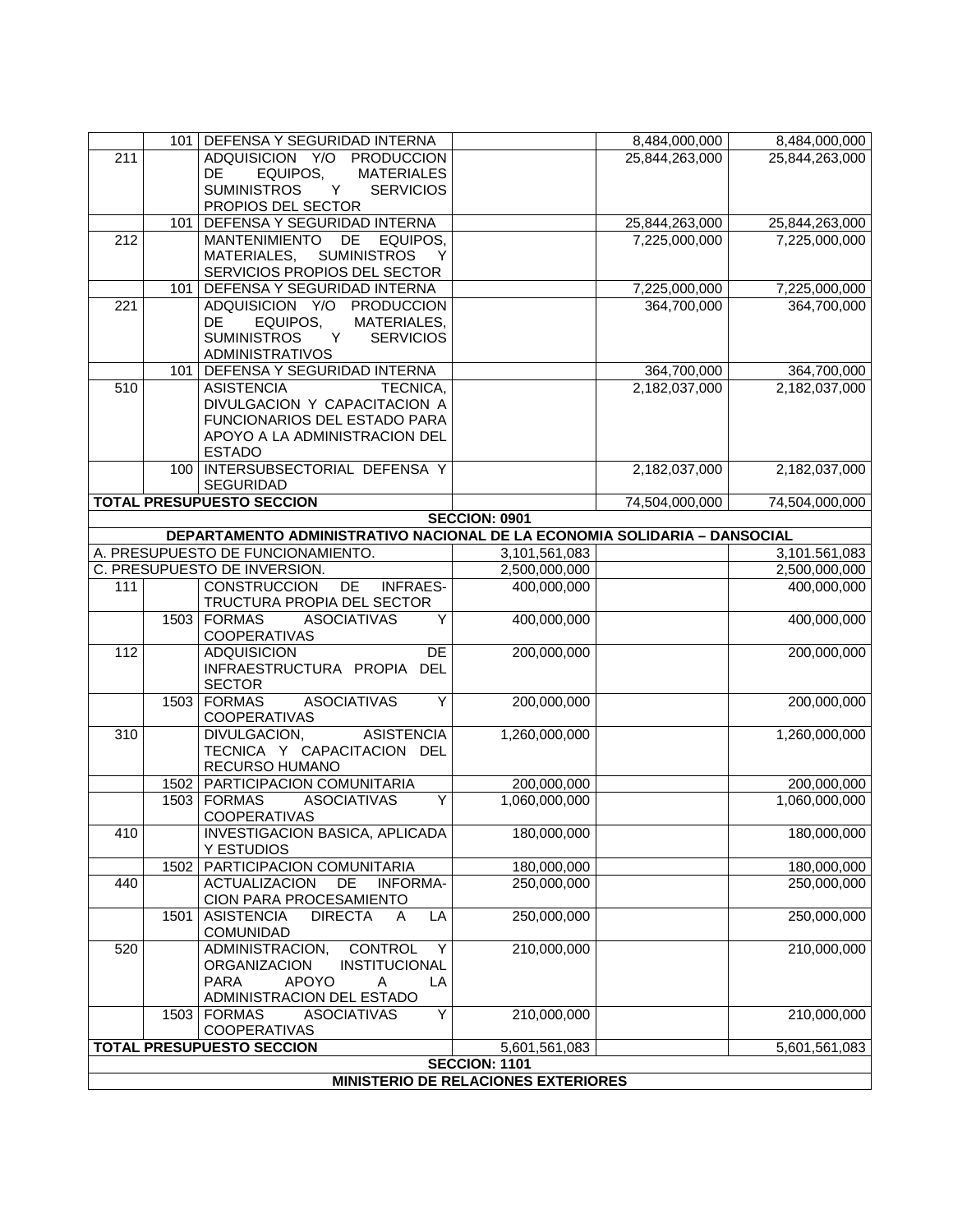|                                                         |      | A. PRESUPUESTO DE FUNCIONAMIENTO.                                                     | 184, 115, 428, 372                       |                   | 184,115,428,372              |  |  |
|---------------------------------------------------------|------|---------------------------------------------------------------------------------------|------------------------------------------|-------------------|------------------------------|--|--|
|                                                         |      | <b>TOTAL PRESUPUESTO SECCION</b>                                                      | 184,115,428,372                          |                   | 184,115,428,372              |  |  |
|                                                         |      |                                                                                       | <b>SECCION: 1102</b>                     |                   |                              |  |  |
| FONDO ROTATORIO DEL MINISTERIO DE RELACIONES EXTERIORES |      |                                                                                       |                                          |                   |                              |  |  |
|                                                         |      | A. PRESUPUESTO DE FUNCIONAMIENTO.                                                     | 74,352,881,522                           | 53, 161, 601, 715 | 127,514,483,237              |  |  |
|                                                         |      | C. PRESUPUESTO DE INVERSION.                                                          | 3,007,107,125                            | 5,183,202,125     | 8,190,309,250                |  |  |
| 113                                                     |      | $\overline{Y}$<br><b>MEJORAMIENTO</b><br><b>MANTENI-</b>                              |                                          | 700,000,000       | 700,000,000                  |  |  |
|                                                         |      | MIENTO DE INFRAESTRUCTURA                                                             |                                          |                   |                              |  |  |
|                                                         |      | PROPIA DEL SECTOR                                                                     |                                          |                   |                              |  |  |
|                                                         | 1002 | <b>RELACIONES EXTERIORES</b>                                                          |                                          | 700,000,000       | 700,000,000                  |  |  |
| 123                                                     |      | MEJORAMIENTO<br>Y<br><b>MANTENI-</b>                                                  | 861,107,125                              | 1,943,202,125     | 2,804,309,250                |  |  |
|                                                         |      | MIENTO DE INFRAESTRUCTURA                                                             |                                          |                   |                              |  |  |
|                                                         |      | <b>ADMINISTRATIVA</b>                                                                 |                                          |                   |                              |  |  |
|                                                         | 1002 | <b>RELACIONES EXTERIORES</b>                                                          | 861,107,125                              | 1,943,202,125     | 2,804,309,250                |  |  |
| 211                                                     |      | ADQUISICION Y/O<br><b>PRODUCCION</b>                                                  |                                          | 2,040,000,000     | 2,040,000,000                |  |  |
|                                                         |      | EQUIPOS,<br><b>MATERIALES</b><br>DE.                                                  |                                          |                   |                              |  |  |
|                                                         |      | <b>SUMINISTROS</b><br>Y<br><b>SERVICIOS</b>                                           |                                          |                   |                              |  |  |
|                                                         |      | PROPIOS DEL SECTOR                                                                    |                                          |                   |                              |  |  |
|                                                         | 1002 | <b>RELACIONES EXTERIORES</b>                                                          |                                          | 2,040,000,000     | 2,040,000,000                |  |  |
| $\overline{221}$                                        |      | ADQUISICION Y/O PRODUCCION                                                            | 1,146,000,000                            | 200,000,000       | 1,346,000,000                |  |  |
|                                                         |      | EQUIPOS,<br>MATERIALES,<br>DE                                                         |                                          |                   |                              |  |  |
|                                                         |      | <b>SUMINISTROS</b><br>Y<br><b>SERVICIOS</b>                                           |                                          |                   |                              |  |  |
|                                                         |      | <b>ADMINISTRATIVOS</b>                                                                |                                          | 200,000,000       |                              |  |  |
| 420                                                     | 1002 | <b>RELACIONES EXTERIORES</b><br><b>ESTUDIOS DE PREINVERSION</b>                       | 1,146,000,000                            | 300,000,000       | 1,346,000,000<br>300,000,000 |  |  |
|                                                         |      |                                                                                       |                                          |                   |                              |  |  |
|                                                         | 1002 | <b>RELACIONES EXTERIORES</b>                                                          |                                          | 300,000,000       | 300,000,000<br>1,000,000,000 |  |  |
| 520                                                     |      | ADMINISTRACION,<br><b>CONTROL</b><br>Y                                                | 1,000,000,000                            |                   |                              |  |  |
|                                                         |      | <b>ORGANIZACION</b><br><b>INSTITUCIONAL</b><br><b>APOYO</b><br><b>PARA</b><br>LA<br>A |                                          |                   |                              |  |  |
|                                                         |      | ADMINISTRACION DEL ESTADO                                                             |                                          |                   |                              |  |  |
|                                                         |      | 1002   RELACIONES EXTERIORES                                                          | 1,000,000,000                            |                   | 1,000,000,000                |  |  |
|                                                         |      | <b>TOTAL PRESUPUESTO SECCION</b>                                                      | 77,359,988,647                           | 58,344,803,840    | 135,704,792,487              |  |  |
|                                                         |      |                                                                                       | <b>SECCION: 1301</b>                     |                   |                              |  |  |
|                                                         |      |                                                                                       | MINISTERIO DE HACIENDA Y CREDITO PUBLICO |                   |                              |  |  |
|                                                         |      | A. PRESUPUESTO DE FUNCIONAMIENTO.                                                     | 6,276,583,077,379                        |                   | 6,276,583,077,379            |  |  |
|                                                         |      | C. PRESUPUESTO DE INVERSION.                                                          | 1,023,263,418,240                        |                   | 1,023,263.418,240            |  |  |
| 123                                                     |      | MEJORAMIENTO<br>Υ                                                                     | 2,476,701,810                            |                   | 2,476,701,810                |  |  |
|                                                         |      | <b>MANTENIMIENTO</b><br>DE                                                            |                                          |                   |                              |  |  |
|                                                         |      | <b>INFRAESTRUCTURA</b>                                                                |                                          |                   |                              |  |  |
|                                                         |      | ADMINISTRATIVA                                                                        |                                          |                   |                              |  |  |
|                                                         | 1000 | INTERSUBSECTORIAL GOBIERNO                                                            | 2,476,701,810                            |                   | 2,476,701,810                |  |  |
| 221                                                     |      | ADQUISICION Y/O PRODUCCION                                                            | 8,598,926,066                            |                   | 8.598,926,066                |  |  |
|                                                         |      | DE<br>EQUIPOS,<br>MATERIALES,                                                         |                                          |                   |                              |  |  |
|                                                         |      | <b>SUMINISTROS</b><br><b>SERVICIOS</b><br>Y                                           |                                          |                   |                              |  |  |
|                                                         |      | <b>ADMINISTRATIVOS</b>                                                                |                                          |                   |                              |  |  |
|                                                         | 1000 | INTERSUBSECTORIAL GOBIERNO                                                            | 8,598,926,066                            |                   | 8.598,926,066                |  |  |
| 510                                                     |      | <b>ASISTENCIA</b><br>TECNICA,<br>DIVUL-                                               | 600,000,000                              |                   | 600,000,000                  |  |  |
|                                                         |      | GACION Y<br>CAPACITACION A                                                            |                                          |                   |                              |  |  |
|                                                         |      | FUNCIONARIOS DEL ESTADO PARA                                                          |                                          |                   |                              |  |  |
|                                                         |      | APOYO A LA ADMINISTRACION DEL                                                         |                                          |                   |                              |  |  |
|                                                         |      | <b>ESTADO</b>                                                                         |                                          |                   |                              |  |  |
|                                                         | 1000 | INTERSUBSECTORIAL GOBIERNO                                                            | 600,000,000                              |                   | 600,000,000                  |  |  |
| 520                                                     |      | ADMINISTRACION,<br><b>CONTROL</b><br>Y                                                | 49,990,316,374                           |                   | 49,990,316,374               |  |  |
|                                                         |      | <b>ORGANIZACION</b><br>INSTITUCIONAL                                                  |                                          |                   |                              |  |  |
|                                                         |      | <b>APOYO</b><br><b>PARA</b><br>Α<br>LA                                                |                                          |                   |                              |  |  |
|                                                         |      | ADMINISTRACION DEL ESTADO                                                             |                                          |                   |                              |  |  |
|                                                         | 1000 | INTERSUBSECTORIAL GOBIERNO                                                            | 49,990,316,374                           |                   | 49,990,316,374               |  |  |
| 610                                                     |      | <b>CREDITOS</b>                                                                       | 70,063,000,000                           |                   | 70,063,000,000               |  |  |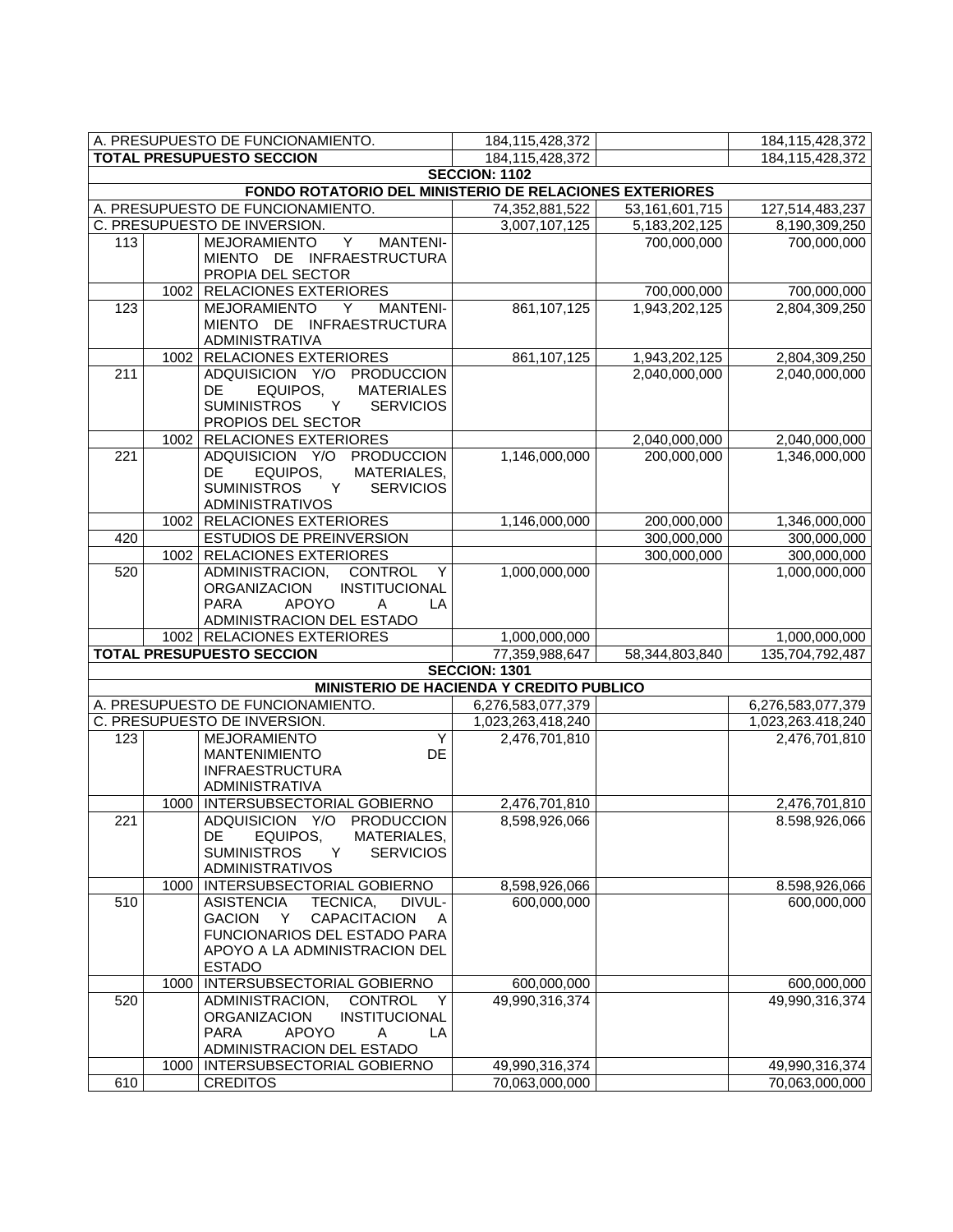|                  |                                             | 304   SERVICIOS<br><b>INTEGRALES</b><br><b>DE</b>                          | 70,063,000,000       |                | 70,063,000,000    |  |  |
|------------------|---------------------------------------------|----------------------------------------------------------------------------|----------------------|----------------|-------------------|--|--|
|                  |                                             | <b>SALUD</b>                                                               |                      |                |                   |  |  |
| 620              |                                             | <b>SUBSIDIOS DIRECTOS</b>                                                  | 21,000,000,000       |                | 21,000,000,000    |  |  |
|                  | 1400                                        | INTERSUBSECTORIAL VIVIENDA                                                 | 21,000,000,000       |                | 21,000,000,000    |  |  |
| 630              |                                             | <b>TRANSFERENCIAS</b>                                                      | 870,534,473,990      |                | 870,534,473,990   |  |  |
|                  | 600                                         | <b>INTERSUBSECTORIAL</b><br><b>TRANSPORTE</b>                              | 553,494,473,990      |                | 553,494,473,990   |  |  |
|                  |                                             | 1000   INTERSUBSECTORIAL GOBIERNO                                          | 317,040,000,000      |                | 317,040,000,000   |  |  |
|                  |                                             | <b>TOTAL PRESUPUESTO SECCION</b>                                           | 7,299,846,495,619    |                | 7,299,846,495,619 |  |  |
|                  |                                             |                                                                            | <b>SECCION: 1308</b> |                |                   |  |  |
|                  |                                             | UNIDAD ADMINISTRATIVA ESPECIAL CONTADURIA GENERAL DE LA NACION             |                      |                |                   |  |  |
|                  |                                             | A. PRESUPUESTO DE FUNCIONAMIENTO.                                          | 8,670,427,358        |                | 8,670,427,358     |  |  |
|                  |                                             | C. PRESUPUESTO DE INVERSION.                                               | 4,600,000,000        |                | 4,600,000,000     |  |  |
| 221              |                                             | ADQUISICION Y/O PRODUCCION                                                 | 3,030,000,000        |                | 3,030,000,000     |  |  |
|                  |                                             | EQUIPOS,<br>MATERIALES,<br>DE.                                             |                      |                |                   |  |  |
|                  |                                             | Y<br><b>SUMINISTROS</b><br><b>SERVICIOS</b>                                |                      |                |                   |  |  |
|                  |                                             | <b>ADMINISTRATIVOS</b>                                                     |                      |                |                   |  |  |
|                  | 1000                                        | INTERSUBSECTORIAL GOBIERNO                                                 | 3,030,000,000        |                | 3,030,000,000     |  |  |
| 410              |                                             | <b>INVESTIGACION BASICA, APLICADA</b><br>Y ESTUDIOS                        | 198,000,000          |                | 198,000,000       |  |  |
|                  | 1000                                        | <b>INTERSUBSECTORIAL GOBIERNO</b>                                          | 198,000,000          |                | 198,000,000       |  |  |
| $\overline{510}$ |                                             | <b>ASISTENCIA</b><br>TECNICA.                                              | 1,372,000,000        |                | 1,372,000,000     |  |  |
|                  |                                             | DIVULGACION Y CAPACITACION A                                               |                      |                |                   |  |  |
|                  |                                             | FUNCIONARIOS DEL ESTADO PARA                                               |                      |                |                   |  |  |
|                  |                                             | APOYO A LA ADMINISTRACION DEL                                              |                      |                |                   |  |  |
|                  |                                             | <b>ESTADO</b>                                                              |                      |                |                   |  |  |
|                  |                                             | 1000   INTERSUBSECTORIAL GOBIERNO                                          | 1,372,000,000        |                | 1,372,000,000     |  |  |
|                  |                                             | <b>TOTAL PRESUPUESTO SECCION</b>                                           | 13,270,427,358       |                | 13,270,427,358    |  |  |
|                  |                                             |                                                                            | <b>SECCION: 1309</b> |                |                   |  |  |
|                  |                                             | SUPERINTENDENCIA DE LA ECONOMIA SOLIDARIA                                  |                      |                |                   |  |  |
|                  |                                             | A. PRESUPUESTO DE FUNCIONAMIENTO.                                          |                      | 5,548,604,055  | 5,548,604,055     |  |  |
|                  |                                             | C. PRESUPUESTO DE INVERSION.                                               |                      | 260,020,000    | 260,020,000       |  |  |
| 520              |                                             | ADMINISTRACION,<br><b>CONTROL</b><br>Y<br><b>INSTITUCIONAL</b>             |                      | 260,020,000    | 260,020,000       |  |  |
|                  |                                             | <b>ORGANIZACION</b><br><b>APOYO</b><br><b>PARA</b><br>LA<br>A              |                      |                |                   |  |  |
|                  |                                             | ADMINISTRACION DEL ESTADO                                                  |                      |                |                   |  |  |
|                  |                                             | 1000   INTERSUBSECTORIAL GOBIERNO                                          |                      | 260,020,000    | 260,020,000       |  |  |
|                  |                                             | <b>TOTAL PRESUPUESTO SECCION</b>                                           |                      | 5,808,624,055  | 5,808,624,055     |  |  |
|                  |                                             |                                                                            | <b>SECCION: 1310</b> |                |                   |  |  |
|                  |                                             | UNIDAD ADMINISTRATIVA ESPECIAL DIRECCION DE IMPUESTOS Y ADUANAS NACIONALES |                      |                |                   |  |  |
|                  |                                             | A. PRESUPUESTO DE FUNCIONAMIENTO.                                          | 318,491,424,500      | 32,016,292,000 | 350,507,716,500   |  |  |
|                  |                                             | C. PRESUPUESTO DE INVERSION                                                | 149,833,925,830      |                | 149,833,925,830   |  |  |
| 111              |                                             | CONSTRUCCION DE<br><b>INFRAES-</b>                                         | 7,500,000,000        |                | 7,500,000,000     |  |  |
|                  |                                             | TRUCTURA PROPIA DEL SECTOR                                                 |                      |                |                   |  |  |
|                  | 1000                                        | INTERSUBSECTORIAL GOBIERNO                                                 | 7,500,000,000        |                | 7,500,000,000     |  |  |
| 112              |                                             | <b>ADQUISICION</b><br><b>DE</b>                                            | 2,099,374,000        |                | 2,099,374,000     |  |  |
|                  |                                             | INFRAESTRUCTURA PROPIA DEL                                                 |                      |                |                   |  |  |
|                  |                                             | <b>SECTOR</b>                                                              |                      |                |                   |  |  |
|                  | 1000                                        | INTERSUBSECTORIAL GOBIERNO                                                 | 2,099,374,000        |                | 2,099,374,000     |  |  |
| 520              |                                             | ADMINISTRACION,<br><b>CONTROL</b><br>Y                                     | 140,234,551,830      |                | 140,234,551,830   |  |  |
|                  |                                             | <b>ORGANIZACION</b><br>INSTITUCIONAL                                       |                      |                |                   |  |  |
|                  |                                             | <b>PARA</b><br><b>APOYO</b><br>Α<br>LA                                     |                      |                |                   |  |  |
|                  |                                             | ADMINISTRACION DEL ESTADO                                                  |                      |                |                   |  |  |
|                  |                                             | 1000   INTERSUBSECTORIAL GOBIERNO                                          | 140,234,551,830      |                | 140,234,551,830   |  |  |
|                  |                                             | <b>TOTAL PRESUPUESTO SECCION</b>                                           | 468,325,350,330      | 32,016,292,000 | 500,341,642,330   |  |  |
|                  |                                             |                                                                            | <b>SECCION: 1312</b> |                |                   |  |  |
|                  | UNIDAD DE INFORMACION Y ANALISIS FINANCIERO |                                                                            |                      |                |                   |  |  |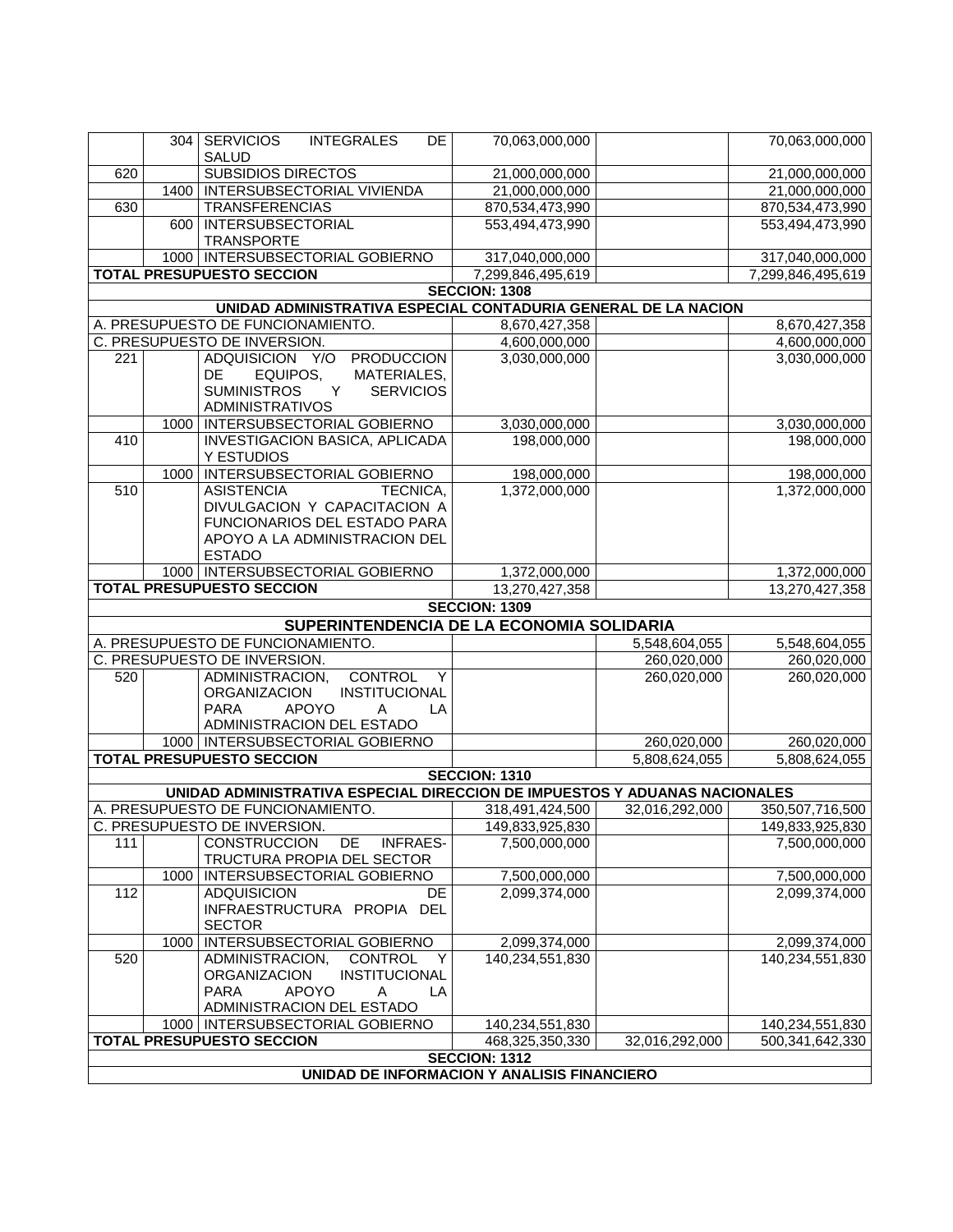|                  |       | A. PRESUPUESTO DE FUNCIONAMIENTO.                         | 3,765,386,110                           |                 | 3,765,386,110      |
|------------------|-------|-----------------------------------------------------------|-----------------------------------------|-----------------|--------------------|
|                  |       | <b>TOTAL PRESUPUESTO SECCION</b>                          | 3,765,386,110                           |                 | 3,765,386,110      |
|                  |       |                                                           | <b>SECCION: 1313</b>                    |                 |                    |
|                  |       |                                                           | SUPERINTENDENCIA FINANCIERA DE COLOMBIA |                 |                    |
|                  |       | A. PRESUPUESTO DE FUNCIONAMIENTO                          |                                         | 109,970,243,105 | 109,970,243,105    |
|                  |       | C. PRESUPUESTO DE INVERSION.                              |                                         | 16,444,205,567  | 16,444,205,567     |
| 123              |       | MEJORAMIENTO Y<br><b>MANTENI-</b>                         |                                         | 4,700,000,000   | 4,700,000,000      |
|                  |       | MIENTO DE INFRAESTRUCTURA                                 |                                         |                 |                    |
|                  |       | ADMINISTRATIVA                                            |                                         |                 |                    |
|                  |       | 1000   INTERSUBSECTORIAL GOBIERNO                         |                                         | 4,700,000,000   | 4,700,000,000      |
| 221              |       | ADQUISICION Y/O PRODUCCION                                |                                         | 9,000,000,000   | 9,000,000,000      |
|                  |       | DE<br>EQUIPOS,<br>MATERIALES,                             |                                         |                 |                    |
|                  |       | <b>SUMINISTROS</b><br><b>SERVICIOS</b><br>Y               |                                         |                 |                    |
|                  |       | <b>ADMINISTRATIVOS</b>                                    |                                         |                 |                    |
|                  | 1000  | INTERSUBSECTORIAL GOBIERNO                                |                                         | 9,000,000,000   | 9,000,000,000      |
| 222              |       | MANTENIMIENTO DE EQUIPOS,<br>MATERIALES, SUMINISTROS<br>Y |                                         | 1,139,866,667   | 1,139,866,667      |
|                  |       | SERVICIOS ADMINISTRATIVOS                                 |                                         |                 |                    |
|                  | 1000  | INTERSUBSECTORIAL GOBIERNO                                |                                         | 1,139,866,667   | 1,139,866,667      |
| $\overline{310}$ |       | DIVULGACION,<br>ASISTENCIA                                |                                         | 1,200,000,000   | 1,200,000,000      |
|                  |       | TECNICA Y CAPACITACION DEL                                |                                         |                 |                    |
|                  |       | RECURSO HUMANO                                            |                                         |                 |                    |
|                  | 1000  | INTERSUBSECTORIAL GOBIERNO                                |                                         | 1,200,000,000   | 1,200,000,000      |
| 440              |       | ACTUALIZACION DE INFORMA-                                 |                                         | 204,338,900     | 204,338,900        |
|                  |       | CION PARA PROCESAMIENTO                                   |                                         |                 |                    |
|                  | 1000  | INTERSUBSECTORIAL GOBIERNO                                |                                         | 204,338,900     | 204,338,900        |
| 520              |       | ADMINISTRACION,<br><b>CONTROL</b><br>Y                    |                                         | 200,000,000     | 200,000,000        |
|                  |       | ORGANIZACION<br>INSTITUCIONAL                             |                                         |                 |                    |
|                  |       | <b>APOYO</b><br><b>PARA</b><br>LA<br>A                    |                                         |                 |                    |
|                  |       | ADMINISTRACION DEL ESTADO                                 |                                         |                 |                    |
|                  |       | 1000   INTERSUBSECTORIAL GOBIERNO                         |                                         | 200,000,000     | 200,000,000        |
|                  |       | <b>TOTAL PRESUPUESTO SECCION</b>                          |                                         | 126,414,448,672 | 126,414,448,672    |
|                  |       |                                                           | <b>SECCION: 1401</b>                    |                 |                    |
|                  |       |                                                           | SERVICIO DE LA DEUDA PUBLICA NACIONAL   |                 |                    |
|                  |       | B. PRESUPUESTO DE SERVICIO DE LA DEUDA                    | 39,091,635,231,723                      |                 | 39,091,635,231,723 |
| PUBLICA.         |       |                                                           |                                         |                 |                    |
|                  |       | <b>TOTAL PRESUPUESTO SECCION</b>                          | 39,091,635,231,723                      |                 | 39,091,635,231,723 |
|                  |       |                                                           | <b>SECCION: 1501</b>                    |                 |                    |
|                  |       |                                                           | MINISTERIO DE DEFENSA NACIONAL          |                 |                    |
|                  |       | A. PRESUPUESTO DE FUNCIONAMIENTO.                         | 6,069,263,579,252                       |                 | 6,069,263,579,252  |
|                  |       | C. PRESUPUESTO DE INVERSION.                              | 1,007,394,100,000                       |                 | 1,007,394,100,000  |
|                  |       |                                                           | 81,520,094,504                          |                 | 81,520,094,504     |
|                  | 100   | INTERSUBSECTORIAL DEFENSA Y                               | 63,775,088,396                          |                 | 63,775,088,396     |
|                  |       | <b>SEGURIDAD</b>                                          |                                         |                 |                    |
|                  | 101   | DEFENSA Y SEGURIDAD INTERNA                               | 5,863,051,546                           |                 | 5,863,051,546      |
|                  |       | 300   INTERSUBSECTORIAL SALUD                             | 5,934,071,562                           |                 | 5,934,071,562      |
|                  |       | 607   TRANSPORTE MARITIMO                                 | 947,883,000                             |                 | 947,883,000        |
|                  | 1400  | INTERSUBSECTORIAL VIVIENDA                                | 5,000,000,000                           |                 | 5,000,000,000      |
| 112              |       | DE<br><b>ADQUISICION</b>                                  | 2,337,865,439                           |                 | 2,337,865,439      |
|                  |       | INFRAESTRUCTURA PROPIA DEL                                |                                         |                 |                    |
|                  |       | <b>SECTOR</b>                                             |                                         |                 |                    |
|                  | 101   | DEFENSA Y SEGURIDAD INTERNA                               | 1,837,865,439                           |                 | 1,837,865,439      |
|                  | 300 l | INTERSUBSECTORIAL SALUD                                   | 500,000,000                             |                 | 500,000,000        |
| 113              |       | <b>MEJORAMIENTO</b><br>Y<br><b>MANTENI-</b>               | 22,126,634,041                          |                 | 22,126,634,041     |
|                  |       | MIENTO DE INFRAESTRUCTURA                                 |                                         |                 |                    |
|                  |       | PROPIA DEL SECTOR                                         | 601,536,827                             |                 |                    |
|                  | 100   | INTERSUBSECTORIAL DEFENSA Y<br>SEGURIDAD                  |                                         |                 | 601,536,827        |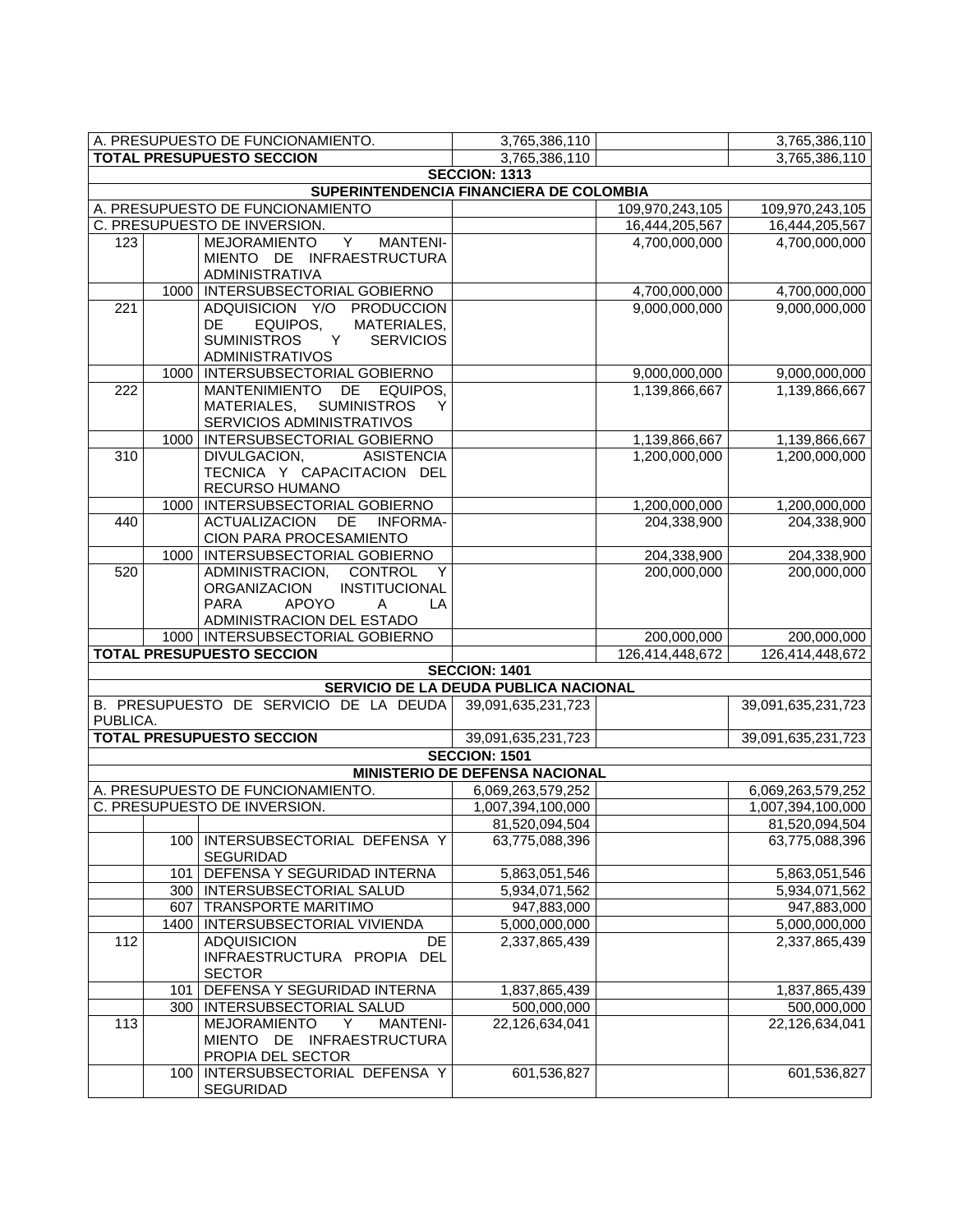|                  |                  | 101 DEFENSA Y SEGURIDAD INTERNA                                        | 16,689,446,500                               |                 | 16,689,446,500    |
|------------------|------------------|------------------------------------------------------------------------|----------------------------------------------|-----------------|-------------------|
|                  |                  | 1201   ACUEDUCTO Y ALCANTARILLADO                                      | 4,835,650,214                                |                 | 4,835,650,214     |
| $\overline{211}$ |                  | ADQUISICION Y/O PRODUCCION                                             | 682,721,547,122                              |                 | 682,721,547,122   |
|                  |                  | <b>MATERIALES</b><br>DE.<br>EQUIPOS,                                   |                                              |                 |                   |
|                  |                  | <b>SUMINISTROS</b><br>$\mathsf{Y}$<br><b>SERVICIOS</b>                 |                                              |                 |                   |
|                  |                  | PROPIOS DEL SECTOR                                                     |                                              |                 |                   |
|                  | 100 <sub>1</sub> | INTERSUBSECTORIAL DEFENSA Y<br><b>SEGURIDAD</b>                        | 334,422,358,083                              |                 | 334,422,358,083   |
|                  |                  | 101   DEFENSA Y SEGURIDAD INTERNA                                      | 334, 185, 189, 601                           |                 | 334,185,189,601   |
|                  |                  | 300   INTERSUBSECTORIAL SALUD                                          | 14,113,999,438                               |                 | 14,113,999,438    |
| $\overline{212}$ |                  | MANTENIMIENTO<br>DE EQUIPOS,                                           | 197,062,485,894                              |                 | 197,062,485,894   |
|                  |                  | MATERIALES,<br><b>SUMINISTROS</b><br>Y<br>SERVICIOS PROPIOS DEL SECTOR |                                              |                 |                   |
|                  | 100              | INTERSUBSECTORIAL DEFENSA Y                                            | 119,207,301,014                              |                 | 119,207,301,014   |
|                  |                  | <b>SEGURIDAD</b>                                                       |                                              |                 |                   |
|                  | 101              | DEFENSA Y SEGURIDAD INTERNA                                            | 77,855,184,880                               |                 | 77,855,184,880    |
| $\overline{221}$ |                  | ADQUISICION Y/O PRODUCCION                                             | 18,275,473,000                               |                 | 18,275,473,000    |
|                  |                  | EQUIPOS,<br>MATERIALES,<br><b>DE</b>                                   |                                              |                 |                   |
|                  |                  | Y.<br><b>SUMINISTROS</b><br><b>SERVICIOS</b>                           |                                              |                 |                   |
|                  |                  | <b>ADMINISTRATIVOS</b>                                                 |                                              |                 |                   |
|                  |                  | 100   INTERSUBSECTORIAL DEFENSA Y<br><b>SEGURIDAD</b>                  | 7,028,125,000                                |                 | 7,028,125,000     |
|                  |                  | 101   DEFENSA Y SEGURIDAD INTERNA                                      | 11,247,348,000                               |                 | 11,247,348,000    |
| 410              |                  | INVESTIGACION BASICA, APLICADA                                         | 3,350,000,000                                |                 | 3,350,000,000     |
|                  |                  | Y ESTUDIOS<br>INTERSUBSECTORIAL DEFENSA Y                              |                                              |                 |                   |
|                  | 100 <sub>1</sub> | <b>SEGURIDAD</b>                                                       | 3,350,000,000                                |                 | 3,350,000,000     |
|                  |                  | <b>TOTAL PRESUPUESTO SECCION</b>                                       | 7,076,657,679,252                            |                 | 7,076,657,679,252 |
|                  |                  |                                                                        | <b>SECCION: 1503</b>                         |                 |                   |
|                  |                  | CAJA DE RETIRO DE LAS FUERZAS MILITARES                                |                                              |                 |                   |
|                  |                  | A. PRESUPUESTO DE FUNCIONAMIENTO.                                      | 805,391,000,000                              | 160,185,042,000 | 965,576,042,000   |
|                  |                  | <b>TOTAL PRESUPUESTO SECCION</b>                                       | 805,391,000,000                              | 160,185,042,000 | 965,576,042,000   |
|                  |                  |                                                                        | <b>SECCION: 1507</b>                         |                 |                   |
|                  |                  |                                                                        | <b>INSTITUTO CASAS FISCALES DEL EJERCITO</b> |                 |                   |
|                  |                  | A. PRESUPUESTO DE FUNCIONAMIENTO.                                      |                                              | 19,268,900,000  | 19,268,900,000    |
|                  |                  | C. PRESUPUESTO DE INVERSION.                                           |                                              | 8,120,000,000   | 8,120,000,000     |
| 111              |                  | CONSTRUCCION<br>DE<br><b>INFRAES-</b>                                  |                                              | 6,513,581,200   | 6,513,581,200     |
|                  |                  | TRUCTURA PROPIA DEL SECTOR                                             |                                              |                 |                   |
|                  |                  | 100   INTERSUBSECTORIAL DEFENSA Y<br><b>SEGURIDAD</b>                  |                                              | 6,286,581,200   | 6,286,581,200     |
|                  |                  | 1400   INTERSUBSECTORIAL VIVIENDA                                      |                                              | 227,000,000     | 227,000,000       |
| 113              |                  | <b>MEJORAMIENTO</b><br>Y<br><b>MANTENI-</b>                            |                                              | 1,606,418,800   | 1,606,418,800     |
|                  |                  | MIENTO DE INFRAESTRUCTURA                                              |                                              |                 |                   |
|                  |                  | PROPIA DEL SECTOR                                                      |                                              |                 |                   |
|                  |                  | 1400   INTERSUBSECTORIAL VIVIENDA                                      |                                              | 1,606,418,800   | 1,606,418,800     |
|                  |                  | <b>TOTAL PRESUPUESTO SECCION</b>                                       |                                              | 27,388,900,000  | 27,388,900,000    |
|                  |                  |                                                                        | <b>SECCION: 1508</b>                         |                 |                   |
|                  |                  |                                                                        | <b>DEFENSA CIVIL COLOMBIANA</b>              |                 |                   |
|                  |                  | A. PRESUPUESTO DE FUNCIONAMIENTO.                                      | 10,041,500,000                               | 1,320,000.000   | 11,361,500,000    |
|                  |                  | C. PRESUPUESTO DE INVERSION.                                           | 1,065,036,000                                |                 | 1,065,036.000     |
| 211              |                  | ADQUISICION Y/O<br><b>PRODUCCION</b>                                   | 1,065,036,000                                |                 | 1,065,036.000     |
|                  |                  | DE<br>EQUIPOS,<br><b>MATERIALES</b>                                    |                                              |                 |                   |
|                  |                  | <b>SUMINISTROS</b><br>Y<br><b>SERVICIOS</b>                            |                                              |                 |                   |
|                  |                  | PROPIOS DEL SECTOR                                                     |                                              |                 |                   |
|                  |                  | 103   DEFENSA CIVIL                                                    | 1,065,036,000                                |                 | 1,065,036.000     |
|                  |                  |                                                                        |                                              |                 |                   |
|                  |                  | <b>TOTAL PRESUPUESTO SECCION</b>                                       | 11,106,536,000<br><b>SECCION: 1510</b>       | 1,320,000,000   | 12,426,536,000    |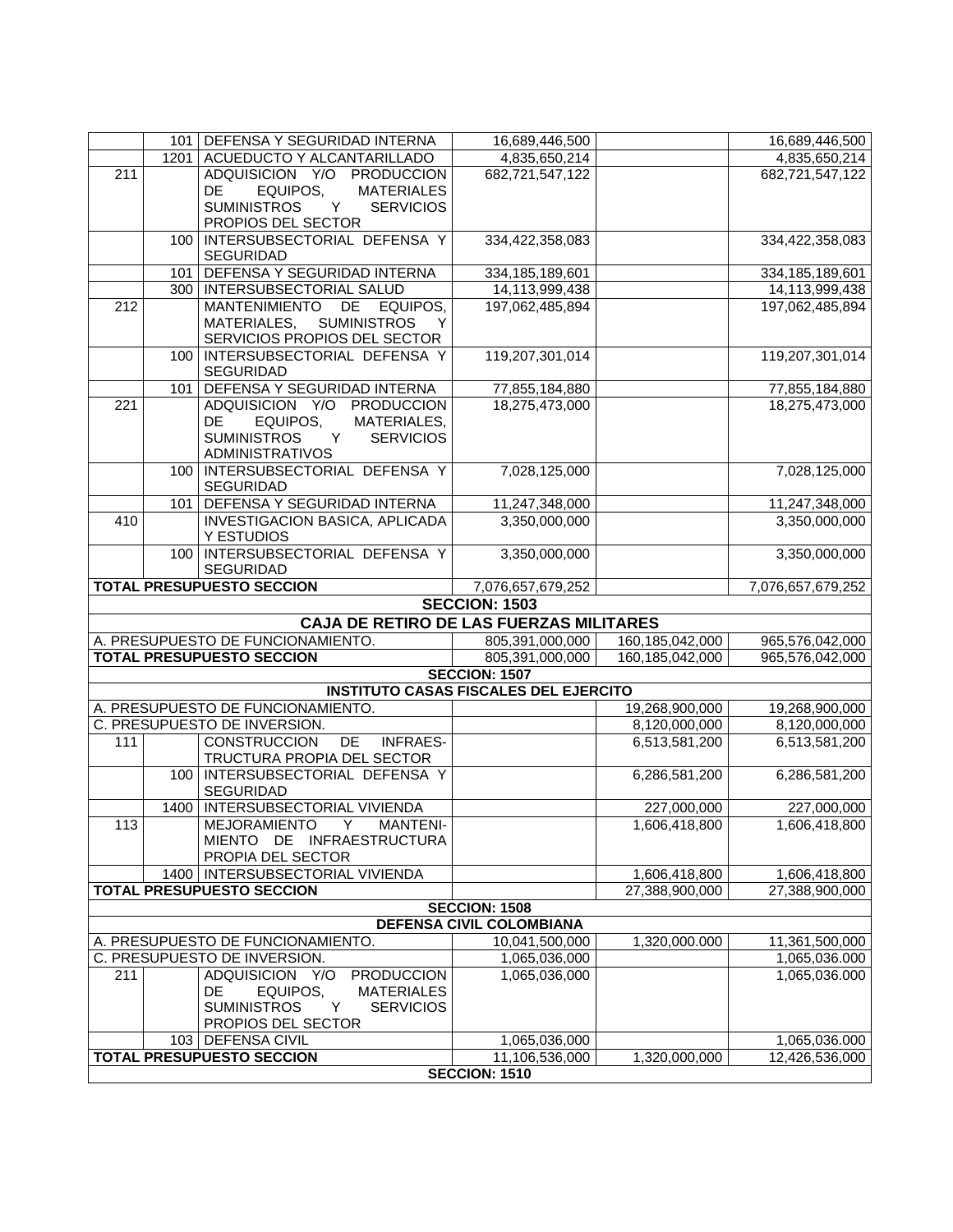|     |     |                                                                                                                    | <b>CLUB MILITAR DE OFICIALES</b>                             |                 |                   |
|-----|-----|--------------------------------------------------------------------------------------------------------------------|--------------------------------------------------------------|-----------------|-------------------|
|     |     | A. PRESUPUESTO DE FUNCIONAMIENTO.                                                                                  |                                                              | 21,868.498,000  | 21,868,498,000    |
|     |     | C. PRESUPUESTO DE INVERSION.                                                                                       |                                                              | 4,700,000,000   | 4,700,000,000     |
| 123 |     | <b>MEJORAMIENTO</b><br>$\overline{Y}$<br><b>MANTENI-</b>                                                           |                                                              | 3,418,700,000   | 3,418,700,000     |
|     |     | MIENTO DE INFRAESTRUCTURA<br><b>ADMINISTRATIVA</b>                                                                 |                                                              |                 |                   |
|     | 100 | INTERSUBSECTORIAL DEFENSA Y<br><b>SEGURIDAD</b>                                                                    |                                                              | 3,418,700,000   | 3,418,700,000     |
| 640 |     | <b>INVERSIONES</b><br>Y<br><b>APORTES</b><br><b>FINANCIEROS</b>                                                    |                                                              | 1,281,300,000   | 1,281,300,000     |
|     | 100 | INTERSUBSECTORIAL DEFENSA Y<br><b>SEGURIDAD</b>                                                                    |                                                              | 1,281,300,000   | 1,281,300,000     |
|     |     | <b>TOTAL PRESUPUESTO SECCION</b>                                                                                   |                                                              | 26,568,498,000  | 26,568,498,000    |
|     |     |                                                                                                                    | <b>SECCION: 1511</b>                                         |                 |                   |
|     |     | CAJA DE SUELDOS DE RETIRO DE LA POLICIA NACIONAL                                                                   |                                                              |                 |                   |
|     |     | A. PRESUPUESTO DE FUNCIONAMIENTO.                                                                                  | 1,086,215,000,000                                            | 112,772,000,000 | 1,198,987,000,000 |
|     |     | <b>TOTAL PRESUPUESTO SECCION</b>                                                                                   | 1,086,215,000,000                                            | 112,772,000,000 | 1,198,987,000,000 |
|     |     |                                                                                                                    | <b>SECCION: 1512</b><br><b>FONDO ROTATORIO DE LA POLICIA</b> |                 |                   |
|     |     | A. PRESUPUESTO DE FUNCIONAMIENTO.                                                                                  |                                                              |                 |                   |
|     |     | <b>TOTAL PRESUPUESTO SECCION</b>                                                                                   |                                                              | 77,689,353,267  | 77,689,353,267    |
|     |     |                                                                                                                    | <b>SECCION: 1519</b>                                         | 77,689,353,267  | 77,689,353,267    |
|     |     |                                                                                                                    | <b>HOSPITAL MILITAR</b>                                      |                 |                   |
|     |     | A. PRESUPUESTO DE FUNCIONAMIENTO.                                                                                  | 13,345,000,000                                               | 129,898,000,000 | 143,243,000,000   |
|     |     | C. PRESUPUESTO DE INVERSION.                                                                                       | 6,849,060,000                                                |                 | 6,849,060,000     |
| 113 |     | <b>MEJORAMIENTO</b><br>MANTENI-<br>Y                                                                               | 1,308,015,887                                                |                 | 1,308,015,887     |
|     |     | MIENTO DE INFRAESTRUCTURA<br>PROPIA DEL SECTOR                                                                     |                                                              |                 |                   |
|     | 101 | DEFENSA Y SEGURIDAD INTERNA                                                                                        | 1,308,015,887                                                |                 | 1,308,015,887     |
| 122 |     | <b>ADQUISICION</b><br>DE<br><b>INFRAES-</b><br>TRUCTURA ADMINISTRATIVA                                             | 492,133,720                                                  |                 | 492,133,720       |
|     | 304 | <b>SERVICIOS</b><br><b>INTEGRALES</b><br>DE<br><b>SALUD</b>                                                        | 492,133,720                                                  |                 | 492,133,720       |
| 123 |     | <b>MEJORAMIENTO</b><br>Y<br><b>MANTENI-</b><br>MIENTO DE INFRAESTRUCTURA<br>ADMINISTRATIVA                         | 2,794,002,170                                                |                 | 2,794,002,170     |
|     | 100 | INTERSUBSECTORIAL DEFENSA Y<br><b>SEGURIDAD</b>                                                                    | 2,607,801,360                                                |                 | 2,607,801,360     |
|     | 101 | DEFENSA Y SEGURIDAD INTERNA                                                                                        | 186,200,810                                                  |                 | 186,200,810       |
| 211 |     | ADQUISICION Y/O PRODUCCION<br>EQUIPOS,<br><b>MATERIALES</b><br>DE<br>SUMINISTROS Y SERVICIOS<br>PROPIOS DEL SECTOR | 2,254,908,223                                                |                 | 2,254,908,223     |
|     | 100 | INTERSUBSECTORIAL DEFENSA Y<br><b>SEGURIDAD</b>                                                                    | 2,254,908,223                                                |                 | 2,254,908,223     |
|     |     | <b>TOTAL PRESUPUESTO SECCION</b>                                                                                   | 20,194,060,000                                               | 129,898,000,000 | 150,092,060,000   |
|     |     |                                                                                                                    | <b>SECCION: 1520</b>                                         |                 |                   |
|     |     | <b>AGENCIA LOGISTICA DE LAS FUERZAS MILITARES</b>                                                                  |                                                              |                 |                   |
|     |     | A PRESUPUESTO DE FUNCIONAMIENTO.                                                                                   |                                                              | 280,052,200,000 | 280,052,200,000   |
|     |     | C. PRESUPUESTO DE INVERSION.                                                                                       |                                                              | 2,050,000,000   | 2,050,000,000     |
| 122 |     | <b>ADQUISICION</b><br><b>DE</b><br><b>INFRAES-</b><br>TRUCTURA ADMINISTRATIVA                                      |                                                              | 2,050,000,000   | 2,050,000,000     |
|     | 100 | INTERSUBSECTORIAL DEFENSA Y<br><b>SEGURIDAD</b>                                                                    |                                                              | 2,050,000,000   | 2,050,000,000     |
|     |     | <b>TOTAL PRESUPUESTO SECCION</b>                                                                                   |                                                              | 282,102,200,000 | 282,102,200,000   |
|     |     |                                                                                                                    | <b>SECCION: 1601</b>                                         |                 |                   |
|     |     |                                                                                                                    | <b>POLICIA NACIONAL</b>                                      |                 |                   |
|     |     | A PRESUPUESTO DE FUNCIONAMIENTO.                                                                                   | 3,896,838,000,000                                            |                 | 3,896,838,000,000 |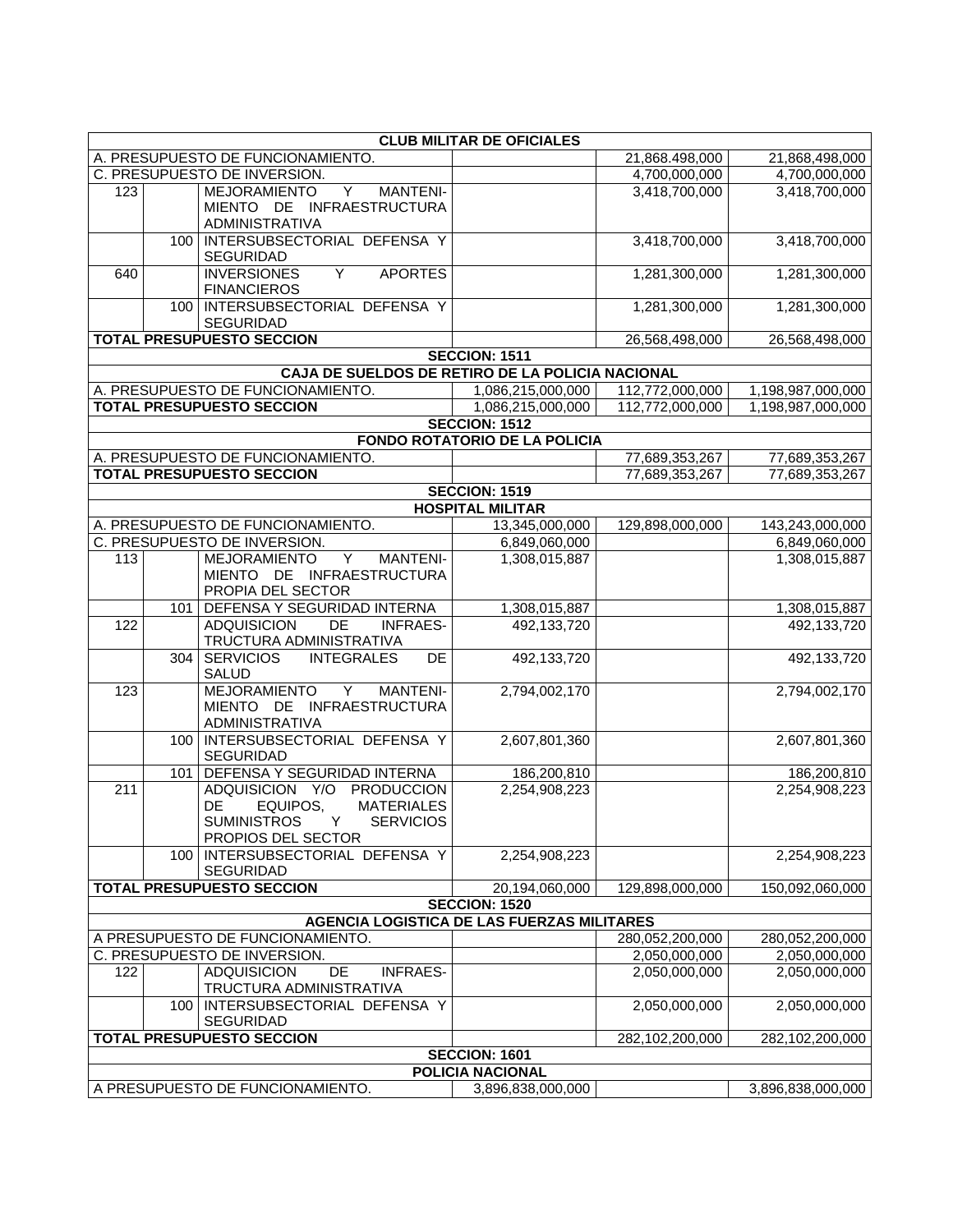|                  |      | C. PRESUPUESTO DE INVERSION.                                                      | 154,344,605,000                  | 154,344,605,000                    |
|------------------|------|-----------------------------------------------------------------------------------|----------------------------------|------------------------------------|
| 111              |      | <b>CONSTRUCCION</b><br>DE<br><b>INFRAES-</b>                                      | 57,639,119,913                   | 57,639,119,913                     |
|                  |      | TRUCTURA PROPIA DEL SECTOR                                                        |                                  |                                    |
|                  | 101  | DEFENSA Y SEGURIDAD INTERNA                                                       | 57,639,119,913                   | 57,639,119,913                     |
| $\overline{211}$ |      | ADQUISICION Y/O PRODUCCION                                                        | 90,514,616,651                   | 90,514,616,651                     |
|                  |      | EQUIPOS,<br>DE<br><b>MATERIALES</b>                                               |                                  |                                    |
|                  |      | Y<br><b>SUMINISTROS</b><br><b>SERVICIOS</b>                                       |                                  |                                    |
|                  |      | PROPIOS DEL SECTOR                                                                |                                  |                                    |
|                  | 101  | DEFENSA Y SEGURIDAD INTERNA                                                       | 87,486,577,508                   | 87,486,577,508                     |
|                  |      | 300   INTERSUBSECTORIAL SALUD                                                     | 3,028,039,143                    | 3,028,039,143                      |
| $\overline{221}$ |      | ADQUISICION Y/O PRODUCCION                                                        | 6,190,868,436                    | 6,190,868,436                      |
|                  |      | DE<br>EQUIPOS,<br>MATERIALES,                                                     |                                  |                                    |
|                  |      | <b>SUMINISTROS</b><br><b>SERVICIOS</b><br>Y                                       |                                  |                                    |
|                  |      | <b>ADMINISTRATIVOS</b>                                                            |                                  |                                    |
|                  |      | 101 DEFENSA Y SEGURIDAD INTERNA                                                   | 6,190,868,436                    | 6,190,868,436                      |
|                  |      | <b>TOTAL PRESUPUESTO SECCION</b>                                                  | 4,051,182,605,000                | 4,051,182,605,000                  |
|                  |      |                                                                                   | <b>SECCION: 1701</b>             |                                    |
|                  |      | MINISTERIO DE AGRICULTURA Y DESARROLLO RURAL<br>A. PRESUPUESTO DE FUNCIONAMIENTO. | 128,699,748,000                  |                                    |
|                  |      | C. PRESUPUESTO DE INVERSION.                                                      |                                  | 128,699,748,000<br>678,740,000,000 |
| 221              |      | ADQUISICION Y/O<br><b>PRODUCCION</b>                                              | 678,740,000,000<br>300,000,000   | 300,000,000                        |
|                  |      | EQUIPOS,<br>MATERIALES,<br>DE.                                                    |                                  |                                    |
|                  |      | <b>SUMINISTROS</b><br><b>SERVICIOS</b><br>Y                                       |                                  |                                    |
|                  |      | <b>ADMINISTRATIVOS</b>                                                            |                                  |                                    |
|                  | 1100 | <b>INTERSUBSECTORIAL</b>                                                          | 300,000,000                      | 300,000,000                        |
|                  |      | <b>AGROPECUARIO</b>                                                               |                                  |                                    |
| 310              |      | DIVULGACION,<br><b>ASISTENCIA</b>                                                 | 28,000,000,000                   | 28,000,000,000                     |
|                  |      | TECNICA Y CAPACITACION DEL                                                        |                                  |                                    |
|                  |      | RECURSO HUMANO                                                                    |                                  |                                    |
|                  | 1100 | <b>INTERSUBSECTORIAL</b>                                                          | 28,000,000,000                   | 28,000,000,000                     |
|                  |      | AGROPECUARIO                                                                      |                                  |                                    |
| 320              |      | <b>BIENESTAR</b><br><b>PROTECCION</b><br>Y                                        | 10,000,000,000                   | 10,000,000,000                     |
|                  |      | SOCIAL DEL RECURSO HUMANO                                                         |                                  |                                    |
|                  | 1100 | <b>INTERSUBSECTORIAL</b>                                                          | 10,000,000,000                   | 10,000,000,000                     |
|                  |      | AGROPECUARIO                                                                      |                                  |                                    |
| 410              |      | <b>INVESTIGACION BASICA, APLICADA</b>                                             | 22,000,000,000                   | 22,000,000,000                     |
|                  |      | Y ESTUDIOS                                                                        |                                  | 22,000,000,000                     |
|                  | 1100 | <b>INTERSUBSECTORIAL</b><br>AGROPECUARIO                                          | 22,000,000,000                   |                                    |
| 430              |      | <b>LEVANTAMIENTO</b><br>DE<br><b>INFORMA-</b>                                     | 12,340,000,000                   | 12,340,000,000                     |
|                  |      | CION PARA PROCESAMIENTO                                                           |                                  |                                    |
|                  | 1100 | <b>INTERSUBSECTORIAL</b>                                                          | 12,340,000,000                   | 12,340,000,000                     |
|                  |      | <b>AGROPECUARIO</b>                                                               |                                  |                                    |
| 520              |      | ADMINISTRACION,<br>CONTROL<br>Y                                                   | 486,000,000,000                  | 486,000,000,000                    |
|                  |      | <b>ORGANIZACION</b><br>INSTITUCIONAL                                              |                                  |                                    |
|                  |      | <b>APOYO</b><br><b>PARA</b><br>Α<br>LA                                            |                                  |                                    |
|                  |      | ADMINISTRACION DEL ESTADO                                                         |                                  |                                    |
|                  | 1100 | <b>INTERSUBSECTORIAL</b>                                                          | 366,000,000,000                  | 366,000,000,000                    |
|                  |      | AGROPECUARIO                                                                      |                                  |                                    |
|                  | 1106 | COMERCIALIZACION                                                                  | 120,000,000,000                  | 120,000,000,000                    |
| 610              |      | <b>CREDITOS</b>                                                                   | 36,000,000,000                   | 36,000,000,000                     |
|                  | 1100 | <b>INTERSUBSECTORIAL</b>                                                          | 36,000,000,000                   | 36,000,000,000                     |
|                  |      | AGROPECUARIO                                                                      |                                  |                                    |
| 620              |      | <b>SUBSIDIOS DIRECTOS</b>                                                         | 60,000,000,000                   | 60,000,000,000                     |
|                  | 1401 | SOLUCIONES DE VIVIENDA RURAL                                                      | 60,000,000,000                   | 60,000,000,000                     |
| 630              | 902  | <b>TRANSFERENCIAS</b><br><b>MANEJO</b>                                            | 24,100,000,000<br>20,000,000,000 | 24,100,000,000<br>20,000,000,000   |
|                  | 1100 | INTERSUBSECTORIAL                                                                 | 4,100,000,000                    |                                    |
|                  |      |                                                                                   |                                  | 4,100,000,000                      |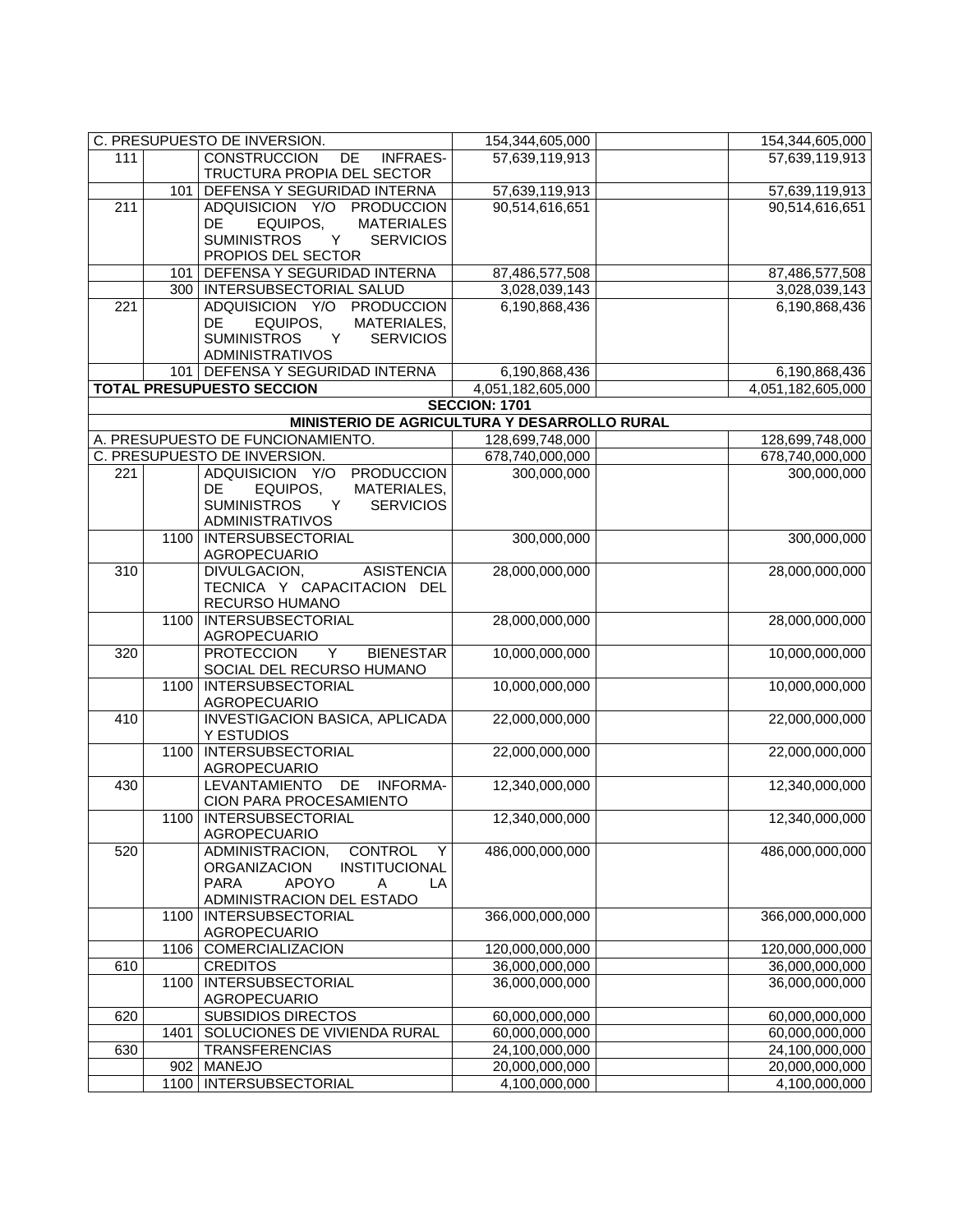|                  |      | <b>AGROPECUARIO</b>                                                                                                                                   |                                                |                |                 |
|------------------|------|-------------------------------------------------------------------------------------------------------------------------------------------------------|------------------------------------------------|----------------|-----------------|
|                  |      | <b>TOTAL PRESUPUESTO SECCION</b>                                                                                                                      | 807,439,748,000                                |                | 807,439,748,000 |
|                  |      |                                                                                                                                                       | <b>SECCION: 1702</b>                           |                |                 |
|                  |      |                                                                                                                                                       | <b>INSTITUTO COLOMBIANO AGROPECUARIO (ICA)</b> |                |                 |
|                  |      | A. PRESUPUESTO DE FUNCIONAMIENTO.                                                                                                                     | 55,460,200,000                                 | 2,730,900,000  | 58,191,100,000  |
|                  |      | B. PRESUPUESTO DE SERVICIO DE LA DEUDA                                                                                                                | 261,403,400                                    |                | 261,403,000     |
| PUBLICA.         |      |                                                                                                                                                       |                                                |                |                 |
|                  |      | C. PRESUPUESTO DE INVERSION.                                                                                                                          | 19,868,400,000                                 | 35,781,600,000 | 55,650,000,000  |
| 111              |      | <b>CONSTRUCCION</b><br>DE<br><b>INFRAES-</b>                                                                                                          |                                                | 1,700,000,000  | 1,700,000,000   |
|                  |      | TRUCTURA PROPIA DEL SECTOR                                                                                                                            |                                                |                |                 |
|                  | 1100 | <b>INTERSUBSECTORIAL</b><br>AGROPECUARIO                                                                                                              |                                                | 1,700,000,000  | 1,700,000,000   |
| 310              |      | <b>ASISTENCIA</b><br>DIVULGACION,<br>TECNICA Y CAPACITACION DEL<br>RECURSO HUMANO                                                                     | 150,000,000                                    | 600,000,000    | 750,000,000     |
|                  | 1100 | <b>INTERSUBSECTORIAL</b><br><b>AGROPECUARIO</b>                                                                                                       | 150,000,000                                    | 600,000,000    | 750,000,000     |
| 410              |      | <b>INVESTIGACION BASICA, APLICADA</b><br>Y ESTUDIOS                                                                                                   | 1,900,000,000                                  |                | 1,900,000,000   |
|                  | 1100 | <b>INTERSUBSECTORIAL</b><br>AGROPECUARIO                                                                                                              | 1,900,000,000                                  |                | 1,900,000,000   |
| 510              |      | <b>ASISTENCIA</b><br>TECNICA,<br>DIVULGACION Y CAPACITACION A<br>FUNCIONARIOS DEL ESTADO PARA<br>APOYO A LA ADMINISTRACION DEL<br><b>ESTADO</b>       | 600,000,000                                    |                | 600,000,000     |
|                  | 1100 | INTERSUBSECTORIAL<br><b>AGROPECUARIO</b>                                                                                                              | 600,000,000                                    |                | 600,000,000     |
| 520              |      | <b>CONTROL</b><br>ADMINISTRACION,<br>Y<br>INSTITUCIONAL<br><b>ORGANIZACION</b><br><b>APOYO</b><br><b>PARA</b><br>LA<br>A<br>ADMINISTRACION DEL ESTADO | 17,218,400,000                                 | 33,481,600,000 | 50,700,000,000  |
|                  | 1100 | INTERSUBSECTORIAL<br>AGROPECUARIO                                                                                                                     | 17,218,400,000                                 | 33,481,600,000 | 50,700,000,000  |
|                  |      | <b>TOTAL PRESUPUESTO SECCION</b>                                                                                                                      | 75,590,003,400                                 | 38,512,500,000 | 114,102,503,400 |
|                  |      |                                                                                                                                                       | <b>SECCION: 1703</b>                           |                |                 |
|                  |      | <b>INSTITUTO COLOMBIANO DE LA REFORMA AGRARIA - INCORA EN LIQUIDACION</b>                                                                             |                                                |                |                 |
|                  |      | A. PRESUPUESTO DE FUNCIONAMIENTO.                                                                                                                     | 48,558,500,000                                 |                | 48,558,500,000  |
|                  |      | <b>TOTAL PRESUPUESTO SECCION</b>                                                                                                                      | 48,558,500,000                                 |                | 48,558,500,000  |
|                  |      |                                                                                                                                                       | <b>SECCION: 1713</b>                           |                |                 |
|                  |      | <b>INSTITUTO COLOMBIANO DE DESARROLLO RURAL - INCODER</b>                                                                                             |                                                |                |                 |
|                  |      | A. PRESUPUESTO DE FUNCIONAMIENTO.                                                                                                                     | 51,303,500,000                                 | 2,500,000,000  | 53,803,500,000  |
|                  |      | C. PRESUPUESTO DE INVERSION.                                                                                                                          | 244,481,000,000                                | 18,395,000,000 | 262,876,000,000 |
| 111              |      | <b>CONSTRUCCION</b><br>DE<br><b>INFRAES-</b>                                                                                                          | 150,498,999,825                                | 12,482,000,000 | 162,980,999,825 |
|                  | 1101 | TRUCTURA PROPIA DEL SECTOR<br>Υ                                                                                                                       | 150,498,999,825                                | 12,482,000,000 | 162,980,999,825 |
|                  |      | <b>PRODUCCION</b><br>APROVE-<br><b>CHAMIENTO AGRICOLA</b>                                                                                             |                                                |                |                 |
| 112              |      | <b>ADQUISICION</b><br>DE<br><b>INFRAES-</b><br>TRUCTURA PROPIA DEL SECTOR                                                                             | 31,000,000,000                                 |                | 31,000,000,000  |
|                  | 1100 | <b>INTERSUBSECTORIAL</b><br>AGROPECUARIO                                                                                                              | 10,000,000,000                                 |                | 10,000,000,000  |
|                  | 1107 | TENENCIA DE LA TIERRA                                                                                                                                 | 21,000,000,000                                 |                | 21,000,000,000  |
| 113              |      | <b>MEJORAMIENTO</b><br><b>MANTENI-</b><br>Y<br>MIENTO DE<br><b>INFRAESTRUCTURA</b><br>PROPIA DEL SECTOR                                               | 3,288,000,175                                  | 1,711,650,825  | 4,999,651,000   |
|                  | 1101 | APROVECHA-<br><b>PRODUCCION</b><br>Y<br><b>MIENTO AGRICOLA</b>                                                                                        | 3,288,000,175                                  | 1,711,650,825  | 4,999,651,000   |
| $\overline{320}$ |      | <b>BIENESTAR</b><br><b>PROTECCION</b><br>Y                                                                                                            | 11,067,000,000                                 | 628,349,175    | 11,695,349,175  |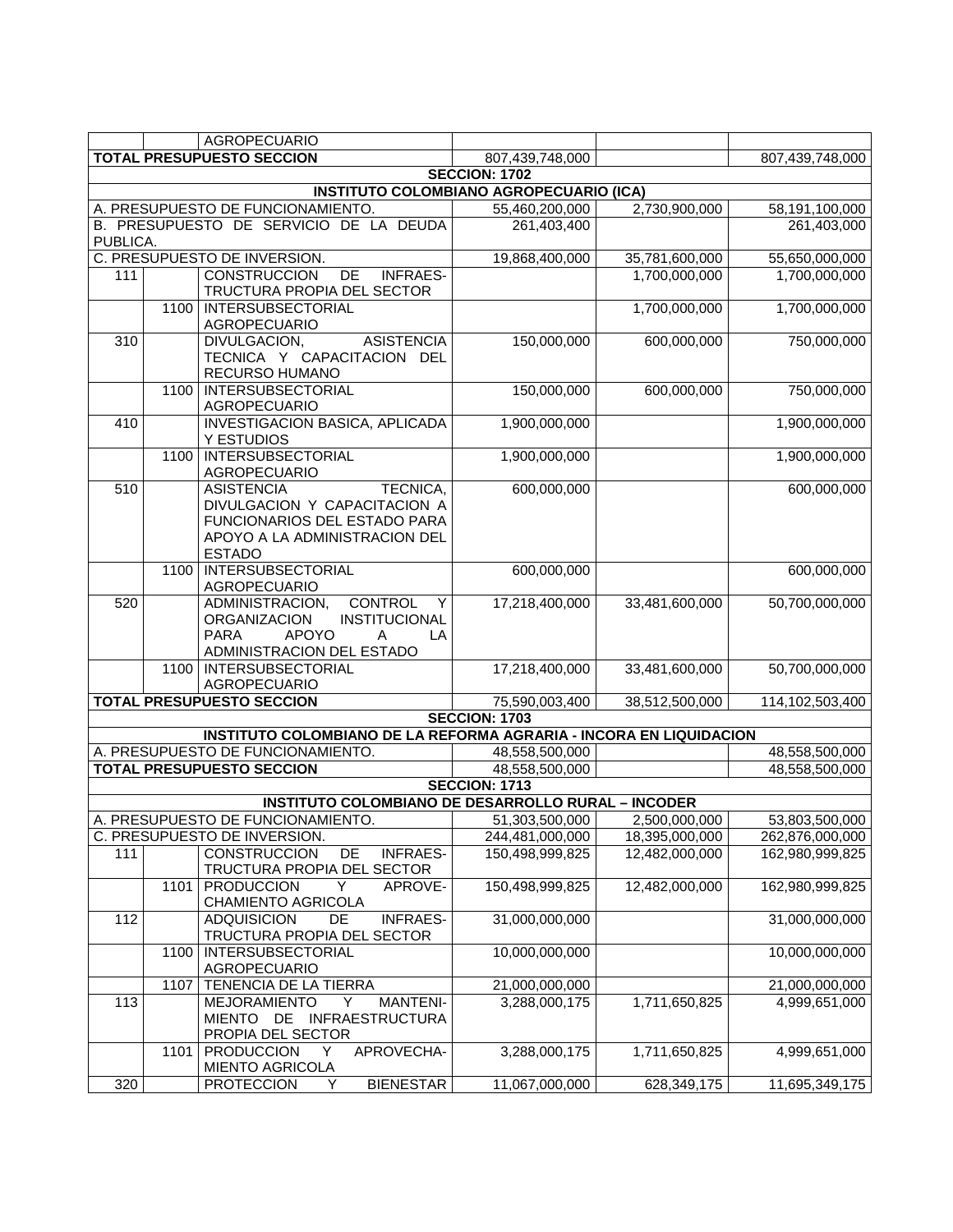|     |      | SOCIAL DEL RECURSO HUMANO                                                    |                                         |                |                              |
|-----|------|------------------------------------------------------------------------------|-----------------------------------------|----------------|------------------------------|
|     | 1100 | <b>INTERSUBSECTORIAL</b>                                                     | 11,067,000,000                          | 628,349,175    | 11,695,349,175               |
|     |      | AGROPECUARIO                                                                 |                                         |                |                              |
| 520 |      | <b>CONTROL</b><br>ADMINISTRACION,<br>Y                                       | 8,627,000,000                           | 3,573,000,000  | 12,200,000,000               |
|     |      | INSTITUCIONAL<br><b>ORGANIZACION</b>                                         |                                         |                |                              |
|     |      | <b>APOYO</b><br><b>PARA</b><br>LA<br>A                                       |                                         |                |                              |
|     |      | ADMINISTRACION DEL ESTADO                                                    |                                         |                |                              |
|     | 1104 | <b>PESCA Y ACUICULTURA</b>                                                   | 8,627,000,000                           | 3,573,000,000  | 12,200,000,000               |
| 620 |      | <b>SUBSIDIOS DIRECTOS</b>                                                    | 40,000,000,000                          |                | 40,000,000,000               |
|     |      | 1107 TENENCIA DE LA TIERRA<br><b>TOTAL PRESUPUESTO SECCION</b>               | 40,000,000,000                          |                | 40,000,000,000               |
|     |      |                                                                              | 295,784,500,000<br><b>SECCION: 2101</b> | 20,095,000,000 | 316,679,500,000              |
|     |      |                                                                              | <b>MINISTERIO DE MINAS Y ENERGIA</b>    |                |                              |
|     |      | A. PRESUPUESTO DE FUNCIONAMIENTO.                                            | 44,774,223,000                          |                | 44,774,223,000               |
|     |      | C. PRESUPUESTO DE INVERSION.                                                 | 3,907,789.000,000                       |                | 3,907,789,000,000            |
| 111 |      | <b>CONSTRUCCION</b><br><b>INFRAES-</b><br>DE                                 | 300,000,000                             |                | 300,000,000                  |
|     |      | TRUCTURA PROPIA DEL SECTOR                                                   |                                         |                |                              |
|     | 506  | <b>NATURALES</b><br><b>RECURSOS</b><br>ENER-<br><b>GETICOS NO RENOVABLES</b> | 300,000,000                             |                | 300,000,000                  |
| 113 |      | <b>MEJORAMIENTO</b><br><b>MANTENI-</b><br>Y                                  | 28,990,000,000                          |                | 28,990,000,000               |
|     |      | MIENTO DE INFRAESTRUCTURA                                                    |                                         |                |                              |
|     |      | PROPIA DEL SECTOR                                                            |                                         |                |                              |
|     | 400  | <b>INTERSUBSECTORIAL</b>                                                     | 1,990,000,000                           |                | 1,990,000,000                |
|     |      | COMUNICACIONES                                                               |                                         |                |                              |
|     | 500  | INTERSUBSECTORIAL ENERGIA                                                    | 27,000,000,000                          |                | 27,000,000,000               |
| 122 |      | $\overline{DE}$<br><b>ADQUISICION</b><br><b>INFRAES-</b>                     | 4,034,000,000                           |                | 4,034,000,000                |
|     |      | TRUCTURA ADMINISTRATIVA                                                      |                                         |                |                              |
|     | 501  | <b>GENERACION ELECTRICA</b><br>504   DISTRIBUCION ELECTRICA                  | 3,834,000,000<br>200,000,000            |                | 3,834,000,000<br>200,000,000 |
| 123 |      | <b>MEJORAMIENTO</b><br><b>MANTENI-</b><br>Y                                  | 1,003,000,000                           |                | 1,003,000,000                |
|     |      | MIENTO DE INFRAESTRUCTURA<br>ADMINISTRATIVA                                  |                                         |                |                              |
|     |      | 500   INTERSUBSECTORIAL ENERGIA                                              | 1,003,000,000                           |                | 1,003,000,000                |
| 221 |      | ADQUISICION Y/O<br>PRODUCCION                                                | 567,000,000                             |                | 567,000,000                  |
|     |      | DE<br>EQUIPOS,<br>MATERIALES,                                                |                                         |                |                              |
|     |      | <b>SUMINISTROS</b><br><b>SERVICIOS</b><br>Y                                  |                                         |                |                              |
|     |      | <b>ADMINISTRATIVOS</b>                                                       |                                         |                |                              |
|     | 1303 | SEGURIDAD OCUPACIONAL                                                        | 567,000,000                             |                | 567,000,000                  |
| 310 |      | DIVULGACION,<br><b>ASISTENCIA</b>                                            | 3,921,400,000                           |                | 3,921,400,000                |
|     |      | TECNICA Y CAPACITACION DEL<br>RECURSO HUMANO                                 |                                         |                |                              |
|     |      | 202   PEQUENA Y MEDIANA INDUSTRIA                                            | 2,500,400,000                           |                | 2,500,400,000                |
|     | 501  | <b>GENERACION ELECTRICA</b>                                                  | 250,000,000                             |                | 250,000,000                  |
|     | 506  | <b>RECURSOS</b><br><b>NATURALES</b><br>ENER-                                 | 1,171,000,000                           |                | 1,171,000,000                |
|     |      | <b>GETICOS NO RENOVABLES</b>                                                 |                                         |                |                              |
| 410 |      | INVESTIGACION BASICA, APLICADA                                               | 1,214,000,000                           |                | 1,214,000,000                |
|     |      | Y ESTUDIOS                                                                   |                                         |                |                              |
|     | 501  | <b>GENERACION ELECTRICA</b>                                                  | 714,000,000                             |                | 714,000,000                  |
|     | 504  | <b>DISTRIBUCION ELECTRICA</b>                                                | 300,000,000                             |                | 300,000,000                  |
|     | 506  | <b>RECURSOS</b><br><b>NATURALES</b><br>ENER-                                 | 200,000,000                             |                | 200,000,000                  |
|     |      | GETICOS NO RENOVABLES                                                        |                                         |                |                              |
| 420 |      | ESTUDIOS DE PREINVERSION                                                     | 1,850,650,000                           |                | 1,850,650,000                |
|     | 207  | <b>MINERIA</b>                                                               | 1,230,650,000                           |                | 1,230,650,000                |
|     | 504  | <b>DISTRIBUCION ELECTRICA</b>                                                | 300,000,000                             |                | 300,000,000                  |
|     | 506  | <b>RECURSOS</b><br><b>NATURALES</b><br>ENER-<br>GETICOS NO RENOVABLES        | 320,000,000                             |                | 320,000,000                  |
| 430 |      | LEVANTAMIENTO DE<br><b>INFORMA-</b>                                          | 2,037,950,000                           |                | 2,037,950,000                |
|     |      | CION PARA PROCESAMIENTO                                                      |                                         |                |                              |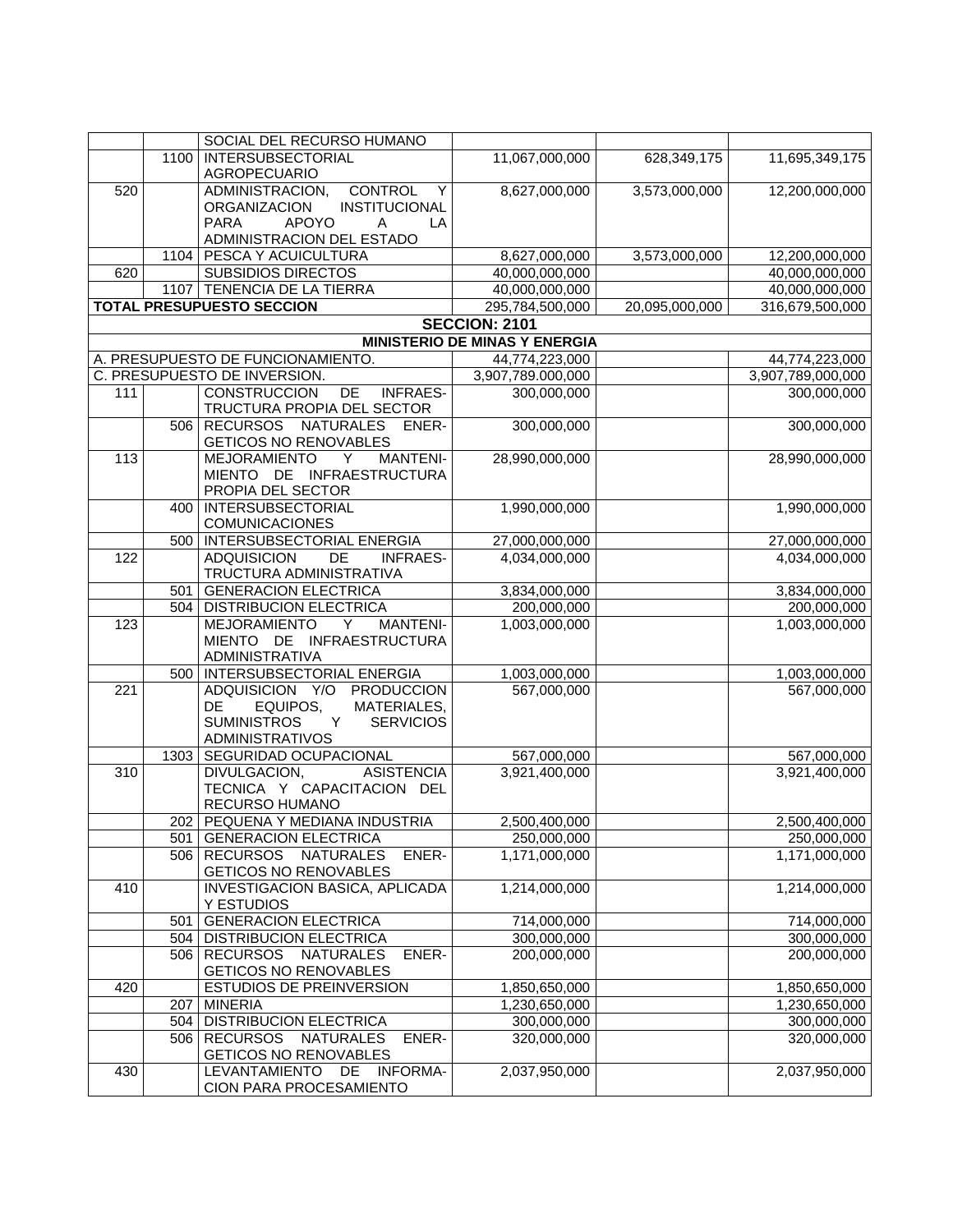|                  |      | 207 MINERIA                                                              | 2,037,950,000        |                | 2,037,950,000                |
|------------------|------|--------------------------------------------------------------------------|----------------------|----------------|------------------------------|
| 510              |      | <b>ASISTENCIA</b><br>TECNICA,                                            | 120,000,000          |                | 120,000,000                  |
|                  |      | DIVULGACION Y CAPACITACION A                                             |                      |                |                              |
|                  |      | FUNCIONARIOS DEL ESTADO PARA                                             |                      |                |                              |
|                  |      | APOYO A LA ADMINISTRACION DEL                                            |                      |                |                              |
|                  | 1502 | <b>ESTADO</b><br>PARTICIPACION COMUNITARIA                               | 120,000,000          |                | 120,000,000                  |
| 620              |      | <b>SUBSIDIOS DIRECTOS</b>                                                | 3,384,250,000,000    |                | 3,384,250,000,000            |
|                  | 500  | <b>INTERSUBSECTORIAL ENERGIA</b>                                         | 3,384,250,000,000    |                | 3,384,250,000,000            |
| $\overline{630}$ |      | <b>TRANSFERENCIAS</b>                                                    | 479,501,000,000      |                | 479,501,000,000              |
|                  |      | 500   INTERSUBSECTORIAL ENERGIA                                          | 479,501,000,000      |                | 479,501,000,000              |
|                  |      | <b>TOTAL PRESUPUESTO SECCION</b>                                         | 3,952,563,223,000    |                | 3,952,563,223,000            |
|                  |      |                                                                          | <b>SECCION: 2103</b> |                |                              |
|                  |      | <b>INSTITUTO COLOMBIANO DE GEOLOGIA Y MINERIA - INGEOMINAS</b>           |                      |                |                              |
|                  |      | A. PRESUPUESTO DE FUNCIONAMIENTO.                                        | 11,876,274,000       | 18,735,600,000 | 30,612,074,000               |
|                  |      | C. PRESUPUESTO DE INVERSION.                                             | 15,750,000,000       | 58,282,000,000 | 74,032,000,000               |
| 111              |      | <b>CONSTRUCCION</b><br>DE<br><b>INFRAES-</b>                             | 1,278,240,000        | 800,000,000    | 2,078,240,000                |
|                  |      | TRUCTURA PROPIA DEL SECTOR                                               |                      |                |                              |
|                  | 1001 | ATENCION DE EMERGENCIAS Y<br><b>DESASTRES</b>                            | 1,278,240,000        | 800,000,000    | 2,078,240,000                |
| $\overline{211}$ |      | ADQUISICION Y/O<br>PRODUCCION                                            |                      | 500,000,000    | 500,000,000                  |
|                  |      | DE<br>EQUIPOS,<br><b>MATERIALES</b>                                      |                      |                |                              |
|                  |      | <b>SUMINISTROS</b><br>Y<br><b>SERVICIOS</b>                              |                      |                |                              |
|                  |      | PROPIOS DEL SECTOR                                                       |                      |                |                              |
| 221              | 207  | <b>MINERIA</b><br>ADQUISICION Y/O<br><b>PRODUCCION</b>                   | 4,300,000,000        | 500,000,000    | 500,000,000<br>4,300,000,000 |
|                  |      | DE.<br>EQUIPOS,<br>MATERIALES,                                           |                      |                |                              |
|                  |      | <b>SUMINISTROS</b><br><b>SERVICIOS</b><br>Y                              |                      |                |                              |
|                  |      | <b>ADMINISTRATIVOS</b>                                                   |                      |                |                              |
|                  | 207  | <b>MINERIA</b>                                                           | 4,300,000,000        |                | 4,300,000,000                |
| 410              |      | <b>INVESTIGACION BASICA, APLICADA</b>                                    | 7,771,760,000        | 51,482,000,000 | 59,253,760,000               |
|                  |      | Y ESTUDIOS                                                               |                      |                |                              |
|                  |      | 207 MINERIA                                                              | 6,931,760,000        | 51,167,750,000 | 58,099,510,000               |
|                  | 903  | <b>MITIGACION</b>                                                        | 840,000,000          | 314,250,000    | 1,154,250,000                |
| 430              |      | DE<br><b>LEVANTAMIENTO</b><br><b>INFORMA-</b><br>CION PARA PROCESAMIENTO | 2,400,000,000        | 5,500,000,000  | 7,900,000,000                |
|                  |      | 207 MINERIA                                                              | 2,400,000,000        | 5,500,000,000  | 7,900,000,000                |
|                  |      | <b>TOTAL PRESUPUESTO SECCION</b>                                         | 27,626,274,000       | 77,017,800,000 | 104,644,074,000              |
|                  |      |                                                                          | <b>SECCION: 2109</b> |                |                              |
|                  |      | UNIDAD DE PLANEACION MINERO ENERGETICA - UPME                            |                      |                |                              |
|                  |      | A. PRESUPUESTO DE FUNCIONAMIENTO.                                        |                      | 4,388,723,000  | 4,388,723,000                |
|                  |      | C. PRESUPUESTO DE INVERSION.                                             |                      | 7,200,000,000  | 7,200,000,000                |
| 310              |      | DIVULGACION,<br><b>ASISTENCIA</b>                                        |                      | 1,074,328,000  | 1,074,328,000                |
|                  |      | TECNICA Y CAPACITACION DEL                                               |                      |                |                              |
|                  |      | RECURSO HUMANO                                                           |                      |                |                              |
|                  |      | 500   INTERSUBSECTORIAL ENERGIA                                          |                      | 1,074,328,000  | 1,074,328,000                |
| 410              |      | <b>INVESTIGACION BASICA, APLICADA</b><br>Y ESTUDIOS                      |                      | 1,461,500,000  | 1,461,500,000                |
|                  | 207  | <b>MINERIA</b>                                                           |                      | 1,461,500,000  | 1,461,500,000                |
| 520              |      | CONTROL<br>ADMINISTRACION,<br>Y                                          |                      | 4,664,172,000  | 4,664.172,000                |
|                  |      | <b>ORGANIZACION</b><br>INSTITUCIONAL                                     |                      |                |                              |
|                  |      | <b>APOYO</b><br><b>PARA</b><br>A<br>LA                                   |                      |                |                              |
|                  |      | ADMINISTRACION DEL ESTADO                                                |                      |                |                              |
|                  |      | 500   INTERSUBSECTORIAL ENERGIA                                          |                      | 3,084,172,000  | 3,084,172,000                |
|                  |      | 1000   INTERSUBSECTORIAL GOBIERNO                                        |                      | 1,580,000,000  | 1,580,000,000                |
|                  |      | <b>TOTAL PRESUPUESTO SECCION</b>                                         | SECCION: 2110        | 11,588,723,000 | 11,588,723,000               |
|                  |      |                                                                          |                      |                |                              |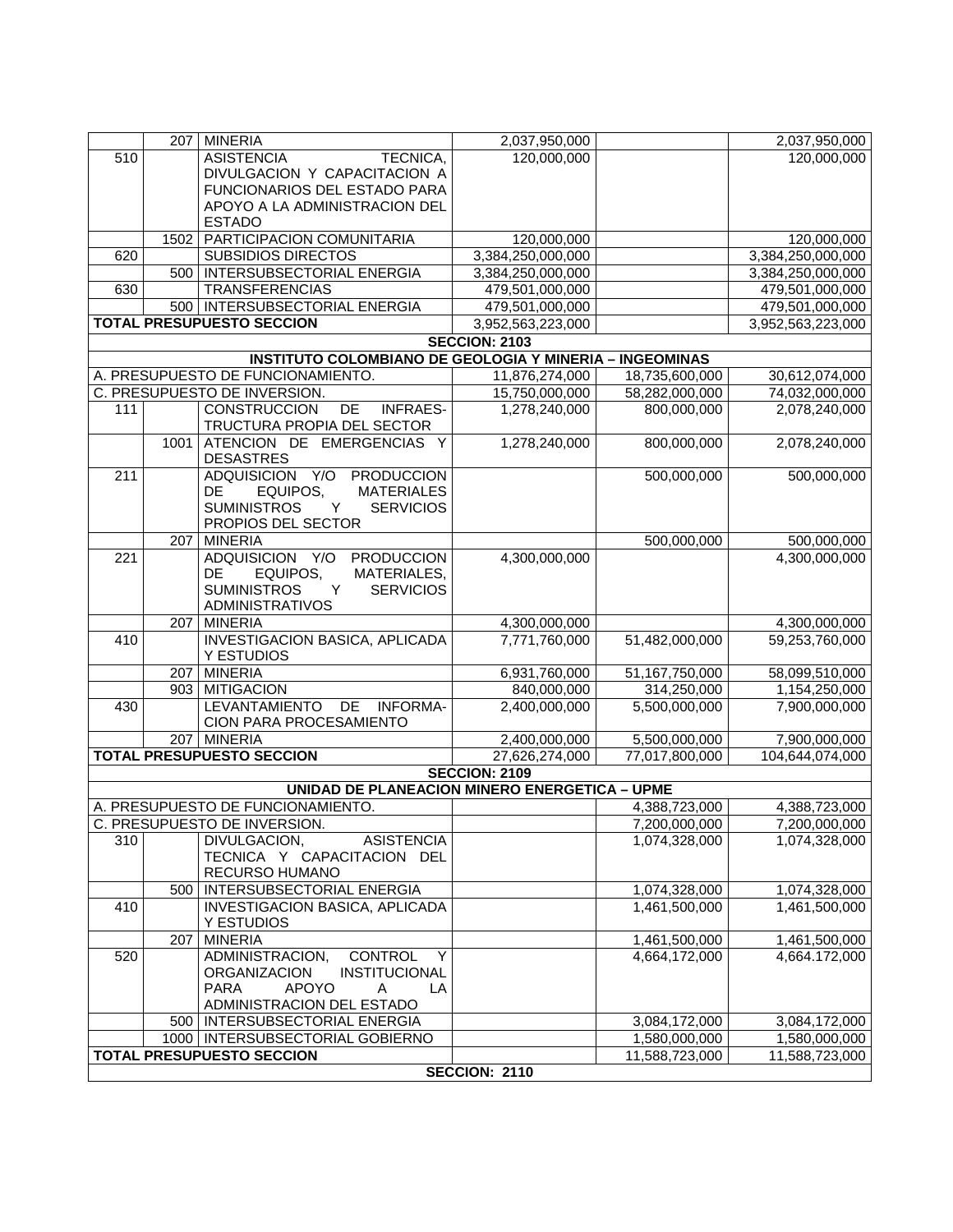|     | INSTITUTO DE PLANIFICACION Y PROMOCION DE SOLUCIONES ENERGETICAS PARA LAS ZONAS NO<br><b>INTERCONECTADAS - IPSE -</b> |                                                                                                                                                |                                                |                 |                    |
|-----|-----------------------------------------------------------------------------------------------------------------------|------------------------------------------------------------------------------------------------------------------------------------------------|------------------------------------------------|-----------------|--------------------|
|     |                                                                                                                       | A. PRESUPUESTO DE FUNCIONAMIENTO.                                                                                                              | 26,506,589,000                                 | 25,558,345,000  | 52,064,934,000     |
|     |                                                                                                                       | C. PRESUPUESTO DE INVERSION.                                                                                                                   |                                                | 9,500,000,000   | 9,500,000,000      |
| 122 |                                                                                                                       | DE<br><b>ADQUISICION</b><br><b>INFRAESTRUCTURA</b><br><b>ADMINISTRATIVA</b>                                                                    |                                                | 2,500,000,000   | 2,500,000,000      |
|     |                                                                                                                       | 500   INTERSUBSECTORIAL ENERGIA                                                                                                                |                                                | 2,500,000,000   | 2,500,000,000      |
| 410 |                                                                                                                       | INVESTIGACION BASICA, APLICADA<br>Y ESTUDIOS                                                                                                   |                                                | 7,000,000,000   | 7,000,000,000      |
|     |                                                                                                                       | 505 GENERACION DE ENERGIA<br>N <sub>O</sub><br>CONVENCIONAL                                                                                    |                                                | 7,000,000,000   | 7,000,000,000      |
|     |                                                                                                                       | <b>TOTAL PRESUPUESTO SECCION</b>                                                                                                               | 26,506,589,000                                 | 35,058,345,000  | 61,564,934,000     |
|     |                                                                                                                       |                                                                                                                                                | <b>SECCION: 2111</b>                           |                 |                    |
|     |                                                                                                                       |                                                                                                                                                | <b>AGENCIA NACIONAL DE HIDROCARBUROS - ANH</b> |                 |                    |
|     |                                                                                                                       | A. PRESUPUESTO DE FUNCIONAMIENTO.                                                                                                              |                                                | 66,424,562,000  | 66,424,562,000     |
|     |                                                                                                                       | C. PRESUPUESTO DE INVERSION.                                                                                                                   |                                                | 73,935,000,000  | 73,935,000,000     |
| 310 |                                                                                                                       | DIVULGACION,<br><b>ASISTENCIA</b><br>TECNICA Y CAPACITACION DEL<br>RECURSO HUMANO                                                              |                                                | 9,016,800,000   | 9,016,800,000      |
|     |                                                                                                                       | 506 RECURSOS<br><b>NATURALES</b><br><b>ENERGETICOS NO RENOVABLES</b>                                                                           |                                                | 9,016,800,000   | 9,016,800,000      |
| 410 |                                                                                                                       | <b>INVESTIGACION BASICA, APLICADA</b><br>Y ESTUDIOS                                                                                            |                                                | 49,094,000,000  | 49,094,000,000     |
|     |                                                                                                                       | 506 RECURSOS<br><b>NATURALES</b><br>ENERGETICOS NO RENOVABLES                                                                                  |                                                | 49,094,000,000  | 49,094,000,000     |
| 430 |                                                                                                                       | LEVANTAMIENTO DE INFORMA-<br>CION PARA PROCESAMIENTO                                                                                           |                                                | 15,824,200,000  | 15,824,200,000     |
|     |                                                                                                                       | 505 GENERACION DE ENERGIA<br><b>NO</b><br>CONVENCIONAL                                                                                         |                                                | 15,824,200,000  | 15,824,200,000     |
|     |                                                                                                                       | <b>TOTAL PRESUPUESTO SECCION</b>                                                                                                               |                                                | 140,359,562,000 | 140,359,562,000    |
|     |                                                                                                                       |                                                                                                                                                | <b>SECCION: 2201</b>                           |                 |                    |
|     |                                                                                                                       |                                                                                                                                                | MINISTERIO DE EDUCACION NACIONAL               |                 |                    |
|     |                                                                                                                       | A. PRESUPUESTO DE FUNCIONAMIENTO.                                                                                                              | 13,570,759,398,889                             |                 | 13,570,759,398,889 |
|     |                                                                                                                       | C. PRESUPUESTO DE INVERSION.                                                                                                                   | 642,413,683,721                                |                 | 642,413,683,721    |
| 111 |                                                                                                                       | <b>CONSTRUCCION</b><br>DE<br><b>INFRAES-</b><br>TRUCTURA PROPIA DEL SECTOR                                                                     | 83,600,000,000                                 |                 | 83,600,000,000     |
|     |                                                                                                                       | 700   INTERSUBSECTORIAL EDUCACION                                                                                                              | 81,000,000,000                                 |                 | 81,000,000,000     |
|     |                                                                                                                       | 705 EDUCACION SUPERIOR                                                                                                                         | 2,600,000,000                                  |                 | 2,600,000,000      |
| 113 |                                                                                                                       | <b>MEJORAMIENTO</b><br><b>MANTENI-</b><br>Y<br>MIENTO DE INFRAESTRUCTURA<br>PROPIA DEL SECTOR                                                  | 84,260,000,000                                 |                 | 84,260,000,000     |
|     |                                                                                                                       | 700   INTERSUBSECTORIAL EDUCACION                                                                                                              | 4,260,000,000                                  |                 | 4,260,000,000      |
|     |                                                                                                                       | 703 EDUCACION SECUNDARIA                                                                                                                       | 80,000,000,000                                 |                 | 80,000,000,000     |
| 310 |                                                                                                                       | DIVULGACION,<br><b>ASISTENCIA</b><br>TECNICA Y CAPACITACION DEL<br>RECURSO HUMANO                                                              | 130,028,627,500                                |                 | 130,028,627,500    |
|     |                                                                                                                       | 700   INTERSUBSECTORIAL EDUCACION                                                                                                              | 45,200,000,000                                 |                 | 45,200,000,000     |
|     |                                                                                                                       | 705 EDUCACION SUPERIOR                                                                                                                         | 67,828,627,500                                 |                 | 67,828,627,500     |
|     |                                                                                                                       | 706 EDUCACION DE ADULTOS                                                                                                                       | 17,000,000,000                                 |                 | 17,000,000,000     |
| 520 |                                                                                                                       | ADMINISTRACION,<br>CONTROL<br>Y<br><b>ORGANIZACION</b><br>INSTITUCIONAL<br><b>PARA</b><br><b>APOYO</b><br>A<br>LA<br>ADMINISTRACION DEL ESTADO | 22,000,000,000                                 |                 | 22,000,000,000     |
|     |                                                                                                                       | 700   INTERSUBSECTORIAL EDUCACION                                                                                                              | 22,000,000,000                                 |                 | 22,000,000,000     |
| 620 |                                                                                                                       | <b>SUBSIDIOS DIRECTOS</b>                                                                                                                      | 155,000,000,000                                |                 | 155,000,000,000    |
|     |                                                                                                                       | 703 EDUCACION SECUNDARIA                                                                                                                       | 155,000,000,000                                |                 | 155,000,000,000    |
| 630 |                                                                                                                       | <b>TRANSFERENCIAS</b>                                                                                                                          | 119,254,080,946                                |                 | 119,254,080,946    |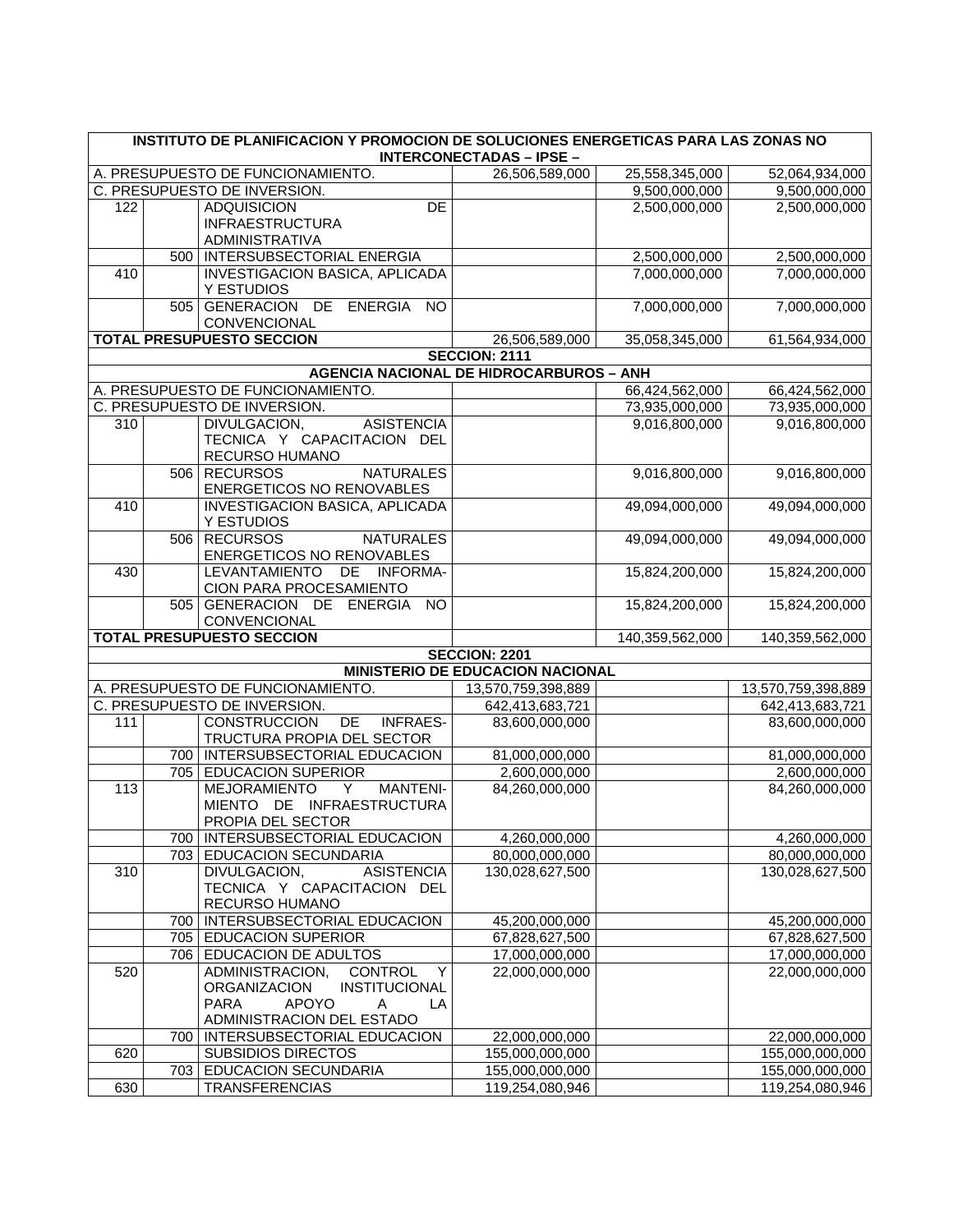|          |      | 300   INTERSUBSECTORIAL SALUD                                         | 9,871,630,575                                 |                | 9,871,630,575      |
|----------|------|-----------------------------------------------------------------------|-----------------------------------------------|----------------|--------------------|
|          |      | 705 EDUCACION SUPERIOR                                                | 109,382,450,371                               |                | 109,382,450,371    |
| 640      |      | <b>INVERSIONES</b><br><b>APORTES</b><br>Y                             | 48,270,975,275                                |                | 48,270,975,275     |
|          |      | <b>FINANCIEROS</b>                                                    |                                               |                |                    |
|          |      |                                                                       |                                               |                |                    |
|          |      | 705 EDUCACION SUPERIOR                                                | 48,270,975,275                                |                | 48,270,975,275     |
|          |      | <b>TOTAL PRESUPUESTO SECCION</b>                                      | 14,213,173,082,610                            |                | 14,213,173,082,610 |
|          |      |                                                                       | <b>SECCION: 2202</b>                          |                |                    |
|          |      | INSTITUTO COLOMBIANO PARA EL FOMENTO DE LA EDUCACION SUPERIOR (ICFES) |                                               |                |                    |
|          |      | A. PRESUPUESTO DE FUNCIONAMIENTO.                                     |                                               | 40,242,890,702 | 40,242,890,702     |
|          |      | B. PRESUPUESTO DE SERVICIO DE LA DEUDA                                | 2,329,836,863                                 |                | 2,329,836,863      |
| PUBLICA. |      |                                                                       |                                               |                |                    |
|          |      | C. PRESUPUESTO DE INVERSION.                                          |                                               | 15,105,825,000 | 15,105,825,000     |
| 310      |      | <b>ASISTENCIA</b><br>DIVULGACION,                                     |                                               | 15,105,825,000 | 15,105,825,000     |
|          |      | TECNICA Y CAPACITACION DEL                                            |                                               |                |                    |
|          |      | RECURSO HUMANO                                                        |                                               |                |                    |
|          |      | 705 EDUCACION SUPERIOR                                                |                                               | 15,105,825,000 | 15,105,825,000     |
|          |      | <b>TOTAL PRESUPUESTO SECCION</b>                                      | 2,329,836,863                                 | 55,348,715,702 | 57.678,552,565     |
|          |      |                                                                       | <b>SECCION: 2209</b>                          |                |                    |
|          |      |                                                                       | <b>INSTITUTO NACIONAL PARA SORDOS (INSOR)</b> |                |                    |
|          |      | A. PRESUPUESTO DE FUNCIONAMIENTO.                                     | 2,139,403,621                                 | 46,972,183     | 2,186,375,804      |
|          |      | C. PRESUPUESTO DE INVERSION.                                          | 565,558,554                                   | 204,768,052    | 770,326,606        |
| 310      |      | <b>ASISTENCIA</b><br>DIVULGACION,                                     | 388,458,554                                   | 163,139,092    | 551,597,646        |
|          |      | TECNICA Y CAPACITACION DEL                                            |                                               |                |                    |
|          |      | RECURSO HUMANO                                                        |                                               |                |                    |
|          |      |                                                                       |                                               |                |                    |
|          |      | 705 EDUCACION SUPERIOR                                                | 62,000,000                                    | 130,139,092    | 192,139,092        |
|          | 707  | <b>EDUCACION ESPECIAL</b>                                             | 326,458,554                                   | 33,000,000     | 359,458,554        |
| 320      |      | <b>BIENESTAR</b><br><b>PROTECCION</b><br>Y                            | 56,000,000                                    | 26,628,960     | 82,628,960         |
|          |      | SOCIAL DEL RECURSO HUMANO                                             |                                               |                |                    |
|          | 301  | PREVENCION EN SALUD                                                   | 46,000,000                                    | 21,628,960     | 67,628,960         |
|          | 1300 | INTERSUBSECTORIAL TRABAJO Y                                           | 10,000,000                                    | 5,000,000      | 15,000,000         |
|          |      | SEGURIDAD SOCIAL                                                      |                                               |                |                    |
| 410      |      | <b>INVESTIGACION BASICA, APLICADA</b>                                 | 45,100,000                                    |                | 45,100,000         |
|          |      | Y ESTUDIOS                                                            |                                               |                |                    |
|          | 707  | <b>EDUCACION ESPECIAL</b>                                             | 45,100,000                                    |                | 45,100,000         |
| 520      |      | ADMINISTRACION,<br><b>CONTROL</b><br>Y                                | 76,000,000                                    | 15,000,000     | 91,000.000         |
|          |      | <b>ORGANIZACION</b><br>INSTITUCIONAL                                  |                                               |                |                    |
|          |      | <b>PARA</b><br><b>APOYO</b><br>LA<br>A                                |                                               |                |                    |
|          |      | ADMINISTRACION DEL ESTADO                                             |                                               |                |                    |
|          |      | 700   INTERSUBSECTORIAL EDUCACION                                     | 76,000,000                                    | 15,000,000     | 91,000.000         |
|          |      | <b>TOTAL PRESUPUESTO SECCION</b>                                      | 2,704,962,175                                 | 251,740,235    | 2,956,702,410      |
|          |      |                                                                       | <b>SECCION: 2210</b>                          |                |                    |
|          |      |                                                                       | <b>INSTITUTO NACIONAL PARA CIEGOS (INCI)</b>  |                |                    |
|          |      | A. PRESUPUESTO DE FUNCIONAMIENTO.                                     | 2,822,486,904                                 | 73,463,500     | 2,895,950,404      |
|          |      | C. PRESUPUESTO DE INVERSION.                                          | 566,719,923                                   | 217,462,500    | 784,182,423        |
| 113      |      | $\overline{Y}$<br><b>MEJORAMIENTO</b><br><b>MANTENI-</b>              | 30,000,000                                    | 46,000,000     | 76,000,000         |
|          |      | MIENTO DE INFRAESTRUCTURA                                             |                                               |                |                    |
|          |      | PROPIA DEL SECTOR                                                     |                                               |                |                    |
|          | 707  | EDUCACION ESPECIAL                                                    | 30,000,000                                    | 46,000,000     | 76,000,000         |
| 211      |      | ADQUISICION Y/O<br><b>PRODUCCION</b>                                  | 309,650,000                                   | 40,000,000     | 349,650,000        |
|          |      | EQUIPOS,<br>DE.<br><b>MATERIALES</b>                                  |                                               |                |                    |
|          |      | <b>SUMINISTROS</b><br><b>SERVICIOS</b><br>Y                           |                                               |                |                    |
|          |      | PROPIOS DEL SECTOR                                                    |                                               |                |                    |
|          | 707  | <b>EDUCACION ESPECIAL</b>                                             | 309,650,000                                   | 40,000,000     | 349,650,000        |
|          |      | <b>ASISTENCIA</b>                                                     |                                               |                |                    |
| 310      |      | DIVULGACION,                                                          | 158,488,423                                   | 84,044,000     | 242,532,423        |
|          |      | TECNICA Y CAPACITACION DEL                                            |                                               |                |                    |
|          |      | RECURSO HUMANO                                                        |                                               |                |                    |
|          | 707  | <b>EDUCACION ESPECIAL</b>                                             | 158,488,423                                   | 84,044,000     | 242,532,423        |
| 410      |      | INVESTIGACION BASICA, APLICADA                                        | 68,581,500                                    | 47,418,500     | 116,000,000        |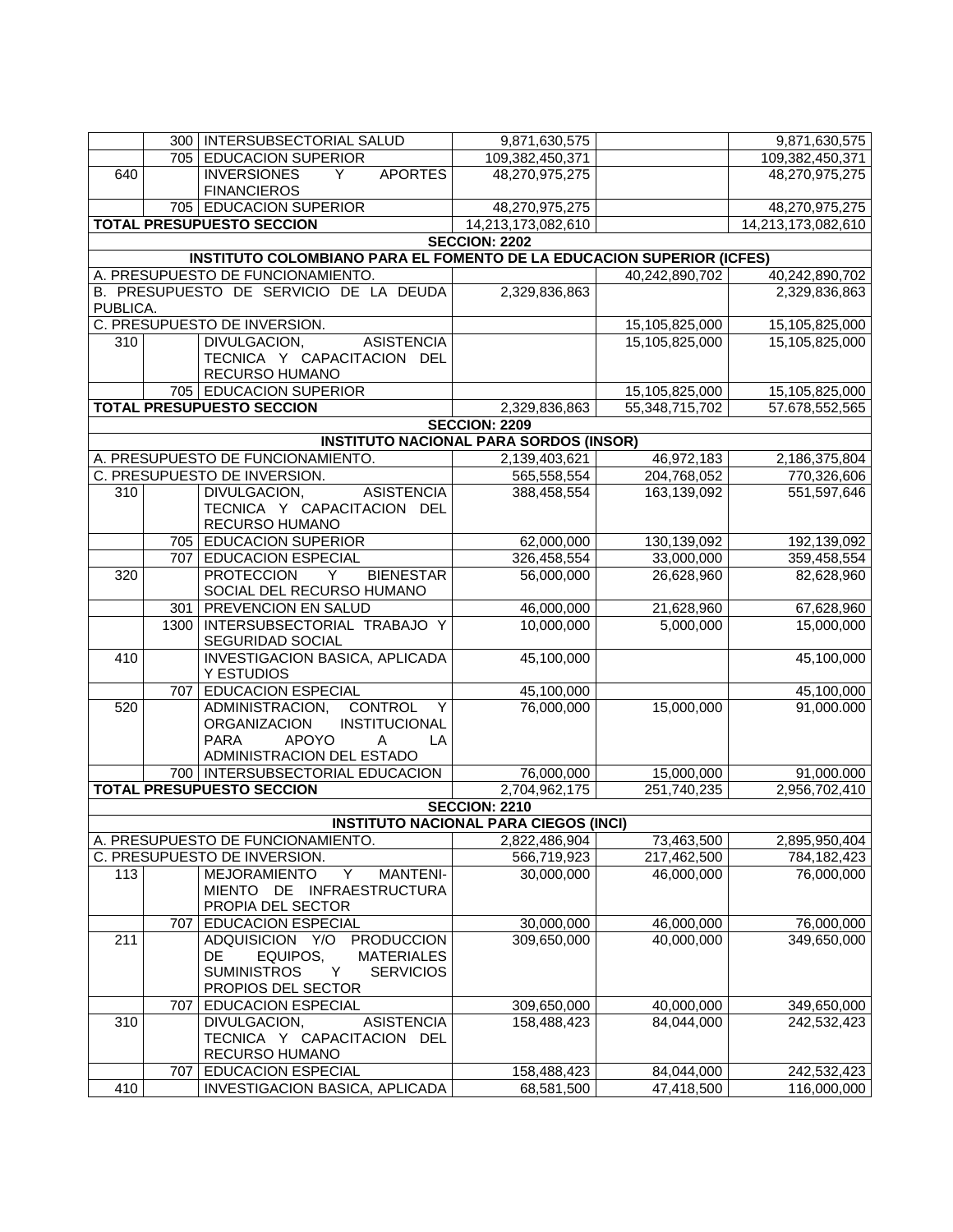|     |     | Y ESTUDIOS                                                      |                                  |               |                |
|-----|-----|-----------------------------------------------------------------|----------------------------------|---------------|----------------|
|     |     | 707 EDUCACION ESPECIAL                                          | 68,581,500                       | 47,418,500    | 116,000,000    |
|     |     | <b>TOTAL PRESUPUESTO SECCION</b>                                |                                  |               |                |
|     |     |                                                                 | 3,389,206,827                    | 290,926,000   | 3,680,132,827  |
|     |     |                                                                 | <b>SECCION: 2211</b>             |               |                |
|     |     | <b>INSTITUTO TECNOLOGICO PASCUAL BRAVO - MEDELLIN</b>           |                                  |               |                |
|     |     | A. PRESUPUESTO DE FUNCIONAMIENTO.                               | 6,728,515,818                    | 1,551,650,787 | 8,280,166,605  |
|     |     | C. PRESUPUESTO DE INVERSION.                                    |                                  | 7,233,477,467 | 7,233,477,467  |
| 111 |     | <b>CONSTRUCCION</b><br>DE<br><b>INFRAES-</b>                    |                                  | 6,733,477,467 | 6,733,477,467  |
|     |     | TRUCTURA PROPIA DEL SECTOR                                      |                                  |               |                |
|     |     | 705 EDUCACION SUPERIOR                                          |                                  | 6,733,477,467 | 6,733,477,467  |
| 211 |     | ADQUISICION Y/O PRODUCCION                                      |                                  | 500,000,000   | 500,000,000    |
|     |     | DE<br>EQUIPOS,<br><b>MATERIALES</b>                             |                                  |               |                |
|     |     | <b>SUMINISTROS</b><br>Y<br><b>SERVICIOS</b>                     |                                  |               |                |
|     |     | PROPIOS DEL SECTOR                                              |                                  |               |                |
|     |     | 705 EDUCACION SUPERIOR                                          |                                  | 500,000,000   | 500,000,000    |
|     |     | <b>TOTAL PRESUPUESTO SECCION</b>                                | 6,728,515,818                    | 8,785,128,254 | 15,513,644,072 |
|     |     |                                                                 | <b>SECCION: 2231</b>             |               |                |
|     |     |                                                                 | <b>COLEGIO MAYOR DE BOLIVAR</b>  |               |                |
|     |     | A. PRESUPUESTO DE FUNCIONAMIENTO.                               | 2,078,619,967                    | 1,307,461,247 | 3,386,081,214  |
|     |     | C. PRESUPUESTO DE INVERSION.                                    |                                  | 450,000,000   | 450,000,000    |
| 211 |     | ADQUISICION Y/O PRODUCCION                                      |                                  | 450,000,000   | 450,000,000    |
|     |     | <b>MATERIALES</b><br>DE<br>EQUIPOS,                             |                                  |               |                |
|     |     | <b>SUMINISTROS</b><br>Y<br><b>SERVICIOS</b>                     |                                  |               |                |
|     |     | PROPIOS DEL SECTOR                                              |                                  |               |                |
|     |     | 705 EDUCACION SUPERIOR                                          |                                  | 450,000,000   | 450,000,000    |
|     |     | <b>TOTAL PRESUPUESTO SECCION</b>                                | 2,078,619,967                    | 1,757,461,247 | 3,836,081,214  |
|     |     |                                                                 | <b>SECCION: 2234</b>             |               |                |
|     |     |                                                                 | <b>INSTITUTO TECNICO CENTRAL</b> |               |                |
|     |     | A. PRESUPUESTO DE FUNCIONAMIENTO.                               | 5,315,453,124                    | 1,511,042,684 | 6,826,495,808  |
|     |     | C. PRESUPUESTO DE INVERSION.                                    |                                  | 1,511,173,100 | 1,511,173,100  |
| 113 |     | MEJORAMIENTO<br>Y<br><b>MANTENI-</b>                            |                                  | 661,173,100   | 661,173,100    |
|     |     | MIENTO DE INFRAESTRUCTURA                                       |                                  |               |                |
|     |     | PROPIA DEL SECTOR                                               |                                  |               |                |
|     |     | 705 EDUCACION SUPERIOR                                          |                                  | 661,173,100   | 661,173,100    |
| 211 |     | ADQUISICION Y/O PRODUCCION                                      |                                  | 740,000,000   | 740,000,000    |
|     |     | EQUIPOS,<br><b>MATERIALES</b><br>DE                             |                                  |               |                |
|     |     | <b>SUMINISTROS</b><br>Y<br><b>SERVICIOS</b>                     |                                  |               |                |
|     |     | PROPIOS DEL SECTOR                                              |                                  |               |                |
|     | 700 | INTERSUBSECTORIAL EDUCACION                                     |                                  | 350,000,000   | 350,000,000    |
|     |     | 705 EDUCACION SUPERIOR                                          |                                  | 390,000,000   | 390,000,000    |
| 310 |     | <b>ASISTENCIA</b><br>DIVULGACION,                               |                                  | 110,000,000   | 110,000,000    |
|     |     | TECNICA Y CAPACITACION DEL                                      |                                  |               |                |
|     |     | RECURSO HUMANO                                                  |                                  |               |                |
|     |     | 705 EDUCACION SUPERIOR                                          |                                  | 110,000,000   | 110,000,000    |
|     |     | <b>TOTAL PRESUPUESTO SECCION</b>                                | 5,315,453,124                    | 3,022,215,784 | 8,337,668,908  |
|     |     |                                                                 | <b>SECCION: 2235</b>             |               |                |
|     |     | <b>INSTITUTO SUPERIOR DE EDUCACION RURAL DE PAMPLONA - ISER</b> |                                  |               |                |
|     |     | A. PRESUPUESTO DE FUNCIONAMIENTO.                               | 1,412,798,463                    | 1,217,574,776 | 2,630,373,239  |
|     |     | <b>TOTAL PRESUPUESTO SECCION</b>                                | 1,412,798,463                    | 1,217,574,776 | 2,630,373,239  |
|     |     |                                                                 | SECCION:2236                     |               |                |
|     |     | INSTITUTO DE EDUCACION TECNICA PROFESIONAL DE ROLDANILLO        |                                  |               |                |
|     |     | A. PRESUPUESTO DE FUNCIONAMIENTO.                               | 1,878,440,740                    | 557,916,691   | 2,436,357,431  |
|     |     | <b>TOTAL PRESUPUESTO SECCION</b>                                |                                  |               | 2,436,357,431  |
|     |     |                                                                 | 1,878,440,740                    | 557,916,691   |                |
|     |     | INSTITUTO NACIONAL DE FORMACION TECNICA PROFESIONAL DE CIENAGA  | <b>SECCION: 2237</b>             |               |                |
|     |     |                                                                 |                                  |               |                |
|     |     | A. PRESUPUESTO DE FUNCIONAMIENTO.                               | 1,554,269,719                    | 426,109,200   | 1,980,378,919  |
|     |     | <b>TOTAL PRESUPUESTO SECCION</b>                                | 1,554,269,719                    | 426,109,200   | 1,980,378,919  |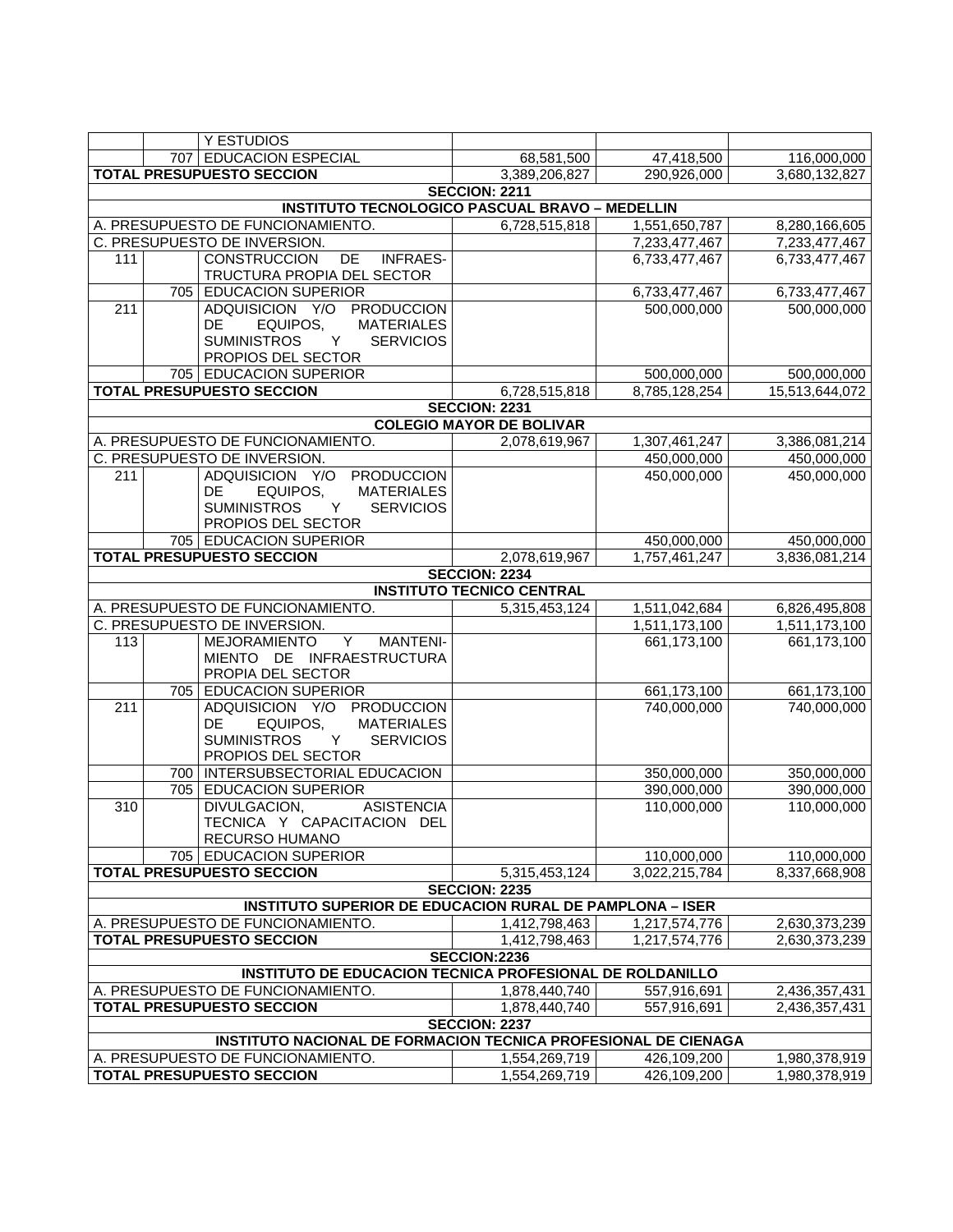| <b>SECCION: 2238</b>                                                            |     |                                                                           |                                                   |                            |                            |  |
|---------------------------------------------------------------------------------|-----|---------------------------------------------------------------------------|---------------------------------------------------|----------------------------|----------------------------|--|
| INSTITUTO NACIONAL DE FORMACION TECNICA PROFESIONAL DE SAN ANDRES Y PROVIDENCIA |     |                                                                           |                                                   |                            |                            |  |
|                                                                                 |     | A. PRESUPUESTO DE FUNCIONAMIENTO.                                         | 758,628,005                                       | 254,767,867                | 1,013,395,872              |  |
| <b>TOTAL PRESUPUESTO SECCION</b>                                                |     |                                                                           | 758,628,005                                       | 254,767,867                | 1,013,395,872              |  |
|                                                                                 |     |                                                                           | <b>SECCION: 2239</b>                              |                            |                            |  |
|                                                                                 |     | INSTITUTO NACIONAL DE FORMACION TECNICA PROFESIONAL DE SAN JUAN DEL CESAR |                                                   |                            |                            |  |
|                                                                                 |     | A. PRESUPUESTO DE FUNCIONAMIENTO.                                         | 1,420,441,580                                     | 508,663,911                | 1,929,105,491              |  |
|                                                                                 |     | C. PRESUPUESTO DE INVERSION.                                              |                                                   | 453,434,785                | 453,434,785                |  |
| 211                                                                             |     | <b>PRODUCCION</b><br>ADQUISICION Y/O                                      |                                                   | 453,434,785                | 453,434,785                |  |
|                                                                                 |     | <b>MATERIALES</b><br>DE.<br>EQUIPOS.                                      |                                                   |                            |                            |  |
|                                                                                 |     | <b>SUMINISTROS</b><br><b>SERVICIOS</b><br>Y                               |                                                   |                            |                            |  |
|                                                                                 |     | PROPIOS DEL SECTOR<br>705 EDUCACION SUPERIOR                              |                                                   | 453,434,785                | 453,434,785                |  |
|                                                                                 |     | <b>TOTAL PRESUPUESTO SECCION</b>                                          | 1,420,441,580                                     | 962,098,696                | 2,382,540,276              |  |
|                                                                                 |     |                                                                           | <b>SECCION: 2240</b>                              |                            |                            |  |
|                                                                                 |     |                                                                           | <b>INSTITUTO TECNICO AGRICOLA - ITA - DE BUGA</b> |                            |                            |  |
|                                                                                 |     | A. PRESUPUESTO DE FUNCIONAMIENTO.                                         | 1,644,193,974                                     | 385,902,572                | 2,030,096,546              |  |
|                                                                                 |     | C. PRESUPUESTO DE INVERSION.                                              |                                                   | 170,000,000                | 170,000,000                |  |
| 111                                                                             |     | DE<br><b>CONSTRUCCION</b><br><b>INFRAES-</b>                              |                                                   | 170,000,000                | 170,000,000                |  |
|                                                                                 |     | TRUCTURA PROPIA DEL SECTOR                                                |                                                   |                            |                            |  |
|                                                                                 |     | 705 EDUCACION SUPERIOR                                                    |                                                   | 170,000,000                | 170,000,000                |  |
|                                                                                 |     | <b>TOTAL PRESUPUESTO SECCION</b>                                          | 1,644,193,974                                     | 555,902,572                | 2,200,096,546              |  |
|                                                                                 |     |                                                                           | <b>SECCION: 2241</b>                              |                            |                            |  |
|                                                                                 |     | <b>INSTITUTO TOLIMENSE DE FORMACION TECNICA PROFESIONAL</b>               |                                                   |                            |                            |  |
|                                                                                 |     | A. PRESUPUESTO DE FUNCIONAMIENTO.                                         | 4,091,473,160                                     | 655,842,000                | 4,747,315,160              |  |
|                                                                                 |     | <b>TOTAL PRESUPUESTO SECCION</b>                                          | 4,091,473,160                                     | 655,842,000                | 4,747,315,160              |  |
|                                                                                 |     |                                                                           | <b>SECCION: 2242</b>                              |                            |                            |  |
|                                                                                 |     | INSTITUTO TECNICO NACIONAL DE COMERCIO "SIMON RODRIGUEZ" DE CALI          |                                                   |                            |                            |  |
|                                                                                 |     | A. PRESUPUESTO DE FUNCIONAMIENTO.                                         | 1,870,941,876                                     | 642,522,406                | 2,513,464,282              |  |
|                                                                                 |     | <b>TOTAL PRESUPUESTO SECCION</b>                                          | 1,870,941,876                                     | 642,522,406                | 2,513,464,282              |  |
|                                                                                 |     |                                                                           | <b>SECCION: 2243</b>                              |                            |                            |  |
|                                                                                 |     | <b>COLEGIO INTEGRADO NACIONAL "ORIENTE DE CALDAS"</b>                     |                                                   |                            |                            |  |
|                                                                                 |     | A. PRESUPUESTO DE FUNCIONAMIENTO.                                         | 1,250,890,957                                     | 210,538,500                | 1,465,429,457              |  |
|                                                                                 |     | C. PRESUPUESTO DE INVERSION.                                              |                                                   | 69,000,000                 | 69,000,000                 |  |
| 113                                                                             |     | $\overline{Y}$<br><b>MANTENI-</b><br><b>MEJORAMIENTO</b>                  |                                                   | 69,000,000                 | 69,000,000                 |  |
|                                                                                 |     | MIENTO DE INFRAESTRUCTURA                                                 |                                                   |                            |                            |  |
|                                                                                 |     | PROPIA DEL SECTOR                                                         |                                                   |                            |                            |  |
|                                                                                 |     | 705 EDUCACION SUPERIOR                                                    |                                                   | 69,000,000                 | 69,000,000                 |  |
|                                                                                 |     | <b>TOTAL PRESUPUESTO SECCION</b>                                          | 1,250,890,957                                     | 283,538,500                | 1,534,429,457              |  |
|                                                                                 |     |                                                                           | <b>SECCION: 2254</b>                              |                            |                            |  |
|                                                                                 |     | <b>INSTITUTO TECNOLOGICO DE SOLEDAD - ATLANTICO ITSA</b>                  |                                                   |                            |                            |  |
|                                                                                 |     | A. PRESUPUESTO DE FUNCIONAMIENTO.                                         | 1,637,042,868                                     | 1,389,413,283              | 3,026,456,151              |  |
|                                                                                 |     | C. PRESUPUESTO DE INVERSION.                                              |                                                   | 910,769,700                | 910,769,700                |  |
| 111                                                                             |     | <b>CONSTRUCCION</b><br>DE<br><b>INFRAES-</b>                              |                                                   | 255,000,000                | 255,000,000                |  |
|                                                                                 |     | TRUCTURA PROPIA DEL SECTOR                                                |                                                   |                            |                            |  |
|                                                                                 | 705 | <b>EDUCACION SUPERIOR</b>                                                 |                                                   | 255,000,000                | 255,000,000                |  |
| 211                                                                             |     | ADQUISICION Y/O<br>PRODUCCION                                             |                                                   | 260,123,300                | 260,123,300                |  |
|                                                                                 |     | DE.<br>EQUIPOS,<br><b>MATERIALES</b>                                      |                                                   |                            |                            |  |
|                                                                                 |     | <b>SUMINISTROS</b><br>Y<br><b>SERVICIOS</b><br>PROPIOS DEL SECTOR         |                                                   |                            |                            |  |
|                                                                                 | 705 | <b>EDUCACION SUPERIOR</b>                                                 |                                                   |                            |                            |  |
| 310                                                                             |     | <b>DIVULGACION,</b><br><b>ASISTENCIA</b>                                  |                                                   | 260,123,300<br>286,000,000 | 260,123,300<br>286,000,000 |  |
|                                                                                 |     | TECNICA Y CAPACITACION DEL                                                |                                                   |                            |                            |  |
|                                                                                 |     | RECURSO HUMANO                                                            |                                                   |                            |                            |  |
|                                                                                 | 705 | <b>EDUCACION SUPERIOR</b>                                                 |                                                   | 286,000,000                | 286,000,000                |  |
| 520                                                                             |     | <b>CONTROL</b><br>ADMINISTRACION,<br>Y                                    |                                                   | 109,646,400                | 109,646,400                |  |
|                                                                                 |     | <b>ORGANIZACION</b><br>INSTITUCIONAL                                      |                                                   |                            |                            |  |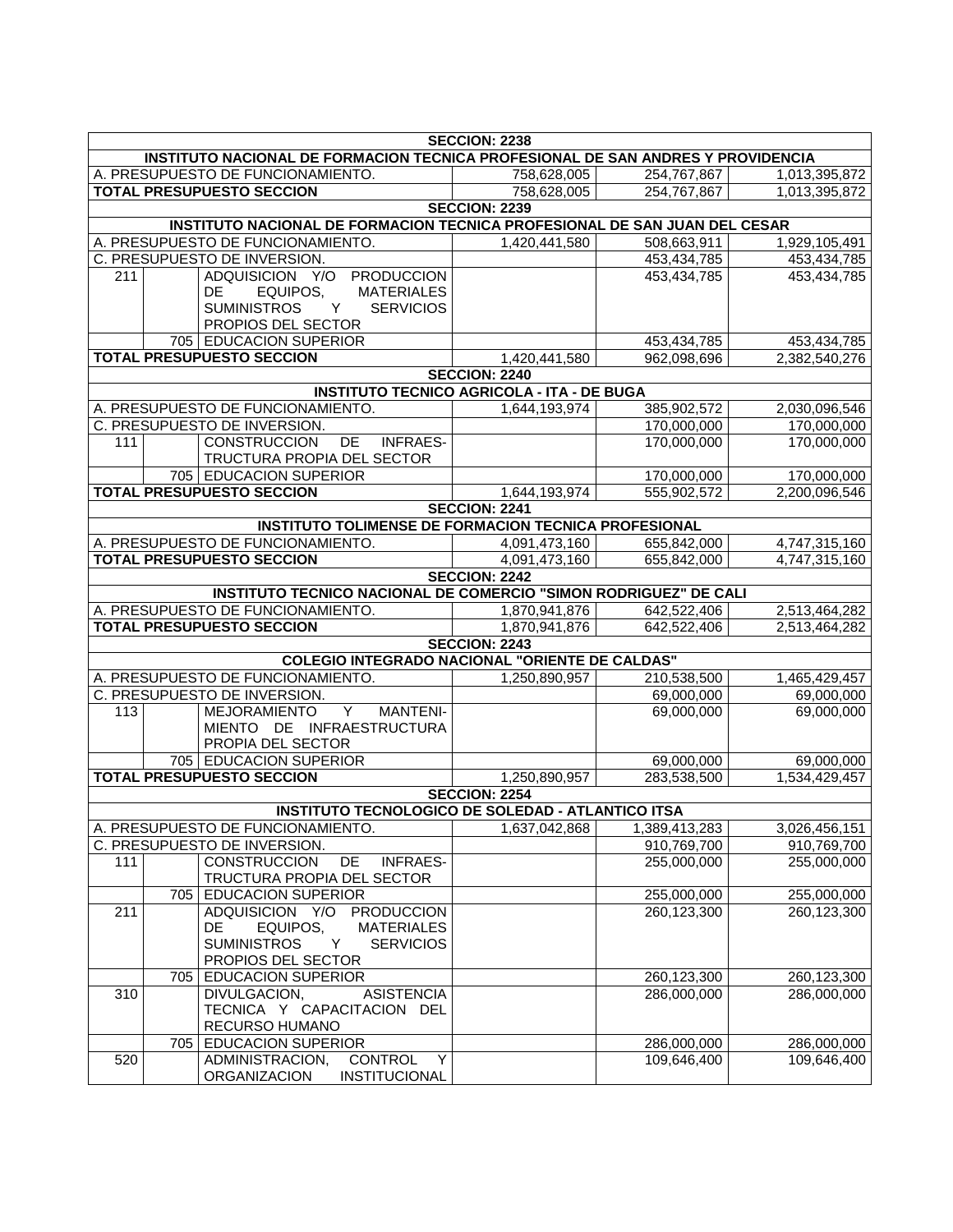|     |     | <b>APOYO</b><br><b>PARA</b><br>A<br>LA<br>ADMINISTRACION DEL ESTADO                                                                                                        |                                     |                            |                            |
|-----|-----|----------------------------------------------------------------------------------------------------------------------------------------------------------------------------|-------------------------------------|----------------------------|----------------------------|
|     |     | 705 EDUCACION SUPERIOR                                                                                                                                                     |                                     | 109,646,400                | 109,646,400                |
|     |     | <b>TOTAL PRESUPUESTO SECCION</b>                                                                                                                                           | 1,637,042,868                       | 2,300,182,983              | 3,937,225,851              |
|     |     |                                                                                                                                                                            | <b>SECCION: 2301</b>                |                            |                            |
|     |     |                                                                                                                                                                            | <b>MINISTERIO DE COMUNICACIONES</b> |                            |                            |
|     |     | A. PRESUPUESTO DE FUNCIONAMIENTO.                                                                                                                                          | 46,292,296,000                      |                            | 46,292,296,000             |
|     |     | C. PRESUPUESTO DE INVERSION.                                                                                                                                               | 2,200,000,000                       |                            | 2,200,000,000              |
| 211 |     | ADQUISICION Y/O<br><b>PRODUCCION</b>                                                                                                                                       | 590,000,000                         |                            | 590,000,000                |
|     |     | EQUIPOS,<br><b>MATERIALES</b><br>DE.<br><b>SUMINISTROS</b><br><b>SERVICIOS</b><br>Y<br>PROPIOS DEL SECTOR                                                                  |                                     |                            |                            |
|     |     | 400   INTERSUBSECTORIAL<br><b>COMUNICACIONES</b>                                                                                                                           | 590,000,000                         |                            | 590,000,000                |
| 510 |     | <b>ASISTENCIA</b><br>TECNICA,<br>DIVULGACION Y CAPACITACION A<br><b>FUNCIONARIOS DEL ESTADO PARA</b><br>APOYO A LA ADMINISTRACION DEL<br><b>ESTADO</b>                     | 1,610,000,000                       |                            | 1,610,000,000              |
|     |     | 400   INTERSUBSECTORIAL<br><b>COMUNICACIONES</b>                                                                                                                           | 1,610,000,000                       |                            | 1,610,000,000              |
|     |     | <b>TOTAL PRESUPUESTO SECCION</b>                                                                                                                                           | 48,492,296,000                      |                            | 48,492,296,000             |
|     |     |                                                                                                                                                                            | <b>SECCION: 2306</b>                |                            |                            |
|     |     |                                                                                                                                                                            | <b>FONDO DE COMUNICACIONES</b>      |                            |                            |
|     |     | A. PRESUPUESTO DE FUNCIONAMIENTO.                                                                                                                                          |                                     | 105,502,298,000            | 105,502,298,000            |
|     |     | C. PRESUPUESTO DE INVERSION.                                                                                                                                               |                                     | 329,631,520,000            | 329,631,520,000            |
| 113 |     | Y<br><b>MEJORAMIENTO</b><br>DE<br><b>MANTENIMIENTO</b><br>INFRAESTRUCTURA PROPIA DEL<br><b>SECTOR</b>                                                                      |                                     | 9,727,400,000              | 9,727,400,000              |
|     |     | 400   INTERSUBSECTORIAL<br><b>COMUNICACIONES</b>                                                                                                                           |                                     | 9,727,400,000              | 9,727,400,000              |
| 123 |     | <b>MEJORAMIENTO</b><br><b>MANTENI-</b><br>Y<br>MIENTO DE INFRAESTRUCTURA<br><b>ADMINISTRATIVA</b>                                                                          |                                     | 1,381,600,000              | 1,381,600,000              |
|     | 400 | <b>INTERSUBSECTORIAL</b><br>COMUNICACIONES                                                                                                                                 |                                     | 1,381,600,000              | 1,381,600,000              |
| 211 |     | <b>PRODUCCION</b><br>ADQUISICION Y/O<br>EQUIPOS,<br><b>MATERIALES</b><br>DE<br><b>SUMINISTROS</b><br>Y<br><b>SERVICIOS</b><br>PROPIOS DEL SECTOR                           |                                     | 264,144,520,000            | 264,144,520,000            |
|     |     | 400   INTERSUBSECTORIAL<br><b>COMUNICACIONES</b>                                                                                                                           |                                     | 264,144,520,000            | 264,144,520,000            |
| 310 |     | DIVULGACION,<br><b>ASISTENCIA</b><br>TECNICA Y CAPACITACION DEL<br>RECURSO HUMANO                                                                                          |                                     | 31,175,000,000             | 31,175,000,000             |
|     | 400 | <b>INTERSUBSECTORIAL</b><br><b>COMUNICACIONES</b>                                                                                                                          |                                     | 31,175,000,000             | 31,175,000,000             |
| 410 |     | INVESTIGACION BASICA, APLICADA<br>Y ESTUDIOS                                                                                                                               |                                     | 7,402,000,000              | 7,402,000,000              |
|     | 400 | <b>INTERSUBSECTORIAL</b><br><b>COMUNICACIONES</b>                                                                                                                          |                                     | 7,402,000,000              | 7,402,000,000              |
| 510 |     | <b>ASISTENCIA</b><br>TECNICA,<br>DIVULGACION Y CAPACITACION A<br>FUNCIONARIOS DEL ESTADO PARA<br>APOYO A LA ADMINISTRACION DEL<br><b>ESTADO</b><br>400   INTERSUBSECTORIAL |                                     | 664,000,000<br>664,000,000 | 664,000,000<br>664,000.000 |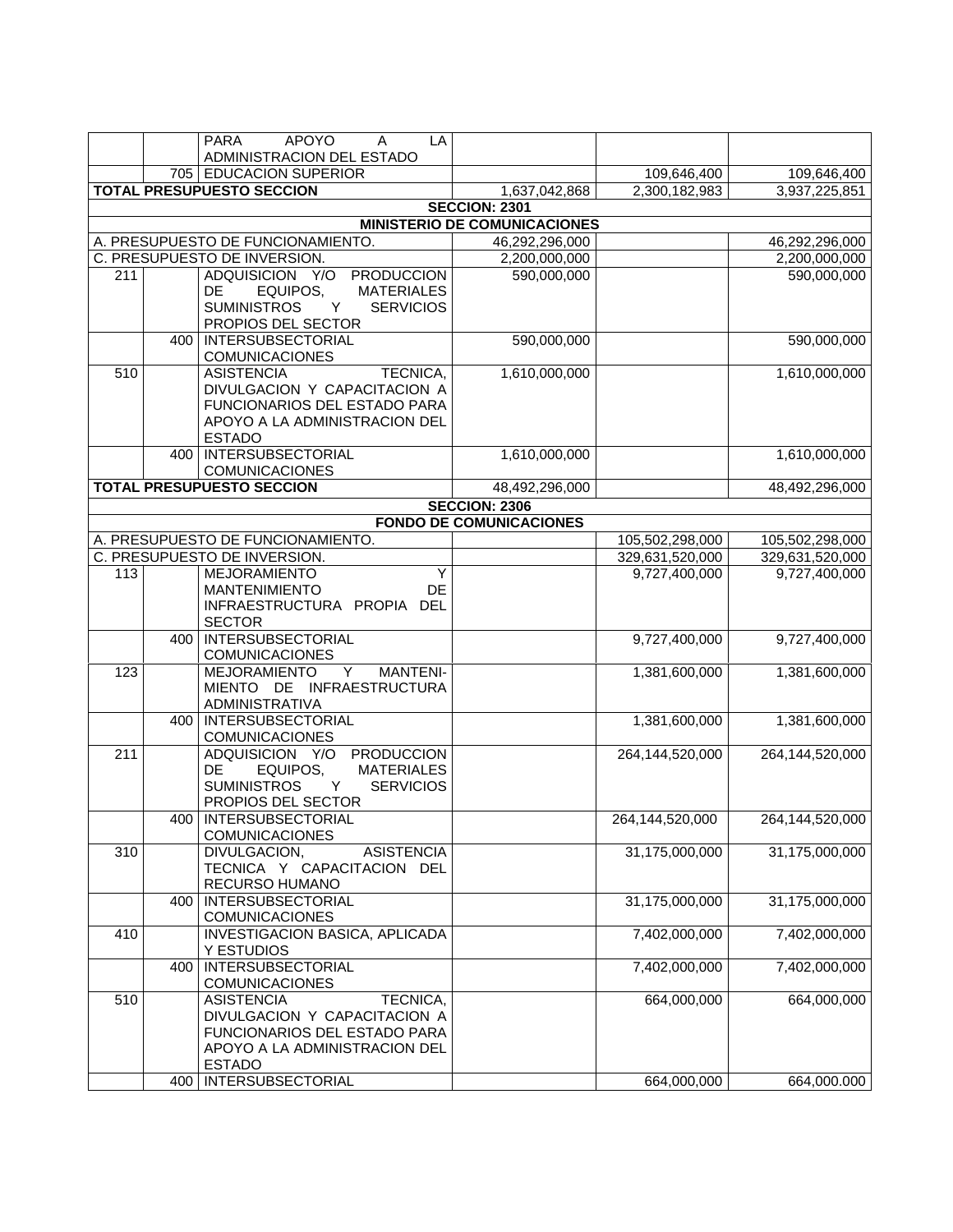|     |     | <b>COMUNICACIONES</b>                                |                                                                |                 |                 |
|-----|-----|------------------------------------------------------|----------------------------------------------------------------|-----------------|-----------------|
| 520 |     | ADMINISTRACION,<br>CONTROL<br>Y                      |                                                                | 15,137,000,000  | 15,137,000,000  |
|     |     | <b>ORGANIZACION</b><br><b>INSTITUCIONAL</b>          |                                                                |                 |                 |
|     |     | <b>APOYO</b><br><b>PARA</b><br>A<br>LA               |                                                                |                 |                 |
|     |     | ADMINISTRACION DEL ESTADO                            |                                                                |                 |                 |
|     | 401 | CORREO                                               |                                                                | 11,379,000,000  | 11,379,000,000  |
|     |     | 1000   INTERSUBSECTORIAL GOBIERNO                    |                                                                | 3,758,000,000   | 3,758,000,000   |
|     |     | <b>TOTAL PRESUPUESTO SECCION</b>                     |                                                                | 435,133,818,000 | 435,133,818,000 |
|     |     |                                                      | <b>SECCION: 2307</b><br><b>COMISION NACIONAL DE TELEVISION</b> |                 |                 |
|     |     | A. PRESUPUESTO DE FUNCIONAMIENTO.                    |                                                                | 107,343,232,000 | 107,343,232,000 |
|     |     | <b>TOTAL PRESUPUESTO SECCION</b>                     |                                                                | 107,343,232,000 | 107,343,232,000 |
|     |     |                                                      | <b>SECCION: 2401</b>                                           |                 |                 |
|     |     |                                                      | <b>MINISTERIO DE TRANSPORTE</b>                                |                 |                 |
|     |     | A. PRESUPUESTO DE FUNCIONAMIENTO.                    | 113,502,274,000                                                |                 | 113,502,274,000 |
|     |     | C. PRESUPUESTO DE INVERSION.                         | 40,899,637,125                                                 |                 | 40,899,637,125  |
| 113 |     | Y<br><b>MEJORAMIENTO</b><br><b>MANTENI-</b>          | 200,000,000                                                    |                 | 200,000,000     |
|     |     | MIENTO DE INFRAESTRUCTURA                            |                                                                |                 |                 |
|     |     | PROPIA DEL SECTOR                                    |                                                                |                 |                 |
|     | 600 | <b>INTERSUBSECTORIAL</b>                             | 200,000,000                                                    |                 | 200,000,000     |
|     |     | <b>TRANSPORTE</b>                                    |                                                                |                 |                 |
| 211 |     | ADQUISICION Y/O<br><b>PRODUCCION</b>                 | 150,000,000                                                    |                 | 150,000,000     |
|     |     | <b>MATERIALES</b><br><b>DE</b><br>EQUIPOS,           |                                                                |                 |                 |
|     |     | <b>SUMINISTROS</b><br><b>SERVICIOS</b><br>Y          |                                                                |                 |                 |
|     | 600 | PROPIOS DEL SECTOR<br><b>INTERSUBSECTORIAL</b>       | 150,000,000                                                    |                 | 150,000,000     |
|     |     | <b>TRANSPORTE</b>                                    |                                                                |                 |                 |
| 221 |     | ADQUISICION Y/O<br><b>PRODUCCION</b>                 | 1,000,000,000                                                  |                 | 1,000,000,000   |
|     |     | MATERIALES,<br>DE.<br>EQUIPOS,                       |                                                                |                 |                 |
|     |     | <b>SUMINISTROS</b><br>Y<br><b>SERVICIOS</b>          |                                                                |                 |                 |
|     |     | <b>ADMINISTRATIVOS</b>                               |                                                                |                 |                 |
|     | 600 | <b>INTERSUBSECTORIAL</b>                             | 1,000,000,000                                                  |                 | 1,000,000,000   |
|     |     | <b>TRANSPORTE</b>                                    |                                                                |                 |                 |
| 410 |     | <b>INVESTIGACION BASICA, APLICADA</b>                | 4,300,000,000                                                  |                 | 4,300,000,000   |
|     |     | Y ESTUDIOS<br><b>INTERSUBSECTORIAL</b>               |                                                                |                 |                 |
|     | 600 | <b>TRANSPORTE</b>                                    | 4,300,000,000                                                  |                 | 4,300,000,000   |
| 510 |     | <b>ASISTENCIA</b><br>TECNICA,                        | 200,000,000                                                    |                 | 200,000,000     |
|     |     | DIVULGACION Y CAPACITACION A                         |                                                                |                 |                 |
|     |     | FUNCIONARIOS DEL ESTADO PARA                         |                                                                |                 |                 |
|     |     | APOYO A LA ADMINISTRACION DEL                        |                                                                |                 |                 |
|     |     | <b>ESTADO</b>                                        |                                                                |                 |                 |
|     |     | 600   INTERSUBSECTORIAL                              | 200,000,000                                                    |                 | 200,000,000     |
|     |     | <b>TRANSPORTE</b>                                    |                                                                |                 |                 |
| 520 |     | ADMINISTRACION,<br>CONTROL<br>Y                      | 8,000,000,000                                                  |                 | 8,000,000,000   |
|     |     | <b>ORGANIZACION</b><br>INSTITUCIONAL<br><b>PARA</b>  |                                                                |                 |                 |
|     |     | <b>APOYO</b><br>A<br>LA<br>ADMINISTRACION DEL ESTADO |                                                                |                 |                 |
|     | 600 | <b>INTERSUBSECTORIAL</b>                             | 7,000,000,000                                                  |                 | 7,000,000,000   |
|     |     | <b>TRANSPORTE</b>                                    |                                                                |                 |                 |
|     | 604 | <b>RED URBANA</b>                                    | 1,000,000,000                                                  |                 | 1,000,000,000   |
| 630 |     | <b>TRANSFERENCIAS</b>                                | 27,049,637,125                                                 |                 | 27,049,637,125  |
|     | 600 | <b>INTERSUBSECTORIAL</b>                             | 27,049,637,125                                                 |                 | 27,049,637,125  |
|     |     | <b>TRANSPORTE</b>                                    |                                                                |                 |                 |
|     |     | TOTAL PRESUPUESTO SECCION,                           | 154,401,911,125                                                |                 | 154,401,911,125 |
|     |     |                                                      | <b>SECCION: 2402,,</b>                                         |                 |                 |
|     |     |                                                      | <b>INSTITUTO NACIONAL DE VIAS</b>                              |                 |                 |
|     |     | A. PRESUPUESTO DE FUNCIONAMIENTO.                    | 34,944,983,000                                                 | 34,029,304,000  | 68,974,287,000  |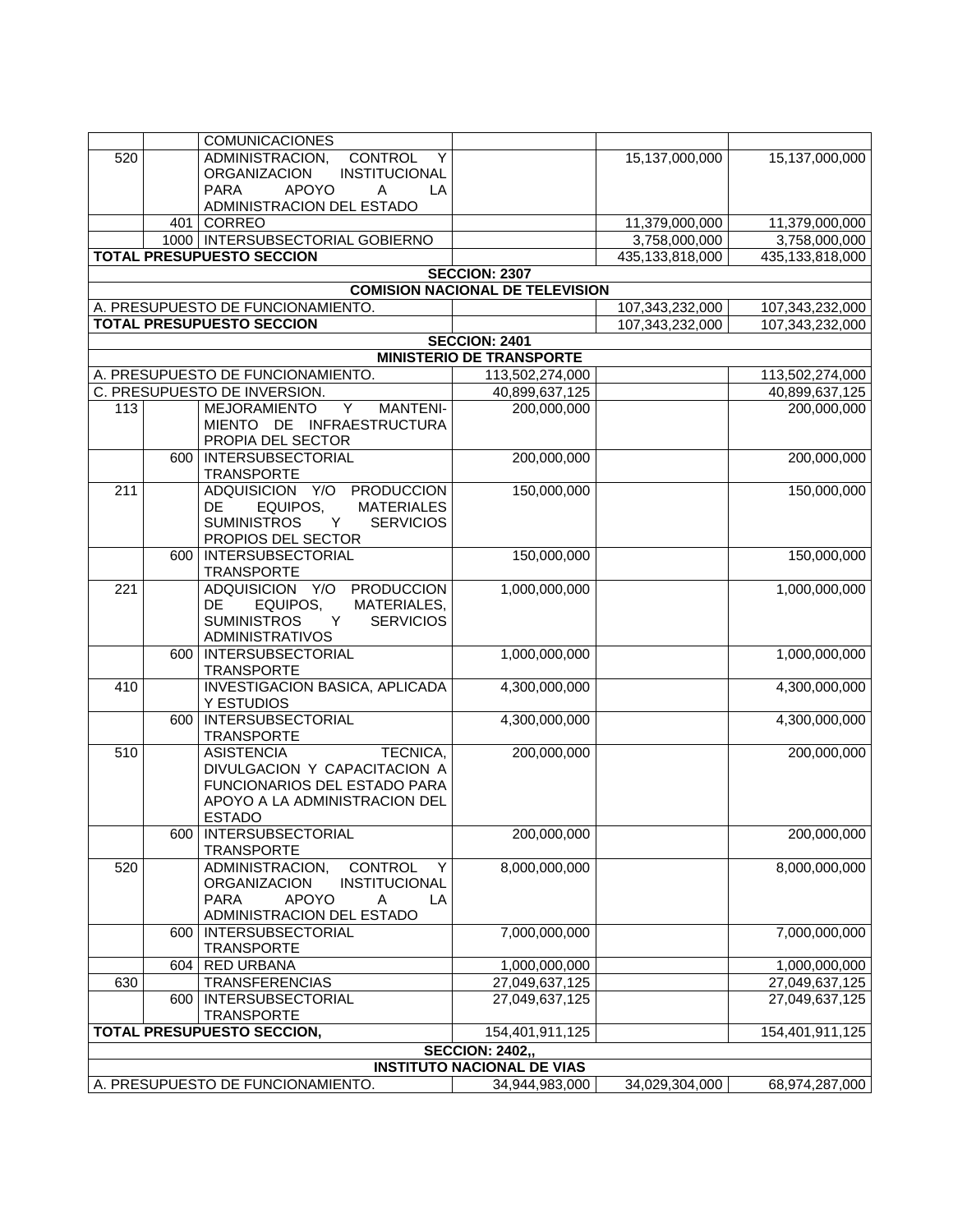| PUBLICA. |     | B. PRESUPUESTO DE SERVICIO DE LA DEUDA                                                                                                            | 291,175,574,000      |                 | 291,175,574,000   |
|----------|-----|---------------------------------------------------------------------------------------------------------------------------------------------------|----------------------|-----------------|-------------------|
|          |     | C. PRESUPUESTO DE INVERSION.                                                                                                                      | 1,782,427,980,000    | 497,829,599,989 | 2,280,257,579,989 |
| 111      |     | <b>CONSTRUCCION</b><br>DE<br><b>INFRAES-</b><br>TRUCTURA PROPIA DEL SECTOR                                                                        | 351,010,094,005      | 20,000,000,000  | 371,010,094,005   |
|          | 600 | <b>INTERSUBSECTORIAL</b><br><b>TRANSPORTE</b>                                                                                                     | 90,100,000,000       | 13,000,000,000  | 103,100,000,000   |
|          | 601 | RED TRONCAL NACIONAL                                                                                                                              | 243,909,878,190      | 5,000,000,000   | 248,909,878,190   |
|          |     | 603 CAMINOS VECINALES                                                                                                                             | 3,500,000,000        | 1,000,000,000   | 4,500,000,000     |
|          | 606 | TRANSPORTE FLUVIAL                                                                                                                                | 13,500,215,815       | 1,000,000,000   | 14,500,215,815    |
| 113      |     | <b>MEJORAMIENTO</b><br><b>MANTENI-</b><br>Y<br>MIENTO DE INFRAESTRUCTURA<br>PROPIA DEL SECTOR                                                     | 1,415,710,395,995    | 393,461,228,225 | 1,809,171,624,220 |
|          | 600 | <b>INTERSUBSECTORIAL</b><br><b>TRANSPORTE</b>                                                                                                     | 1,050,122,636,990    | 57,792,660,000  | 1,107,915,296,990 |
|          | 601 | RED TRONCAL NACIONAL                                                                                                                              | 276,587,759,005      | 263,749,178,225 | 540,336,937,230   |
|          | 603 | <b>CAMINOS VECINALES</b>                                                                                                                          | 50,000,000,000       |                 | 50,000,000,000    |
|          | 606 | <b>TRANSPORTE FLUVIAL</b>                                                                                                                         | 39,000,000,000       |                 | 39,000,000,000    |
|          | 607 | <b>TRANSPORTE MARITIMO</b>                                                                                                                        |                      | 71,919,390,000  | 71,919,390,000    |
| 121      |     | <b>CONSTRUCCION</b><br>DE<br><b>INFRAES-</b><br>TRUCTURA ADMINISTRATIVA                                                                           | 200,000,000          | 2,000,000,000   | 2,200,000,000     |
|          | 600 | <b>INTERSUBSECTORIAL</b><br><b>TRANSPORTE</b>                                                                                                     | 200,000,000          | 2,000,000,000   | 2,200,000,000     |
| 122      |     | <b>ADQUISICION</b><br><b>INFRAES-</b><br><b>DE</b><br>TRUCTURA ADMINISTRATIVA                                                                     |                      | 3,784,900,000   | 3,784,900,000     |
|          | 600 | <b>INTERSUBSECTORIAL</b><br><b>TRANSPORTE</b>                                                                                                     |                      | 3,784,900,000   | 3,784,900,000     |
| 211      |     | ADQUISICION Y/O<br><b>PRODUCCION</b><br><b>MATERIALES</b><br>DE.<br>EQUIPOS,<br><b>SUMINISTROS</b><br>Y<br><b>SERVICIOS</b><br>PROPIOS DEL SECTOR | 3,500,000,000        | 31,000,000,000  | 34,500,000,000q   |
|          | 600 | INTERSUBSECTORIAL<br><b>TRANSPORTE</b>                                                                                                            | 3,500,000,000        | 31,000,000,000  | 34,500,000,000q   |
| 410      |     | <b>INVESTIGACION BASICA, APLICADA</b><br>Y ESTUDIOS                                                                                               |                      | 2,721,000,000   | 2,721,000,000     |
|          | 600 | <b>INTERSUBSECTORIAL</b><br><b>TRANSPORTE</b>                                                                                                     |                      | 2,721,000,000   | 2,721,000,000     |
| 420      |     | <b>ESTUDIOS DE PREINVERSION</b>                                                                                                                   | 6,500,000,000        | 2,348,172,286   | 8,848,172,286     |
|          | 600 | INTERSUBSECTORIAL<br><b>TRANSPORTE</b>                                                                                                            | 6,500,000,000        | 2,348,172,286   | 8,848,172,286     |
| 430      |     | <b>LEVANTAMIENTO</b><br>DE<br>INFORMA-<br>CION PARA PROCESAMIENTO                                                                                 | 1,181,000,000        |                 | 1,181,000,000     |
|          | 600 | <b>INTERSUBSECTORIAL</b><br><b>TRANSPORTE</b>                                                                                                     | 1,181,000,000        |                 | 1,181,000,000     |
| 510      |     | TECNICA,<br><b>ASISTENCIA</b><br>DIVULGACION Y CAPACITACION A<br>FUNCIONARIOS DEL ESTADO PARA<br>APOYO A LA ADMINISTRACION DEL<br><b>ESTADO</b>   |                      | 600,000,000     | 600,000,000       |
|          | 700 | INTERSUBSECTORIAL EDUCACION                                                                                                                       |                      | 600,000,000     | 600,000,000       |
| 520      |     | ADMINISTRACION,<br><b>CONTROL</b><br>Y<br>INSTITUCIONAL<br>ORGANIZACION<br><b>PARA</b><br><b>APOYO</b><br>Α<br>LA<br>ADMINISTRACION DEL ESTADO    | 4,326,490,000        | 41,914,299,478  | 46,240,789,478    |
|          | 600 | <b>INTERSUBSECTORIAL</b><br><b>TRANSPORTE</b>                                                                                                     | 4,326,490,000        | 41,914,299,478  | 46,240,789,478    |
|          |     | <b>TOTAL PRESUPUESTO SECCION</b>                                                                                                                  | 2,108,548,537,000    | 531,858,903,989 | 2,640,407,440,989 |
|          |     |                                                                                                                                                   | <b>SECCION: 2412</b> |                 |                   |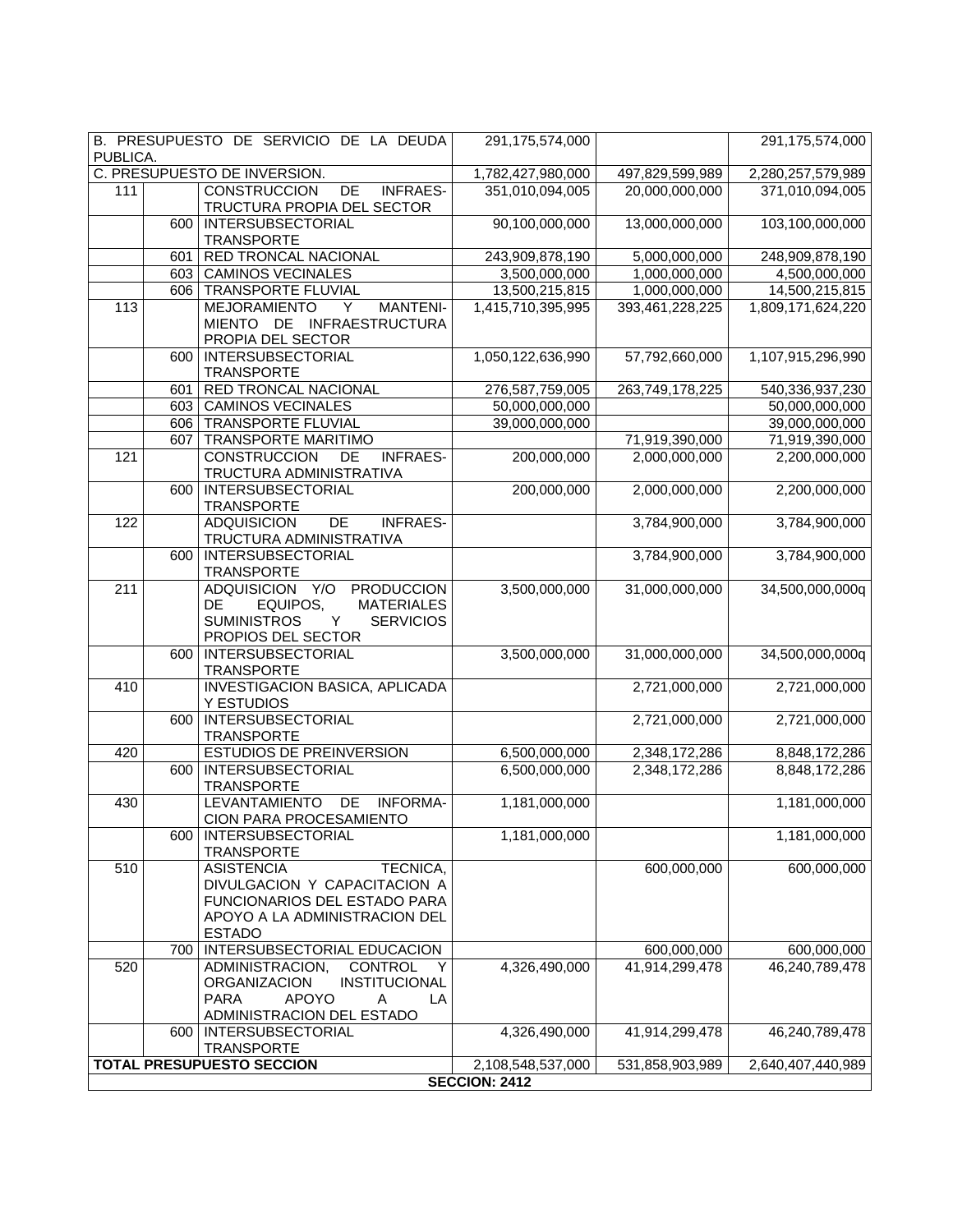| UNIDAD ADMINISTRATIVA ESPECIAL DE LA AERONAUTICA CIVIL |            |                                                                                   |                                                 |                 |                                  |
|--------------------------------------------------------|------------|-----------------------------------------------------------------------------------|-------------------------------------------------|-----------------|----------------------------------|
|                                                        |            | A. PRESUPUESTO DE FUNCIONAMIENTO.                                                 |                                                 | 200,066,768,000 | 200,066,768,000                  |
|                                                        |            | B. PRESUPUESTO DE SERVICIO DE LA DEUDA                                            |                                                 | 2,671,632,000   | 2,671,632,000                    |
| PUBLICA.                                               |            |                                                                                   |                                                 |                 |                                  |
|                                                        |            | C. PRESUPUESTO DE INVERSION.                                                      | 16,704,300,000                                  | 117,470,230,000 | 134,174,530,000                  |
| 111                                                    |            | <b>CONSTRUCCION</b><br>DE                                                         | 1,910,000,000                                   | 7,814,030,000   | 9,724,030,000                    |
|                                                        |            | INFRAESTRUCTURA PROPIA DEL                                                        |                                                 |                 |                                  |
|                                                        |            | <b>SECTOR</b>                                                                     |                                                 |                 |                                  |
|                                                        |            | 608 TRANSPORTE AEREO                                                              | 1,910,000,000                                   | 7,814,030,000   | 9,724,030,000                    |
| 112                                                    |            | <b>ADQUISICION</b><br>DE<br><b>INFRAES-</b><br>TRUCTURA PROPIA DEL SECTOR         | 2,200,000,000                                   |                 | 2,200,000,000                    |
|                                                        | 608        | <b>TRANSPORTE AEREO</b>                                                           | 2,200,000,000                                   |                 | 2,200,000,000                    |
| 113                                                    |            | <b>MEJORAMIENTO</b><br><b>MANTENI-</b><br>Y                                       | 12,594,300,000                                  | 12,998,000,000  | 25,592,300,000                   |
|                                                        |            | MIENTO DE INFRAESTRUCTURA                                                         |                                                 |                 |                                  |
|                                                        |            | PROPIA DEL SECTOR                                                                 |                                                 |                 |                                  |
|                                                        | 608        | <b>TRANSPORTE AEREO</b>                                                           | 12,594,300,000                                  | 12,998,000,000  | 25,592,300,000                   |
| 123                                                    |            | <b>MANTENI-</b><br><b>MEJORAMIENTO</b><br>Y                                       |                                                 | 1,000,000,000   | 1,000,000,000                    |
|                                                        |            | MIENTO DE INFRAESTRUCTURA                                                         |                                                 |                 |                                  |
|                                                        |            | ADMINISTRATIVA                                                                    |                                                 |                 |                                  |
|                                                        | 608        | <b>TRANSPORTE AEREO</b>                                                           |                                                 | 1,000,000,000   | 1,000,000,000                    |
| 211                                                    |            | ADQUISICION Y/O PRODUCCION                                                        |                                                 | 63,349,200,000  | 63,349,200,000                   |
|                                                        |            | <b>DE</b><br>EQUIPOS,<br><b>MATERIALES</b>                                        |                                                 |                 |                                  |
|                                                        |            | <b>SUMINISTROS</b><br>Y<br><b>SERVICIOS</b>                                       |                                                 |                 |                                  |
|                                                        |            | PROPIOS DEL SECTOR                                                                |                                                 |                 |                                  |
| $\overline{212}$                                       | 608        | <b>TRANSPORTE AEREO</b>                                                           |                                                 | 63,349,200,000  | 63,349,200,000<br>21,450,000,000 |
|                                                        |            | <b>MANTENIMIENTO</b><br>EQUIPOS,<br>DE.<br><b>SUMINISTROS</b><br>MATERIALES,<br>Y |                                                 | 21,450,000,000  |                                  |
|                                                        |            | SERVICIOS PROPIOS DEL SECTOR                                                      |                                                 |                 |                                  |
|                                                        | 608        | <b>TRANSPORTE AEREO</b>                                                           |                                                 | 21,450,000,000  | 21,450,000,000                   |
| 320                                                    |            | <b>PROTECCION</b><br><b>BIENESTAR</b><br>Y.                                       |                                                 | 1,000,000,000   | 1,000,000,000                    |
|                                                        |            | SOCIAL DEL RECURSO HUMANO                                                         |                                                 |                 |                                  |
|                                                        | 608        | <b>TRANSPORTE AEREO</b>                                                           |                                                 | 1,000,000,000   | 1,000,000,000                    |
| 430                                                    |            | LEVANTAMIENTO DE<br><b>INFORMA-</b>                                               |                                                 | 1,000,000,000   | 1,000,000,000                    |
|                                                        |            | CION PARA PROCESAMIENTO                                                           |                                                 |                 |                                  |
|                                                        | 608        | <b>TRANSPORTE AEREO</b>                                                           |                                                 | 1,000,000,000   | 1,000,000,000                    |
| 510                                                    |            | <b>ASISTENCIA</b><br>TECNICA,                                                     |                                                 | 8,859,000,000   | 8,859,000,000                    |
|                                                        |            | DIVULGACION Y CAPACITACION A                                                      |                                                 |                 |                                  |
|                                                        |            | FUNCIONARIOS DEL ESTADO PARA                                                      |                                                 |                 |                                  |
|                                                        |            | APOYO A LA ADMINISTRACION DEL<br><b>ESTADO</b>                                    |                                                 |                 |                                  |
|                                                        |            | 608 TRANSPORTE AEREO                                                              |                                                 | 8,859,000,000   | 8,859,000,000                    |
|                                                        |            | <b>TOTAL PRESUPUESTO SECCION</b>                                                  | 16,704,300,000                                  | 320,208,630,000 | 336,912,930,000                  |
|                                                        |            |                                                                                   | <b>SECCION: 2413</b>                            |                 |                                  |
|                                                        |            |                                                                                   | <b>INSTITUTO NACIONAL DE CONCESIONES - INCO</b> |                 |                                  |
|                                                        |            | A. PRESUPUESTO DE FUNCIONAMIENTO.                                                 | 1,081,528,000                                   | 11,301,141,000  | 12,382,669,000                   |
|                                                        |            | B. PRESUPUESTO DE SERVICIO DE LA DEUDA                                            | 81,536,026,616                                  |                 | 81,536,026,616                   |
| PUBLICA.                                               |            |                                                                                   |                                                 |                 |                                  |
|                                                        |            | C. PRESUPUESTO DE INVERSION.                                                      | 535,617,563,000                                 | 78,828,900,000  | 614,446,463,000                  |
| 113                                                    |            | MEJORAMIENTO<br>Y<br><b>MANTENI-</b>                                              | 492,730,950,000                                 | 77,715,513,000  | 570,446,463,000                  |
|                                                        |            | MIENTO DE INFRAESTRUCTURA                                                         |                                                 |                 |                                  |
|                                                        |            | PROPIA DEL SECTOR                                                                 |                                                 |                 |                                  |
|                                                        | 600        | <b>INTERSUBSECTORIAL</b>                                                          | 460,550,577,600                                 |                 | 460,550,577,600                  |
|                                                        |            | <b>TRANSPORTE</b>                                                                 |                                                 |                 |                                  |
|                                                        | 601<br>605 | RED TRONCAL NACIONAL<br><b>TRANSPORTE FERREO</b>                                  | 30,000,000,000<br>2,180,372,400                 | 77,715,513,000  | 30,000,000,000<br>79,895,885,400 |
| 530                                                    |            | ATENCION,<br><b>CONTROL</b><br>Y                                                  | 42,886,613,000                                  | 1,113,387,000   | 44,000,000,000                   |
|                                                        |            | <b>ORGANIZACION</b><br>INSTITUCIONAL                                              |                                                 |                 |                                  |
|                                                        |            | PARA APOYO A LA GESTION DEL                                                       |                                                 |                 |                                  |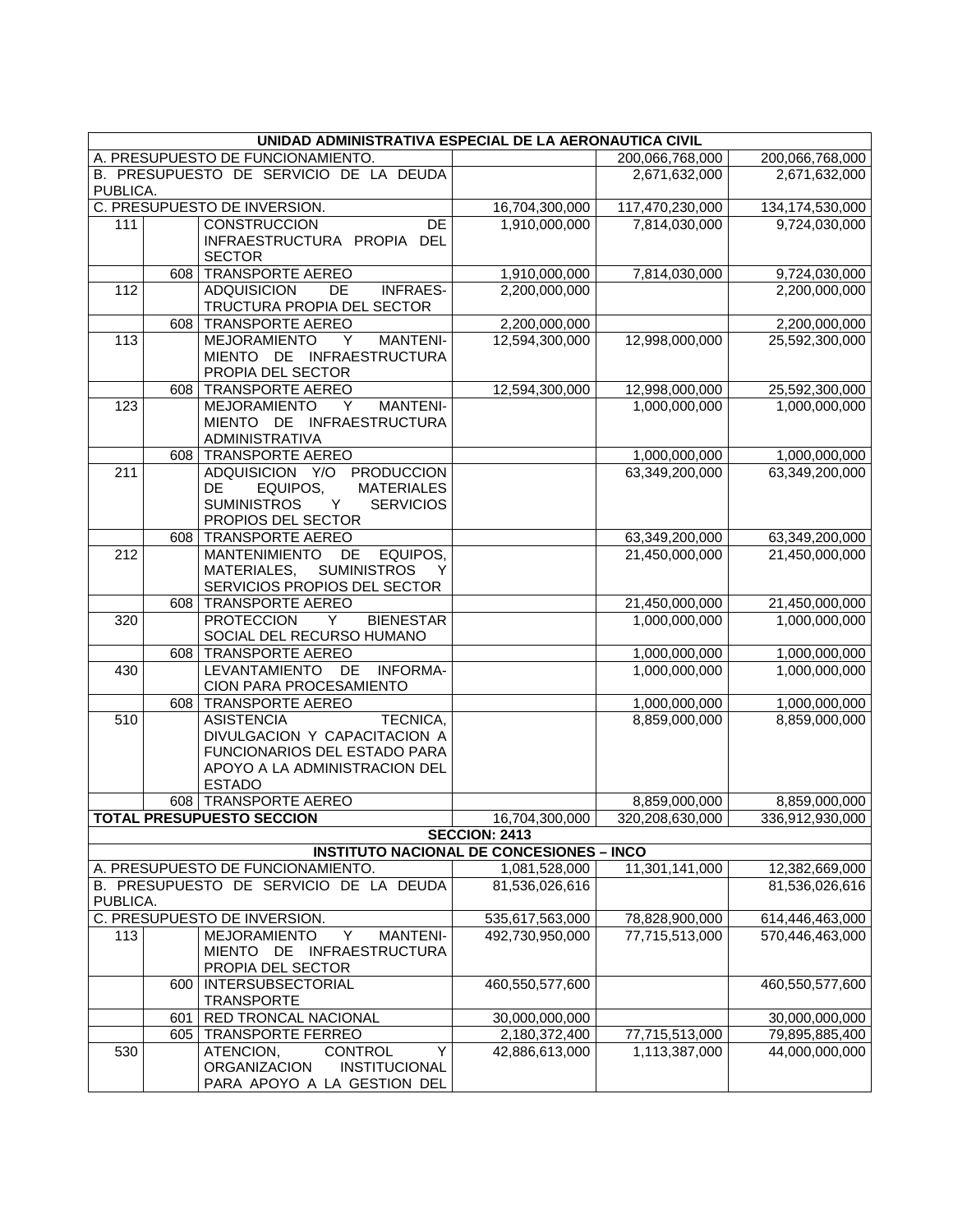|                  |      | <b>ESTADO</b>                                                                                                                                          |                           |                |                 |
|------------------|------|--------------------------------------------------------------------------------------------------------------------------------------------------------|---------------------------|----------------|-----------------|
|                  | 600  | <b>INTERSUBSECTORIAL</b>                                                                                                                               | 42,886,613,000            | 1,113,387,000  | 44,000,000,000  |
|                  |      | <b>TRANSPORTE</b>                                                                                                                                      |                           |                |                 |
|                  |      | <b>TOTAL PRESUPUESTO SECCION</b>                                                                                                                       | 618,235,117,616           | 90,130,041,000 | 708,365,158,616 |
|                  |      |                                                                                                                                                        | <b>SECCION: 2501</b>      |                |                 |
|                  |      |                                                                                                                                                        | <b>MINISTERIO PUBLICO</b> |                |                 |
|                  |      | A. PRESUPUESTO DE FUNCIONAMIENTO.                                                                                                                      | 243,489,337,084           |                | 243,489,337,084 |
|                  |      | C. PRESUPUESTO DE INVERSION.                                                                                                                           | 19,868,700,000            |                | 19,868,700,000  |
| 122              |      | <b>ADQUISICION</b><br>DE<br><b>INFRAES-</b>                                                                                                            | 1,400,000,000             |                | 1,400,000,000   |
|                  |      | TRUCTURA ADMINISTRATIVA                                                                                                                                |                           |                |                 |
|                  |      | 803 ADMINISTRACION DE JUSTICIA                                                                                                                         | 1,400,000,000             |                | 1,400,000,000   |
| 123              |      | MEJORAMIENTO Y<br><b>MANTENI-</b><br>MIENTO DE INFRAESTRUCTURA                                                                                         | 2,359,500,000             |                | 2,359,500.000   |
|                  |      | ADMINISTRATIVA                                                                                                                                         |                           |                |                 |
|                  | 803  | ADMINISTRACION DE JUSTICIA                                                                                                                             | 2,359,500,000             |                | 2,359,500,000   |
| $\overline{211}$ |      | ADQUISICION Y/O PRODUCCION<br>DE<br>EQUIPOS,<br><b>MATERIALES</b><br><b>SUMINISTROS</b><br><b>SERVICIOS</b><br>Y<br>PROPIOS DEL SECTOR                 | 1,645,000,000             |                | 1,645,000,000   |
|                  | 800  | INTERSUBSECTORIAL JUSTICIA                                                                                                                             | 1,645,000,000             |                | 1,645,000,000   |
| 310              |      | <b>ASISTENCIA</b><br>DIVULGACION,<br>TECNICA Y CAPACITACION DEL<br>RECURSO HUMANO                                                                      | 3,109,200,000             |                | 3,109,200,000   |
|                  | 803  | ADMINISTRACION DE JUSTICIA                                                                                                                             | 3,109,200,000             |                | 3,109,200,000   |
| 520              |      | ADMINISTRACION, CONTROL<br>Y<br><b>ORGANIZACION</b><br>INSTITUCIONAL<br><b>PARA</b><br><b>APOYO</b><br>A<br>LA                                         | 11,355,000,000            |                | 11,355,000,000  |
|                  |      | ADMINISTRACION DEL ESTADO                                                                                                                              |                           |                |                 |
|                  |      | 800   INTERSUBSECTORIAL JUSTICIA                                                                                                                       | 11,355,000,000            |                | 11,355,000,000  |
|                  |      | <b>TOTAL PRESUPUESTO SECCION</b>                                                                                                                       | 263,358,037,084           |                | 263,358,037.084 |
|                  |      |                                                                                                                                                        | <b>SECCION: 2502</b>      |                |                 |
|                  |      |                                                                                                                                                        | DEFENSORIA DEL PUEBLO     |                |                 |
|                  |      | A. PRESUPUESTO DE FUNCIONAMIENTO.                                                                                                                      | 113,114,818,158           |                | 113,114,818,158 |
|                  |      | C. PRESUPUESTO DE INVERSION.                                                                                                                           | 5,300,000,000             |                | 5,300,000,000   |
| 122              |      | DE<br><b>ADQUISICION</b><br><b>INFRAES-</b><br>TRUCTURA ADMINISTRATIVA                                                                                 | 2,000,000,000             |                | 2,000,000,000   |
|                  |      | 800   INTERSUBSECTORIAL JUSTICIA                                                                                                                       | 2,000,000,000             |                | 2,000,000,000   |
| $\overline{310}$ |      | DIVULGACION,<br><b>ASISTENCIA</b><br>TECNICA Y CAPACITACION DEL<br>RECURSO HUMANO                                                                      | 814,585,787               |                | 814,585,787     |
|                  |      | 800   INTERSUBSECTORIAL JUSTICIA                                                                                                                       | 614, 585, 787             |                | 614,585,787     |
|                  |      | 1500   INTERSUBSECTORIAL<br>DESARROLLO COMUNITARIO                                                                                                     | 200,000,000               |                | 200,000,000     |
| 510              |      | <b>ASISTENCIA</b><br>TECNICA,<br>DIVULGACION Y CAPACITACION A<br><b>FUNCIONARIOS DEL ESTADO PARA</b><br>APOYO A LA ADMINISTRACION DEL<br><b>ESTADO</b> | 99,545,900                |                | 99,545,900      |
|                  | 800  | INTERSUBSECTORIAL JUSTICIA                                                                                                                             | 99,545,900                |                | 99,545,900      |
| 520              |      | <b>CONTROL</b><br>ADMINISTRACION,<br>Υ<br><b>ORGANIZACION</b><br>INSTITUCIONAL<br><b>PARA</b><br>APOYO<br>Α<br>LA<br>ADMINISTRACION DEL ESTADO         | 1,565,868,313             |                | 1,565,868,313   |
|                  | 800  | INTERSUBSECTORIAL JUSTICIA                                                                                                                             | 1,403,600,000             |                | 1,403,600,000   |
|                  | 1000 | INTERSUBSECTORIAL GOBIERNO                                                                                                                             | 162,268,313               |                | 162,268,313     |
| 530              |      | ATENCION,<br><b>CONTROL</b><br>Y<br>INSTITUCIONAL<br><b>ORGANIZACION</b><br>PARA APOYO A LA GESTION DEL                                                | 520,000,000               |                | 520,000,000     |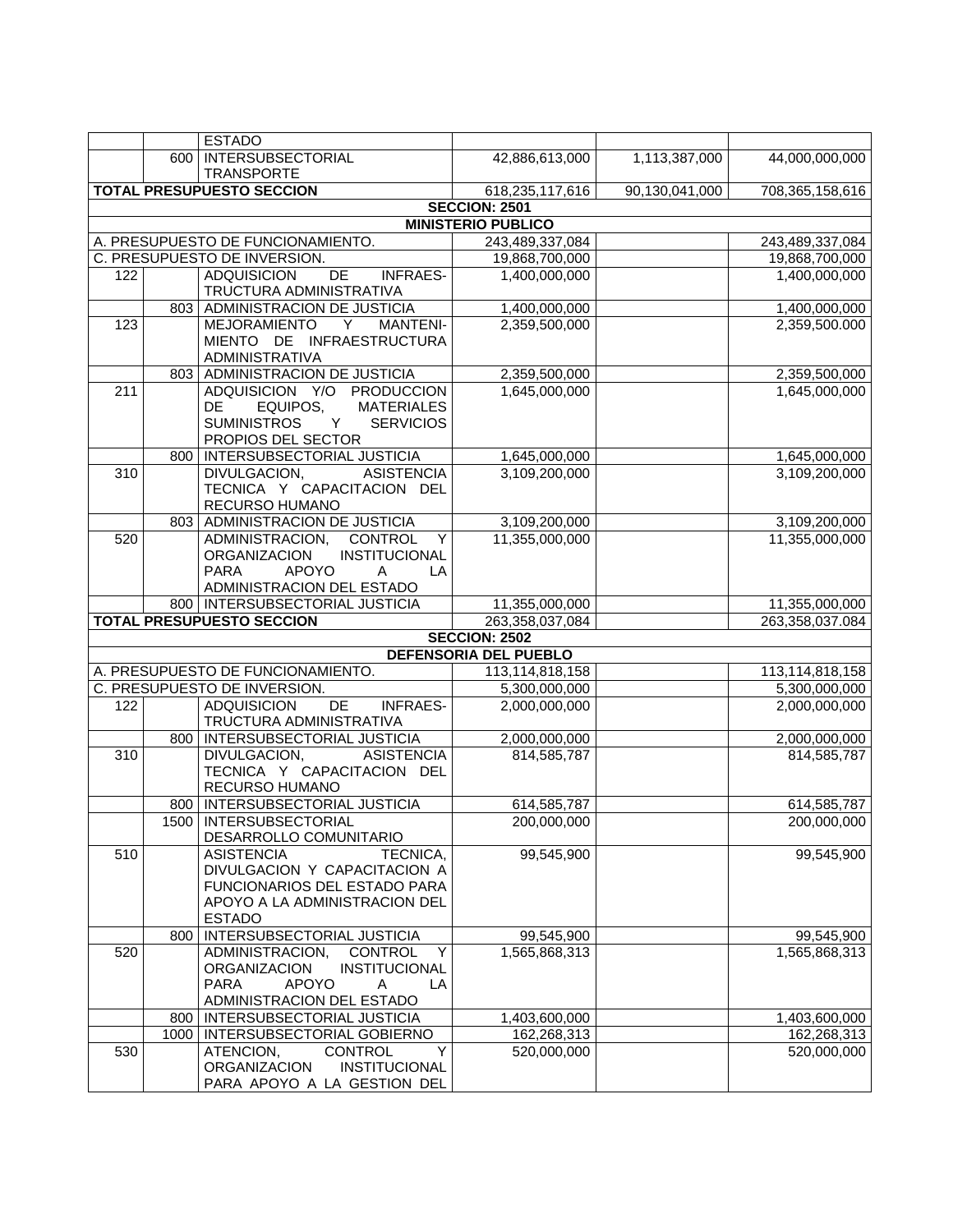|                  |      | <b>ESTADO</b>                                                             |                                            |                |                                 |
|------------------|------|---------------------------------------------------------------------------|--------------------------------------------|----------------|---------------------------------|
|                  | 803  | ADMINISTRACION DE JUSTICIA                                                | 100,000,000                                |                | 100,000,000                     |
|                  | 1501 | <b>ASISTENCIA</b><br><b>DIRECTA</b><br>LĀ<br>A                            | 420,000,000                                |                | 420,000,000                     |
|                  |      | <b>COMUNIDAD</b>                                                          |                                            |                |                                 |
| 540              |      | COORDINACION, ADMINISTRACION,<br>PROMOCION Y/O SEGUIMIENTO DE             | 300,000,000                                |                | 300,000,000                     |
|                  |      | <b>TECNICA</b><br><b>COOPERACION</b><br>Y/O                               |                                            |                |                                 |
|                  |      | FINANCIERA PARA APOYO A LA                                                |                                            |                |                                 |
|                  |      | ADMINISTRACION DEL ESTADO                                                 |                                            |                |                                 |
|                  |      | 100   INTERSUBSECTORIAWL DEFENSA                                          | 300,000,000                                |                | 300,000,000                     |
|                  |      | Y SEGURIDAD                                                               |                                            |                |                                 |
|                  |      | <b>TOTAL PRESUPUESTO SECCION</b>                                          | 118,414.818,158                            |                | 118,414,818,158                 |
|                  |      |                                                                           | <b>SECCION: 2601</b>                       |                |                                 |
|                  |      |                                                                           | <b>CONTRALORIA GENERAL DE LA REPUBLICA</b> |                |                                 |
|                  |      | A. PRESUPUESTO DE FUNCIONAMIENTO.                                         | 182,195,102,620                            |                | 182,195,102,620                 |
|                  |      | C. PRESUPUESTO DE INVERSION.                                              | 19,000,000,000                             |                | 19,000,000,000                  |
| 122              |      | DE<br><b>ADQUISICION</b><br><b>INFRAES-</b><br>TRUCTURA ADMINISTRATIVA    | 2,111,310,000                              |                | 2,111,310,000                   |
|                  |      | 1000   INTERSUBSECTORIAL GOBIERNO                                         | 2,111,310,000                              |                | 2,111,310,000                   |
| 211              |      | ADQUISICION Y/O PRODUCCION                                                | 14,108,690,000                             |                | 14,108,690,000                  |
|                  |      | DE<br>EQUIPOS,<br><b>MATERIALES</b>                                       |                                            |                |                                 |
|                  |      | <b>SUMINISTROS</b><br><b>SERVICIOS</b><br>Y                               |                                            |                |                                 |
|                  |      | PROPIOS DEL SECTOR                                                        |                                            |                |                                 |
|                  | 1000 | INTERSUBSECTORIAL GOBIERNO                                                | 14,108,690,000                             |                | 14,108,690,000                  |
| $\overline{510}$ |      | <b>ASISTENCIA</b><br>TECNICA,                                             | 2,520,000,000                              |                | 2,520,000,000                   |
|                  |      | DIVULGACION Y CAPACITACION A                                              |                                            |                |                                 |
|                  |      | FUNCIONARIOS DEL ESTADO PARA                                              |                                            |                |                                 |
|                  |      | APOYO A LA ADMINISTRACION DEL<br><b>ESTADO</b>                            |                                            |                |                                 |
|                  |      | 1000   INTERSUBSECTORIAL GOBIERNO                                         | 2,520,000,000                              |                | 2,520,000,000                   |
| 520              |      | ADMINISTRACION,<br><b>CONTROL</b><br>Y                                    | 260,000,000                                |                | 260,000,000                     |
|                  |      | <b>ORGANIZACION</b><br>INSTITUCIONAL                                      |                                            |                |                                 |
|                  |      | <b>APOYO</b><br><b>PARA</b><br>LA<br>A                                    |                                            |                |                                 |
|                  |      | ADMINISTRACION DEL ESTADO                                                 |                                            |                |                                 |
|                  |      | 1000   INTERSUBSECTORIAL GOBIERNO                                         | 260,000,000                                |                | 260,000,000                     |
|                  |      | <b>TOTAL PRESUPUESTO SECCION</b>                                          | 201,195,102,620                            |                | 201,195,102,620                 |
|                  |      |                                                                           | <b>SECCION: 2602</b>                       |                |                                 |
|                  |      | FONDO DE BIENESTAR SOCIAL DE LA CONTRALORIA GENERAL DE LA REPUBLICA       |                                            |                |                                 |
|                  |      | A. PRESUPUESTO DE FUNCIONAMIENTO.                                         | 20,971,673,758                             | 19,504,658,000 | 40.476,331,758                  |
|                  |      | C. PRESUPUESTO DE INVERSION.                                              |                                            | 1,445,750,000  | 1,445,750,000                   |
| 221              |      | ADQUISICION Y/O<br><b>PRODUCCION</b>                                      |                                            | 1,445,750,000  | 1,445,750,000                   |
|                  |      | DE<br>EQUIPOS.<br>MATERIALES,                                             |                                            |                |                                 |
|                  |      | <b>SUMINISTROS</b><br><b>SERVICIOS</b><br>Y                               |                                            |                |                                 |
|                  |      | <b>ADMINISTRATIVOS</b>                                                    |                                            |                |                                 |
|                  |      | 1000   INTERSUBSECTORIAL GOBIERNO                                         |                                            | 1,445,750,000  | 1,445,750,000                   |
|                  |      | <b>TOTAL PRESUPUESTO SECCION</b>                                          | 20,971,673,758                             | 20,950,408,000 | 41,922,081,758                  |
|                  |      |                                                                           | <b>SECCION: 2701</b>                       |                |                                 |
|                  |      |                                                                           | <b>RAMA JUDICIAL</b>                       |                |                                 |
|                  |      | A. PRESUPUESTO DE FUNCIONAMIENTO.                                         | 1,169,004,543,747                          |                | 1,169,004,543,747               |
|                  |      | C. PRESUPUESTO DE INVERSION.                                              | 91,400,000,000                             |                | 91,400,000,000                  |
| 111              |      | <b>CONSTRUCCION</b><br>DE<br><b>INFRAES-</b>                              | 10,663,000,000                             |                | 10,663,000,000                  |
|                  |      | TRUCTURA PROPIA DEL SECTOR                                                |                                            |                |                                 |
|                  |      | 803   ADMINISTRACION DE JUSTICIA                                          | 10,663,000,000                             |                | 10,663,000,000                  |
| 112              |      | <b>ADQUISICION</b><br>DE<br><b>INFRAES-</b>                               | 8,634,000,000                              |                | 8,634,000,000                   |
|                  | 803  | TRUCTURA PROPIA DEL SECTOR                                                |                                            |                |                                 |
| 113              |      | ADMINISTRACION DE JUSTICIA<br><b>MEJORAMIENTO</b><br>Y<br><b>MANTENI-</b> | 8,634,000,000<br>18,600,000,000            |                | 8,634,000,000<br>18,600,000,000 |
|                  |      | MIENTO DE INFRAESTRUCTURA                                                 |                                            |                |                                 |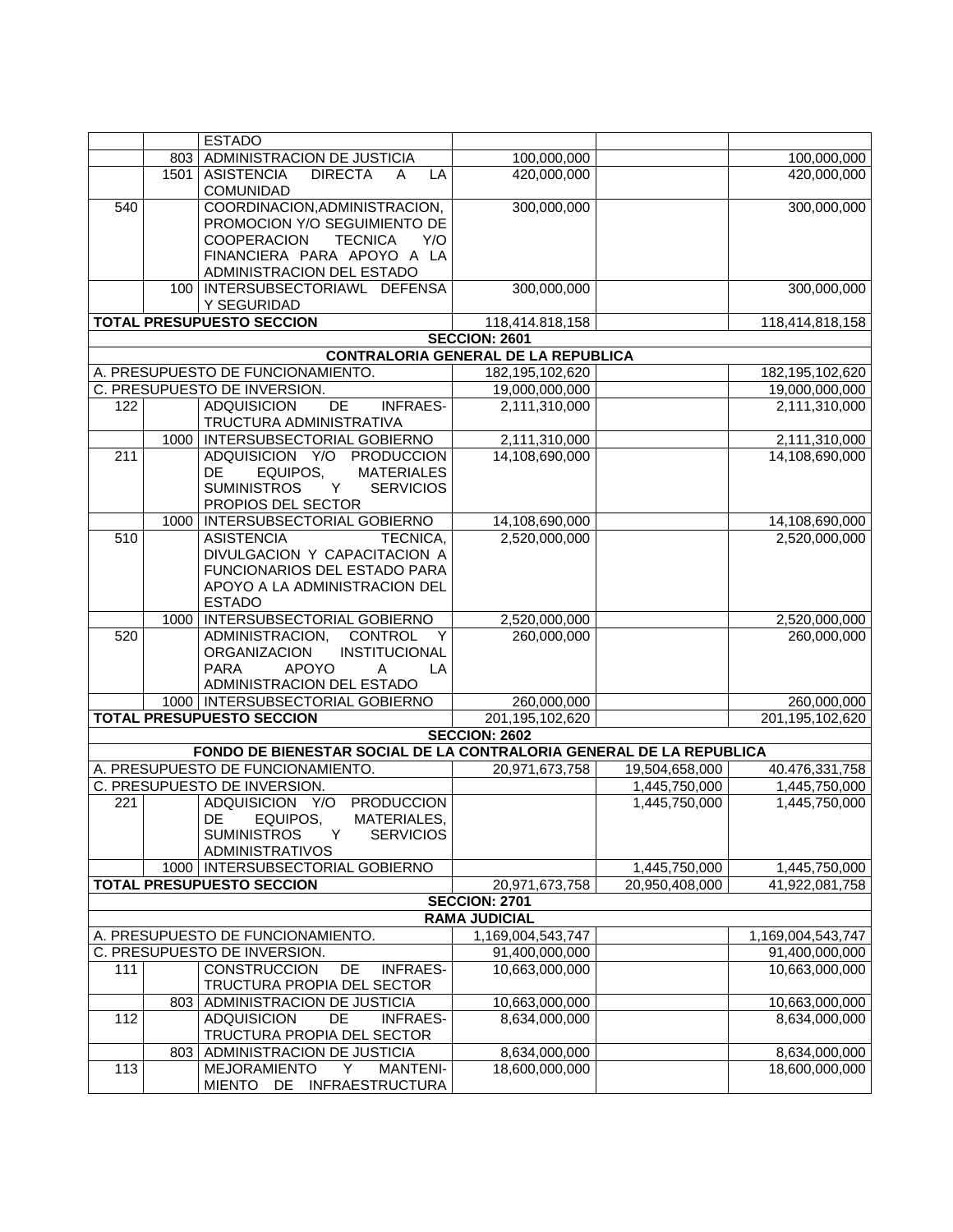|                  |      | PROPIA DEL SECTOR                                                      |                                            |                                |                   |
|------------------|------|------------------------------------------------------------------------|--------------------------------------------|--------------------------------|-------------------|
|                  |      | 803 ADMINISTRACION DE JUSTICIA                                         | 18,600,000,000                             |                                | 18,600,000,000    |
| $\overline{211}$ |      | ADQUISICION Y/O PRODUCCION                                             | 37,455,000,000                             |                                | 37,455,000,000    |
|                  |      | EQUIPOS,<br><b>MATERIALES</b><br>DE                                    |                                            |                                |                   |
|                  |      | <b>SUMINISTROS</b><br><b>SERVICIOS</b><br>Y                            |                                            |                                |                   |
|                  |      | PROPIOS DEL SECTOR                                                     |                                            |                                |                   |
|                  |      | 803 ADMINISTRACION DE JUSTICIA                                         | 37,455,000,000                             |                                | 37,455,000,000    |
| 310              |      | DIVULGACION,<br><b>ASISTENCIA</b>                                      | 10,000,000,000                             |                                | 10,000,000,000    |
|                  |      | TECNICA Y CAPACITACION DEL                                             |                                            |                                |                   |
|                  |      | RECURSO HUMANO                                                         |                                            |                                |                   |
|                  |      | 803 ADMINISTRACION DE JUSTICIA                                         | 10,000,000,000                             |                                | 10,000,000,000    |
| 410              |      | INVESTIGACION BASICA, APLICADA                                         | 5,038,000,000                              |                                | 5,038,000,000     |
|                  |      | Y ESTUDIOS                                                             |                                            |                                |                   |
|                  |      | 803 ADMINISTRACION DE JUSTICIA                                         | 5,038,000,000                              |                                | 5,038,000,000     |
| 420              |      | ESTUDIOS DE PREINVERSION                                               | 1,010,000,000                              |                                | 1,010,000,000     |
|                  |      | 803 ADMINISTRACION DE JUSTICIA                                         | 1,010,000,000                              |                                | 1,010,000,000     |
|                  |      | <b>TOTAL PRESUPUESTO SECCION</b>                                       | 1,260,404,563,747                          |                                | 1,260,404,563,747 |
|                  |      |                                                                        | <b>SECCION: 2801</b>                       |                                |                   |
|                  |      |                                                                        | REGISTRADURIA NACIONAL DEL ESTADO CIVIL    |                                |                   |
|                  |      | A. PRESUPUESTO DE FUNCIONAMIENTO.                                      | 340,831,755,369                            |                                | 340,831,755,369   |
|                  |      | C. PRESUPUESTO DE INVERSION.                                           | 82,639,810,092                             |                                | 82,639,810,092    |
| 221              |      | ADQUISICION Y/O PRODUCCION                                             | 82,639,810,092                             |                                | 82,639,810,092    |
|                  |      | DE<br>EQUIPOS,<br>MATERIALES,                                          |                                            |                                |                   |
|                  |      | <b>SUMINISTROS</b><br><b>SERVICIOS</b><br>Y                            |                                            |                                |                   |
|                  |      | <b>ADMINISTRATIVOS</b>                                                 |                                            |                                |                   |
|                  | 1000 | INTERSUBSECTORIAL GOBIERNO                                             | 82,639,810,092                             |                                | 82,639,810,092    |
|                  |      | <b>TOTAL PRESUPUESTO SECCION</b>                                       | 423,471,565,461                            |                                | 423,471,565,461   |
|                  |      |                                                                        | <b>SECCION: 2802</b>                       |                                |                   |
|                  |      |                                                                        | <b>FONDO ROTATORIO DE LA REGISTRADURIA</b> |                                |                   |
|                  |      | A. PRESUPUESTO DE FUNCIONAMIENTO.                                      |                                            | 14,249,099,844                 | 14,249,099,844    |
|                  |      | C. PRESUPUESTO DE INVERSION.                                           |                                            | 19,400,000,000                 | 19,400,000,000    |
| 113              |      | Y<br>MEJORAMIENTO<br><b>MANTENI-</b>                                   |                                            | 1,777,449,981                  | 1,777,449,981     |
|                  |      | MIENTO DE INFRAESTRUCTURA                                              |                                            |                                |                   |
|                  |      | PROPIA DEL SECTOR                                                      |                                            |                                |                   |
|                  |      | 100   INTERSUBSECTORIAL DEFENSA Y                                      |                                            | 1,777,449,981                  | 1,777,449,981     |
|                  |      | <b>SEGURIDAD</b>                                                       |                                            |                                |                   |
| 123              |      | <b>MEJORAMIENTO</b><br>Y<br><b>MANTENI-</b>                            |                                            | 6,899,286,122                  | 6,899,286,122     |
|                  |      | MIENTO DE INFRAESTRUCTURA                                              |                                            |                                |                   |
|                  |      | <b>ADMINISTRATIVA</b>                                                  |                                            |                                |                   |
|                  |      | 1000   INTERSUBSECTORIAL GOBIERNO                                      |                                            | 6,899,286,122                  | 6,899,286,122     |
| 221              |      | ADQUISICION Y/O PRODUCCION                                             |                                            | 8,052,841,158                  | 8,052,841,158     |
|                  |      | MATERIALES,<br>DE<br>EQUIPOS,                                          |                                            |                                |                   |
|                  |      | <b>SUMINISTROS</b><br>Y<br><b>SERVICIOS</b>                            |                                            |                                |                   |
|                  |      | ADMINISTRATIVOS                                                        |                                            |                                |                   |
|                  |      | 1000   INTERSUBSECTORIAL GOBIERNO                                      |                                            | 8,052,841,158                  | 8,052,841,158     |
| 222              |      | <b>MANTENIMIENTO</b><br>DE<br>EQUIPOS,                                 |                                            | 1.170.422.739                  | 1,170,422,739     |
|                  |      | MATERIALES,<br><b>SUMINISTROS</b><br>Y                                 |                                            |                                |                   |
|                  |      | SERVICIOS ADMINISTRATIVOS                                              |                                            |                                |                   |
|                  |      | 1000   INTERSUBSECTORIAL GOBIERNO                                      |                                            | 1,170,422,739                  | 1,170,422,739     |
| 320              |      | <b>PROTECCION</b><br><b>BIENESTAR</b><br>Y                             |                                            | 1,500,000,000                  | 1,500,000,000     |
|                  |      | SOCIAL DEL RECURSO HUMANO                                              |                                            |                                |                   |
|                  |      |                                                                        |                                            |                                |                   |
|                  | 1001 | ATENCION DE EMERGENCIAS Y                                              |                                            | 1,500,000,000                  | 1,500,000,000     |
|                  |      | <b>DESASTRES</b>                                                       |                                            |                                |                   |
|                  |      | <b>TOTAL PRESUPUESTO SECCION</b>                                       |                                            | 33.649.099.844                 | 33,649,099,844    |
|                  |      |                                                                        | <b>SECCION: 2803</b>                       |                                |                   |
|                  |      | FONDO SOCIAL DE VIVIENDA DE LA REGISTRADURIA NACIONAL DEL ESTADO CIVIL |                                            |                                |                   |
|                  |      | A. PRESUPUESTO DE FUNCIONAMIENTO.<br><b>TOTAL PRESUPUESTO SECCION</b>  |                                            | 5,283,842,344<br>5,283,842,344 | 5,283,842,344     |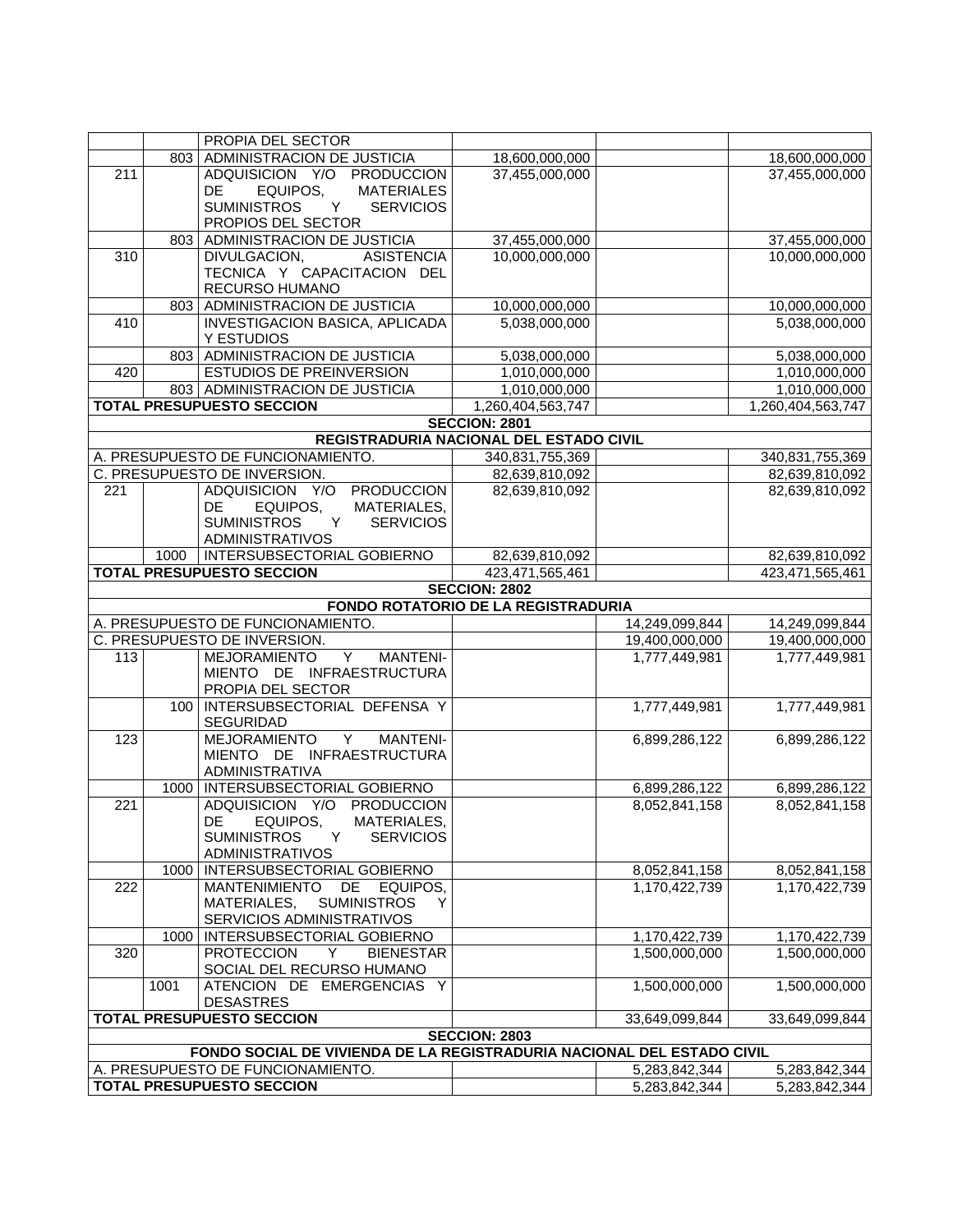|                  |     |                                                                        | <b>SECCION: 2901</b><br>FISCALIA GENERAL DE LA NACION |             |                                   |
|------------------|-----|------------------------------------------------------------------------|-------------------------------------------------------|-------------|-----------------------------------|
|                  |     |                                                                        | 922,057,734,916                                       |             |                                   |
|                  |     | A. PRESUPUESTO DE FUNCIONAMIENTO.<br>C. PRESUPUESTO DE INVERSION.      | 55,552,800,000                                        |             | 922,057,734,916<br>55,552,800,000 |
| 111              |     | CONSTRUCCION DE INFRAES-                                               | 10,000,000,000                                        |             | 10,000,000,000                    |
|                  |     | TRUCTURA PROPIA DEL SECTOR                                             |                                                       |             |                                   |
|                  |     | 803 ADMINISTRACION DE JUSTICIA                                         | 10,000,000,000                                        |             | 10,000,000,000                    |
| 112              |     | <b>ADQUISICION</b><br><b>DE</b><br><b>INFRAES-</b>                     | 3,000,000,000                                         |             | 3,000,000,000                     |
|                  |     | TRUCTURA PROPIA DEL SECTOR                                             |                                                       |             |                                   |
|                  | 803 | ADMINISTRACION DE JUSTICIA                                             | 3,000,000,000                                         |             | 3,000,000,000                     |
| 113              |     | MEJORAMIENTO<br><b>MANTENI-</b><br>Y                                   | 8,552,800,000                                         |             | 8,552,800,000                     |
|                  |     | MIENTO DE INFRAESTRUCTURA                                              |                                                       |             |                                   |
|                  |     | PROPIA DEL SECTOR                                                      |                                                       |             |                                   |
|                  | 803 | <b>ADMINISTRACION DE JUSTICIA</b>                                      | 8,552,800,000                                         |             | 8,552,800,000                     |
| 211              |     | ADQUISICION Y/O PRODUCCION                                             | 23,500,000,000                                        |             | 23,500,000,000                    |
|                  |     | EQUIPOS,<br><b>MATERIALES</b><br>DE                                    |                                                       |             |                                   |
|                  |     | <b>SUMINISTROS</b><br>Y<br><b>SERVICIOS</b>                            |                                                       |             |                                   |
|                  |     | PROPIOS DEL SECTOR                                                     |                                                       |             |                                   |
|                  |     | 803 ADMINISTRACION DE JUSTICIA                                         | 23,500,000,000                                        |             | 23,500,000,000                    |
| 221              |     | ADQUISICION Y/O PRODUCCION                                             | 4,220,000,000                                         |             | 4,220,000,000                     |
|                  |     | MATERIALES,<br>DE.<br>EQUIPOS,                                         |                                                       |             |                                   |
|                  |     | <b>SUMINISTROS</b><br>Y<br><b>SERVICIOS</b>                            |                                                       |             |                                   |
|                  |     | <b>ADMINISTRATIVOS</b>                                                 |                                                       |             |                                   |
|                  |     | 803 ADMINISTRACION DE JUSTICIA                                         | 4,220,000,000<br>4,730,000,000                        |             | 4,220,000,000                     |
| 222              |     | MANTENIMIENTO DE EQUIPOS,<br>MATERIALES, SUMINISTROS<br>Y              |                                                       |             | 4,730,000,000                     |
|                  |     | SERVICIOS ADMINISTRATIVOS                                              |                                                       |             |                                   |
|                  |     | 803 ADMINISTRACION DE JUSTICIA                                         | 4,730,000,000                                         |             |                                   |
| $\overline{310}$ |     | <b>ASISTENCIA</b><br>DIVULGACION,                                      | 1,000,000,000                                         |             | 4,730,000,000<br>1,000,000,000    |
|                  |     | TECNICA Y CAPACITACION DEL                                             |                                                       |             |                                   |
|                  |     | RECURSO HUMANO                                                         |                                                       |             |                                   |
|                  |     | 803 ADMINISTRACION DE JUSTICIA                                         | 1,000,000,000                                         |             | 1,000,000,000                     |
| 520              |     | <b>CONTROL</b><br>ADMINISTRACION,<br>Y                                 | 550,000,000                                           |             | 550,000,000                       |
|                  |     | ORGANIZACION<br>INSTITUCIONAL                                          |                                                       |             |                                   |
|                  |     | <b>APOYO</b><br><b>PARA</b><br>$\mathsf{A}$<br>LA                      |                                                       |             |                                   |
|                  |     | ADMINISTRACION DEL ESTADO                                              |                                                       |             |                                   |
|                  |     | 803 ADMINISTRACION DE JUSTICIA                                         | 550,000,000                                           |             | 550,000,000                       |
|                  |     | <b>TOTAL PRESUPUESTO SECCION</b>                                       | 977,610,534,916                                       |             | 977,610,534,916                   |
|                  |     |                                                                        | <b>SECCION: 2902</b>                                  |             |                                   |
|                  |     | <b>INSTITUTO NACIONAL DE MEDICINA LEGAL Y CIENCIAS FORENSES</b>        |                                                       |             |                                   |
|                  |     | A. PRESUPUESTO DE FUNCIONAMIENTO.                                      | 66,618,577,118                                        | 912,622,880 | 67,531,199,998                    |
|                  |     | C. PRESUPUESTO DE INVERSION.                                           | 15,047,600,000                                        |             | 15,047,600,000                    |
| 111              |     | <b>CONSTRUCCION</b><br>DE.                                             | 2,508,200,000                                         |             | 2,508,200,000                     |
|                  |     | INFRAESTRUCTURA PROPIA DEL                                             |                                                       |             |                                   |
|                  |     | <b>SECTOR</b>                                                          |                                                       |             |                                   |
|                  | 803 | ADMINISTRACION DE JUSTICIA                                             | 2,508,200,000                                         |             | 2,508,200,000                     |
| 113              |     | MEJORAMIENTO<br>Y<br><b>MANTENI-</b>                                   | 1,091,450,000                                         |             | 1,091,450,000                     |
|                  |     | MIENTO DE INFRAESTRUCTURA                                              |                                                       |             |                                   |
|                  |     | PROPIA DEL SECTOR                                                      |                                                       |             |                                   |
|                  | 803 | ADMINISTRACION DE JUSTICIA                                             | 1,091,450,000                                         |             | 1,091,450,000                     |
| 211              |     | ADQUISICION Y/O<br><b>PRODUCCION</b>                                   | 4,287,200,000                                         |             | 4,287,200,000                     |
|                  |     | DE<br>EQUIPOS,<br><b>MATERIALES</b>                                    |                                                       |             |                                   |
|                  |     | <b>SUMINISTROS</b><br>Y<br><b>SERVICIOS</b>                            |                                                       |             |                                   |
|                  |     | PROPIOS DEL SECTOR                                                     |                                                       |             |                                   |
|                  | 803 | ADMINISTRACION DE JUSTICIA                                             | 4,287,200,000                                         |             | 4,287,200,000                     |
| 221              |     | ADQUISICION Y/O<br><b>PRODUCCION</b><br>DE.<br>EQUIPOS,<br>MATERIALES, | 3,264,750,000                                         |             | 3,264,750,000                     |
|                  |     | <b>SERVICIOS</b><br><b>SUMINISTROS</b><br>Y                            |                                                       |             |                                   |
|                  |     |                                                                        |                                                       |             |                                   |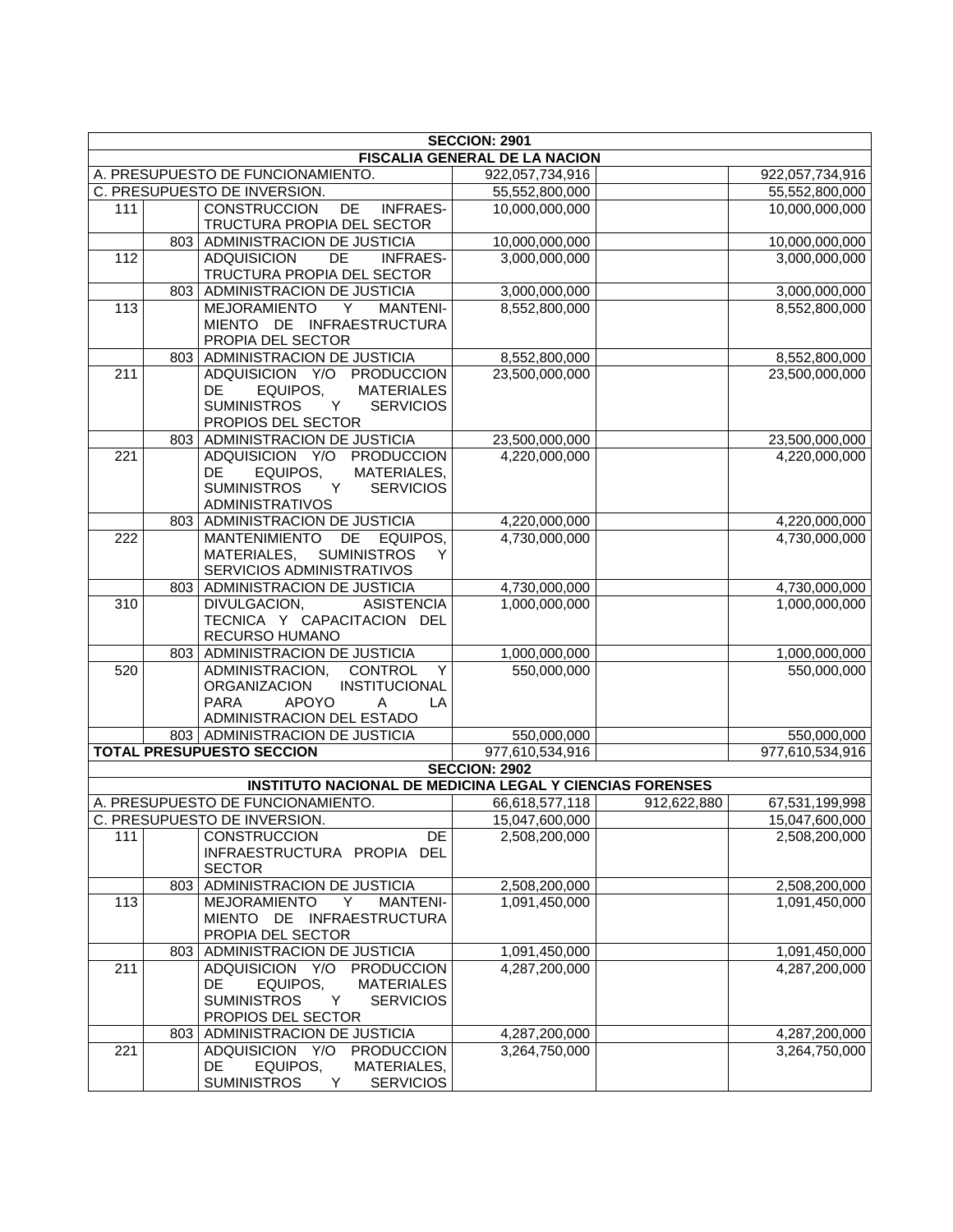|     |      | <b>ADMINISTRATIVOS</b>                                             |                                 |             |                                 |
|-----|------|--------------------------------------------------------------------|---------------------------------|-------------|---------------------------------|
|     | 803  | ADMINISTRACION DE JUSTICIA                                         | 3,264,750,000                   |             | 3,264,750,000                   |
| 410 |      | INVESTIGACION BASICA, APLICADA                                     | 50,000,000                      |             | 50,000,000                      |
|     |      | Y ESTUDIOS                                                         |                                 |             |                                 |
|     | 803  | ADMINISTRACION DE JUSTICIA                                         | 50,000,000                      |             | 50,000,000                      |
| 510 |      | <b>ASISTENCIA</b><br>TECNICA,                                      | 350,000,000                     |             | 350,000,000                     |
|     |      | DIVULGACION Y CAPACITACION A                                       |                                 |             |                                 |
|     |      | FUNCIONARIOS DEL ESTADO PARA                                       |                                 |             |                                 |
|     |      | APOYO A LA ADMINISTRACION DEL                                      |                                 |             |                                 |
|     |      | <b>ESTADO</b>                                                      |                                 |             |                                 |
|     | 803  | ADMINISTRACION DE JUSTICIA                                         | 350,000,000                     |             | 350,000,000                     |
| 520 |      | ADMINISTRACION, CONTROL<br>Y                                       | 3,496,000,000                   |             | 3,496,000,000                   |
|     |      | <b>ORGANIZACION</b><br>INSTITUCIONAL                               |                                 |             |                                 |
|     |      | <b>PARA</b><br><b>APOYO</b><br>LA<br>A                             |                                 |             |                                 |
|     |      | ADMINISTRACION DEL ESTADO                                          |                                 |             |                                 |
|     |      | 803 ADMINISTRACION DE JUSTICIA<br><b>TOTAL PRESUPUESTO SECCION</b> | 3,496,000,000<br>81,666,177,118 | 912,622,880 | 3,496,000,000<br>82,578,799,998 |
|     |      |                                                                    | <b>SECCION: 3201</b>            |             |                                 |
|     |      | MINISTERIO DE AMBIENTE, VIVIENDA Y DESARROLLO TERRITORIAL          |                                 |             |                                 |
|     |      | A. PRESUPUESTO DE FUNCIONAMIENTO.                                  | 74,308,882,529                  |             | 74,308,882,529                  |
|     |      | C. PRESUPUESTO DE INVERSION.                                       | 374,916,400,000                 |             | 374,916,400,000                 |
| 111 |      | DE<br>CONSTRUCCION<br><b>INFRAES-</b>                              | 271,457,170,000                 |             | 271,457,170,000                 |
|     |      | TRUCTURA PROPIA DEL SECTOR                                         |                                 |             |                                 |
|     |      | 900   INTERSUBSECTORIAL<br><b>MEDIO</b>                            | 300,000,000                     |             | 300,000,000                     |
|     |      | <b>AMBIENTE</b>                                                    |                                 |             |                                 |
|     |      | 1200   INTERSUBSECTORIAL                                           | 268,041,170,000                 |             | 268,041,170,000                 |
|     |      | SANEAMIENTO BASICO                                                 |                                 |             |                                 |
|     | 1201 | ACUEDUCTO Y ALCANTARILLADO                                         | 3,116,000,000                   |             | 3,116,000,000                   |
| 113 |      | MEJORAMIENTO<br><b>MANTENI-</b><br>Y                               | 11,358,000,000                  |             | 11,358,000,000                  |
|     |      | MIENTO DE INFRAESTRUCTURA                                          |                                 |             |                                 |
|     |      | PROPIA DEL SECTOR                                                  |                                 |             |                                 |
|     |      | <b>MEDIO</b><br>900   INTERSUBSECTORIAL                            | 11,358,000,000                  |             | 11,358,000,000                  |
| 310 |      | <b>AMBIENTE</b><br>DIVULGACION,<br><b>ASISTENCIA</b>               | 6,900,000,000                   |             | 6,900,000,000                   |
|     |      | TECNICA Y CAPACITACION DEL                                         |                                 |             |                                 |
|     |      | RECURSO HUMANO                                                     |                                 |             |                                 |
|     |      | 900   INTERSUBSECTORIAL<br><b>MEDIO</b>                            | 6,100,000,000                   |             | 6,100,000,000                   |
|     |      | <b>AMBIENTE</b>                                                    |                                 |             |                                 |
|     | 1001 | ATENCION DE EMERGENCIAS Y                                          | 300,000,000                     |             | 300,000,000                     |
|     |      | <b>DESASTRES</b>                                                   |                                 |             |                                 |
|     | 1200 | INTERSUBSECTORIAL                                                  | 500,000,000                     |             | 500,000,000                     |
|     |      | SANEAMIENTO BASICO                                                 |                                 |             |                                 |
| 320 |      | Y<br><b>PROTECCION</b><br><b>BIENESTAR</b>                         | 50,000,000                      |             | 50,000,000                      |
|     |      | SOCIAL DEL RECURSO HUMANO                                          |                                 |             |                                 |
|     | 900  | INTERSUBSECTORIAL<br><b>MEDIO</b>                                  | 50,000,000                      |             | 50,000,000                      |
| 410 |      | <b>AMBIENTE</b><br><b>INVESTIGACION BASICA, APLICADA</b>           | 7,720,000,000                   |             | 7,720,000,000                   |
|     |      | Y ESTUDIOS                                                         |                                 |             |                                 |
|     | 900  | INTERSUBSECTORIAL<br><b>MEDIO</b>                                  | 4,066,374,000                   |             | 4,066,374,000                   |
|     |      | <b>AMBIENTE</b>                                                    |                                 |             |                                 |
|     | 901  | CONSERVACION                                                       | 2,088,626,000                   |             | 2,088,626,000                   |
|     | 902  | <b>MANEJO</b>                                                      | 1,165,000,000                   |             | 1,165,000,000                   |
|     | 903  | <b>MITIGACION</b>                                                  | 400,000,000                     |             | 400,000,000                     |
| 420 |      | ESTUDIOS DE PREINVERSION                                           | 500,000,000                     |             | 500,000,000                     |
|     | 1000 | INTERSUBSECTORIAL GOBIERNO                                         | 500,000,000                     |             | 500,000,000                     |
| 440 |      | <b>ACTUALIZACION</b><br>DE<br><b>INFORMA-</b>                      | 700,000,000                     |             | 700,000,000                     |
|     |      | CION PARA PROCESAMIENTO                                            |                                 |             |                                 |
|     | 900  | <b>MEDIO</b><br>INTERSUBSECTORIAL                                  | 700,000,000                     |             | 700,000,000                     |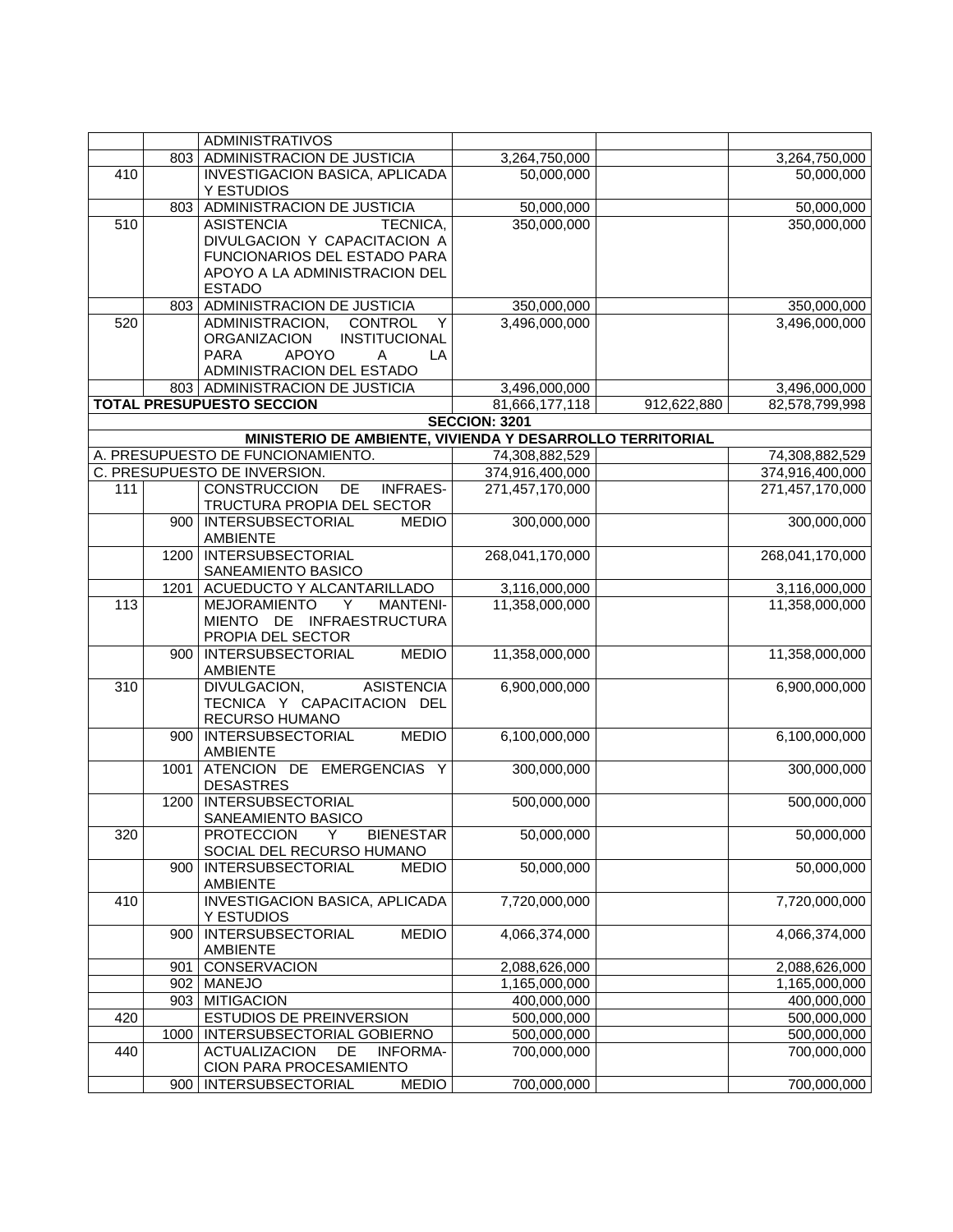|     |      | <b>AMBIENTE</b>                                                    |                                 |               |                 |
|-----|------|--------------------------------------------------------------------|---------------------------------|---------------|-----------------|
| 510 |      | <b>ASISTENCIA</b><br>TECNICA,                                      | 6,500,000,000                   |               | 6,500,000,000   |
|     |      | DIVULGACION Y CAPACITACION A                                       |                                 |               |                 |
|     |      | FUNCIONARIOS DEL ESTADO PARA                                       |                                 |               |                 |
|     |      | APOYO A LA ADMINISTRACION DEL                                      |                                 |               |                 |
|     |      | <b>ESTADO</b>                                                      |                                 |               |                 |
|     | 900  | <b>INTERSUBSECTORIAL</b><br><b>MEDIO</b>                           | 150,000,000                     |               | 150,000,000     |
|     |      | <b>AMBIENTE</b>                                                    |                                 |               |                 |
|     | 902  | <b>MANEJO</b>                                                      | 350,000,000                     |               | 350,000,000     |
|     |      | 1000   INTERSUBSECTORIAL GOBIERNO                                  | 4,000,000,000                   |               | 4,000,000,000   |
|     | 1200 | <b>INTERSUBSECTORIAL</b>                                           | 2,000,000,000                   |               | 2,000,000,000   |
|     |      | SANEAMIENTO BASICO                                                 |                                 |               |                 |
| 520 |      | ADMINISTRACION,<br><b>CONTROL</b><br>Y                             | 37,869,230,000                  |               | 37,869,230,000  |
|     |      | INSTITUCIONAL<br><b>ORGANIZACION</b>                               |                                 |               |                 |
|     |      | <b>APOYO</b><br><b>PARA</b><br>A<br>LA                             |                                 |               |                 |
|     |      | ADMINISTRACION DEL ESTADO                                          |                                 |               |                 |
|     | 900  | <b>INTERSUBSECTORIAL</b><br><b>MEDIO</b>                           | 9,169,230,000                   |               | 9,169,230,000   |
|     |      | <b>AMBIENTE</b>                                                    |                                 |               |                 |
|     |      | 901 CONSERVACION<br>1000   INTERSUBSECTORIAL GOBIERNO              | 1,400,000,000<br>20,300,000,000 |               | 1,400,000,000   |
|     |      |                                                                    |                                 |               | 20,300,000,000  |
|     | 1201 | ACUEDUCTO Y ALCANTARILLADO<br><b>INTERSUBSECTORIAL VIVIENDA</b>    | 3,500,000,000                   |               | 3,500,000,000   |
|     | 1400 |                                                                    | 3,500,000,000                   |               | 3,500,000,000   |
| 610 |      | <b>CREDITOS</b>                                                    | 3,000,000,000                   |               | 3,000,000,000   |
|     | 900  | <b>INTERSUBSECTORIAL</b><br><b>MEDIO</b><br><b>AMBIENTE</b>        | 3,000,000,000                   |               | 3,000,000,000   |
| 630 |      | <b>TRANSFERENCIAS</b>                                              | 28,500,000,000                  |               | 28,500,000,000  |
|     |      | <b>MEDIO</b><br>900   INTERSUBSECTORIAL                            | 18,500,000,000                  |               | 18,500,000,000  |
|     |      | <b>AMBIENTE</b>                                                    |                                 |               |                 |
|     |      | 1200 INTERSUBSECTORIAL                                             | 10,000,000,000                  |               | 10,000,000,000  |
|     |      | SANEAMIENTO BASICO                                                 |                                 |               |                 |
| 640 |      | <b>APORTES</b><br><b>INVERSIONES</b><br>Y                          | 362,000,000                     |               | 362,000,000     |
|     |      | <b>FINANCIEROS</b>                                                 |                                 |               |                 |
|     | 900  | <b>MEDIO</b><br><b>INTERSUBSECTORIAL</b>                           | 362,000,000                     |               | 362,000,000     |
|     |      | <b>AMBIENTE</b>                                                    |                                 |               |                 |
|     |      | <b>TOTAL PRESUPUESTO SECCION</b>                                   | 449,225,282,529                 |               | 449,225,282,529 |
|     |      |                                                                    | <b>SECCION: 3202</b>            |               |                 |
|     |      | INSTITUTO DE HIDROLOGIA, METEOROLOGIA Y ESTUDIOS AMBIENTALES-IDEAM |                                 |               |                 |
|     |      | A. PRESUPUESTO DE FUNCIONAMIENTO.                                  | 24,973,681,597                  |               | 24,973,681,597  |
|     |      | C. PRESUPUESTO DE INVERSION.                                       | 4,454,000,000                   | 5,500,120,000 | 9,954,120,000   |
| 113 |      | <b>MANTENI-</b><br>MEJORAMIENTO<br>Y                               | 450,000,000                     | 3,700,120,000 | 4,150,120,000   |
|     |      | MIENTO DE INFRAESTRUCTURA                                          |                                 |               |                 |
|     |      | PROPIA DEL SECTOR                                                  |                                 |               |                 |
|     |      | <b>MEDIO</b><br>900   INTERSUBSECTORIAL                            | 450,000,000                     | 3,700,120,000 | 4,150,120,000   |
|     |      | <b>AMBIENTE</b>                                                    |                                 |               |                 |
| 122 |      | <b>INFRAES-</b><br><b>ADQUISICION</b><br>DE                        | 400,000,000                     |               | 400,000,000     |
|     |      | TRUCTURA ADMINISTRATIVA                                            |                                 |               |                 |
|     | 900  | <b>MEDIO</b><br><b>INTERSUBSECTORIAL</b>                           | 400,000,000                     |               | 400,000,000     |
|     |      | <b>AMBIENTE</b>                                                    |                                 |               |                 |
| 410 |      | INVESTIGACION BASICA, APLICADA                                     |                                 | 600,000,000   | 600,000,000     |
|     |      | Y ESTUDIOS                                                         |                                 |               |                 |
|     | 900  | <b>MEDIO</b><br><b>INTERSUBSECTORIAL</b>                           |                                 | 600,000,000   | 600,000,000     |
|     |      | <b>AMBIENTE</b>                                                    |                                 |               |                 |
| 430 |      | <b>LEVANTAMIENTO</b><br><b>INFORMA-</b><br>DE                      | 800,000,000                     | 700,000,000   | 1,500.000,000   |
|     | 900  | CION PARA PROCESAMIENTO                                            | 800,000,000                     | 700,000,000   | 1,500.000,000   |
|     |      | <b>MEDIO</b><br><b>INTERSUBSECTORIAL</b><br><b>AMBIENTE</b>        |                                 |               |                 |
| 440 |      | <b>INFORMA-</b><br><b>ACTUALIZACION</b><br>DE                      | 1,904,000,000                   | 500,000,000   | 2,404,000,000   |
|     |      | CION PARA PROCESAMIENTO                                            |                                 |               |                 |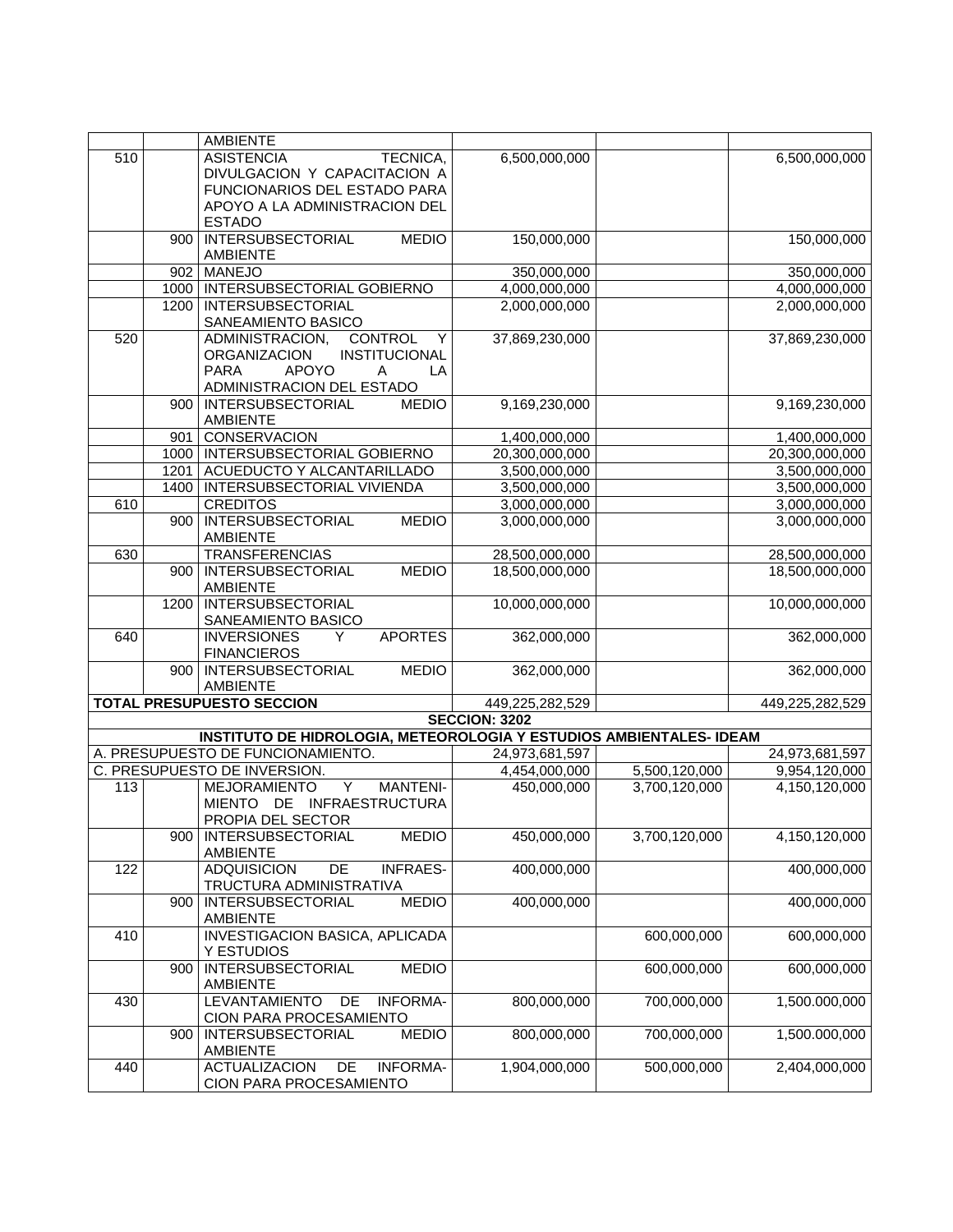|     |     | 900   INTERSUBSECTORIAL<br><b>MEDIO</b><br><b>AMBIENTE</b>                        |     | 1,904,000,000                          | 500,000,000    | 2,404,000,000                    |
|-----|-----|-----------------------------------------------------------------------------------|-----|----------------------------------------|----------------|----------------------------------|
| 510 |     | TECNICA,<br><b>ASISTENCIA</b>                                                     |     | 500,000,000                            |                | 500,000,000                      |
|     |     | DIVULGACION Y CAPACITACION A                                                      |     |                                        |                |                                  |
|     |     | FUNCIONARIOS DEL ESTADO PARA                                                      |     |                                        |                |                                  |
|     |     | APOYO A LA ADMINISTRACION DEL<br><b>ESTADO</b>                                    |     |                                        |                |                                  |
|     | 900 | <b>INTERSUBSECTORIAL</b><br><b>MEDIO</b>                                          |     | 500,000,000                            |                | 500,000,000                      |
|     |     | <b>AMBIENTE</b>                                                                   |     |                                        |                |                                  |
| 530 |     | ATENCION,<br><b>CONTROL</b>                                                       | Y   | 400,000,000                            |                | 400,000,000                      |
|     |     | ORGANIZACION<br><b>INSTITUCIONAL</b>                                              |     |                                        |                |                                  |
|     |     | PARA APOYO A LA GESTION DEL<br><b>ESTADO</b>                                      |     |                                        |                |                                  |
|     | 900 | <b>INTERSUBSECTORIAL</b><br><b>MEDIO</b>                                          |     | 400,000,000                            |                | 400,000,000                      |
|     |     | AMBIENTE                                                                          |     |                                        |                |                                  |
|     |     | <b>TOTAL PRESUPUESTO SECCION</b>                                                  |     | 29,427,681,597                         | 5,500,120,000  | 34,927,801,597                   |
|     |     |                                                                                   |     | <b>SECCION: 3204</b>                   |                |                                  |
|     |     |                                                                                   |     | <b>FONDO NACIONAL AMBIENTAL</b>        |                |                                  |
| 113 |     | C. PRESUPUESTO DE INVERSION.<br><b>MEJORAMIENTO</b><br>Y<br><b>MANTENI-</b>       |     | 12,000.000,000<br>12,000,000,000       | 19,690,000,000 | 31,690,000,000<br>12,000,000,000 |
|     |     | MIENTO DE INFRAESTRUCTURA                                                         |     |                                        |                |                                  |
|     |     | PROPIA DEL SECTOR                                                                 |     |                                        |                |                                  |
|     | 900 | <b>INTERSUBSECTORIAL</b><br><b>MEDIO</b>                                          |     | 12,000,000,000                         |                | 12,000,000,000                   |
|     |     | <b>AMBIENTE</b>                                                                   |     |                                        |                |                                  |
| 520 |     | ADMINISTRACION,<br><b>CONTROL</b><br>INSTITUCIONAL                                | Y   |                                        | 19,690,000,000 | 19,690,000,000                   |
|     |     | <b>ORGANIZACION</b><br><b>PARA</b><br><b>APOYO</b><br>A                           | LA  |                                        |                |                                  |
|     |     | ADMINISTRACION DEL ESTADO                                                         |     |                                        |                |                                  |
|     |     | 900   INTERSUBSECTORIAL<br><b>MEDIO</b>                                           |     |                                        | 18,419,000,000 | 18,419,000,000                   |
|     |     | <b>AMBIENTE</b>                                                                   |     |                                        |                |                                  |
|     |     | 901 CONSERVACION                                                                  |     |                                        | 1,271,000,000  | 1,271,000,000                    |
|     |     | <b>TOTAL PRESUPUESTO SECCION</b>                                                  |     | 12,000,000,000<br><b>SECCION: 3208</b> | 19,690,000,000 | 31,690,000,000                   |
|     |     | CORPORACION AUTONOMA REGIONAL DE LOS VALLES DEL SINU Y SAN JORGE (CVS)            |     |                                        |                |                                  |
|     |     | A. PRESUPUESTO DE FUNCIONAMIENTO.                                                 |     | 124,122,183                            |                | 124.122,183                      |
|     |     | <b>TOTAL PRESUPUESTO SECCION</b>                                                  |     | 124,122,183                            |                | 124, 122, 183                    |
|     |     |                                                                                   |     | <b>SECCION: 3209</b>                   |                |                                  |
|     |     | <b>CORPORACION AUTONOMA REGIONAL DEL QUINDIO (CRQ)</b>                            |     |                                        |                |                                  |
|     |     | A. PRESUPUESTO DE FUNCIONAMIENTO.<br><b>TOTAL PRESUPUESTO SECCION</b>             |     | 3,072,039,110<br>3,072,039,110         |                | 3,072,039,110<br>3,072,039,110   |
|     |     |                                                                                   |     | <b>SECCION: 3210</b>                   |                |                                  |
|     |     | <b>CORPORACION PARA EL DESARROLLO SOSTENIBLE DEL URABA - CORPOURABA</b>           |     |                                        |                |                                  |
|     |     | A. PRESUPUESTO DE FUNCIONAMIENTO.                                                 |     | 2,040,886,292                          |                | 2,040,886,292                    |
|     |     | C. PRESUPUESTO DE INVERSION.                                                      |     | 250,000,000                            |                | 250,000,000                      |
| 113 |     | <b>MEJORAMIENTO</b><br><b>MANTENI-</b><br>Y                                       |     | 250,000,000                            |                | 250,000,000                      |
|     |     | MIENTO DE INFRAESTRUCTURA                                                         |     |                                        |                |                                  |
|     |     | PROPIA DEL SECTOR<br>901 CONSERVACION                                             |     | 70,000,000                             |                | 70,000,000                       |
|     |     | 902 MANEJO                                                                        |     | 120,000,000                            |                | 120,000,000                      |
|     |     | 1202   MANEJO<br>CONTROL<br>Y                                                     | DE. | 60,000,000                             |                | 60,000,000                       |
|     |     | RESIDUOS SOLIDOS Y LIQUIDOS                                                       |     |                                        |                |                                  |
|     |     | <b>TOTAL PRESUPUESTO SECCION</b>                                                  |     | 2,290,886,292                          |                | 2,290,886,292                    |
|     |     | <b>CORPORACION AUTONOMA REGIONAL DE CALDAS (CORPOCALDAS)</b>                      |     | <b>SECCION: 3211</b>                   |                |                                  |
|     |     | A. PRESUPUESTO DE FUNCIONAMIENTO.                                                 |     | 2,032,098,714                          |                | 2,032,098,714                    |
|     |     | <b>TOTAL PRESUPUESTO SECCION</b>                                                  |     | 2,032,098,714                          |                | 2,032,098,714                    |
|     |     |                                                                                   |     | <b>SECCION: 3212</b>                   |                |                                  |
|     |     | CORPORACION AUTONOMA REGIONAL PARA EL DESARROLLO SOSTENIBLE DEL CHOCO - CODECHOCO |     |                                        |                |                                  |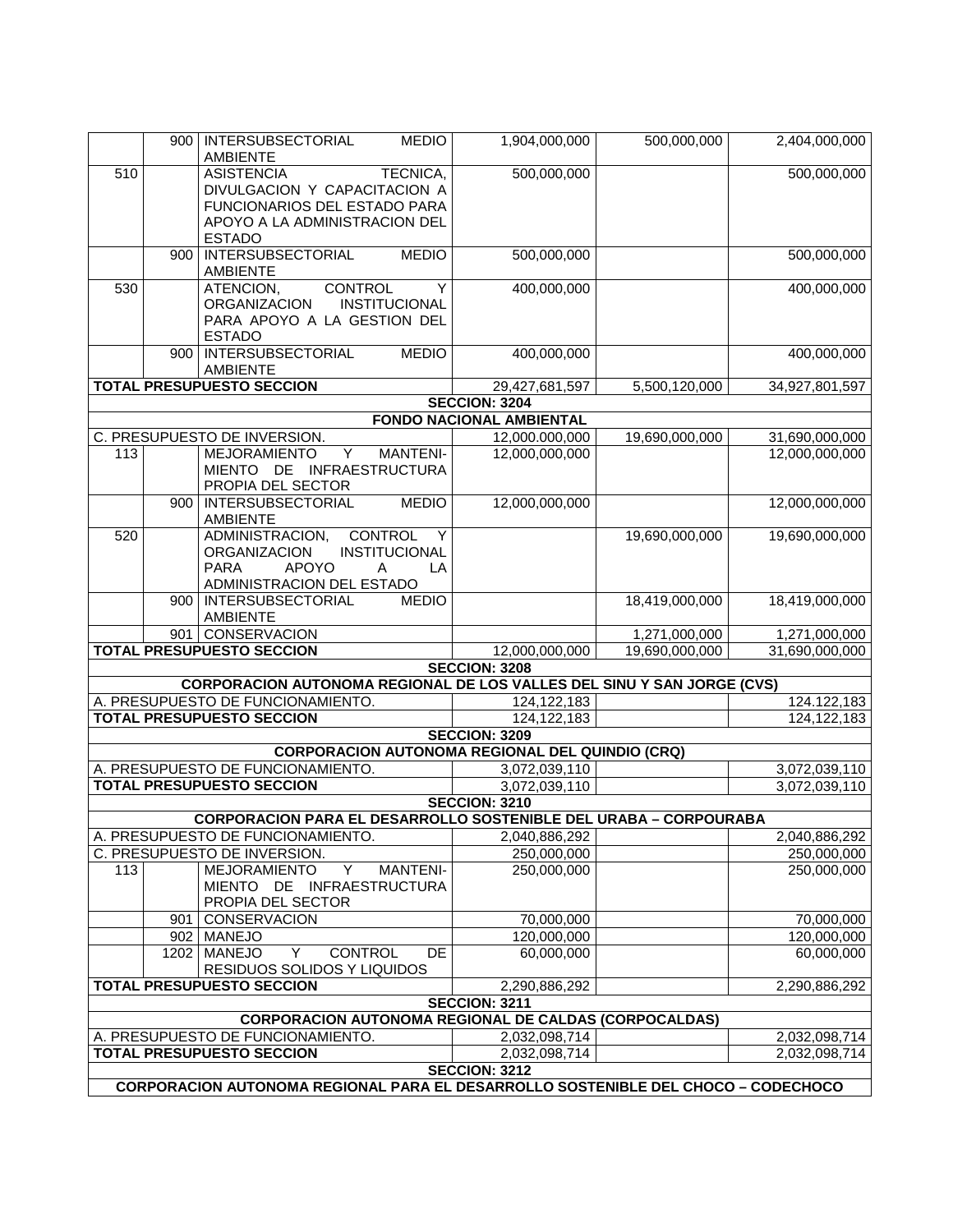|                                  |     | A. PRESUPUESTO DE FUNCIONAMIENTO.                                                                                                               | 998,151,700          | 998,151,700   |
|----------------------------------|-----|-------------------------------------------------------------------------------------------------------------------------------------------------|----------------------|---------------|
|                                  |     | C. PRESUPUESTO DE INVERSION.                                                                                                                    | 1,045,000,000        | 1,045,000,000 |
| 410                              |     | <b>INVESTIGACION BASICA, APLICADA</b><br>Y ESTUDIOS                                                                                             | 1,045,000,000        | 1,045,000,000 |
|                                  |     | 900 INTERSUBSECTORIAL<br><b>MEDIO</b><br>AMBIENTE                                                                                               | 1,045,000,000        | 1,045,000,000 |
|                                  |     | <b>TOTAL PRESUPUESTO SECCION</b>                                                                                                                | 2,043,151,700        | 2,043,151,700 |
|                                  |     |                                                                                                                                                 | <b>SECCION: 3214</b> |               |
|                                  |     | <b>CORPORACION AUTONOMA REGIONAL DEL TOLIMA (CORTOLIMA)</b>                                                                                     |                      |               |
|                                  |     | A. PRESUPUESTO DE FUNCIONAMIENTO.                                                                                                               | 1,185,437,181        | 1,185,437,181 |
|                                  |     | <b>TOTAL PRESUPUESTO SECCION</b>                                                                                                                | 1,185,437,181        | 1,185.437,181 |
|                                  |     |                                                                                                                                                 | <b>SECCION: 3215</b> |               |
|                                  |     | <b>CORPORACION AUTONOMA REGIONAL DE RISARALDA (CARDER)</b>                                                                                      |                      |               |
|                                  |     | A. PRESUPUESTO DE FUNCIONAMIENTO.                                                                                                               | 1,479,883,794        | 1,479,893,794 |
|                                  |     | <b>TOTAL PRESUPUESTO SECCION</b>                                                                                                                | 1,479,883,794        | 1,479,893,794 |
|                                  |     |                                                                                                                                                 | <b>SECCION: 3216</b> |               |
|                                  |     | <b>CORPORACION AUTONOMA REGIONAL DE NARINO (CORPONARINO)</b>                                                                                    |                      |               |
|                                  |     | A. PRESUPUESTO DE FUNCIONAMIENTO.                                                                                                               | 1,031,411,811        | 1,031,411,811 |
|                                  |     | <b>TOTAL PRESUPUESTO SECCION</b>                                                                                                                | 1,031,411,811        | 1,031,411,811 |
|                                  |     |                                                                                                                                                 | <b>SECCION: 3217</b> |               |
|                                  |     | <b>CORPORACION AUTONOMA REGIONAL DE LA FRONTERA NORORIENTAL (CORPONOR)</b>                                                                      |                      |               |
|                                  |     | A. PRESUPUESTO DE FUNCIONAMIENTO.                                                                                                               | 1,643,901,540        | 1,643,901,540 |
|                                  |     | <b>TOTAL PRESUPUESTO SECCION</b>                                                                                                                | 1,643,901,540        | 1,643,901,540 |
|                                  |     |                                                                                                                                                 | <b>SECCION: 3219</b> |               |
|                                  |     | <b>CORPORACION AUTONOMA REGIONAL DEL CESAR (CORPOCESAR)</b>                                                                                     |                      |               |
|                                  |     | A. PRESUPUESTO DE FUNCIONAMIENTO.                                                                                                               | 1,638,388,858        | 1,638,388,858 |
|                                  |     | C. PRESUPUESTO DE INVERSION.                                                                                                                    | 200,000,000          | 200,000,000   |
| 410                              |     | <b>INVESTIGACION BASICA, APLICADA</b><br>Y ESTUDIOS                                                                                             | 200,000,000          | 200,000,000   |
|                                  |     | 900 INTERSUBSECTORIAL<br><b>MEDIO</b><br>AMBIENTE                                                                                               | 200,000,000          | 200,000,000   |
| <b>TOTAL PRESUPUESTO SECCION</b> |     |                                                                                                                                                 | 1,838,388,858        | 1,838,388,858 |
|                                  |     |                                                                                                                                                 | <b>SECCION: 3221</b> |               |
|                                  |     | <b>CORPORACION AUTONOMA REGIONAL DEL CAUCA (CRC)</b>                                                                                            |                      |               |
|                                  |     | A. PRESUPUESTO DE FUNCIONAMIENTO.                                                                                                               | 3,098,194,483        | 3,098,194,483 |
|                                  |     | <b>TOTAL PRESUPUESTO SECCION</b>                                                                                                                | 3,098,194,483        | 3.098.194.483 |
|                                  |     |                                                                                                                                                 | <b>SECCION: 3222</b> |               |
|                                  |     | <b>CORPORACION AUTONOMA REGIONAL DEL MAGDALENA (CORPAMAG)</b>                                                                                   |                      |               |
|                                  |     | A. PRESUPUESTO DE FUNCIONAMIENTO.                                                                                                               | 2,003,951,606        | 2,003,951,606 |
|                                  |     | <b>TOTAL PRESUPUESTO SECCION</b>                                                                                                                | 2,003,951,606        | 2,003,951,606 |
|                                  |     |                                                                                                                                                 | <b>SECCION: 3223</b> |               |
|                                  |     | CORPORACION PARA EL DESARROLLO SOSTENIBLE DEL SUR DE LA AMAZONIA – CORPOAMAZONIA                                                                |                      |               |
|                                  |     | A. PRESUPUESTO DE FUNCIONAMIENTO.                                                                                                               | 1,428,320,128        | 1,428,320,128 |
|                                  |     | C. PRESUPUESTO DE INVERSION.                                                                                                                    | 150,000,000          | 150,000,000   |
| 410                              |     | <b>INVESTIGACION BASICA, APLICADA</b><br>Y ESTUDIOS                                                                                             | 50,000,000           | 50,000,000    |
|                                  | 900 | <b>MEDIO</b><br>INTERSUBSECTORIAL<br><b>AMBIENTE</b>                                                                                            | 50,000,000           | 50,000,000    |
| 510                              |     | TECNICA,<br><b>ASISTENCIA</b><br>DIVULGACION Y CAPACITACION A<br>FUNCIONARIOS DEL ESTADO PARA<br>APOYO A LA ADMINISTRACION DEL<br><b>ESTADO</b> | 50,000,000           | 50,000,000    |
|                                  | 902 | <b>MANEJO</b>                                                                                                                                   | 50,000,000           | 50,000,000    |
| 520                              |     | ADMINISTRACION,<br><b>CONTROL</b><br>Y<br>INSTITUCIONAL<br><b>ORGANIZACION</b><br><b>PARA</b><br><b>APOYO</b><br>LA<br>A                        | 50,000,000           | 50,000,000    |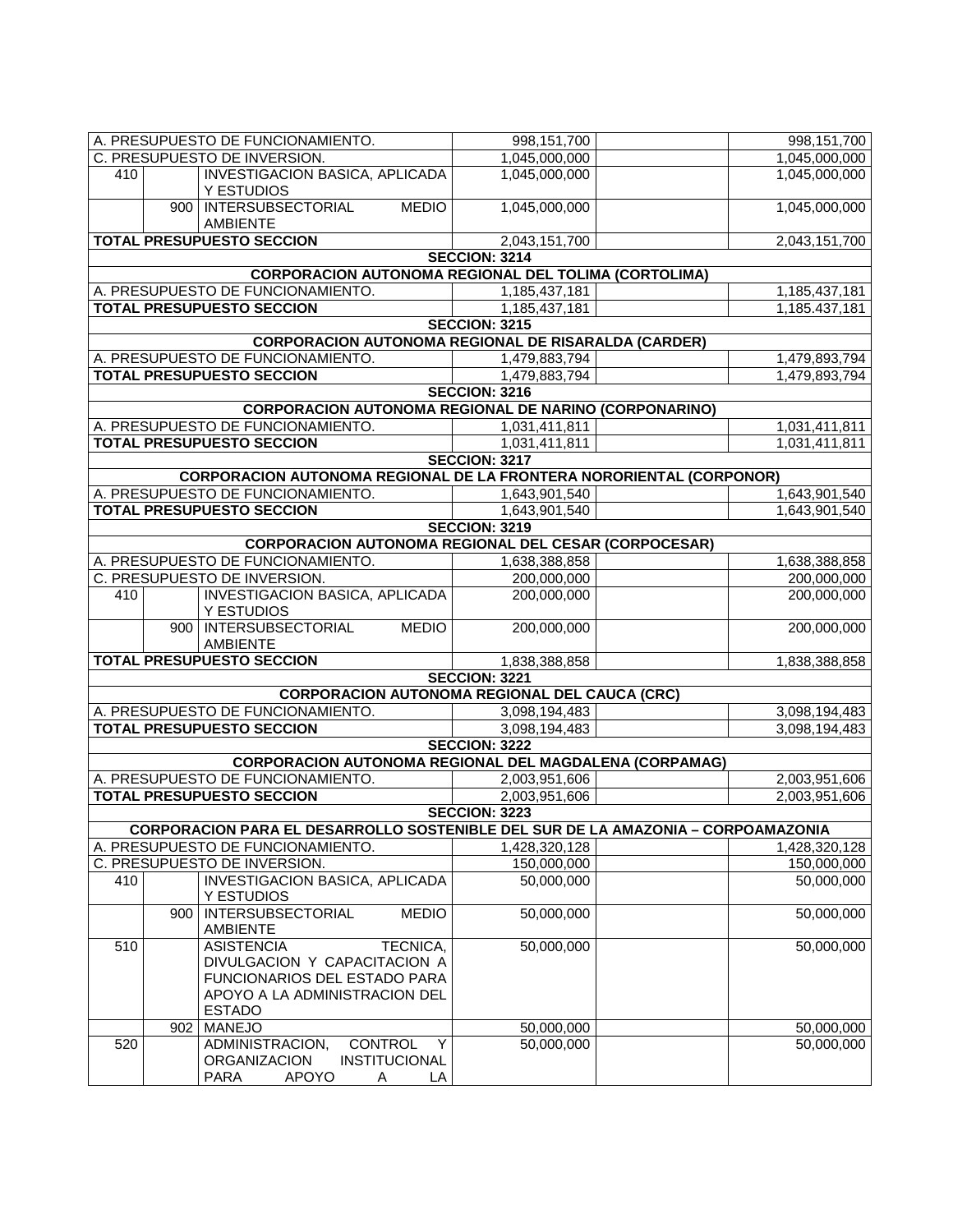|                  |     | ADMINISTRACION DEL ESTADO                                                                 |                                  |                                                                                         |
|------------------|-----|-------------------------------------------------------------------------------------------|----------------------------------|-----------------------------------------------------------------------------------------|
|                  | 900 | <b>INTERSUBSECTORIAL</b><br><b>MEDIO</b>                                                  | 50,000,000                       | 50,000,000                                                                              |
|                  |     | <b>AMBIENTE</b>                                                                           |                                  |                                                                                         |
|                  |     | <b>TOTAL PRESUPUESTO SECCION</b>                                                          | 1,578,320,128                    | 1,578,320,128                                                                           |
|                  |     |                                                                                           | <b>SECCION: 3224</b>             |                                                                                         |
|                  |     | <b>CORPORACION PARA EL DESARROLLO SOSTENIBLE DEL NORTE Y ORIENTE DE LA AMAZONIA - CDA</b> |                                  |                                                                                         |
|                  |     | A. PRESUPUESTO DE FUNCIONAMIENTO.                                                         | 1,378,107,471                    | 1,378,107,471                                                                           |
|                  |     | C. PRESUPUESTO DE INVERSION.                                                              | 350,000,000                      | 350,000,000                                                                             |
| 113              |     | $\overline{Y}$<br><b>MANTENI-</b><br><b>MEJORAMIENTO</b>                                  | 350,000,000                      | 350,000,000                                                                             |
|                  |     | MIENTO DE INFRAESTRUCTURA                                                                 |                                  |                                                                                         |
|                  |     | PROPIA DEL SECTOR                                                                         |                                  |                                                                                         |
|                  |     | 900 INTERSUBSECTORIAL<br><b>MEDIO</b>                                                     | 350,000,000                      | 350,000,000                                                                             |
|                  |     | <b>AMBIENTE</b>                                                                           |                                  |                                                                                         |
|                  |     | <b>TOTAL PRESUPUESTO SECCION</b>                                                          | 1,728,107,471                    | 1,728,107,471                                                                           |
|                  |     |                                                                                           | <b>SECCION: 3226</b>             |                                                                                         |
|                  |     |                                                                                           |                                  | CORPORACION PARA EL DESARROLLO SOSTENIBLE DEL ARCHIPIELAGO DE SAN ANDRES, PROVIDENCIA Y |
|                  |     |                                                                                           | <b>SANTA CATALINA - CORALINA</b> |                                                                                         |
|                  |     | A. PRESUPUESTO DE FUNCIONAMIENTO.                                                         | 1,384,429,479                    | 1,384,429,479                                                                           |
|                  |     | C. PRESUPUESTO DE INVERSION.                                                              | 350,000,000                      | 350,000,000                                                                             |
| 123              |     | <b>MEJORAMIENTO</b><br>Y                                                                  | 60,000,000                       | 60,000,000                                                                              |
|                  |     | <b>MANTENIMIENTO</b><br>DE                                                                |                                  |                                                                                         |
|                  |     | <b>INFRAESTRUCTURA</b>                                                                    |                                  |                                                                                         |
|                  |     | ADMINISTRATIVA                                                                            |                                  |                                                                                         |
|                  | 900 | <b>INTERSUBSECTORIAL</b><br><b>MEDIO</b>                                                  | 60,000,000                       | 60,000,000                                                                              |
|                  |     | <b>AMBIENTE</b>                                                                           |                                  |                                                                                         |
| $\overline{310}$ |     | DIVULGACION,<br><b>ASISTENCIA</b>                                                         | 40,000,000                       | 40,000,000                                                                              |
|                  |     | TECNICA Y CAPACITACION DEL                                                                |                                  |                                                                                         |
|                  |     | RECURSO HUMANO                                                                            |                                  |                                                                                         |
|                  | 202 | PEQUENA Y MEDIANA INDUSTRIA                                                               | 40,000,000                       | 40,000,000                                                                              |
| 410              |     | INVESTIGACION BASICA, APLICADA                                                            | 170,000,000                      | 170,000,000                                                                             |
|                  |     | Y ESTUDIOS                                                                                |                                  |                                                                                         |
|                  | 900 | <b>INTERSUBSECTORIAL</b><br><b>MEDIO</b>                                                  | 70,000,000                       | 70,000,000                                                                              |
|                  | 901 | <b>AMBIENTE</b><br>CONSERVACION                                                           | 100,000,000                      | 100,000,000                                                                             |
| 540              |     | COORDINACION, ADMIMSTRACION,                                                              | 80,000,000                       | 80,000,000                                                                              |
|                  |     | PROMOCION, Y/O SEGUIMIENTO                                                                |                                  |                                                                                         |
|                  |     | DE COOPERACION TECNICA Y/O                                                                |                                  |                                                                                         |
|                  |     | FINANCIERA PARA APOYO A LA                                                                |                                  |                                                                                         |
|                  |     | ADMNISTRACION DEL ESTADO                                                                  |                                  |                                                                                         |
|                  |     | 902 MANEJO                                                                                | 80,000,000                       | 80,000,000                                                                              |
|                  |     | <b>TOTAL PRESUPUESTO SECCION</b>                                                          | 1,734,429,479                    | 1,734,429,479                                                                           |
|                  |     |                                                                                           | <b>SECCION: 3227</b>             |                                                                                         |
|                  |     | CORPORACION PARA EL DESARROLLO SOSTENIBLE DEL AREA DE MANEJO ESPECIAL LA MACARENA -       |                                  |                                                                                         |
|                  |     |                                                                                           | <b>CORMACARENA</b>               |                                                                                         |
|                  |     | A. PRESUPUESTO DE FUNCIONAMIENTO.                                                         | 1,516,774,093                    | 1,516,774,093                                                                           |
|                  |     | C. PRESUPUESTO DE INVERSION.                                                              | 250,000,000                      | 250,000,000                                                                             |
| 430              |     | LEVANTAMIENTO<br>DE                                                                       | 250,000,000                      | 250,000,000                                                                             |
|                  |     | <b>INFORMACION</b><br><b>PARA</b>                                                         |                                  |                                                                                         |
|                  |     | <b>PROCESAMIENTO</b>                                                                      |                                  |                                                                                         |
|                  |     | 901   CONSERVACION                                                                        | 250,000,000                      | 250,000,000                                                                             |
|                  |     | <b>TOTAL PRESUPUESTO SECCION</b>                                                          | 1,766,774,093                    | 1,766,774,093                                                                           |
|                  |     |                                                                                           | <b>SECCION: 3228</b>             |                                                                                         |
|                  |     | CORPORACION PARA EL DESARROLLO SOSTENIBLE DE LA MOJANA Y EL SAN JORGE - CORPOMOJANA       |                                  |                                                                                         |
|                  |     | A. PRESUPUESTO DE FUNCIONAMIENTO.                                                         | 1,305,056,530                    | 1,305,056,530                                                                           |
|                  |     | C. PRESUPUESTO DE INVERSION.                                                              | 250,000,000                      | 250,000,000                                                                             |
| 113              |     | <b>MEJORAMIENTO</b><br>Y<br><b>MANTENI-</b>                                               | 90,000,000                       | 90,000,000                                                                              |
|                  |     | MIENTO DE INFRAESTRUCTURA                                                                 |                                  |                                                                                         |
|                  |     | PROPIA DEL SECTOR                                                                         |                                  |                                                                                         |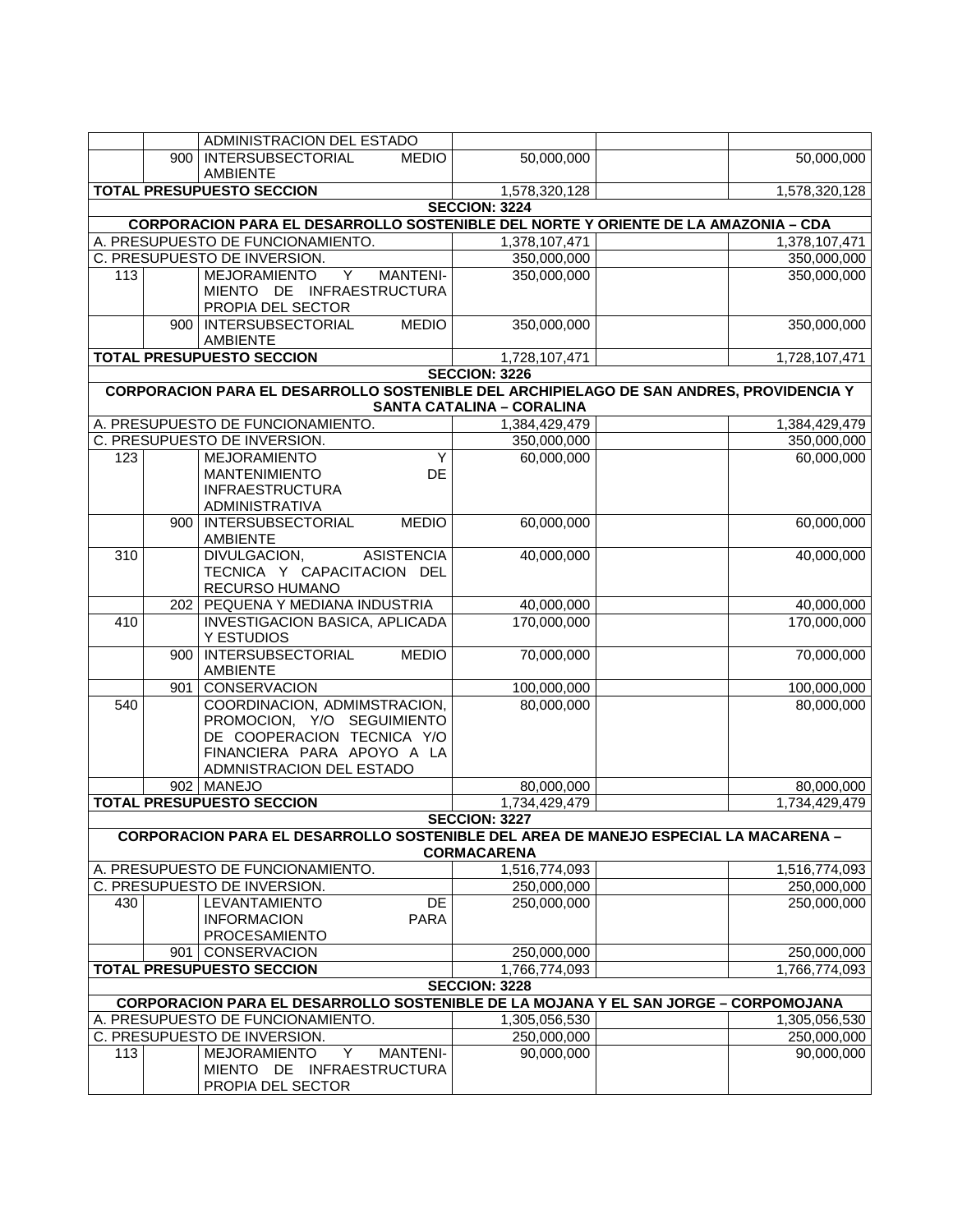|                  |                  | 900   INTERSUBSECTORIAL<br><b>MEDIO</b>                                                           | 90,000,000           | 90,000,000    |
|------------------|------------------|---------------------------------------------------------------------------------------------------|----------------------|---------------|
|                  |                  | <b>AMBIENTE</b>                                                                                   |                      |               |
| 410              |                  | <b>INVESTIGACION BASICA, APLICADA</b><br>Y ESTUDIOS                                               | 110,000,000          | 110,000,000   |
|                  | 900 <sub>1</sub> | <b>INTERSUBSECTORIAL</b><br><b>MEDIO</b><br><b>AMBIENTE</b>                                       | 80,000,000           | 80,000,000    |
|                  | 902              | <b>MANEJO</b>                                                                                     | 30,000,000           | 30,000,000    |
| 430              |                  | LEVANTAMIENTO DE INFORMA-<br>CION PARA PROCESAMIENTO                                              | 50,000,000           | 50,000,000    |
|                  |                  | 902 MANEJO                                                                                        | 50,000,000           | 50,000,000    |
|                  |                  | <b>TOTAL PRESUPUESTO SECCION</b>                                                                  | 1,555,056,530        | 1,555,056,530 |
|                  |                  |                                                                                                   | <b>SECCION: 3229</b> |               |
|                  |                  | CORPORACION AUTONOMA REGIONAL DE LA ORINOQUIA (CORPORINOQUIA)                                     |                      |               |
|                  |                  | A. PRESUPUESTO DE FUNCIONAMIENTO.                                                                 | 1,201,359,768        | 1,201,359,768 |
|                  |                  | <b>TOTAL PRESUPUESTO SECCION</b>                                                                  | 1,201,359,768        | 1,201,359,768 |
|                  |                  |                                                                                                   | <b>SECCION: 3230</b> |               |
|                  |                  | <b>CORPORACION AUTONOMA REGIONAL DE SUCRE (CARSUCRE)</b>                                          |                      |               |
|                  |                  | A. PRESUPUESTO DE FUNCIONAMIENTO.                                                                 | 1,262,313,589        | 1,262,313,589 |
|                  |                  | C. PRESUPUESTO DE INVERSION.                                                                      | 200,000,000          | 200,000,000   |
| 113              |                  | MEJORAMIENTO<br>Y<br><b>MANTENI-</b><br>MIENTO DE INFRAESTRUCTURA<br>PROPIA DEL SECTOR            | 40,000,000           | 40,000,000    |
|                  | 900              | <b>INTERSUBSECTORIAL</b><br><b>MEDIO</b><br>AMBIENTE                                              | 40,000,000           | 40,000,000    |
| $\overline{310}$ |                  | <b>ASISTENCIA</b><br>DIVULGACION,<br>TECNICA Y CAPACITACION DEL<br>RECURSO HUMANO                 | 80,000,000           | 80,000,000    |
|                  | 900              | <b>INTERSUBSECTORIAL</b><br><b>MEDIO</b><br>AMBIENTE                                              | 80,000,000           | 80,000,000    |
| 630              |                  | <b>TRANSFERENCIAS</b>                                                                             | 80,000,000           | 80,000,000    |
|                  |                  | 900 INTERSUBSECTORIAL<br><b>MEDIO</b><br><b>AMBIENTE</b>                                          | 80,000,000           | 80,000,000    |
|                  |                  | <b>TOTAL PRESUPUESTO SECCION</b>                                                                  | 1,462,313,589        | 1,462,313,589 |
|                  |                  |                                                                                                   | <b>SECCION: 3231</b> |               |
|                  |                  | <b>CORPORACION AUTONOMA REGIONAL DEL ALTO MAGDALENA (CAM)</b>                                     |                      |               |
|                  |                  | A. PRESUPUESTO DE FUNCIONAMIENTO.                                                                 | 1,242,271,202        | 1,242,271,202 |
|                  |                  | <b>TOTAL PRESUPUESTO SECCION</b>                                                                  | 1,242,271,202        | 1,242,271,202 |
|                  |                  |                                                                                                   | <b>SECCION: 3232</b> |               |
|                  |                  | <b>CORPORACION AUTONOMA REGIONAL DEL CENTRO DE ANTIOQUIA (CORANTIOQUIA)</b>                       |                      |               |
|                  |                  | A. PRESUPUESTO DE FUNCIONAMIENTO.                                                                 | 1,365,281,449        | 1,365,281,449 |
|                  |                  | <b>TOTAL PRESUPUESTO SECCION</b>                                                                  | 1,365,281,449        | 1,365,281,449 |
|                  |                  |                                                                                                   | <b>SECCION: 3233</b> |               |
|                  |                  | <b>CORPORACION AUTONOMA REGIONAL DEL ATLANTICO (CRA)</b>                                          |                      |               |
|                  |                  | A. PRESUPUESTO DE FUNCIONAMIENTO.                                                                 | 1,179,150,667        | 1,179,150,667 |
|                  |                  | <b>TOTAL PRESUPUESTO SECCION</b>                                                                  | 1,179,150,667        | 1,179,150,667 |
|                  |                  |                                                                                                   | <b>SECCION: 3234</b> |               |
|                  |                  | <b>CORPORACION AUTONOMA REGIONAL DE SANTANDER (CAS)</b>                                           |                      |               |
|                  |                  | A. PRESUPUESTO DE FUNCIONAMIENTO.                                                                 | 1,249,749,617        | 1,249,749,617 |
|                  |                  | <b>TOTAL PRESUPUESTO SECCION</b>                                                                  | 1,249,749,617        | 1,249,749,617 |
|                  |                  |                                                                                                   | <b>SECCION: 3235</b> |               |
|                  |                  | <b>CORPORACION AUTONOMA REGIONAL DE BOYACA (CORPOBOYACA)</b><br>A. PRESUPUESTO DE FUNCIONAMIENTO. | 1,252,334,648        | 1,252,334,648 |
|                  |                  | <b>TOTAL PRESUPUESTO SECCION</b>                                                                  | 1,252,334,648        | 1,252,334,648 |
|                  |                  |                                                                                                   | <b>SECCION: 3236</b> |               |
|                  |                  | <b>CORPORACION AUTONOMA REGIONAL DE CHIVOR (CORPOCHIVOR)</b>                                      |                      |               |
|                  |                  | A. PRESUPUESTO DE FUNCIONAMIENTO.                                                                 | 1,146,915,714        | 1,146,915,714 |
|                  |                  | <b>TOTAL PRESUPUESTO SECCION</b>                                                                  | 1,146,915,714        | 1,146,915,714 |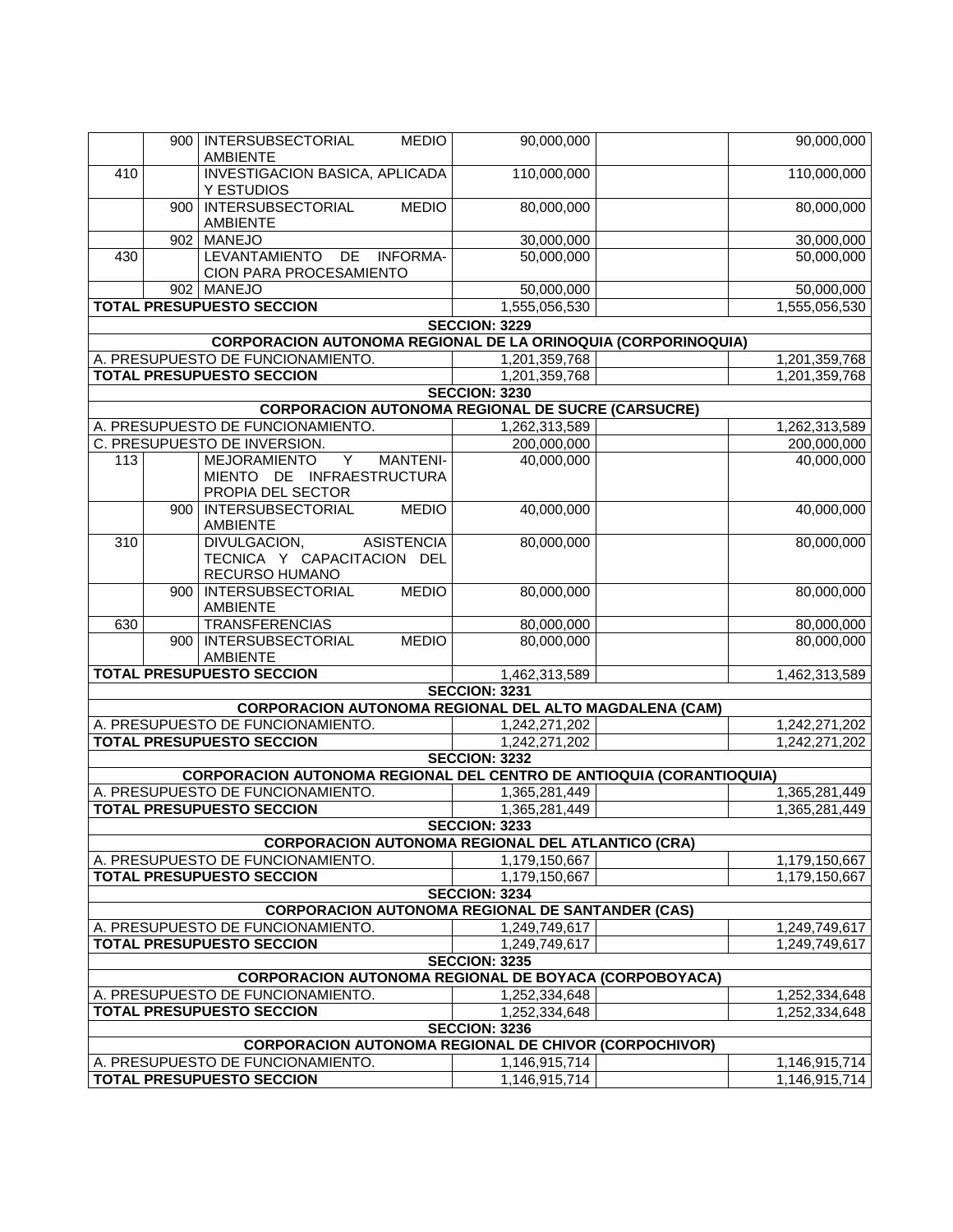| <b>SECCION: 3237</b> |      |                                                                                                                                                |                                                 |                |                 |
|----------------------|------|------------------------------------------------------------------------------------------------------------------------------------------------|-------------------------------------------------|----------------|-----------------|
|                      |      | <b>CORPORACION AUTONOMA REGIONAL DEL GUAVIO (CORPOGUAVIO)</b>                                                                                  |                                                 |                |                 |
|                      |      | A. PRESUPUESTO DE FUNCIONAMIENTO.                                                                                                              | 259,077,230                                     |                | 259,077,230     |
|                      |      | <b>TOTAL PRESUPUESTO SECCION</b>                                                                                                               | 259,077,230                                     |                | 259,077,230     |
|                      |      |                                                                                                                                                | <b>SECCION: 3238</b>                            |                |                 |
|                      |      | <b>CORPORACION AUTONOMA REGIONAL DEL CANAL DEL DIQUE (CARDIQUE)</b>                                                                            |                                                 |                |                 |
|                      |      | A. PRESUPUESTO DE FUNCIONAMIENTO.                                                                                                              | 1,353,818,397                                   |                | 1,353,818,397   |
|                      |      | <b>TOTAL PRESUPUESTO SECCION</b>                                                                                                               | 1,353,818,397                                   |                | 1,353,818,397   |
|                      |      | <b>CORPORACION AUTONOMA REGIONAL DEL SUR DE BOLIVAR (CSB)</b>                                                                                  | <b>SECCION: 3239</b>                            |                |                 |
|                      |      | A. PRESUPUESTO DE FUNCIONAMIENTO.                                                                                                              | 1,238,370,585                                   |                | 1,238,370,585   |
|                      |      | C. PRESUPUESTO DE INVERSION.                                                                                                                   | 250,000,000                                     |                | 250,000,000     |
| 111                  |      | <b>CONSTRUCCION</b><br><b>INFRAES-</b><br>DE                                                                                                   | 80,000,000                                      |                | 80,000,000      |
|                      |      | TRUCTURA PROPIA DEL SECTOR                                                                                                                     |                                                 |                |                 |
|                      |      | 1202 MANEJO<br>CONTROL<br><b>DE</b><br>Y<br>RESIDUOS SOLIDOS Y LIQUIDOS                                                                        | 80,000,000                                      |                | 80,000,000      |
| 113                  |      | <b>MEJORAMIENTO</b><br>Y                                                                                                                       | 50,000,000                                      |                | 50,000,000      |
|                      |      | <b>MANTENIMIENTO</b><br><b>DE</b>                                                                                                              |                                                 |                |                 |
|                      |      | INFRAESTRUCTURA PROPIA DEL<br><b>SECTOR</b>                                                                                                    |                                                 |                |                 |
|                      | 900  | <b>INTERSUBSECTORIAL</b><br><b>MEDIO</b><br><b>AMBIENTE</b>                                                                                    | 50,000,000                                      |                | 50,000,000      |
| $\overline{310}$     |      | <b>ASISTENCIA</b><br>DIVULGACION,<br>TECNICA Y CAPACITACION DEL<br>RECURSO HUMANO                                                              | 50,000,000                                      |                | 50,000,000      |
|                      | 900  | <b>INTERSUBSECTORIAL</b><br><b>MEDIO</b><br><b>AMBIENTE</b>                                                                                    | 50,000,000                                      |                | 50,000,000      |
| 520                  |      | CONTROL<br>ADMINISTRACION,<br>Y<br>INSTITUCIONAL<br><b>ORGANIZACION</b><br><b>PARA</b><br><b>APOYO</b><br>Α<br>LA<br>ADMINISTRACION DEL ESTADO | 70,000,000                                      |                | 70,000,000      |
|                      |      | 900   INTERSUBSECTORIAL<br><b>MEDIO</b>                                                                                                        | 70,000,000                                      |                | 70,000,000      |
|                      |      | <b>AMBIENTE</b><br><b>TOTAL PRESUPUESTO SECCION</b>                                                                                            | 1,488,370,585                                   |                | 1,488,370,585   |
|                      |      |                                                                                                                                                | <b>SECCION: 3240</b>                            |                |                 |
|                      |      | INSTITUTO NACIONAL DE VIVIENDA DE INTERES SOCIAL Y REFORMA URBANA -INURBE- EN LIQUIDACION                                                      |                                                 |                |                 |
|                      |      | A. PRESUPUESTO DE FUNCIONAMIENTO.                                                                                                              | 7,288,158,735                                   | 24,639,323,500 | 31,927,482,235  |
|                      |      | <b>TOTAL PRESUPUESTO SECCION</b>                                                                                                               | 7,288,158,735                                   | 24,639,323,500 | 31,927,482,235  |
|                      |      |                                                                                                                                                | <b>SECCION: 3241</b>                            |                |                 |
|                      |      |                                                                                                                                                | <b>FONDO NACIONAL DE VIVIENDA - FONVIVIENDA</b> |                |                 |
|                      |      | A. PRESUPUESTO DE FUNCIONAMIENTO.                                                                                                              | 158,375,000                                     |                | 158,375,000     |
|                      |      | C. PRESUPUESTO DE INVERSION.                                                                                                                   | 350,000,000,000                                 |                | 350,000,000,000 |
| 620                  |      | <b>SUBSIDIOS DIRECTOS</b>                                                                                                                      | 350,000,000,000                                 |                | 350,000,000,000 |
|                      | 1402 | <b>VIVIENDA</b><br><b>SOLUCIONES</b><br>DE.<br><b>URBANA</b>                                                                                   | 350,000,000,000                                 |                | 350,000,000,000 |
|                      |      | <b>TOTAL PRESUPUESTO SECCION</b>                                                                                                               | 350,158,375,000                                 |                | 350,158,375,000 |
|                      |      |                                                                                                                                                | <b>SECCION: 3301</b>                            |                |                 |
|                      |      |                                                                                                                                                | <b>MINISTERIO DE CULTURA</b>                    |                |                 |
|                      |      | A. PRESUPUESTO DE FUNCIONAMIENTO.                                                                                                              | 72,165,566,559                                  |                | 72,165,566,559  |
|                      |      | C. PRESUPUESTO DE INVERSION.                                                                                                                   | 55,784,195,500                                  |                | 55,784,195,500  |
| 111                  |      | <b>CONSTRUCCION</b><br>DE<br><b>INFRAES-</b><br>TRUCTURA PROPIA DEL SECTOR                                                                     | 7,000,000,000                                   |                | 7,000,000,000   |
|                      | 709  | ARTE Y CULTURA                                                                                                                                 | 7,000,000,000                                   |                | 7,000,000,000   |
| 112                  |      | <b>ADQUISICION</b><br>DE<br><b>INFRAES-</b><br>TRUCTURA PROPIA DEL SECTOR                                                                      | 7,000,000,000                                   |                | 7,000,000,000   |
|                      | 709  | <b>ARTE Y CULTURA</b>                                                                                                                          | 7,000,000,000                                   |                | 7,000,000,000   |
| 113                  |      | <b>MEJORAMIENTO</b><br>Y<br><b>MANTENI-</b><br>DE INFRAESTRUCTURA<br><b>MIENTO</b>                                                             | 15,000,000,000                                  |                | 15,000,000,000  |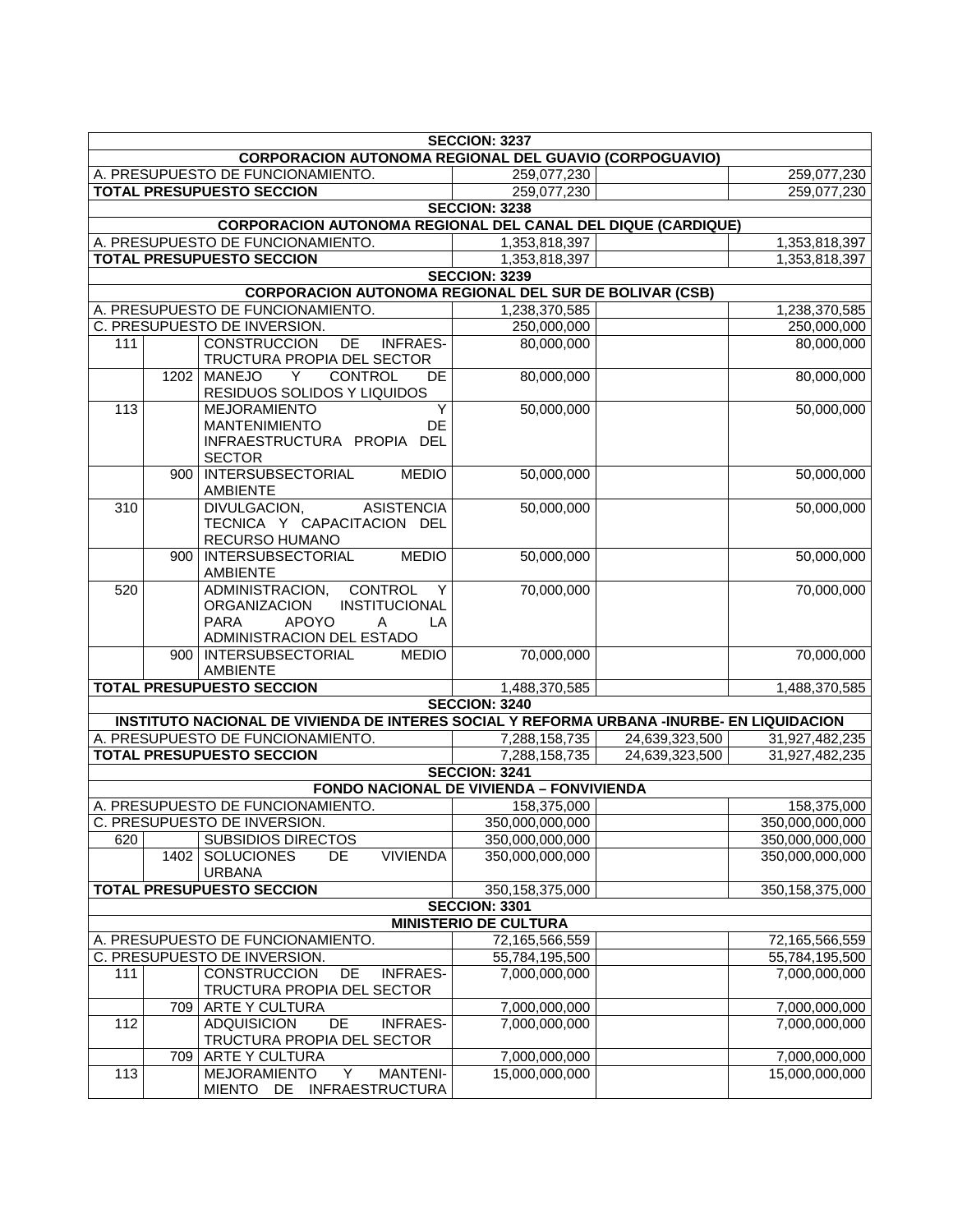|                  |     | PROPIA DEL SECTOR                                      |                                     |                |                 |
|------------------|-----|--------------------------------------------------------|-------------------------------------|----------------|-----------------|
|                  |     | 709 ARTE Y CULTURA                                     | 15,000,000,000                      |                | 15,000,000,000  |
| $\overline{211}$ |     | ADQUISICION Y/O PRODUCCION                             | 11,800,000,000                      |                | 11,800,000,000  |
|                  |     | DE<br>EQUIPOS,<br><b>MATERIALES</b>                    |                                     |                |                 |
|                  |     | <b>SUMINISTROS</b><br>Y<br><b>SERVICIOS</b>            |                                     |                |                 |
|                  |     | PROPIOS DEL SECTOR                                     |                                     |                |                 |
|                  | 709 | <b>ARTE Y CULTURA</b>                                  | 11,800,000,000                      |                | 11,800,000,000  |
| 310              |     | DIVULGACION,<br><b>ASISTENCIA</b>                      | 4,400,000,000                       |                | 4,400,000,000   |
|                  |     | TECNICA Y CAPACITACION DEL                             |                                     |                |                 |
|                  |     | RECURSO HUMANO                                         |                                     |                |                 |
|                  |     | 709 ARTE Y CULTURA                                     | 4,400,000,000                       |                | 4,400,000,000   |
| 520              |     | CONTROL Y<br>ADMINISTRACION,                           | 2,784,195,500                       |                | 2,784,195,500   |
|                  |     | <b>ORGANIZACION</b><br>INSTITUCIONAL                   |                                     |                |                 |
|                  |     | <b>APOYO</b><br><b>PARA</b><br>A<br>LA                 |                                     |                |                 |
|                  |     | ADMINISTRACION DEL ESTADO                              |                                     |                |                 |
|                  |     | 709   ARTE Y CULTURA                                   | 2,784,195,500                       |                | 2,784,195,500   |
| 620              |     | <b>SUBSIDIOS DIRECTOS</b>                              | 1,800,000,000                       |                | 1,800,000,000   |
|                  |     | 709 ARTE Y CULTURA                                     | 1,800,000,000                       |                | 1,800,000,000   |
| 650              |     | <b>CAPITALIZACION</b>                                  | 6,000,000,000                       |                | 6,000,000,000   |
|                  |     | 709 ARTE Y CULTURA                                     | 6,000,000,000                       |                | 6,000,000,000   |
|                  |     | <b>TOTAL PRESUPUESTO SECCION</b>                       | 127,949,762,059                     |                | 127,949,762,059 |
|                  |     |                                                        | <b>SECCION: 3304</b>                |                |                 |
|                  |     |                                                        | <b>ARCHIVO GENERAL DE LA NACION</b> |                |                 |
|                  |     | A. PRESUPUESTO DE FUNCIONAMIENTO.                      | 3,271,778,254                       | 2,263,220,642  | 5,534,998,896   |
|                  |     | C. PRESUPUESTO DE INVERSION.                           | 1,936,558,425                       | 8,928,976,332  | 10,865,534,757  |
| 113              |     | MEJORAMIENTO Y MANTENI-                                | 104,075,000                         | 4,331,380,000  | 4,435,455,000   |
|                  |     | MIENTO DE INFRAESTRUCTURA                              |                                     |                |                 |
|                  |     | PROPIA DEL SECTOR                                      |                                     |                |                 |
|                  |     | 709 ARTE Y CULTURA                                     | 104,075,000                         | 4,331,380,000  | 4,435,455,000   |
| 221              |     | ADQUISICION Y/O<br><b>PRODUCCION</b>                   | 366,042,700                         | 508,840,000    | 874,882,700     |
|                  |     | EQUIPOS,<br>MATERIALES,<br>DE.                         |                                     |                |                 |
|                  |     | <b>SUMINISTROS</b><br>Y<br><b>SERVICIOS</b>            |                                     |                |                 |
|                  |     | <b>ADMINISTRATIVOS</b>                                 |                                     |                |                 |
|                  |     | 709 ARTE Y CULTURA                                     | 366,042,700                         | 508,840,000    | 874,882,700     |
| 310              |     | DIVULGACION,<br>ASISTENCIA                             | 1,222,768,067                       | 3,975,803,755  | 5,198,571,822   |
|                  |     | TECNICA Y CAPACITACION DEL                             |                                     |                |                 |
|                  |     | RECURSO HUMANO                                         |                                     |                |                 |
|                  |     | 709 ARTE Y CULTURA                                     | 1,222,768,067                       | 3,975,803,755  | 5,198,571,822   |
| 440              |     | ACTUALIZACION DE INFORMACION                           | 104,523,923                         | 53,026,077     | 157,550,000     |
|                  |     | PARA PROCESAMIENTO                                     |                                     |                |                 |
|                  |     | 709 ARTE Y CULTURA                                     | 104,523,923                         | 53,026,077     | 157,550,000     |
| 510              |     | <b>ASISTENCIA</b><br>TECNICA,                          | 139,148,735                         | 59,926,500     | 199,075,235     |
|                  |     | DIVULGACION Y CAPACITACION A                           |                                     |                |                 |
|                  |     | FUNCIONARIOS DEL ESTADO PARA                           |                                     |                |                 |
|                  |     | APOYO A LA ADMINISTRACION DEL                          |                                     |                |                 |
|                  |     | <b>ESTADO</b>                                          |                                     |                |                 |
|                  |     | 1000   INTERSUBSECTORIAL GOBIERNO                      | 139,148,735                         | 59,926,500     | 199,075,235     |
|                  |     | <b>TOTAL PRESUPUESTO SECCION</b>                       | 5,208,336,679                       | 11,192,196,974 | 16,400,533,653  |
|                  |     |                                                        | <b>SECCION: 3305</b>                |                |                 |
|                  |     | <b>INSTITUTO COLOMBIANO DE ANTROPOLOGIA E HISTORIA</b> |                                     |                |                 |
|                  |     | A. PRESUPUESTO DE FUNCIONAMIENTO.                      | 3,321,177,048                       | 301,179,450    | 3,622,356,498   |
|                  |     | C. PRESUPUESTO DE INVERSION.                           | 1,011,225,000                       | 210,000,000    | 1,221,225,000   |
| 113              |     | Y<br><b>MANTENI-</b><br><b>MEJORAMIENTO</b>            | 546,225,000                         | 135,000,000    | 681,225,000     |
|                  |     | MIENTO DE INFRAESTRUCTURA                              |                                     |                |                 |
|                  |     | PROPIA DEL SECTOR                                      |                                     |                |                 |
|                  | 709 | <b>ARTE Y CULTURA</b>                                  | 546,225,000                         | 135,000,000    | 681,225,000     |
| 310              |     | DIVULGACION,<br><b>ASISTENCIA</b>                      | 100,000,000                         | 45,000,000     | 145,000,000     |
|                  |     | TECNICA Y CAPACITACION DEL                             |                                     |                |                 |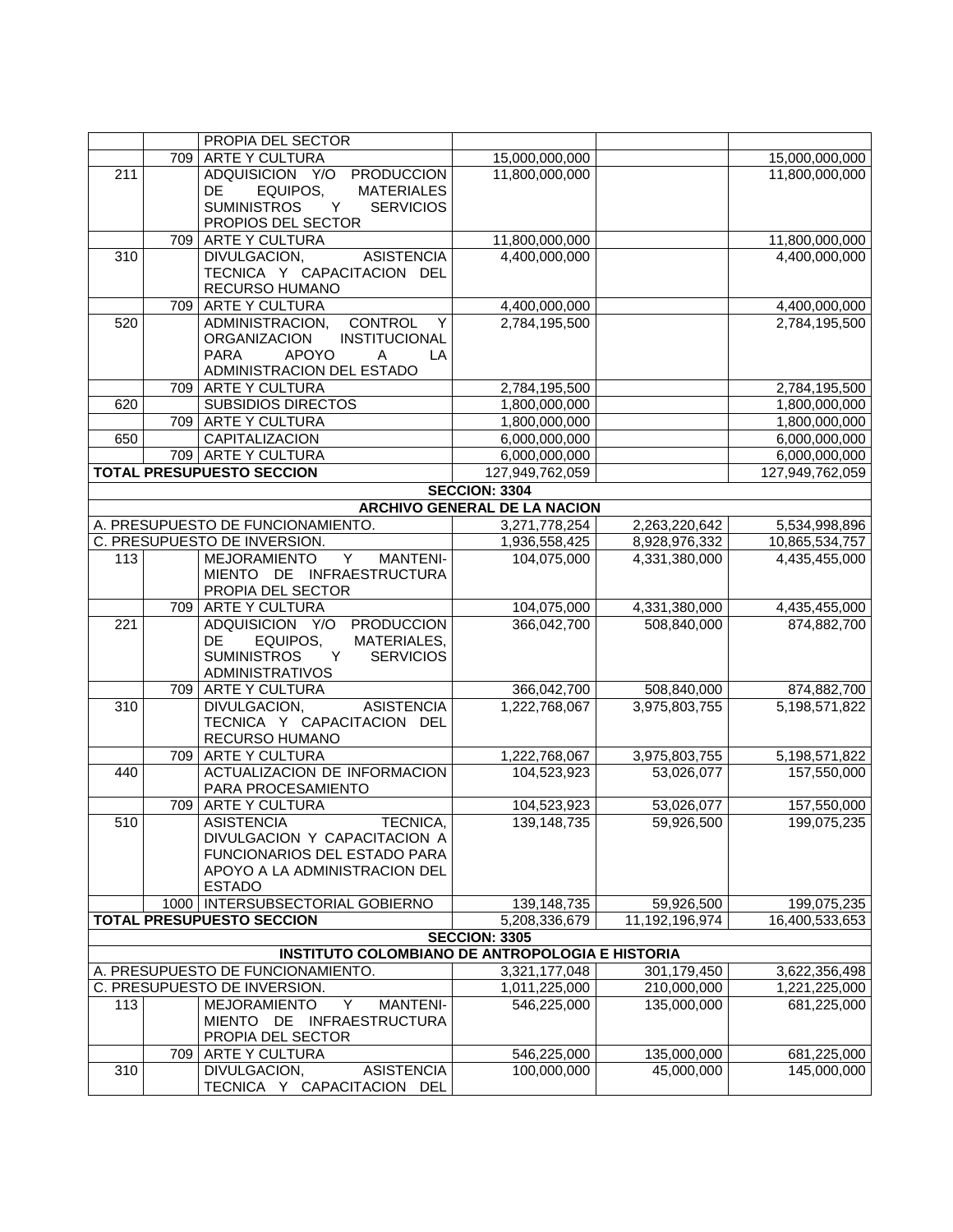|                  |     | <b>RECURSO HUMANO</b>                                                                                                                                 |                      |                |                |
|------------------|-----|-------------------------------------------------------------------------------------------------------------------------------------------------------|----------------------|----------------|----------------|
|                  | 709 | <b>ARTE Y CULTURA</b>                                                                                                                                 | 100,000,000          | 45,000,000     | 145,000,000    |
| 410              |     | <b>INVESTIGACION BASICA, APLICADA</b>                                                                                                                 | 125,000,000          | 30,000,000     | 155,000,000    |
|                  |     | Y ESTUDIOS                                                                                                                                            |                      |                |                |
|                  | 709 | <b>ARTE Y CULTURA</b>                                                                                                                                 | 125,000,000          | 30,000,000     | 155,000,000    |
| 520              |     | ADMINISTRACION,<br><b>CONTROL</b><br>Y<br><b>ORGANIZACION</b><br>INSTITUCIONAL<br><b>APOYO</b><br><b>PARA</b><br>Α<br>LA<br>ADMINISTRACION DEL ESTADO | 240,000,000          |                | 240,000,000    |
|                  |     | 709 ARTE Y CULTURA                                                                                                                                    | 240,000,000          |                | 240,000,000    |
|                  |     | <b>TOTAL PRESUPUESTO SECCION</b>                                                                                                                      | 4,332,402,048        | 511,179,450    | 4,543,581,498  |
|                  |     |                                                                                                                                                       | <b>SECCION: 3306</b> |                |                |
|                  |     | <b>INSTITUTO COLOMBIANO DEL DEPORTE - COLDEPORTES</b>                                                                                                 |                      |                |                |
|                  |     | A. PRESUPUESTO DE FUNCIONAMIENTO.                                                                                                                     | 6,238,986,194        | 3,491,857,051  | 9,130,843,245  |
|                  |     | C. PRESUPUESTO DE INVERSION.                                                                                                                          | 61,548,284,903       | 15,099,354,449 | 76,647,639,352 |
| 111              |     | DE<br><b>CONSTRUCCION</b><br><b>INFRAES-</b><br>TRUCTURA PROPIA DEL SECTOR                                                                            | 26,650,698,653       | 5,200,000,000  | 31,850,698,653 |
|                  | 708 | RECREACION, EDUCACION FISICA<br>Y DEPORTE                                                                                                             | 26,650,698,653       | 5,200,000,000  | 31,850,698,653 |
| 123              |     | <b>MEJORAMIENTO</b><br>Υ<br><b>MANTENI-</b><br>MIENTO DE INFRAESTRUCTURA<br>ADMINISTRATIVA                                                            | 120,000,000          |                | 120,000,000    |
|                  | 708 | RECREACION, EDUCACION FISICA<br>Y DEPORTE                                                                                                             | 120,000,000          |                | 120,000,000    |
| $\overline{211}$ |     | ADQUISICION Y/O PRODUCCION<br>EQUIPOS.<br><b>MATERIALES</b><br>DE<br><b>SUMINISTROS</b><br><b>SERVICIOS</b><br>Y<br>PROPIOS DEL SECTOR                | 2,956,000,000        |                | 2,956,000,000  |
|                  | 708 | RECREACION, EDUCACION FISICA<br>Y DEPORTE                                                                                                             | 2,956,000,000        |                | 2,956,000,000  |
| 212              |     | <b>MANTENIMIENTO</b><br>DE<br>EQUIPOS,<br><b>SUMINISTROS</b><br>MATERIALES,<br>Y<br>SERVICIOS PROPIOS DEL SECTOR                                      | 500,000,000          | 100,000,000    | 600,00,000     |
|                  |     | 708 RECREACION, EDUCACION FISICA<br>Y DEPORTE                                                                                                         | 500,000,000          | 100,000,000    | 600,00,000     |
| 221              |     | ADQUISICION Y/O PRODUCCION<br>DE<br>EQUIPOS,<br>MATERIALES,<br><b>SUMINISTROS</b><br><b>SERVICIOS</b><br>Y<br><b>ADMINISTRATIVOS</b>                  | 576,000,000          | 224,000,000    | 800,000,000    |
|                  |     | 708 RECREACION, EDUCACION FISICA<br>Y DEPORTE                                                                                                         | 576,000,000          | 224,000,000    | 800,000,000    |
| $\overline{310}$ |     | <b>ASISTENCIA</b><br>DIVULGACION,<br>TECNICA Y CAPACITACION DEL<br>RECURSO HUMANO                                                                     | 29,399,386,250       | 8,487,354,449  | 37,886,740,699 |
|                  | 708 | RECREACION, EDUCACION FISICA<br>Y DEPORTE                                                                                                             | 29,399,386,250       | 8,487,354,449  | 37,886,740,699 |
| 410              |     | <b>INVESTIGACION BASICA, APLICADA</b><br>Y ESTUDIOS                                                                                                   | 200,000,000          |                | 200,000,000    |
|                  | 708 | RECREACION, EDUCACION FISICA<br>Y DEPORTE                                                                                                             | 200,000,000          |                | 200,000,000    |
| 510              |     | <b>ASISTENCIA</b><br>TECNICA,<br>DIVULGACION Y CAPACITACION A<br>FUNCIONARIOS DEL ESTADO PARA<br>APOYO A LA ADMINISTRACION DEL<br><b>ESTADO</b>       | 359,000,000          | 91,000,000     | 450,000,000    |
|                  | 708 | RECREACION, EDUCACION FISICA<br>Y DEPORTE                                                                                                             | 359,000,000          | 91,000,000     | 450,000,000    |
| 520              |     | <b>CONTROL</b><br>ADMINISTRACION,<br>Y                                                                                                                | 787,200,000          | 253,000,000    | 1,040,200,000  |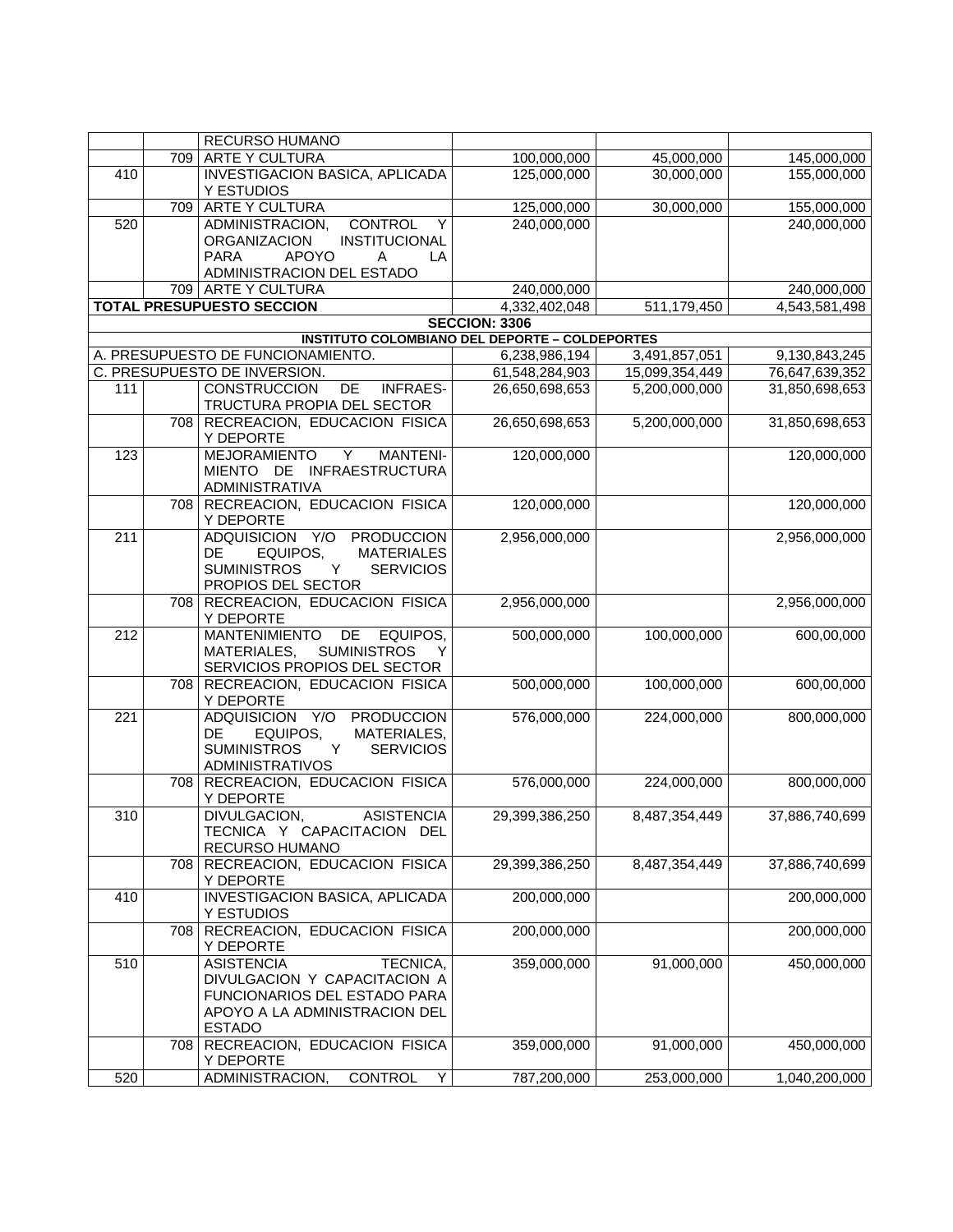|     |      | ORGANIZACION<br>INSTITUCIONAL<br><b>PARA</b><br><b>APOYO</b><br>A<br>LA<br>ADMINISTRACION DEL ESTADO                                                                                      |                                                     |                |                                 |
|-----|------|-------------------------------------------------------------------------------------------------------------------------------------------------------------------------------------------|-----------------------------------------------------|----------------|---------------------------------|
|     |      | 708 RECREACION, EDUCACION FISICA<br>Y DEPORTE                                                                                                                                             | 787,200,000                                         | 253,000,000    | 1,040,200,000                   |
|     |      | <b>TOTAL PRESUPUESTO SECCION</b>                                                                                                                                                          | 67,787,271,097                                      | 18,591,211,500 | 86,378,482,597                  |
|     |      |                                                                                                                                                                                           | <b>SECCION: 3307</b>                                |                |                                 |
|     |      |                                                                                                                                                                                           | <b>INSTITUTO CARO Y CUERVO</b>                      |                |                                 |
|     |      | A. PRESUPUESTO DE FUNCIONAMIENTO.                                                                                                                                                         | 3,462,179,641                                       | 73,711,687     | 3,535,891,328                   |
|     |      | C. PRESUPUESTO DE INVERSION.                                                                                                                                                              | 1,241,844,557                                       |                | 1,241,844,557                   |
| 122 |      | <b>ADQUISICION</b><br>DE<br><b>INFRAES-</b><br>TRUCTURA ADMINISTRATIVA                                                                                                                    | 700,000,000                                         |                | 700,000,000                     |
|     |      | 709 ARTE Y CULTURA                                                                                                                                                                        | 700,000,000                                         |                | 700,000,000                     |
| 211 |      | ADQUISICION Y/O PRODUCCION<br>DE<br>EQUIPOS,<br><b>MATERIALES</b><br>Y<br><b>SUMINISTROS</b><br><b>SERVICIOS</b><br>PROPIOS DEL SECTOR                                                    | 223,000,000                                         |                | 223,000,000                     |
|     |      | 709 ARTE Y CULTURA                                                                                                                                                                        | 223,000,000                                         |                | 223,000,000                     |
| 410 |      | INVESTIGACION BASICA, APLICADA<br>Y ESTUDIOS                                                                                                                                              | 318,844,557                                         |                | 318,844,557                     |
|     |      | 709 ARTE Y CULTURA                                                                                                                                                                        | 318,844,557                                         |                | 318,844,557                     |
|     |      | <b>TOTAL PRESUPUESTO SECCION</b>                                                                                                                                                          | 4,704,024,198                                       | 73,711,687     | 4,777,735,885                   |
|     |      |                                                                                                                                                                                           | <b>SECCION: 3401</b>                                |                |                                 |
|     |      | A. PRESUPUESTO DE FUNCIONAMIENTO.                                                                                                                                                         | AUDITORIA GENERAL DE LA REPUBLICA<br>11,240,566,181 |                | 11,240,566,181                  |
|     |      | C. PRESUPUESTO DE INVERSION.                                                                                                                                                              | 1,500,000,000                                       |                | 1,500,000,000                   |
| 211 |      | ADQUISICION Y/O<br><b>PRODUCCION</b><br>DE.<br>EQUIPOS,<br><b>MATERIALES</b>                                                                                                              | 1,200,000,000                                       |                | 1,200,000,000                   |
|     |      | <b>SUMINISTROS</b><br><b>SERVICIOS</b><br>Y<br>PROPIOS DEL SECTOR                                                                                                                         |                                                     |                |                                 |
|     | 400  | <b>INTERSUBSECTORIAL</b><br><b>COMUNICACIONES</b>                                                                                                                                         | 1,200,000,000                                       |                | 1,200,000,000                   |
| 310 |      | <b>ASISTENCIA</b><br>DIVULGACION,<br>TECNICA Y CAPACITACION DEL<br>RECURSO HUMANO                                                                                                         | 200,000,000                                         |                | 200,000,000                     |
|     | 1000 | INTERSUBSECTORIAL GOBIERNO                                                                                                                                                                | 200,000,000                                         |                | 200,000,000                     |
| 510 |      | <b>ASISTENCIA</b><br>TECNICA,<br>DIVULGACION Y CAPACITACION A<br>FUNCIONARIOS DEL ESTADO PARA<br>APOYO A LA ADMINISTRACION DEL<br><b>ESTADO</b>                                           | 100,000,000                                         |                | 100,000,000                     |
|     | 1000 | INTERSUBSECTORIAL GOBIERNO                                                                                                                                                                | 100,000,000                                         |                | 100,000,000                     |
|     |      | <b>TOTAL PRESUPUESTO SECCION</b>                                                                                                                                                          | 12,740,566,181                                      |                | 12,740,566,181                  |
|     |      |                                                                                                                                                                                           | <b>SECCION: 3501</b>                                |                |                                 |
|     |      | MINISTERIO DE COMERCIO, INDUSTRIA Y TURISMO<br>A. PRESUPUESTO DE FUNCIONAMIENTO.                                                                                                          | 140,165,820,000                                     |                | 140,165,820,000                 |
|     |      | C. PRESUPUESTO DE INVERSION.                                                                                                                                                              | 52,785,014,750                                      |                | 52,785,014,750                  |
| 111 |      | <b>CONSTRUCCION</b><br>DE<br>INFRAESTRUCTURA PROPIA DEL<br><b>SECTOR</b>                                                                                                                  | 3.003,000,000                                       |                | 3,003,000,000                   |
|     | 200  | INTERSUBSECTORIAL<br><b>INDUSTRIA</b><br>Y COMERCIO                                                                                                                                       | 3.003,000,000                                       |                | 3,003,000,000                   |
| 211 | 200  | ADQUISICION Y/O<br><b>PRODUCCION</b><br>DE<br>EQUIPOS,<br><b>MATERIALES</b><br><b>SUMINISTROS</b><br><b>SERVICIOS</b><br>Y<br>PROPIOS DEL SECTOR<br>INTERSUBSECTORIAL<br><b>INDUSTRIA</b> | 11,926,364,750<br>5,967,000,000                     |                | 11,926,364,750<br>5,967,000,000 |
|     |      | Y COMERCIO                                                                                                                                                                                |                                                     |                |                                 |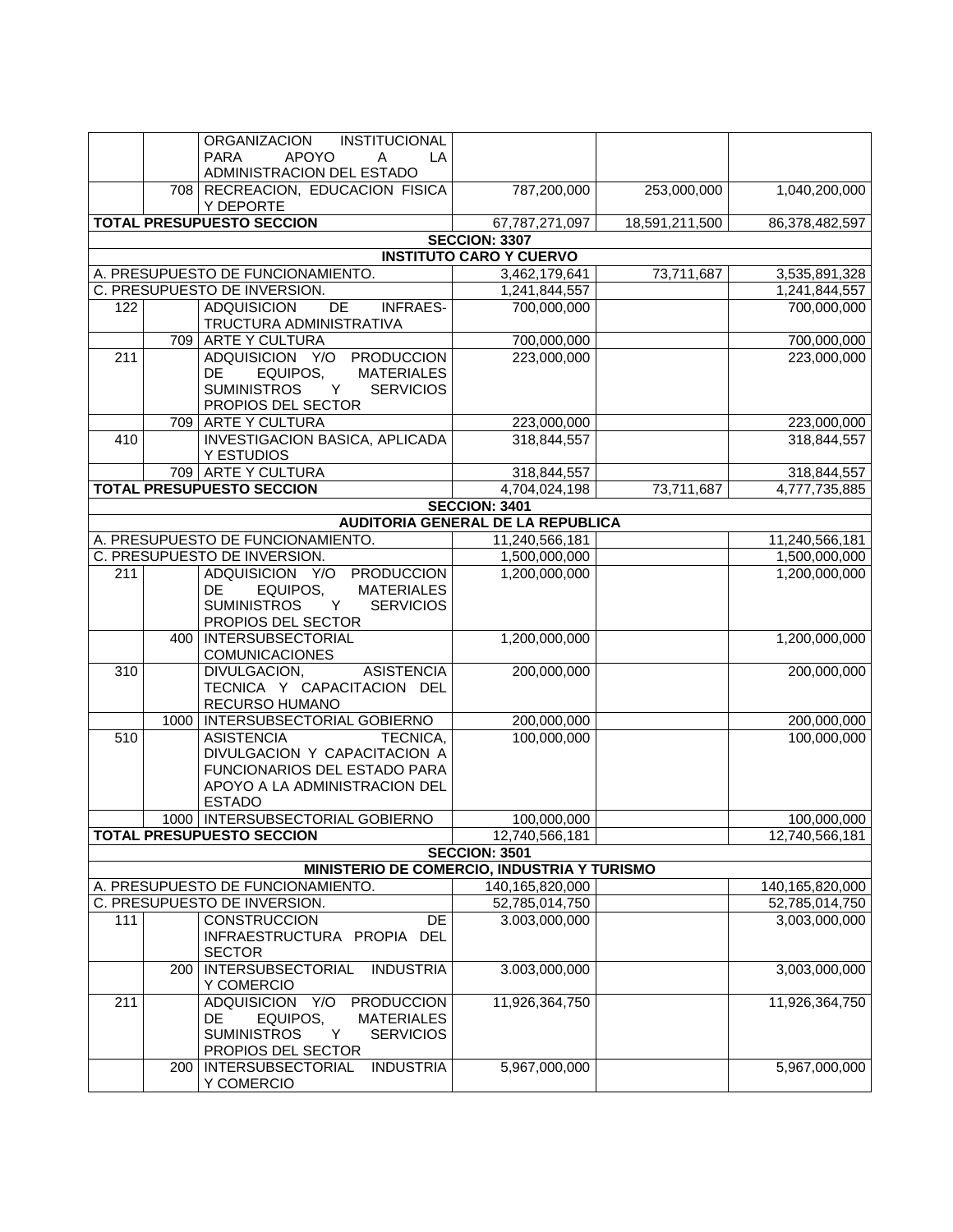|     |     | 206   TURISMO                                          | 5,959,360,750                  |                | 5,959,364,750   |
|-----|-----|--------------------------------------------------------|--------------------------------|----------------|-----------------|
| 212 |     | MANTENIMIENTO DE EQUIPOS,                              | 568,162,500                    |                | 568,162,500     |
|     |     | MATERIALES, SUMINISTROS<br>Y                           |                                |                |                 |
|     |     | SERVICIOS PROPIOS DEL SECTOR                           |                                |                |                 |
|     |     | 205 COMERCIO EXTERNO                                   | 568,162,500                    |                | 568,162,500     |
| 221 |     | ADQUISICION Y/O PRODUCCION                             | 1,200,000,000                  |                | 1,200,000,000   |
|     |     | EQUIPOS,<br>MATERIALES,<br>DE                          |                                |                |                 |
|     |     | <b>SUMINISTROS</b><br>$\mathsf{Y}$<br><b>SERVICIOS</b> |                                |                |                 |
|     |     | <b>ADMINISTRATIVOS</b>                                 |                                |                |                 |
|     | 205 | COMERCIO EXTERNO                                       | 1,200,000,000                  |                | 1,200,000,000   |
| 310 |     | <b>ASISTENCIA</b><br>DIVULGACION,                      | 3,071,250,000                  |                | 3,071,250,000   |
|     |     | TECNICA Y CAPACITACION DEL                             |                                |                |                 |
|     |     | RECURSO HUMANO                                         |                                |                |                 |
|     | 200 | INTERSUBSECTORIAL INDUSTRIA                            | 1,000,000,000                  |                | 1,000,000,000   |
|     | 202 | Y COMERCIO<br>PEQUENA Y MEDIANA INDUSTRIA              | 200,000,000                    |                | 200,000,000     |
|     | 204 | <b>COMERCIO INTERNO</b>                                | 50,000,000                     |                | 50,000,000      |
|     |     | 205 COMERCIO EXTERNO                                   | 521,250,000                    |                | 521,250,000     |
|     |     | 206 TURISMO                                            | 1,200,000,000                  |                | 1,200,000,000   |
|     |     | 1000   INTERSUBSECTORIAL GOBIERNO                      | 100,000,000                    |                | 100,000,000     |
| 320 |     | <b>PROTECCION</b><br>Y<br><b>BIENESTAR</b>             | 1,683,637,500                  |                | 1,683,637,500   |
|     |     | SOCIAL DEL RECURSO HUMANO                              |                                |                |                 |
|     | 201 | <b>MICROEMPRESA</b><br>E<br><b>INDUSTRIA</b>           | 1,683,637,500                  |                | 1,683,637,500   |
|     |     | ARTESANAL                                              |                                |                |                 |
| 410 |     | INVESTIGACION BASICA, APLICADA                         | 175,000,000                    |                | 175,000,000     |
|     |     | Y ESTUDIOS                                             |                                |                |                 |
|     |     | 204 COMERCIO INTERNO                                   | 75,000,000                     |                | 75,000,000      |
|     |     | 1000   INTERSUBSECTORIAL GOBIERNO                      | 100,000,000                    |                | 100,000,000     |
| 420 |     | ESTUDIOS DE PREINVERSION                               | 100,000,000                    |                | 100,000,000     |
|     | 202 | PEQUENA Y MEDIANA INDUSTRIA                            | 100,000,000                    |                | 100,000,000     |
| 430 |     | LEVANTAMIENTO DE INFORMA-                              | 2,100,000,000                  |                | 2,100,000,000   |
|     |     | CION PARA PROCESAMIENTO                                |                                |                |                 |
|     |     | 205 COMERCIO EXTERNO                                   | 2,100,000,000                  |                | 2,100,000,000   |
| 520 |     | ADMINISTRACION,<br><b>CONTROL</b><br>Y                 | 22,400,000,000                 |                | 22,400,000,000  |
|     |     | <b>ORGANIZACION</b><br><b>INSTITUCIONAL</b>            |                                |                |                 |
|     |     | <b>APOYO</b><br><b>PARA</b><br>LA<br>A                 |                                |                |                 |
|     |     | ADMINISTRACION DEL ESTADO                              |                                |                |                 |
|     |     | 200   INTERSUBSECTORIAL INDUSTRIA                      | 400,000,000                    |                | 400,000,000     |
|     |     | Y COMERCIO                                             |                                |                |                 |
|     |     | 201 MICROEMPRESA<br>E<br><b>INDUSTRIA</b><br>ARTESANAL | 22,000,000,000                 |                | 22,000,000,000  |
| 530 |     | <b>CONTROL</b><br>$\prec$<br>ATENCION,                 | 3,200,000,000                  |                | 3,200,000,000   |
|     |     | <b>ORGANIZACION</b><br><b>INSTITUCIONAL</b>            |                                |                |                 |
|     |     | PARA APOYO A LA GESTION DEL                            |                                |                |                 |
|     |     | <b>ESTADO</b>                                          |                                |                |                 |
|     | 200 | <b>INTERSUBSECTORIAL</b><br><b>INDUSTRIA</b>           | 3,200,000,000                  |                | 3,200,000,000   |
|     |     | Y COMERCIO                                             |                                |                |                 |
| 610 |     | <b>CREDITOS</b>                                        | 3,357,600,000                  |                | 3,357,600,000   |
|     |     | 200   INTERSUBSECTORIAL<br><b>INDUSTRIA</b>            | 3,357,600,000                  |                | 3,357,600,000   |
|     |     | Y COMERCIO                                             |                                |                |                 |
|     |     | <b>TOTAL PRESUPUESTO SECCION</b>                       | 192,950,834,750                |                | 192,950,834,750 |
|     |     |                                                        | <b>SECCION: 3502</b>           |                |                 |
|     |     |                                                        | SUPERINTENDENCIA DE SOCIEDADES |                |                 |
|     |     | A. PRESUPUESTO DE FUNCIONAMIENTO.                      |                                | 56,152,665,000 | 56,152,665,000  |
|     |     | C. PRESUPUESTO DE INVERSION.                           |                                | 4,955,805,825  | 4,955,805,825   |
| 112 |     | <b>ADQUISICION</b><br><b>DE</b><br><b>INFRAES-</b>     |                                | 4,955,805,825  | 4,955,805,825   |
|     |     | TRUCTURA PROPIA DEL SECTOR                             |                                |                |                 |
|     |     | 1000   INTERSUBSECTORIAL GOBIERNO                      |                                | 4,955,805,825  | 4,955,805,825   |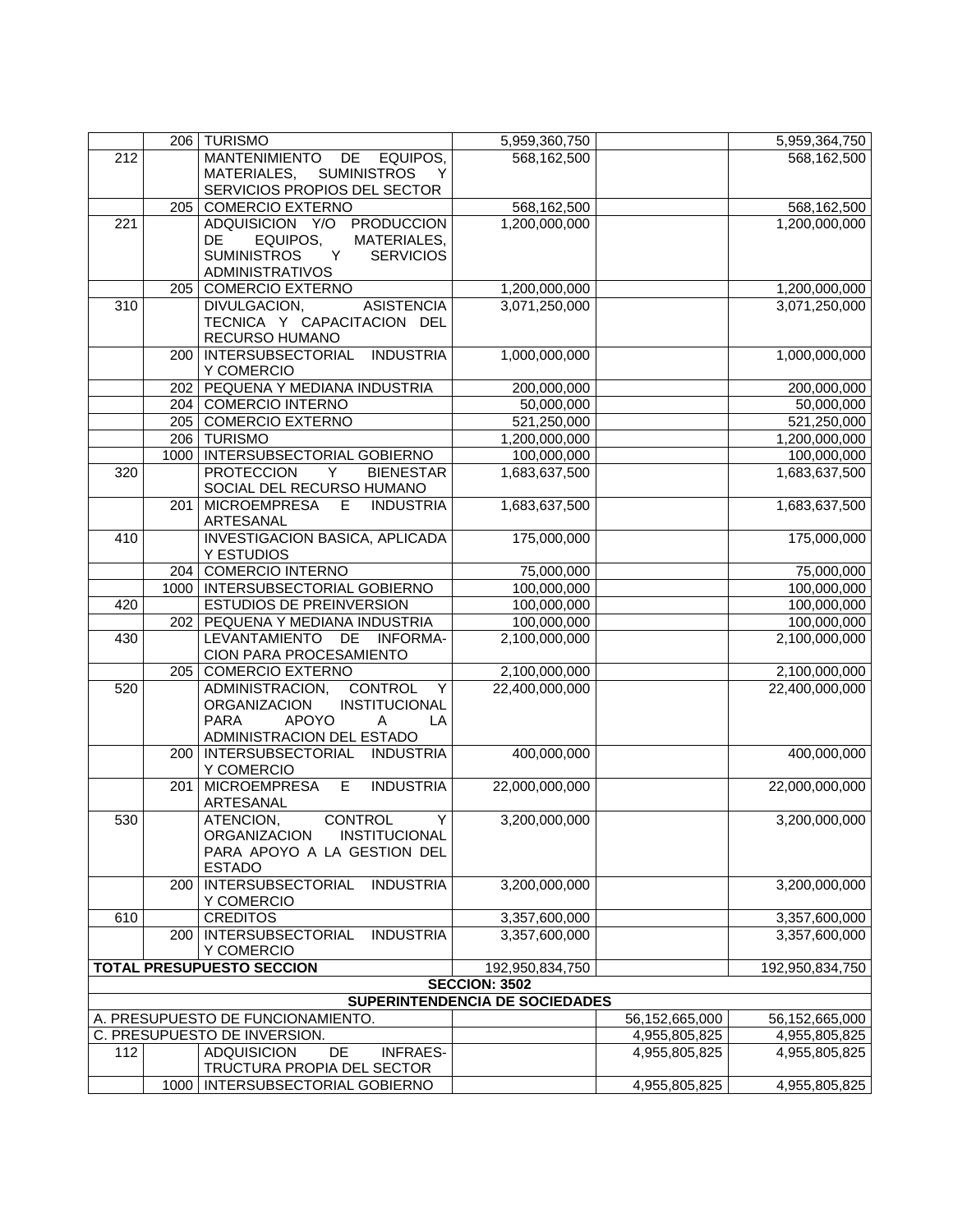|                                           |                      | <b>TOTAL PRESUPUESTO SECCION</b>                        |                    | 61,108,470,825 | 61,108,470,825     |  |  |  |  |
|-------------------------------------------|----------------------|---------------------------------------------------------|--------------------|----------------|--------------------|--|--|--|--|
|                                           | <b>SECCION: 3601</b> |                                                         |                    |                |                    |  |  |  |  |
| <b>MINISTERIO DE LA PROTECCIÓN SOCIAL</b> |                      |                                                         |                    |                |                    |  |  |  |  |
|                                           |                      | A. PRESUPUESTO DE FUNCIONAMIENTO.                       | 14,517,301,654,763 |                | 14,517,301,654,763 |  |  |  |  |
|                                           |                      | C. PRESUPUESTO DE INVERSION.                            | 2,853,146,244,424  |                | 2,853,146,244,424  |  |  |  |  |
| 111                                       |                      | <b>CONSTRUCCION</b><br><b>DE</b>                        | 147,000,000        |                | 147,000,000        |  |  |  |  |
|                                           |                      | INFRAESTRUCTURA PROPIA DEL                              |                    |                |                    |  |  |  |  |
|                                           | 302                  | <b>SECTOR</b><br>SERVICIOS GENERALES DE SALUD           | 147,000,000        |                | 147,000,000        |  |  |  |  |
| 112                                       |                      | <b>ADQUISICION</b><br>DE<br><b>INFRAES-</b>             | 3,580,000,000      |                | 3,580,000,000      |  |  |  |  |
|                                           |                      | TRUCTURA PROPIA DEL SECTOR                              |                    |                |                    |  |  |  |  |
|                                           | 300                  | <b>INTERSUBSECTORIAL SALUD</b>                          | 300,000,000        |                | 300,000,000        |  |  |  |  |
|                                           |                      | 1300 INTERSUBSECTORIAL TRABAJO Y                        | 3,280,000,000      |                | 3,280,000,000      |  |  |  |  |
|                                           |                      | SEGURIDAD SOCIAL                                        |                    |                |                    |  |  |  |  |
| 113                                       |                      | <b>MEJORAMIENTO</b><br><b>MANTENI-</b><br>Y             | 1,663,000,000      |                | 1,663,000,000      |  |  |  |  |
|                                           |                      | MIENTO DE INFRAESTRUCTURA                               |                    |                |                    |  |  |  |  |
|                                           |                      | PROPIA DEL SECTOR                                       |                    |                |                    |  |  |  |  |
|                                           | 300                  | INTERSUBSECTORIAL SALUD                                 | 1,663,000,000      |                | 1,663,000,000      |  |  |  |  |
| 123                                       |                      | <b>MEJORAMIENTO</b><br><b>MANTENI-</b><br>Y             | 1,164,606,510      |                | 1,164,606,510      |  |  |  |  |
|                                           |                      | MIENTO DE INFRAESTRUCTURA                               |                    |                |                    |  |  |  |  |
|                                           |                      | ADMINISTRATIVA                                          |                    |                |                    |  |  |  |  |
|                                           | 1302                 | <b>SOCIAL</b><br><b>BIENESTAR</b><br>A                  | 1,164,606,510      |                | 1,164,606,510      |  |  |  |  |
| 310                                       |                      | TRABAJADORES<br>DIVULGACION,<br><b>ASISTENCIA</b>       | 13,458,503,490     |                | 13,458,503,490     |  |  |  |  |
|                                           |                      | TECNICA Y CAPACITACION DEL                              |                    |                |                    |  |  |  |  |
|                                           |                      | RECURSO HUMANO                                          |                    |                |                    |  |  |  |  |
|                                           |                      | 300   INTERSUBSECTORIAL SALUD                           | 10,252,065,280     |                | 10,252,065,280     |  |  |  |  |
|                                           | 1300                 | INTERSUBSECTORIAL TRABAJO Y                             | 1,511,438,210      |                | 1,511,438,210      |  |  |  |  |
|                                           |                      | SEGURIDAD SOCIAL                                        |                    |                |                    |  |  |  |  |
|                                           | 1501                 | <b>ASISTENCIA</b><br><b>DIRECTA</b><br>A<br>LA          | 1,695,000,000      |                | 1,695,000,000      |  |  |  |  |
|                                           |                      | COMUNIDAD                                               |                    |                |                    |  |  |  |  |
| 320                                       |                      | <b>PROTECCION</b><br>$\overline{Y}$<br><b>BIENESTAR</b> | 149,429,000,000    |                | 149,429,000,000    |  |  |  |  |
|                                           |                      | SOCIAL DEL RECURSO HUMANO                               |                    |                |                    |  |  |  |  |
|                                           |                      | 300   INTERSUBSECTORIAL SALUD                           | 7,115,200,000      |                | 7,115,200,000      |  |  |  |  |
|                                           | 301                  | <b>PREVENCION EN SALUD</b>                              | 142,313,800,000    |                | 142,313,800,000    |  |  |  |  |
| 410                                       |                      | INVESTIGACION BASICA, APLICADA                          | 17,499.244,424     |                | 17,499,244,424     |  |  |  |  |
|                                           |                      | Y ESTUDIOS<br>300   INTERSUBSECTORIAL SALUD             | 2,721.000,000      |                | 2,721.000,000      |  |  |  |  |
|                                           | 303                  | SERVICIOS ESPECIALIZADOS DE                             | 14,028,244,424     |                | 14,028,244,424     |  |  |  |  |
|                                           |                      | <b>SALUD</b>                                            |                    |                |                    |  |  |  |  |
|                                           | 1300                 | INTERSUBSECTORIAL TRABAJO Y                             | 750,000,000        |                | 750,000,000        |  |  |  |  |
|                                           |                      | <b>SEGURIDAD SOCIAL</b>                                 |                    |                |                    |  |  |  |  |
| 430                                       |                      | <b>LEVANTAMIENTO</b><br>DE<br><b>INFORMA-</b>           | 2,725,480,000      |                | 2,725,480,000      |  |  |  |  |
|                                           |                      | CION PARA PROCESAMIENTO                                 |                    |                |                    |  |  |  |  |
|                                           | 300                  | INTERSUBSECTORIAL SALUD                                 | 2,725,480,000      |                | 2,725,480,000      |  |  |  |  |
| 510                                       |                      | <b>ASISTENCIA</b><br>TECNICA,                           | 220,500,000        |                | 220,500,000        |  |  |  |  |
|                                           |                      | DIVULGACION Y CAPACITACION A                            |                    |                |                    |  |  |  |  |
|                                           |                      | FUNCIONARIOS DEL ESTADO PARA                            |                    |                |                    |  |  |  |  |
|                                           |                      | APOYO A LA ADMINISTRACION DEL<br><b>ESTADO</b>          |                    |                |                    |  |  |  |  |
|                                           | 1300                 | INTERSUBSECTORIAL TRABAJO Y                             | 220,500,000        |                | 220,500,000        |  |  |  |  |
|                                           |                      | SEGURIDAD SOCIAL                                        |                    |                |                    |  |  |  |  |
| 520                                       |                      | ADMINISTRACION,<br><b>CONTROL</b><br>Y                  | 4,745,000,000      |                | 4,745,000,000      |  |  |  |  |
|                                           |                      | <b>ORGANIZACION</b><br>INSTITUCIONAL                    |                    |                |                    |  |  |  |  |
|                                           |                      | <b>APOYO</b><br><b>PARA</b><br>Α<br>LA                  |                    |                |                    |  |  |  |  |
|                                           |                      | ADMINISTRACION DEL ESTADO                               |                    |                |                    |  |  |  |  |
|                                           | 301                  | PREVENCION EN SALUD                                     | 245,000,000        |                | 245,000,000        |  |  |  |  |
|                                           | 1000                 | INTERSUBSECTORIAL GOBIERNO                              | 4,500,000,000      |                | 4,500,000,000      |  |  |  |  |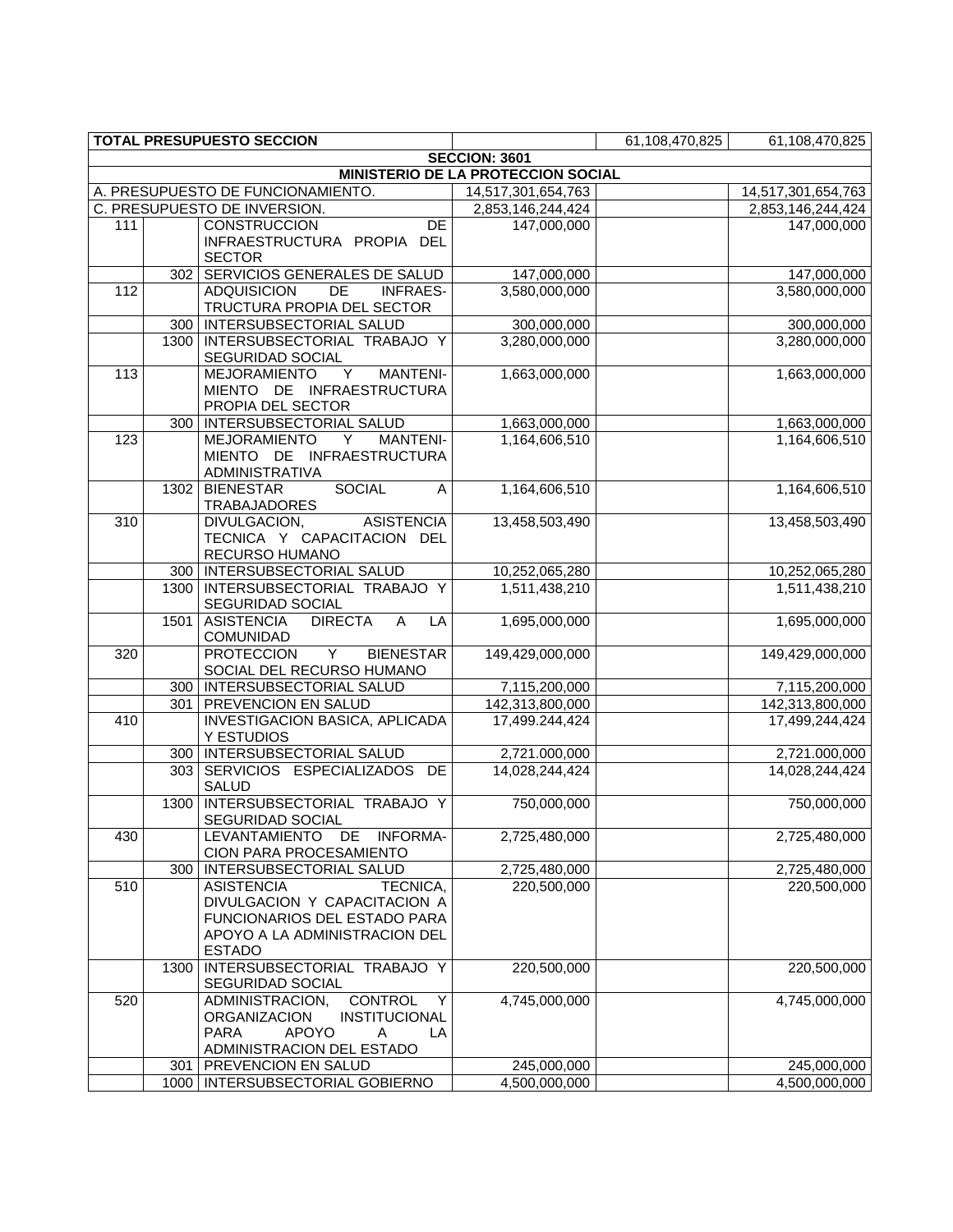| 530            |      | ATENCION,<br>CONTROL<br>Y<br><b>ORGANIZACION</b><br><b>INSTITUCIONAL</b><br>PARA APOYO A LA GESTION DEL | 682,000,000                                    |                   | 682,000,000        |
|----------------|------|---------------------------------------------------------------------------------------------------------|------------------------------------------------|-------------------|--------------------|
|                |      | <b>ESTADO</b>                                                                                           |                                                |                   |                    |
|                | 300  | <b>INTERSUBSECTORIAL SALUD</b>                                                                          | 388,000,000                                    |                   | 388,000,000        |
|                | 1302 | <b>BIENESTAR</b><br><b>SOCIAL</b><br>Α<br><b>TRABAJADORES</b>                                           | 294,000,000                                    |                   | 294,000,000        |
| 620            |      | <b>SUBSIDIOS DIRECTOS</b>                                                                               | 576,640,400,000                                |                   | 576,640,400,000    |
|                | 1300 | INTERSUBSECTORIAL TRABAJO Y                                                                             | 140,000,000,000                                |                   | 140,000,000,000    |
|                |      | SEGURIDAD SOCIAL                                                                                        |                                                |                   |                    |
|                | 1501 | <b>ASISTENCIA</b><br><b>DIRECTA</b><br>A<br>LA<br>COMUNIDAD                                             | 436,640,400,000                                |                   | 436,640,400,000    |
| 630            |      | <b>TRANSFERENCIAS</b>                                                                                   | 2,081,191,510,000                              |                   | 2,081,191,510,000  |
|                | 304  | <b>SERVICIOS</b><br><b>INTEGRALES</b><br>DE<br><b>SALUD</b>                                             | 2,064,418,510,000                              |                   | 2,064,418,510,000  |
|                | 1302 | <b>SOCIAL</b><br><b>BIENESTAR</b><br>$\mathsf A$<br><b>TRABAJADORES</b>                                 | 16,773,000,000                                 |                   | 16,773,000,000     |
|                |      | <b>TOTAL PRESUPUESTO SECCION</b>                                                                        | 17,370,447,899,187                             |                   | 17,370,447,899,187 |
|                |      |                                                                                                         | <b>SECCION: 3602</b>                           |                   |                    |
|                |      |                                                                                                         | <b>SERVICIO NACIONAL DE APRENDIZAJE (SENA)</b> |                   |                    |
|                |      | A. PRESUPUESTO DE FUNCIONAMIENTO.                                                                       |                                                | 50,786,300,000    | 50,786,300,000     |
|                |      | B. PRESUPUESTO DE SERVICIO DE LA DEUDA                                                                  |                                                | 183,500,000       | 183,500,000        |
| <b>PUBLICA</b> |      |                                                                                                         |                                                |                   |                    |
|                |      | C. PRESUPUESTO DE INVERSION.                                                                            |                                                | 1,078,772,000,000 | 1,078,772,000,000  |
| 111            |      | <b>CONSTRUCCION</b><br>DE                                                                               |                                                | 20,000,000,000    | 20,000,000,000     |
|                |      | INFRAESTRUCTURA PROPIA<br><b>DEL</b>                                                                    |                                                |                   |                    |
|                |      | <b>SECTOR</b>                                                                                           |                                                |                   |                    |
|                | 704  | <b>CAPACITACION</b><br><b>TECNICA</b><br><b>NO</b>                                                      |                                                | 20,000,000,000    | 20,000,000,000     |
|                |      | PROFESIONAL                                                                                             |                                                |                   |                    |
| 211            |      | ADQUISICION Y/O PRODUCCION                                                                              |                                                | 6,000,000,000     | 6,000,000,000      |
|                |      | <b>MATERIALES</b><br>DE<br>EQUIPOS,<br><b>SUMINISTROS</b><br><b>SERVICIOS</b>                           |                                                |                   |                    |
|                |      | Y<br>PROPIOS DEL SECTOR                                                                                 |                                                |                   |                    |
|                | 704  | <b>TECNICA</b><br><b>CAPACITACION</b><br><b>NO</b>                                                      |                                                | 6,000,000,000     | 6,000,000,000      |
|                |      | PROFESIONAL                                                                                             |                                                |                   |                    |
| 310            |      | <b>ASISTENCIA</b><br>DIVULGACION,                                                                       |                                                | 710,953,900,000   | 710,953,900,000    |
|                |      | TECNICA Y CAPACITACION DEL                                                                              |                                                |                   |                    |
|                |      | RECURSO HUMANO                                                                                          |                                                |                   |                    |
|                | 704  | <b>TECNICA</b><br><b>CAPACITACION</b><br><b>NO</b>                                                      |                                                | 710,853,900,000   | 710,853,900,000    |
|                |      | PROFESIONAL                                                                                             |                                                |                   |                    |
|                | 1300 | INTERSUBSECTORIAL TRABAJO Y<br>SEGURIDAD SOCIAL                                                         |                                                | 100,000,000       | 100,000,000        |
| 320            |      | <b>PROTECCION</b><br>Y<br><b>BIENESTAR</b>                                                              |                                                | 91,900,000,000    | 91,900,000,000     |
|                |      | SOCIAL DEL RECURSO HUMANO                                                                               |                                                |                   |                    |
|                | 1302 | <b>BIENESTAR</b><br><b>SOCIAL</b><br>Α<br><b>TRABAJADORES</b>                                           |                                                | 91,900,000,000    | 91,900,000,000     |
| 410            |      | <b>INVESTIGACION BASICA, APLICADA</b>                                                                   |                                                | 183,368,100,000   | 183,368,100,000    |
|                |      | Y ESTUDIOS                                                                                              |                                                |                   |                    |
|                | 704  | CAPACITACION<br><b>TECNICA</b><br><b>NO</b>                                                             |                                                | 183,368,100,000   | 183,368,100,000    |
|                |      | PROFESIONAL                                                                                             |                                                |                   |                    |
| 610            |      | <b>CREDITOS</b>                                                                                         |                                                | 35,700,000,000    | 35,700,000,000     |
|                | 1302 | <b>SOCIAL</b><br><b>BIENESTAR</b><br>A<br><b>TRABAJADORES</b>                                           |                                                | 35,700,000,000    | 35,700,000,000     |
| 620            |      | <b>SUBSIDIOS DIRECTOS</b>                                                                               |                                                | 30,850,000,000    | 30,850,000,000     |
|                | 1300 | INTERSUBSECTORIAL TRABAJO Y                                                                             |                                                | 30,850,000,000    | 30,850,000,000     |
|                |      | SEGURIDAD SOCIAL                                                                                        |                                                |                   |                    |
|                |      | <b>TOTAL PRESUPUESTO SECCION</b>                                                                        |                                                | 1,129,741,800,000 | 1,129,741,800,000  |
|                |      |                                                                                                         | <b>SECCION: 3603</b>                           |                   |                    |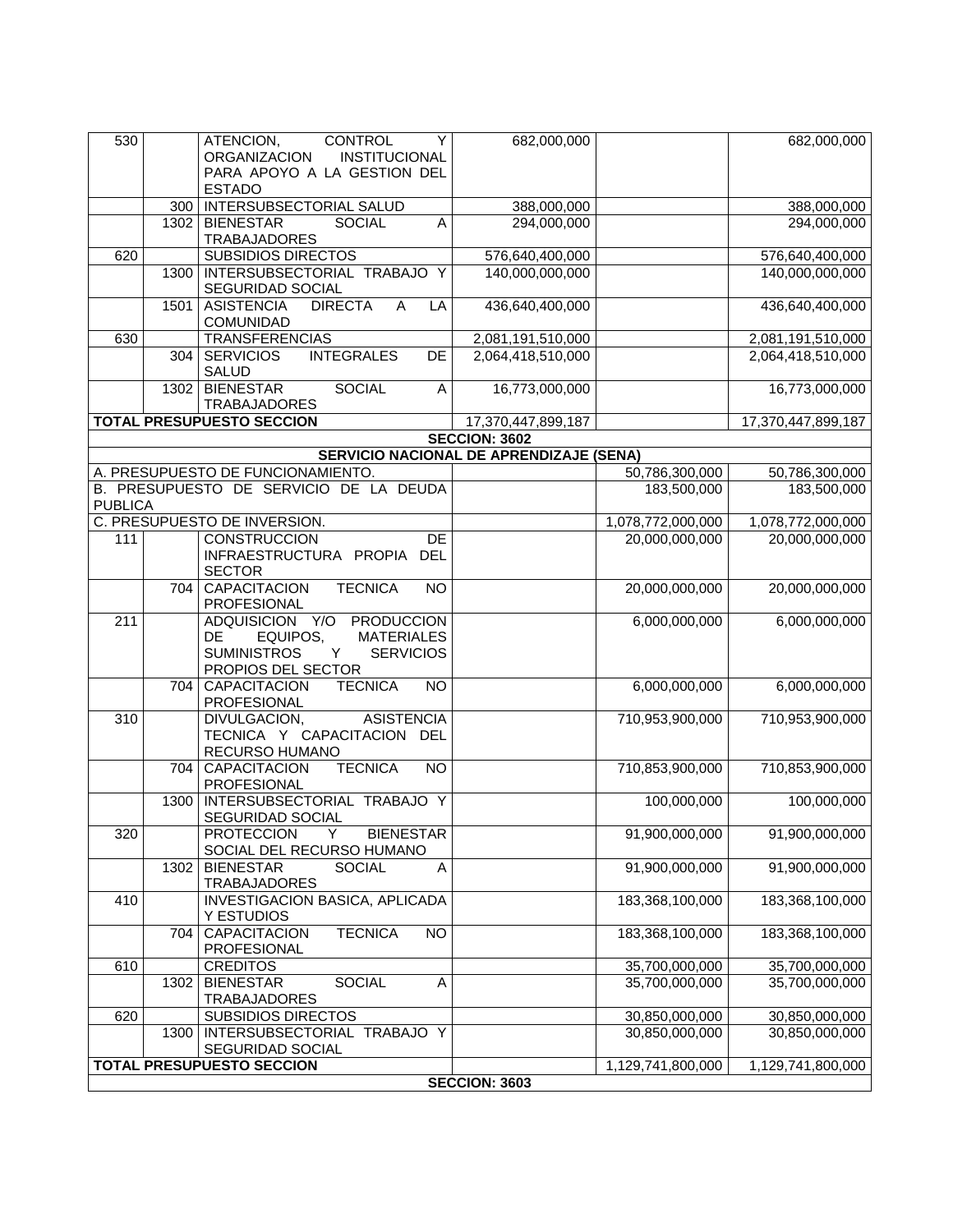| <b>FONDO DE PREVISION SOCIAL DEL CONGRESO</b>        |                                                                                           |                                                                |                                                                  |                   |                   |  |  |
|------------------------------------------------------|-------------------------------------------------------------------------------------------|----------------------------------------------------------------|------------------------------------------------------------------|-------------------|-------------------|--|--|
|                                                      | A. PRESUPUESTO DE FUNCIONAMIENTO.<br>200,335,667,000<br>32,635,432,000<br>232,971,099,000 |                                                                |                                                                  |                   |                   |  |  |
|                                                      |                                                                                           | C. PRESUPUESTO DE INVERSION                                    | 800,000,000                                                      |                   | 800,000,000       |  |  |
| 112                                                  |                                                                                           | <b>INFRAES-</b><br><b>ADQUISICION</b><br>DE                    | 800,000,000                                                      |                   | 800,000,000       |  |  |
|                                                      |                                                                                           | TRUCTURA PROPIA DEL SECTOR                                     |                                                                  |                   |                   |  |  |
|                                                      |                                                                                           | 1301   REGLAMENTACION DEL TRABAJO                              | 800,000,000                                                      |                   | 800,000,000       |  |  |
|                                                      |                                                                                           | <b>TOTAL PRESUPUESTO SECCION</b>                               | 201,135,667,000                                                  | 32,635,432,000    | 233.771.099.000   |  |  |
|                                                      |                                                                                           |                                                                | <b>SECCION: 3605</b>                                             |                   |                   |  |  |
|                                                      |                                                                                           | FONDO DE PASIVO SOCIAL DE FERROCARRILES NACIONALES DE COLOMBIA |                                                                  |                   |                   |  |  |
|                                                      |                                                                                           | A. PRESUPUESTO DE FUNCIONAMIENTO.                              | 285,973,000,000                                                  | 40,821,000,000    | 326,794,000,000   |  |  |
|                                                      |                                                                                           | <b>TOTAL PRESUPUESTO SECCION</b>                               | 285,973,000,000                                                  | 40,821,000,000    | 326,794,000,000   |  |  |
|                                                      |                                                                                           |                                                                | <b>SECCION: 3606</b><br><b>INSTITUTO NACIONAL DE SALUD (INS)</b> |                   |                   |  |  |
|                                                      |                                                                                           | A. PRESUPUESTO DE FUNCIONAMIENTO.                              | 10,899,800,000                                                   | 1,341,300,000     | 12,241,100,000    |  |  |
|                                                      |                                                                                           | C. PRESUPUESTO DE INVERSION.                                   | 7,238,663,024                                                    | 2,621,453,206     | 9,860,116,230     |  |  |
| 113                                                  |                                                                                           | Y<br><b>MEJORAMIENTO</b><br><b>MANTENI-</b>                    |                                                                  | 1,408,000,000     | 1,408,000,000     |  |  |
|                                                      |                                                                                           | MIENTO DE INFRAESTRUCTURA                                      |                                                                  |                   |                   |  |  |
|                                                      |                                                                                           | PROPIA DEL SECTOR                                              |                                                                  |                   |                   |  |  |
|                                                      |                                                                                           | 300   INTERSUBSECTORIAL SALUD                                  |                                                                  | 1,408,000,000     | 1,408,000,000     |  |  |
| 212                                                  |                                                                                           | <b>MANTENIMIENTO</b><br>DE<br>EQUIPOS,                         | 956,800,000                                                      | 468,000,000       | 1,424,800,000     |  |  |
|                                                      |                                                                                           | <b>SUMINISTROS</b><br>MATERIALES,<br>Y                         |                                                                  |                   |                   |  |  |
|                                                      |                                                                                           | SERVICIOS PROPIOS DEL SECTOR                                   |                                                                  |                   |                   |  |  |
|                                                      | 300                                                                                       | INTERSUBSECTORIAL SALUD                                        | 956,800,000                                                      | 468,000,000       | 1,424,800,000     |  |  |
| 221                                                  |                                                                                           | ADQUISICION Y/O PRODUCCION                                     | 634,063,024                                                      | 209,853,206       | 843,916,230       |  |  |
|                                                      |                                                                                           | DE<br>EQUIPOS,<br>MATERIALES,                                  |                                                                  |                   |                   |  |  |
|                                                      |                                                                                           | <b>SUMINISTROS</b><br><b>SERVICIOS</b><br>Y.                   |                                                                  |                   |                   |  |  |
|                                                      |                                                                                           | <b>ADMINISTRATIVOS</b>                                         |                                                                  |                   |                   |  |  |
|                                                      | 406                                                                                       | SERVICIOS DE VALOR AGREGADO<br>EN COMUNICACIONES               | 634,063,024                                                      | 209,853,206       | 843,916,230       |  |  |
| 320                                                  |                                                                                           | <b>PROTECCION</b><br><b>BIENESTAR</b><br>Y                     | 1,050,400,000                                                    | 104,000,000       | 1,154,400,000     |  |  |
|                                                      |                                                                                           | SOCIAL DEL RECURSO HUMANO                                      |                                                                  |                   |                   |  |  |
|                                                      | 301                                                                                       | PREVENCION EN SALUD                                            | 1,050,400,000                                                    | 104,000,000       | 1,154,400,000     |  |  |
| 410                                                  |                                                                                           | INVESTIGACION BASICA, APLICADA                                 | 1,547,000,000                                                    | 322,400,000       | 1,869,400,000     |  |  |
|                                                      |                                                                                           | Y ESTUDIOS                                                     |                                                                  |                   |                   |  |  |
|                                                      |                                                                                           | 300   INTERSUBSECTORIAL SALUD                                  | 1,547,000,000                                                    | 322,400,000       | 1,869,400,000     |  |  |
| 510                                                  |                                                                                           | <b>ASISTENCIA</b><br>TECNICA,                                  | 3,050,400,000                                                    | 104,000,000       | 3,154,400,000     |  |  |
|                                                      |                                                                                           | DIVULGACION Y CAPACITACION A                                   |                                                                  |                   |                   |  |  |
|                                                      |                                                                                           | FUNCIONARIOS DEL ESTADO PARA                                   |                                                                  |                   |                   |  |  |
|                                                      |                                                                                           | APOYO A LA ADMINISTRACION DEL                                  |                                                                  |                   |                   |  |  |
|                                                      |                                                                                           | <b>ESTADO</b>                                                  |                                                                  |                   |                   |  |  |
|                                                      | 300                                                                                       | INTERSUBSECTORIAL SALUD<br>ADMINISTRACION,                     | 3,050,400,000                                                    | 104,000,000       | 3,154,400,000     |  |  |
| 520                                                  |                                                                                           | <b>CONTROL</b><br>Y<br>ORGANIZACION<br>INSTITUCIONAL           |                                                                  | 5,200,000         | 5,200,000         |  |  |
|                                                      |                                                                                           | <b>PARA</b><br><b>APOYO</b><br>A<br>LA                         |                                                                  |                   |                   |  |  |
|                                                      |                                                                                           | ADMINISTRACION DEL ESTADO                                      |                                                                  |                   |                   |  |  |
|                                                      | 304                                                                                       | <b>SERVICIOS</b><br><b>INTEGRALES</b><br>DE                    |                                                                  | 5,200,000         | 5,200,000         |  |  |
|                                                      |                                                                                           | <b>SALUD</b>                                                   |                                                                  |                   |                   |  |  |
|                                                      |                                                                                           | <b>TOTAL PRESUPUESTO SECCION</b>                               | 18,138,463,024                                                   | 3,962,753,206     | 22,101,216,230    |  |  |
|                                                      |                                                                                           |                                                                | <b>SECCION: 3607</b>                                             |                   |                   |  |  |
|                                                      | <b>INSTITUTO COLOMBIANO DE BIENESTAR FAMILIAR (ICBF)</b>                                  |                                                                |                                                                  |                   |                   |  |  |
| A. PRESUPUESTO DE FUNCIONAMIENTO.<br>160,635,730,000 |                                                                                           |                                                                |                                                                  |                   | 160,635,730,000   |  |  |
|                                                      |                                                                                           | C. PRESUPUESTO DE INVERSION.                                   | 25,082,000,000                                                   | 1,831,009,479,000 | 1,856,091,479,000 |  |  |
| 111                                                  |                                                                                           | <b>CONSTRUCCION</b><br><b>DE</b>                               | 3,082,000,000                                                    |                   | 3,082,000,000     |  |  |
|                                                      |                                                                                           | INFRAESTRUCTURA PROPIA<br><b>DEL</b>                           |                                                                  |                   |                   |  |  |
|                                                      |                                                                                           | <b>SECTOR</b>                                                  |                                                                  |                   |                   |  |  |
|                                                      | 1500                                                                                      | INTERSUBSECTORIAL<br>DESARROLLO COMUNITARIO                    | 3,082,000,000                                                    |                   | 3,082,000,000     |  |  |
| 123                                                  |                                                                                           | Y<br><b>MANTENI-</b><br>MEJORAMIENTO                           |                                                                  | 73,650,312,500    | 73,650,312,500    |  |  |
|                                                      |                                                                                           |                                                                |                                                                  |                   |                   |  |  |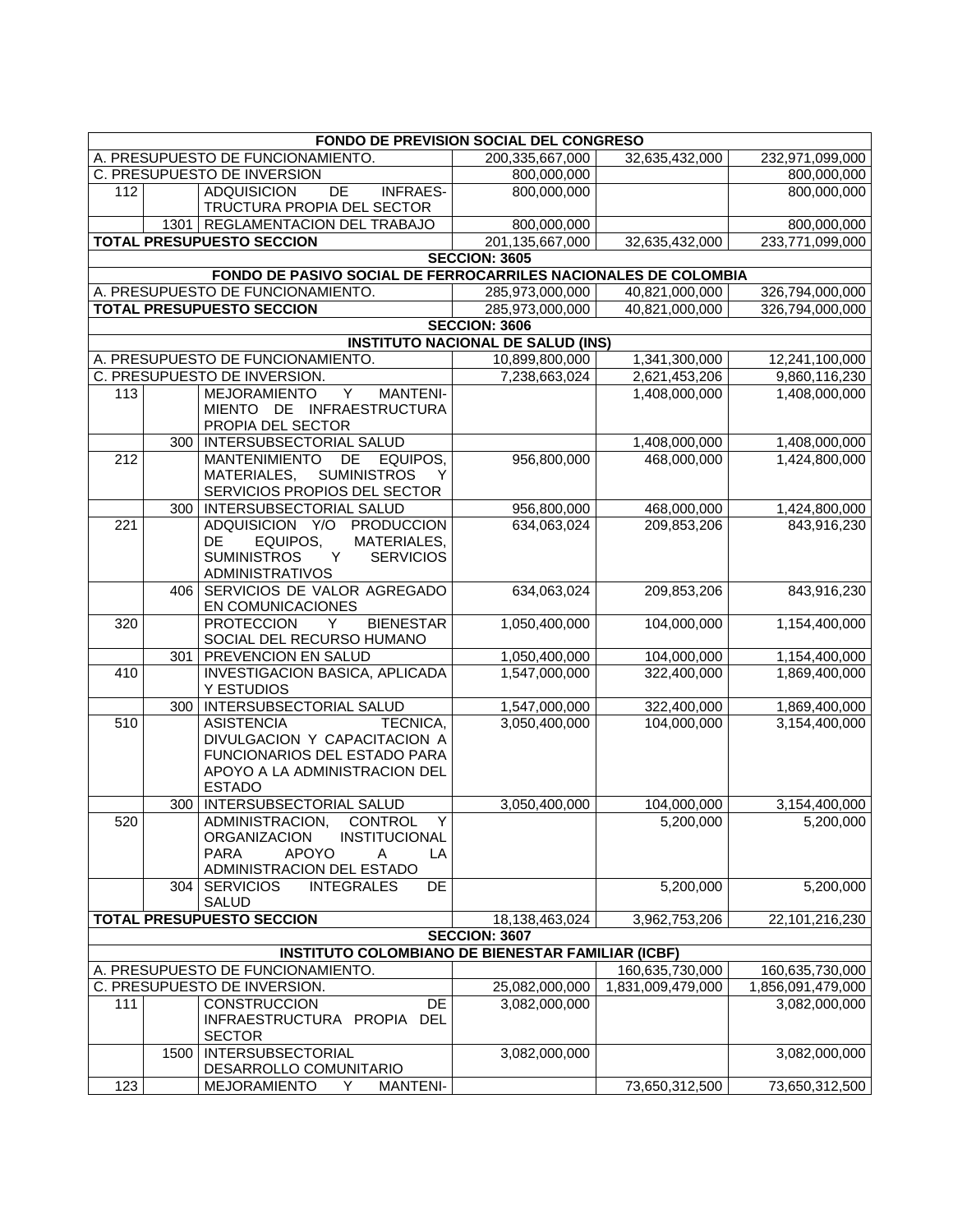| 300   INTERSUBSECTORIAL SALUD<br>73,650,312,500<br>73,650,312,500<br>221<br>ADQUISICION Y/O PRODUCCION<br>27,807,893,072<br>27,807,893,072<br>EQUIPOS,<br>MATERIALES,<br><b>DE</b><br><b>SUMINISTROS</b><br>Y<br><b>SERVICIOS</b><br><b>ADMINISTRATIVOS</b><br>300   INTERSUBSECTORIAL SALUD<br>27,807,893,072<br>27,807,893,072<br>310<br><b>ASISTENCIA</b><br>DIVULGACION,<br>16,602,300,432<br>16,602,300,432<br>TECNICA Y CAPACITACION DEL<br>RECURSO HUMANO<br>300   INTERSUBSECTORIAL SALUD<br>16,602,300,432<br>16,602,300,432<br>320<br><b>PROTECCION</b><br><b>BIENESTAR</b><br>22,000,000,000<br>1,707,917,297,996<br>1,729,917,297,996<br>Y<br>SOCIAL DEL RECURSO HUMANO<br><b>DIRECTA</b><br>22,000,000,000<br><b>ASISTENCIA</b><br>1,707,917,297,996<br>1,729,917,297,996<br>1501<br>LA<br>A<br>COMUNIDAD<br><b>INVESTIGACION BASICA, APLICADA</b><br>410<br>2,837,175,000<br>2,837,175,000<br>Y ESTUDIOS<br>300 INTERSUBSECTORIAL SALUD<br>2,837,175,000<br>2,837,175,000<br>510<br><b>ASISTENCIA</b><br>TECNICA,<br>2,194,500,000<br>2,194,500,000<br>DIVULGACION Y CAPACI-TACION A<br>FUNCIONARIOS DEL ESTADO PARA<br>APOYO A LA ADMINISTRACION DEL<br><b>ESTADO</b><br>300   INTERSUBSECTORIAL SALUD<br>2,194,500,000<br>2,194,500,000<br><b>TOTAL PRESUPUESTO SECCION</b><br>25,082,000,000<br>1,991,645,209,000<br>2,016,727,209,000<br><b>SECCION: 3608</b><br>SUPERINTENDENCIA NACIONAL DE SALUD<br>A. PRESUPUESTO DE FUNCIONAMIENTO.<br>20,028,995,000<br>400,000,000<br>20,428,995,000<br>C. PRESUPUESTO DE INVERSION.<br>2,146,558,278<br>2,776,048,000<br>4,922,606,278<br>ACTUALIZACION DE INFORMACION<br>2,146,558,278<br>2,776,048,000<br>4,922,606,278<br>440<br>PARA PROCESAMIENTO<br>300   INTERSUBSECTORIAL SALUD<br>2,146,558,278<br>2,776,048,000<br>4,922,606,278<br><b>TOTAL PRESUPUESTO SECCION</b><br>22,805,043,000<br>2,546,558,278<br>25, 351, 601, 278<br><b>SECCION: 3609</b><br><b>INSTITUTO NACIONAL DE VIGILANCIA DE MEDICAMENTOS Y ALIMENTOS - INVIMA</b><br>A. PRESUPUESTO DE FUNCIONAMIENTO.<br>20,211,408,000<br>20,211,408,000<br>C. PRESUPUESTO DE INVERSION.<br>19,148,552,562<br>19,148,552,562<br><b>ADQUISICION</b><br>DE<br>5,603,552,562<br>5,603,552,562<br>112<br>INFRAESTRUCTURA PROPIA DEL<br><b>SECTOR</b><br>300   INTERSUBSECTORIAL SALUD<br>5,603,552,562<br>5,603,552,562<br>ADQUISICION Y/O PRODUCCION<br>4,011,000,000<br>4,011,000,000<br>211<br>EQUIPOS,<br>DE<br><b>MATERIALES</b><br><b>SUMINISTROS</b><br><b>SERVICIOS</b><br>Y<br>PROPIOS DEL SECTOR<br>INTERSUBSECTORIAL SALUD<br>300<br>4,011,000,000<br>4,011,000,000<br>756,000,000<br>756,000,000<br>310<br>DIVULGACION,<br><b>ASISTENCIA</b><br>TECNICA Y CAPACITACION DEL<br>RECURSO HUMANO<br>300   INTERSUBSECTORIAL SALUD<br>756,000,000<br>756,000,000<br>INVESTIGACION BASICA, APLICADA<br>410<br>492,000,000<br>492,000,000<br>Y ESTUDIOS<br>300   INTERSUBSECTORIAL SALUD<br>492,000,000<br>492,000,000<br>3,115,000,000<br>430<br>LEVANTAMIENTO<br>DE<br>3,115,000,000<br><b>INFORMACION</b><br><b>PARA</b><br>PROCESAMIENTO<br>301<br>PREVENCION EN SALUD<br>3,115,000,000<br>3,115,000,000 |  | MIENTO DE INFRAESTRUCTURA |  |  |
|----------------------------------------------------------------------------------------------------------------------------------------------------------------------------------------------------------------------------------------------------------------------------------------------------------------------------------------------------------------------------------------------------------------------------------------------------------------------------------------------------------------------------------------------------------------------------------------------------------------------------------------------------------------------------------------------------------------------------------------------------------------------------------------------------------------------------------------------------------------------------------------------------------------------------------------------------------------------------------------------------------------------------------------------------------------------------------------------------------------------------------------------------------------------------------------------------------------------------------------------------------------------------------------------------------------------------------------------------------------------------------------------------------------------------------------------------------------------------------------------------------------------------------------------------------------------------------------------------------------------------------------------------------------------------------------------------------------------------------------------------------------------------------------------------------------------------------------------------------------------------------------------------------------------------------------------------------------------------------------------------------------------------------------------------------------------------------------------------------------------------------------------------------------------------------------------------------------------------------------------------------------------------------------------------------------------------------------------------------------------------------------------------------------------------------------------------------------------------------------------------------------------------------------------------------------------------------------------------------------------------------------------------------------------------------------------------------------------------------------------------------------------------------------------------------------------------------------------------------------------------------------------------------------------------------------------------------------------------------------------------------------------------------------------------------------------------------------------------------------------------------------|--|---------------------------|--|--|
|                                                                                                                                                                                                                                                                                                                                                                                                                                                                                                                                                                                                                                                                                                                                                                                                                                                                                                                                                                                                                                                                                                                                                                                                                                                                                                                                                                                                                                                                                                                                                                                                                                                                                                                                                                                                                                                                                                                                                                                                                                                                                                                                                                                                                                                                                                                                                                                                                                                                                                                                                                                                                                                                                                                                                                                                                                                                                                                                                                                                                                                                                                                                        |  | ADMINISTRATIVA            |  |  |
|                                                                                                                                                                                                                                                                                                                                                                                                                                                                                                                                                                                                                                                                                                                                                                                                                                                                                                                                                                                                                                                                                                                                                                                                                                                                                                                                                                                                                                                                                                                                                                                                                                                                                                                                                                                                                                                                                                                                                                                                                                                                                                                                                                                                                                                                                                                                                                                                                                                                                                                                                                                                                                                                                                                                                                                                                                                                                                                                                                                                                                                                                                                                        |  |                           |  |  |
|                                                                                                                                                                                                                                                                                                                                                                                                                                                                                                                                                                                                                                                                                                                                                                                                                                                                                                                                                                                                                                                                                                                                                                                                                                                                                                                                                                                                                                                                                                                                                                                                                                                                                                                                                                                                                                                                                                                                                                                                                                                                                                                                                                                                                                                                                                                                                                                                                                                                                                                                                                                                                                                                                                                                                                                                                                                                                                                                                                                                                                                                                                                                        |  |                           |  |  |
|                                                                                                                                                                                                                                                                                                                                                                                                                                                                                                                                                                                                                                                                                                                                                                                                                                                                                                                                                                                                                                                                                                                                                                                                                                                                                                                                                                                                                                                                                                                                                                                                                                                                                                                                                                                                                                                                                                                                                                                                                                                                                                                                                                                                                                                                                                                                                                                                                                                                                                                                                                                                                                                                                                                                                                                                                                                                                                                                                                                                                                                                                                                                        |  |                           |  |  |
|                                                                                                                                                                                                                                                                                                                                                                                                                                                                                                                                                                                                                                                                                                                                                                                                                                                                                                                                                                                                                                                                                                                                                                                                                                                                                                                                                                                                                                                                                                                                                                                                                                                                                                                                                                                                                                                                                                                                                                                                                                                                                                                                                                                                                                                                                                                                                                                                                                                                                                                                                                                                                                                                                                                                                                                                                                                                                                                                                                                                                                                                                                                                        |  |                           |  |  |
|                                                                                                                                                                                                                                                                                                                                                                                                                                                                                                                                                                                                                                                                                                                                                                                                                                                                                                                                                                                                                                                                                                                                                                                                                                                                                                                                                                                                                                                                                                                                                                                                                                                                                                                                                                                                                                                                                                                                                                                                                                                                                                                                                                                                                                                                                                                                                                                                                                                                                                                                                                                                                                                                                                                                                                                                                                                                                                                                                                                                                                                                                                                                        |  |                           |  |  |
|                                                                                                                                                                                                                                                                                                                                                                                                                                                                                                                                                                                                                                                                                                                                                                                                                                                                                                                                                                                                                                                                                                                                                                                                                                                                                                                                                                                                                                                                                                                                                                                                                                                                                                                                                                                                                                                                                                                                                                                                                                                                                                                                                                                                                                                                                                                                                                                                                                                                                                                                                                                                                                                                                                                                                                                                                                                                                                                                                                                                                                                                                                                                        |  |                           |  |  |
|                                                                                                                                                                                                                                                                                                                                                                                                                                                                                                                                                                                                                                                                                                                                                                                                                                                                                                                                                                                                                                                                                                                                                                                                                                                                                                                                                                                                                                                                                                                                                                                                                                                                                                                                                                                                                                                                                                                                                                                                                                                                                                                                                                                                                                                                                                                                                                                                                                                                                                                                                                                                                                                                                                                                                                                                                                                                                                                                                                                                                                                                                                                                        |  |                           |  |  |
|                                                                                                                                                                                                                                                                                                                                                                                                                                                                                                                                                                                                                                                                                                                                                                                                                                                                                                                                                                                                                                                                                                                                                                                                                                                                                                                                                                                                                                                                                                                                                                                                                                                                                                                                                                                                                                                                                                                                                                                                                                                                                                                                                                                                                                                                                                                                                                                                                                                                                                                                                                                                                                                                                                                                                                                                                                                                                                                                                                                                                                                                                                                                        |  |                           |  |  |
|                                                                                                                                                                                                                                                                                                                                                                                                                                                                                                                                                                                                                                                                                                                                                                                                                                                                                                                                                                                                                                                                                                                                                                                                                                                                                                                                                                                                                                                                                                                                                                                                                                                                                                                                                                                                                                                                                                                                                                                                                                                                                                                                                                                                                                                                                                                                                                                                                                                                                                                                                                                                                                                                                                                                                                                                                                                                                                                                                                                                                                                                                                                                        |  |                           |  |  |
|                                                                                                                                                                                                                                                                                                                                                                                                                                                                                                                                                                                                                                                                                                                                                                                                                                                                                                                                                                                                                                                                                                                                                                                                                                                                                                                                                                                                                                                                                                                                                                                                                                                                                                                                                                                                                                                                                                                                                                                                                                                                                                                                                                                                                                                                                                                                                                                                                                                                                                                                                                                                                                                                                                                                                                                                                                                                                                                                                                                                                                                                                                                                        |  |                           |  |  |
|                                                                                                                                                                                                                                                                                                                                                                                                                                                                                                                                                                                                                                                                                                                                                                                                                                                                                                                                                                                                                                                                                                                                                                                                                                                                                                                                                                                                                                                                                                                                                                                                                                                                                                                                                                                                                                                                                                                                                                                                                                                                                                                                                                                                                                                                                                                                                                                                                                                                                                                                                                                                                                                                                                                                                                                                                                                                                                                                                                                                                                                                                                                                        |  |                           |  |  |
|                                                                                                                                                                                                                                                                                                                                                                                                                                                                                                                                                                                                                                                                                                                                                                                                                                                                                                                                                                                                                                                                                                                                                                                                                                                                                                                                                                                                                                                                                                                                                                                                                                                                                                                                                                                                                                                                                                                                                                                                                                                                                                                                                                                                                                                                                                                                                                                                                                                                                                                                                                                                                                                                                                                                                                                                                                                                                                                                                                                                                                                                                                                                        |  |                           |  |  |
|                                                                                                                                                                                                                                                                                                                                                                                                                                                                                                                                                                                                                                                                                                                                                                                                                                                                                                                                                                                                                                                                                                                                                                                                                                                                                                                                                                                                                                                                                                                                                                                                                                                                                                                                                                                                                                                                                                                                                                                                                                                                                                                                                                                                                                                                                                                                                                                                                                                                                                                                                                                                                                                                                                                                                                                                                                                                                                                                                                                                                                                                                                                                        |  |                           |  |  |
|                                                                                                                                                                                                                                                                                                                                                                                                                                                                                                                                                                                                                                                                                                                                                                                                                                                                                                                                                                                                                                                                                                                                                                                                                                                                                                                                                                                                                                                                                                                                                                                                                                                                                                                                                                                                                                                                                                                                                                                                                                                                                                                                                                                                                                                                                                                                                                                                                                                                                                                                                                                                                                                                                                                                                                                                                                                                                                                                                                                                                                                                                                                                        |  |                           |  |  |
|                                                                                                                                                                                                                                                                                                                                                                                                                                                                                                                                                                                                                                                                                                                                                                                                                                                                                                                                                                                                                                                                                                                                                                                                                                                                                                                                                                                                                                                                                                                                                                                                                                                                                                                                                                                                                                                                                                                                                                                                                                                                                                                                                                                                                                                                                                                                                                                                                                                                                                                                                                                                                                                                                                                                                                                                                                                                                                                                                                                                                                                                                                                                        |  |                           |  |  |
|                                                                                                                                                                                                                                                                                                                                                                                                                                                                                                                                                                                                                                                                                                                                                                                                                                                                                                                                                                                                                                                                                                                                                                                                                                                                                                                                                                                                                                                                                                                                                                                                                                                                                                                                                                                                                                                                                                                                                                                                                                                                                                                                                                                                                                                                                                                                                                                                                                                                                                                                                                                                                                                                                                                                                                                                                                                                                                                                                                                                                                                                                                                                        |  |                           |  |  |
|                                                                                                                                                                                                                                                                                                                                                                                                                                                                                                                                                                                                                                                                                                                                                                                                                                                                                                                                                                                                                                                                                                                                                                                                                                                                                                                                                                                                                                                                                                                                                                                                                                                                                                                                                                                                                                                                                                                                                                                                                                                                                                                                                                                                                                                                                                                                                                                                                                                                                                                                                                                                                                                                                                                                                                                                                                                                                                                                                                                                                                                                                                                                        |  |                           |  |  |
|                                                                                                                                                                                                                                                                                                                                                                                                                                                                                                                                                                                                                                                                                                                                                                                                                                                                                                                                                                                                                                                                                                                                                                                                                                                                                                                                                                                                                                                                                                                                                                                                                                                                                                                                                                                                                                                                                                                                                                                                                                                                                                                                                                                                                                                                                                                                                                                                                                                                                                                                                                                                                                                                                                                                                                                                                                                                                                                                                                                                                                                                                                                                        |  |                           |  |  |
|                                                                                                                                                                                                                                                                                                                                                                                                                                                                                                                                                                                                                                                                                                                                                                                                                                                                                                                                                                                                                                                                                                                                                                                                                                                                                                                                                                                                                                                                                                                                                                                                                                                                                                                                                                                                                                                                                                                                                                                                                                                                                                                                                                                                                                                                                                                                                                                                                                                                                                                                                                                                                                                                                                                                                                                                                                                                                                                                                                                                                                                                                                                                        |  |                           |  |  |
|                                                                                                                                                                                                                                                                                                                                                                                                                                                                                                                                                                                                                                                                                                                                                                                                                                                                                                                                                                                                                                                                                                                                                                                                                                                                                                                                                                                                                                                                                                                                                                                                                                                                                                                                                                                                                                                                                                                                                                                                                                                                                                                                                                                                                                                                                                                                                                                                                                                                                                                                                                                                                                                                                                                                                                                                                                                                                                                                                                                                                                                                                                                                        |  |                           |  |  |
|                                                                                                                                                                                                                                                                                                                                                                                                                                                                                                                                                                                                                                                                                                                                                                                                                                                                                                                                                                                                                                                                                                                                                                                                                                                                                                                                                                                                                                                                                                                                                                                                                                                                                                                                                                                                                                                                                                                                                                                                                                                                                                                                                                                                                                                                                                                                                                                                                                                                                                                                                                                                                                                                                                                                                                                                                                                                                                                                                                                                                                                                                                                                        |  |                           |  |  |
|                                                                                                                                                                                                                                                                                                                                                                                                                                                                                                                                                                                                                                                                                                                                                                                                                                                                                                                                                                                                                                                                                                                                                                                                                                                                                                                                                                                                                                                                                                                                                                                                                                                                                                                                                                                                                                                                                                                                                                                                                                                                                                                                                                                                                                                                                                                                                                                                                                                                                                                                                                                                                                                                                                                                                                                                                                                                                                                                                                                                                                                                                                                                        |  |                           |  |  |
|                                                                                                                                                                                                                                                                                                                                                                                                                                                                                                                                                                                                                                                                                                                                                                                                                                                                                                                                                                                                                                                                                                                                                                                                                                                                                                                                                                                                                                                                                                                                                                                                                                                                                                                                                                                                                                                                                                                                                                                                                                                                                                                                                                                                                                                                                                                                                                                                                                                                                                                                                                                                                                                                                                                                                                                                                                                                                                                                                                                                                                                                                                                                        |  |                           |  |  |
|                                                                                                                                                                                                                                                                                                                                                                                                                                                                                                                                                                                                                                                                                                                                                                                                                                                                                                                                                                                                                                                                                                                                                                                                                                                                                                                                                                                                                                                                                                                                                                                                                                                                                                                                                                                                                                                                                                                                                                                                                                                                                                                                                                                                                                                                                                                                                                                                                                                                                                                                                                                                                                                                                                                                                                                                                                                                                                                                                                                                                                                                                                                                        |  |                           |  |  |
|                                                                                                                                                                                                                                                                                                                                                                                                                                                                                                                                                                                                                                                                                                                                                                                                                                                                                                                                                                                                                                                                                                                                                                                                                                                                                                                                                                                                                                                                                                                                                                                                                                                                                                                                                                                                                                                                                                                                                                                                                                                                                                                                                                                                                                                                                                                                                                                                                                                                                                                                                                                                                                                                                                                                                                                                                                                                                                                                                                                                                                                                                                                                        |  |                           |  |  |
|                                                                                                                                                                                                                                                                                                                                                                                                                                                                                                                                                                                                                                                                                                                                                                                                                                                                                                                                                                                                                                                                                                                                                                                                                                                                                                                                                                                                                                                                                                                                                                                                                                                                                                                                                                                                                                                                                                                                                                                                                                                                                                                                                                                                                                                                                                                                                                                                                                                                                                                                                                                                                                                                                                                                                                                                                                                                                                                                                                                                                                                                                                                                        |  |                           |  |  |
|                                                                                                                                                                                                                                                                                                                                                                                                                                                                                                                                                                                                                                                                                                                                                                                                                                                                                                                                                                                                                                                                                                                                                                                                                                                                                                                                                                                                                                                                                                                                                                                                                                                                                                                                                                                                                                                                                                                                                                                                                                                                                                                                                                                                                                                                                                                                                                                                                                                                                                                                                                                                                                                                                                                                                                                                                                                                                                                                                                                                                                                                                                                                        |  |                           |  |  |
|                                                                                                                                                                                                                                                                                                                                                                                                                                                                                                                                                                                                                                                                                                                                                                                                                                                                                                                                                                                                                                                                                                                                                                                                                                                                                                                                                                                                                                                                                                                                                                                                                                                                                                                                                                                                                                                                                                                                                                                                                                                                                                                                                                                                                                                                                                                                                                                                                                                                                                                                                                                                                                                                                                                                                                                                                                                                                                                                                                                                                                                                                                                                        |  |                           |  |  |
|                                                                                                                                                                                                                                                                                                                                                                                                                                                                                                                                                                                                                                                                                                                                                                                                                                                                                                                                                                                                                                                                                                                                                                                                                                                                                                                                                                                                                                                                                                                                                                                                                                                                                                                                                                                                                                                                                                                                                                                                                                                                                                                                                                                                                                                                                                                                                                                                                                                                                                                                                                                                                                                                                                                                                                                                                                                                                                                                                                                                                                                                                                                                        |  |                           |  |  |
|                                                                                                                                                                                                                                                                                                                                                                                                                                                                                                                                                                                                                                                                                                                                                                                                                                                                                                                                                                                                                                                                                                                                                                                                                                                                                                                                                                                                                                                                                                                                                                                                                                                                                                                                                                                                                                                                                                                                                                                                                                                                                                                                                                                                                                                                                                                                                                                                                                                                                                                                                                                                                                                                                                                                                                                                                                                                                                                                                                                                                                                                                                                                        |  |                           |  |  |
|                                                                                                                                                                                                                                                                                                                                                                                                                                                                                                                                                                                                                                                                                                                                                                                                                                                                                                                                                                                                                                                                                                                                                                                                                                                                                                                                                                                                                                                                                                                                                                                                                                                                                                                                                                                                                                                                                                                                                                                                                                                                                                                                                                                                                                                                                                                                                                                                                                                                                                                                                                                                                                                                                                                                                                                                                                                                                                                                                                                                                                                                                                                                        |  |                           |  |  |
|                                                                                                                                                                                                                                                                                                                                                                                                                                                                                                                                                                                                                                                                                                                                                                                                                                                                                                                                                                                                                                                                                                                                                                                                                                                                                                                                                                                                                                                                                                                                                                                                                                                                                                                                                                                                                                                                                                                                                                                                                                                                                                                                                                                                                                                                                                                                                                                                                                                                                                                                                                                                                                                                                                                                                                                                                                                                                                                                                                                                                                                                                                                                        |  |                           |  |  |
|                                                                                                                                                                                                                                                                                                                                                                                                                                                                                                                                                                                                                                                                                                                                                                                                                                                                                                                                                                                                                                                                                                                                                                                                                                                                                                                                                                                                                                                                                                                                                                                                                                                                                                                                                                                                                                                                                                                                                                                                                                                                                                                                                                                                                                                                                                                                                                                                                                                                                                                                                                                                                                                                                                                                                                                                                                                                                                                                                                                                                                                                                                                                        |  |                           |  |  |
|                                                                                                                                                                                                                                                                                                                                                                                                                                                                                                                                                                                                                                                                                                                                                                                                                                                                                                                                                                                                                                                                                                                                                                                                                                                                                                                                                                                                                                                                                                                                                                                                                                                                                                                                                                                                                                                                                                                                                                                                                                                                                                                                                                                                                                                                                                                                                                                                                                                                                                                                                                                                                                                                                                                                                                                                                                                                                                                                                                                                                                                                                                                                        |  |                           |  |  |
|                                                                                                                                                                                                                                                                                                                                                                                                                                                                                                                                                                                                                                                                                                                                                                                                                                                                                                                                                                                                                                                                                                                                                                                                                                                                                                                                                                                                                                                                                                                                                                                                                                                                                                                                                                                                                                                                                                                                                                                                                                                                                                                                                                                                                                                                                                                                                                                                                                                                                                                                                                                                                                                                                                                                                                                                                                                                                                                                                                                                                                                                                                                                        |  |                           |  |  |
|                                                                                                                                                                                                                                                                                                                                                                                                                                                                                                                                                                                                                                                                                                                                                                                                                                                                                                                                                                                                                                                                                                                                                                                                                                                                                                                                                                                                                                                                                                                                                                                                                                                                                                                                                                                                                                                                                                                                                                                                                                                                                                                                                                                                                                                                                                                                                                                                                                                                                                                                                                                                                                                                                                                                                                                                                                                                                                                                                                                                                                                                                                                                        |  |                           |  |  |
|                                                                                                                                                                                                                                                                                                                                                                                                                                                                                                                                                                                                                                                                                                                                                                                                                                                                                                                                                                                                                                                                                                                                                                                                                                                                                                                                                                                                                                                                                                                                                                                                                                                                                                                                                                                                                                                                                                                                                                                                                                                                                                                                                                                                                                                                                                                                                                                                                                                                                                                                                                                                                                                                                                                                                                                                                                                                                                                                                                                                                                                                                                                                        |  |                           |  |  |
|                                                                                                                                                                                                                                                                                                                                                                                                                                                                                                                                                                                                                                                                                                                                                                                                                                                                                                                                                                                                                                                                                                                                                                                                                                                                                                                                                                                                                                                                                                                                                                                                                                                                                                                                                                                                                                                                                                                                                                                                                                                                                                                                                                                                                                                                                                                                                                                                                                                                                                                                                                                                                                                                                                                                                                                                                                                                                                                                                                                                                                                                                                                                        |  |                           |  |  |
|                                                                                                                                                                                                                                                                                                                                                                                                                                                                                                                                                                                                                                                                                                                                                                                                                                                                                                                                                                                                                                                                                                                                                                                                                                                                                                                                                                                                                                                                                                                                                                                                                                                                                                                                                                                                                                                                                                                                                                                                                                                                                                                                                                                                                                                                                                                                                                                                                                                                                                                                                                                                                                                                                                                                                                                                                                                                                                                                                                                                                                                                                                                                        |  |                           |  |  |
|                                                                                                                                                                                                                                                                                                                                                                                                                                                                                                                                                                                                                                                                                                                                                                                                                                                                                                                                                                                                                                                                                                                                                                                                                                                                                                                                                                                                                                                                                                                                                                                                                                                                                                                                                                                                                                                                                                                                                                                                                                                                                                                                                                                                                                                                                                                                                                                                                                                                                                                                                                                                                                                                                                                                                                                                                                                                                                                                                                                                                                                                                                                                        |  |                           |  |  |
|                                                                                                                                                                                                                                                                                                                                                                                                                                                                                                                                                                                                                                                                                                                                                                                                                                                                                                                                                                                                                                                                                                                                                                                                                                                                                                                                                                                                                                                                                                                                                                                                                                                                                                                                                                                                                                                                                                                                                                                                                                                                                                                                                                                                                                                                                                                                                                                                                                                                                                                                                                                                                                                                                                                                                                                                                                                                                                                                                                                                                                                                                                                                        |  |                           |  |  |
|                                                                                                                                                                                                                                                                                                                                                                                                                                                                                                                                                                                                                                                                                                                                                                                                                                                                                                                                                                                                                                                                                                                                                                                                                                                                                                                                                                                                                                                                                                                                                                                                                                                                                                                                                                                                                                                                                                                                                                                                                                                                                                                                                                                                                                                                                                                                                                                                                                                                                                                                                                                                                                                                                                                                                                                                                                                                                                                                                                                                                                                                                                                                        |  |                           |  |  |
|                                                                                                                                                                                                                                                                                                                                                                                                                                                                                                                                                                                                                                                                                                                                                                                                                                                                                                                                                                                                                                                                                                                                                                                                                                                                                                                                                                                                                                                                                                                                                                                                                                                                                                                                                                                                                                                                                                                                                                                                                                                                                                                                                                                                                                                                                                                                                                                                                                                                                                                                                                                                                                                                                                                                                                                                                                                                                                                                                                                                                                                                                                                                        |  |                           |  |  |
|                                                                                                                                                                                                                                                                                                                                                                                                                                                                                                                                                                                                                                                                                                                                                                                                                                                                                                                                                                                                                                                                                                                                                                                                                                                                                                                                                                                                                                                                                                                                                                                                                                                                                                                                                                                                                                                                                                                                                                                                                                                                                                                                                                                                                                                                                                                                                                                                                                                                                                                                                                                                                                                                                                                                                                                                                                                                                                                                                                                                                                                                                                                                        |  |                           |  |  |
|                                                                                                                                                                                                                                                                                                                                                                                                                                                                                                                                                                                                                                                                                                                                                                                                                                                                                                                                                                                                                                                                                                                                                                                                                                                                                                                                                                                                                                                                                                                                                                                                                                                                                                                                                                                                                                                                                                                                                                                                                                                                                                                                                                                                                                                                                                                                                                                                                                                                                                                                                                                                                                                                                                                                                                                                                                                                                                                                                                                                                                                                                                                                        |  |                           |  |  |
|                                                                                                                                                                                                                                                                                                                                                                                                                                                                                                                                                                                                                                                                                                                                                                                                                                                                                                                                                                                                                                                                                                                                                                                                                                                                                                                                                                                                                                                                                                                                                                                                                                                                                                                                                                                                                                                                                                                                                                                                                                                                                                                                                                                                                                                                                                                                                                                                                                                                                                                                                                                                                                                                                                                                                                                                                                                                                                                                                                                                                                                                                                                                        |  |                           |  |  |
|                                                                                                                                                                                                                                                                                                                                                                                                                                                                                                                                                                                                                                                                                                                                                                                                                                                                                                                                                                                                                                                                                                                                                                                                                                                                                                                                                                                                                                                                                                                                                                                                                                                                                                                                                                                                                                                                                                                                                                                                                                                                                                                                                                                                                                                                                                                                                                                                                                                                                                                                                                                                                                                                                                                                                                                                                                                                                                                                                                                                                                                                                                                                        |  |                           |  |  |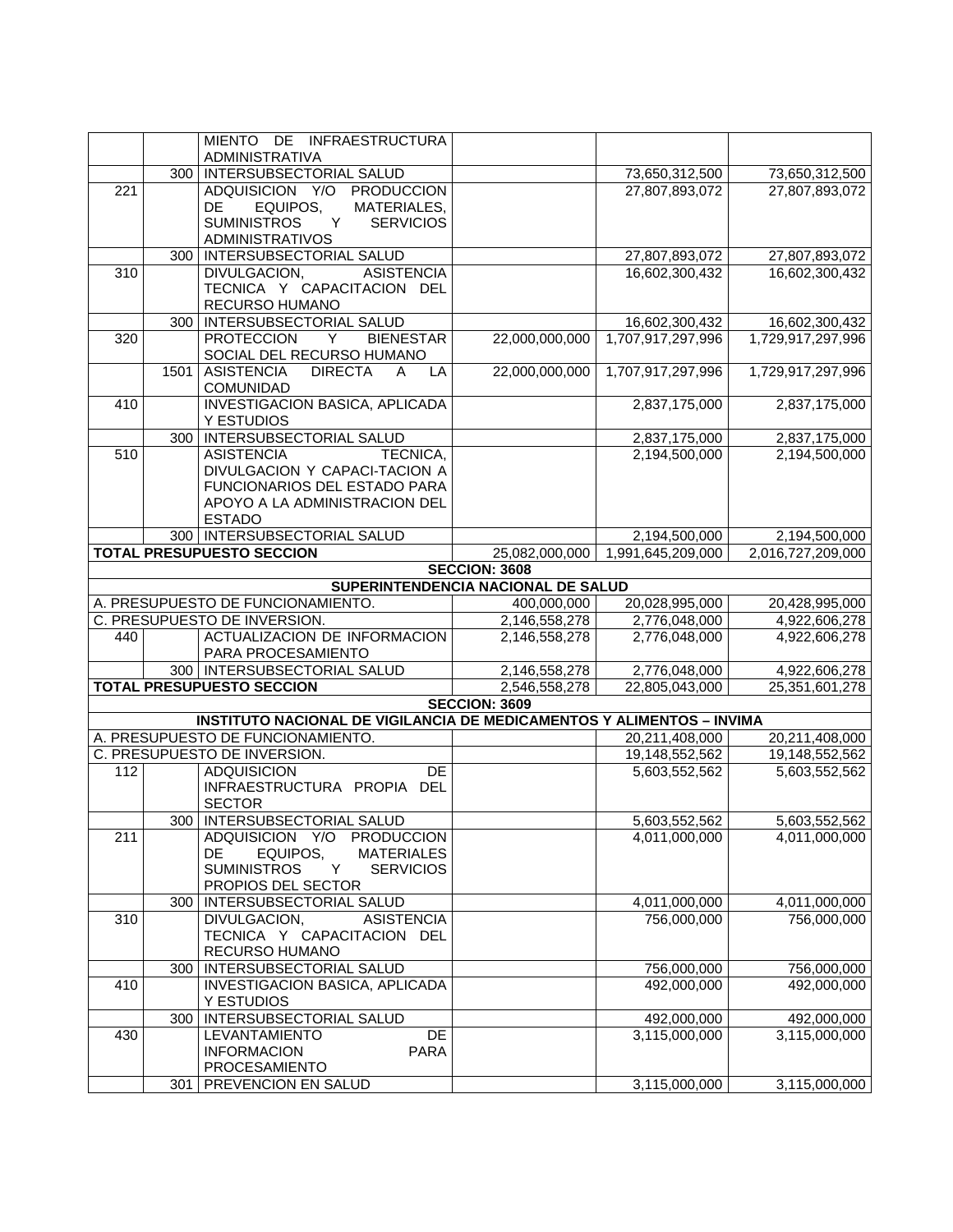| 510              |      | <b>ASISTENCIA</b><br>TECNICA,                                                                                                   |                                              | 5,171,000,000  | 5,171,000,000   |
|------------------|------|---------------------------------------------------------------------------------------------------------------------------------|----------------------------------------------|----------------|-----------------|
|                  |      | DIVULGACION Y CAPACI-TACION A<br>FUNCIONARIOS DEL ESTADO PARA                                                                   |                                              |                |                 |
|                  |      | APOYO A LA ADMINISTRACION DEL                                                                                                   |                                              |                |                 |
|                  |      | <b>ESTADO</b>                                                                                                                   |                                              |                |                 |
|                  |      | 301   PREVENCION EN SALUD                                                                                                       |                                              | 5,171,000,000  | 5,171,000,000   |
|                  |      | <b>TOTAL PRESUPUESTO SECCION</b>                                                                                                |                                              | 39,359,960,562 | 39,359,960,562  |
|                  |      |                                                                                                                                 | <b>SECCION: 3701</b>                         |                |                 |
|                  |      |                                                                                                                                 | <b>MINISTERIO DEL INTERIOR Y LA JUSTICIA</b> |                |                 |
|                  |      | A. PRESUPUESTO DE FUNCIONAMIENTO.                                                                                               | 169,410,778,634                              |                | 169,410,778,634 |
|                  |      | C. PRESUPUESTO DE INVERSION.                                                                                                    | 503,407,000,000                              |                | 503,407,000,000 |
| 111              |      | <b>CONSTRUCCION</b><br><b>DE</b><br>INFRAESTRUCTURA PROPIA DEL<br><b>SECTOR</b>                                                 | 445,770,990,000                              |                | 445,770,990,000 |
|                  | 802  | <b>SISTEMA</b><br>PENITENCIARIO<br>Y<br>CARCELARIO                                                                              | 445,770,990,000                              |                | 445,770,990,000 |
| $\overline{112}$ |      | $\overline{DE}$<br><b>ADQUISICION</b><br>INFRAESTRUCTURA PROPIA DEL<br><b>SECTOR</b>                                            | 10,000,000,000                               |                | 10,000,000,000  |
|                  | 1107 | <b>TENENCIA DE LA TIERRA</b>                                                                                                    | 10,000,000,000                               |                | 10,000,000,000  |
| 113              |      | Y<br><b>MEJORAMIENTO</b>                                                                                                        | 9,300,000,000                                |                | 9,300,000,000   |
|                  |      | <b>MANTENIMIENTO</b><br>DE<br>INFRAESTRUCTURA PROPIA DEL<br><b>SECTOR</b>                                                       |                                              |                |                 |
|                  | 802  | <b>PENITENCIARIO</b><br><b>SISTEMA</b><br>Y<br>CARCELARIO                                                                       | 9,300,000,000                                |                | 9,300,000,000   |
| 211              |      | ADQUISICION Y/O PRODUCCION                                                                                                      | 3,257,810,000                                |                | 3,257,810,000   |
|                  |      | <b>MATERIALES</b><br>DE<br>EQUIPOS,<br><b>SUMINISTROS</b><br>Y<br><b>SERVICIOS</b><br>PROPIOS DEL SECTOR                        |                                              |                |                 |
|                  |      | 1000   INTERSUBSECTORIAL GOBIERNO                                                                                               | 1,367,810,000                                |                | 1,367,810,000   |
|                  | 1001 | ATENCION DE EMERGENCIAS Y<br><b>DESASTRES</b>                                                                                   | 1,890,000,000                                |                | 1,890,000,000   |
| 310              |      | <b>ASISTENCIA</b><br>DIVULGACION,<br>TECNICA Y CAPACITACION DEL<br>RECURSO HUMANO                                               | 820,000,000                                  |                | 820,000,000     |
|                  |      | 800   INTERSUBSECTORIAL JUSTICIA                                                                                                | 610,000,000                                  |                | 610,000,000     |
|                  | 1500 | <b>INTERSUBSECTORIAL</b>                                                                                                        | 210,000,000                                  |                | 210,000,000     |
| 410              |      | DESARROLLO COMUNITARIO<br>INVESTIGACION BASICA, APLICADA                                                                        | 283,000,000                                  |                | 283,000,000     |
|                  |      | Y ESTUDIOS                                                                                                                      |                                              |                |                 |
|                  |      | 1000   INTERSUBSECTORIAL GOBIERNO<br><b>ASISTENCIA</b><br>DIVUL-                                                                | 283,000,000                                  |                | 283,000,000     |
| 510              |      | TECNICA,<br>CAPACITACION<br><b>GACION</b><br>Y<br>A<br>FUNCIONARIOS DEL ESTADO PARA<br>APOYO A LA AD-MINISTRACION<br>DEL ESTADO | 2,077,200,000                                |                | 2,077,200,000   |
|                  |      | 1000   INTERSUBSECTORIAL GOBIERNO                                                                                               | 2,077,200,000                                |                | 2,077,200,000   |
| 520              |      | ADMINISTRACION,<br>CONTROL Y                                                                                                    | 31,898,000,000                               |                | 31,898,000,000  |
|                  |      | <b>ORGANIZACION</b><br><b>INSTITU-CIONAL</b><br><b>PARA</b><br><b>APOYO</b><br>Α<br>LA                                          |                                              |                |                 |
|                  |      | ADMINISTRACION DEL ESTADO                                                                                                       |                                              |                |                 |
|                  | 101  | DEFENSA Y SEGURIDAD INTERNA                                                                                                     | 16,987,000,000                               |                | 16,987,000,000  |
|                  |      | 800   INTERSUBSECTORIAL JUSTICIA                                                                                                | 14,098,000,000                               |                | 14,098,000,000  |
|                  |      | 1000   INTERSUBSECTORIAL GOBIERNO                                                                                               | 400,000,000                                  |                | 400,000,000     |
|                  |      | 1500   INTERSUBSECTORIAL                                                                                                        | 413,000,000                                  |                | 413,000,000     |
|                  |      | DESARROLLO COMUNITARIO                                                                                                          |                                              |                |                 |
|                  |      | <b>TOTAL PRESUPUESTO SECCION</b>                                                                                                | 672,817,778,634                              |                | 672,817,778,634 |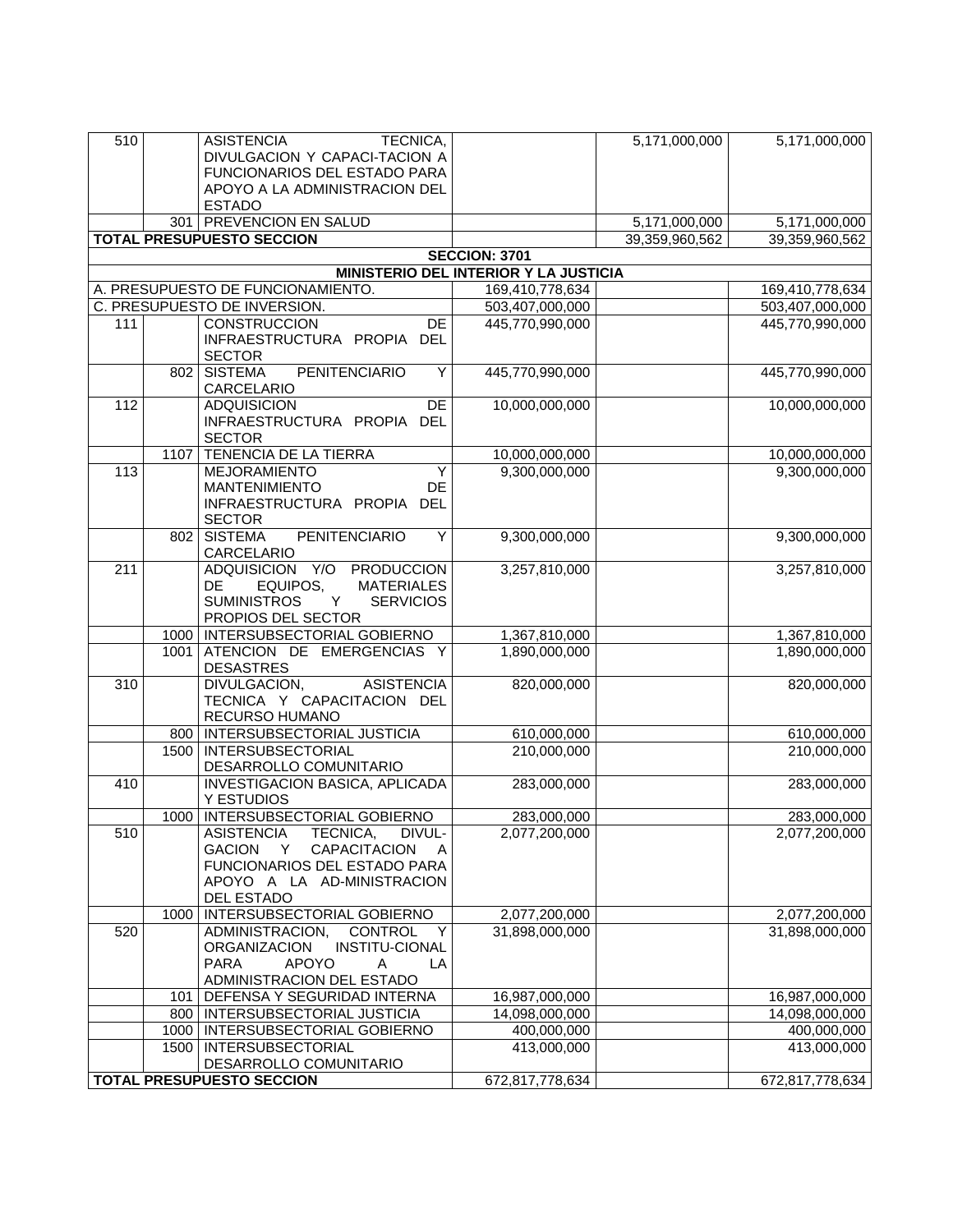| <b>SECCION: 3702</b>                                              |     |                                                                                        |                      |                                 |                                 |
|-------------------------------------------------------------------|-----|----------------------------------------------------------------------------------------|----------------------|---------------------------------|---------------------------------|
| FONDO PARA LA PARTICIPACION Y EL FORTALECIMIENTO DE LA DEMOCRACIA |     |                                                                                        |                      |                                 |                                 |
| A. PRESUPUESTO DE FUNCIONAMIENTO.                                 |     |                                                                                        | 1,328,956,720        |                                 | 1,328,956,720                   |
| <b>TOTAL PRESUPUESTO SECCION</b>                                  |     |                                                                                        | 1,328,956,720        |                                 | 1,328,956,720                   |
|                                                                   |     |                                                                                        | <b>SECCION: 3703</b> |                                 |                                 |
| DIRECCION NACIONAL DEL DERECHO DE AUTOR                           |     |                                                                                        |                      |                                 |                                 |
|                                                                   |     | A. PRESUPUESTO DE FUNCIONAMIENTO.                                                      | 1,586,305,284        |                                 | 1,586,305,284                   |
|                                                                   |     | <b>TOTAL PRESUPUESTO SECCION</b>                                                       | 1,586,305,284        |                                 | 1,586,305,284                   |
|                                                                   |     |                                                                                        | <b>SECCION: 3704</b> |                                 |                                 |
|                                                                   |     | CORPORACION NACIONAL PARA LA RECONSTRUCCION DE LA CUENCA DEL RIO PAEZ Y ZONAS ALEDAÑAS | <b>NASA KIWE</b>     |                                 |                                 |
|                                                                   |     | A. PRESUPUESTO DE FUNCIONAMIENTO.                                                      | 1,344,860,542        |                                 | 1,344,860,542                   |
|                                                                   |     | C. PRESUPUESTO DE INVERSION.                                                           | 2,000,000,000        |                                 | 2,000,000,000                   |
| 113                                                               |     | MEJORAMIENTO<br>$\mathsf{Y}$<br><b>MANTENI-</b>                                        | 2,000,000,000        |                                 | 2,000,000,000                   |
|                                                                   |     | MIENTO DE INFRAESTRUC-TURA                                                             |                      |                                 |                                 |
|                                                                   |     | PROPIA DEL SECTOR                                                                      |                      |                                 |                                 |
|                                                                   |     | 1500   INTERSUBSECTORIAL                                                               | 2,000,000,000        |                                 | 2,000,000,000                   |
|                                                                   |     | DESARROLLO COMUNITARIO                                                                 |                      |                                 |                                 |
|                                                                   |     | <b>TOTAL PRESUPUESTO SECCION</b>                                                       | 3,344,860,542        |                                 | 3,344,860,542                   |
|                                                                   |     |                                                                                        | <b>SECCION: 3705</b> |                                 |                                 |
|                                                                   |     | SUPERINTENDENCIA DE NOTARIADO Y REGISTRO                                               |                      |                                 |                                 |
|                                                                   |     | A. PRESUPUESTO DE FUNCIONAMIENTO.                                                      |                      | 153,102,905,790                 | 153,102,905,790                 |
|                                                                   |     | C. PRESUPUESTO DE INVERSION.                                                           |                      | 142,500,000,000                 | 142,500,000,000                 |
| 113                                                               |     | MEJORAMIENTO<br><b>MANTENI-</b><br>Y                                                   |                      | 7,764,000,000                   | 7,764,000,000                   |
|                                                                   |     | MIENTO DE INFRAESTRUCTU-RA                                                             |                      |                                 |                                 |
|                                                                   |     | PROPIA DEL SECTOR                                                                      |                      |                                 |                                 |
|                                                                   |     | 800   INTERSUBSECTORIAL JUSTICIA                                                       |                      | 7,764,000,000                   | 7,764,000,000                   |
| 430                                                               |     | LEVANTAMIENTO<br>DE                                                                    |                      | 16,297,000,000                  | 16,297,000,000                  |
|                                                                   |     | <b>PARA</b><br><b>INFORMACION</b>                                                      |                      |                                 |                                 |
|                                                                   |     | PROCESAMIENTO                                                                          |                      |                                 |                                 |
| 520                                                               |     | 800   INTERSUBSECTORIAL JUSTICIA<br><b>CONTROL</b><br>ADMINISTRACION,<br>Y             |                      | 16,297,000,000<br>3,342,000,000 | 16,297,000,000<br>3,342,000,000 |
|                                                                   |     | <b>INSTITUCIO-NAL</b><br><b>ORGANIZACION</b>                                           |                      |                                 |                                 |
|                                                                   |     | <b>PARA</b><br><b>APOYO</b><br>$\overline{A}$<br>LA                                    |                      |                                 |                                 |
|                                                                   |     | ADMINISTRACION DEL ESTADO                                                              |                      |                                 |                                 |
|                                                                   |     | 800   INTERSUBSECTORIAL JUSTICIA                                                       |                      | 3,342,000,000                   | 3,342,000,000                   |
| 630                                                               |     | <b>TRANSFERENCIAS</b>                                                                  |                      | 115,097,000,000                 | 115,097,000,000                 |
|                                                                   |     | 803   ADMINISTRACION DE JUSTICIA                                                       |                      | 115,097,000,000                 | 115,097,000,000                 |
|                                                                   |     | <b>TOTAL PRESUPUESTO SECCION</b>                                                       |                      | 295,602,905,790                 | 295,602,905,790                 |
|                                                                   |     |                                                                                        | <b>SECCION: 3706</b> |                                 |                                 |
|                                                                   |     | <b>INSTITUTO NACIONAL PENITENCIARIO Y CARCELARIO - INPEC</b>                           |                      |                                 |                                 |
|                                                                   |     | A. PRESUPUESTO DE FUNCIONAMIENTO.                                                      | 645,968,650,349      | 612,200,000                     | 646,580,850,349                 |
|                                                                   |     | C. PRESUPUESTO DE INVERSION.                                                           | 21,071,400,000       |                                 | 21,071,400,000                  |
| 113                                                               |     | Y<br><b>MEJORAMIENTO</b><br><b>MANTENI-</b>                                            | 17,453,110,000       |                                 | 7,453,110,000                   |
|                                                                   |     | MIENTO DE INFRAESTRUCTU-RA                                                             |                      |                                 |                                 |
|                                                                   |     | PROPIA DEL SECTOR                                                                      |                      |                                 |                                 |
|                                                                   | 802 | <b>SISTEMA</b><br><b>PENITENCIARIO</b><br>Υ<br>CARCELARIO                              | 17,453,110,000       |                                 | 17,453,110,000                  |
| 211                                                               |     | Y/O PRODUCCION<br><b>ADQUISICION</b>                                                   | 1,025,440,000        |                                 | 1,025,440,000                   |
|                                                                   |     | DE<br>EQUIPOS,<br><b>MATERIALES</b>                                                    |                      |                                 |                                 |
|                                                                   |     | <b>SUMINISTROS</b><br><b>SERVICIOS</b><br>Y                                            |                      |                                 |                                 |
|                                                                   |     | PROPIOS DEL SECTOR                                                                     |                      |                                 |                                 |
|                                                                   | 802 | <b>SISTEMA</b><br><b>PENITENCIARIO</b><br>Y                                            | 1,025,440,000        |                                 | 1,025,440,000                   |
|                                                                   |     | CARCELARIO                                                                             |                      |                                 |                                 |
| 221                                                               |     | <b>ADQUISICION</b><br>Y/O<br><b>PRODUCCION</b>                                         | 1,709,000,000        |                                 | 1,709,000,000                   |
|                                                                   |     | DE<br>EQUIPOS,<br>MATERIALES,                                                          |                      |                                 |                                 |
|                                                                   |     | <b>SUMINISTROS</b><br><b>SERVICIOS</b><br>Y                                            |                      |                                 |                                 |
|                                                                   |     | <b>ADMINISTRATIVOS</b>                                                                 |                      |                                 |                                 |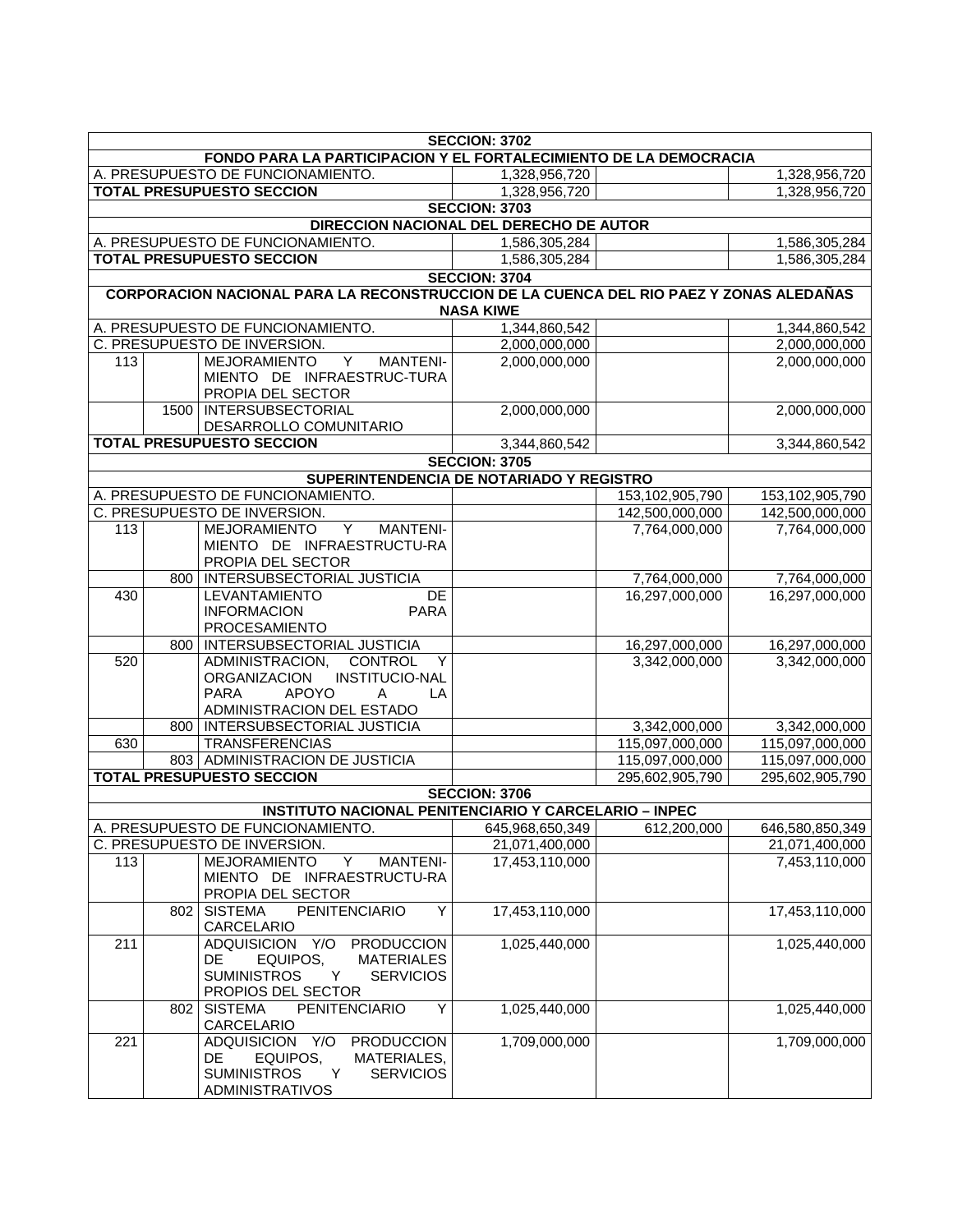|                                                                                  |     | <b>PENITENCIARIO</b><br>802 SISTEMA<br>Y<br>CARCELARIO | 1,709,000,000                         |                                 | 1,709,000,000                                             |  |
|----------------------------------------------------------------------------------|-----|--------------------------------------------------------|---------------------------------------|---------------------------------|-----------------------------------------------------------|--|
| $\overline{310}$                                                                 |     | ASISTENCIA<br>DIVULGACION,                             | 883,850,000                           |                                 | 883,850,000                                               |  |
|                                                                                  |     | TECNICA Y CAPACITACION DEL                             |                                       |                                 |                                                           |  |
|                                                                                  |     | RECURSO HUMANO                                         |                                       |                                 |                                                           |  |
|                                                                                  |     | <b>PENITENCIARIO</b><br>Y<br>802 SISTEMA               | 883,850,000                           | 883,850,000                     |                                                           |  |
|                                                                                  |     | CARCELARIO                                             |                                       |                                 |                                                           |  |
|                                                                                  |     | <b>TOTAL PRESUPUESTO SECCION</b>                       | 667,040,050,349                       | 612,200,000                     | 667,652,250,349                                           |  |
|                                                                                  |     |                                                        | <b>SECCION: 3707</b>                  |                                 |                                                           |  |
|                                                                                  |     |                                                        | DIRECCION NACIONAL DE ESTUPEFACIENTES |                                 |                                                           |  |
|                                                                                  |     | A. PRESUPUESTO DE FUNCIONAMIENTO.                      | 1,483,413,579                         | 21,474,094,497                  | 22,957,508,076                                            |  |
|                                                                                  |     | C. PRESUPUESTO DE INVERSION.                           | 700,000,000                           | 70,000,000,000                  | 70,700,000,000                                            |  |
| 310                                                                              |     | <b>DIVULGACION,</b><br><b>ASISTENCIA</b>               | 140,000,000                           |                                 | 140,000,000                                               |  |
|                                                                                  |     | TECNICA Y CAPACITACION DEL                             |                                       |                                 |                                                           |  |
|                                                                                  |     | RECURSO HUMANO<br>800   INTERSUBSECTORIAL JUSTICIA     | 140,000,000                           |                                 | 140,000,000                                               |  |
| 410                                                                              |     | INVESTIGACION BASICA, APLICADA                         | 210,000,000                           |                                 | 210,000,000                                               |  |
|                                                                                  |     | Y ESTUDIOS                                             |                                       |                                 |                                                           |  |
|                                                                                  | 800 | <b>INTERSUBSECTORIAL JUSTICIA</b>                      | 210,000,000                           |                                 | 210,000,000                                               |  |
| 520                                                                              |     | $\overline{Y}$<br>ADMINISTRACION,<br><b>CONTROL</b>    | 350,000,000                           |                                 | 350,000,000                                               |  |
|                                                                                  |     | INSTITUCIO-NAL<br>ORGANIZACION                         |                                       |                                 |                                                           |  |
|                                                                                  |     | <b>APOYO</b><br><b>PARA</b><br>LA<br>$\overline{A}$    |                                       |                                 |                                                           |  |
|                                                                                  |     | ADMINISTRACION DEL ESTADO                              |                                       |                                 |                                                           |  |
|                                                                                  |     | 800   INTERSUBSECTORIAL JUSTICIA                       | 350,000,000                           |                                 | 350,000,000                                               |  |
| 530                                                                              |     | ATENCION,<br><b>CONTROL</b><br>Y                       |                                       | 70,000,000,000                  | 70,000,000,000                                            |  |
|                                                                                  |     | ORGANIZACION<br><b>INSTITUCIONAL</b>                   |                                       |                                 |                                                           |  |
|                                                                                  |     | PARA APOYO A LA GESTION DEL                            |                                       |                                 |                                                           |  |
|                                                                                  |     | <b>ESTADO</b>                                          |                                       |                                 |                                                           |  |
|                                                                                  |     | 1000   INTERSUBSECTORIAL GOBIERNO                      |                                       | 70,000,000,000                  | 70,000,000,000                                            |  |
|                                                                                  |     | <b>TOTAL PRESUPUESTO SECCION</b>                       | 2,183,413,579                         | 91,474,094,497                  | 93,657,508,076                                            |  |
|                                                                                  |     |                                                        | <b>SECCION: 3801</b>                  |                                 |                                                           |  |
| <b>COMISION NACIONAL DEL SERVICIO CIVIL</b><br>A. PRESUPUESTO DE FUNCIONAMIENTO. |     |                                                        |                                       |                                 |                                                           |  |
|                                                                                  |     | C. PRESUPUESTO DE INVERSION.                           | 1,706,338,000                         | 71,473,131,000                  | 73,179,469,000                                            |  |
| 122                                                                              |     | <b>ADQUISICION</b><br>DE<br><b>INFRAES-</b>            |                                       | 16,000,000,000<br>6,000,000,000 | 16,000,000,000<br>6,000,000,000                           |  |
|                                                                                  |     | TRUCTURA ADMINISTRATIVA                                |                                       |                                 |                                                           |  |
|                                                                                  |     | 1000   INTERSUBSECTORIAL GOBIERNO                      |                                       | 6,000,000,000                   | 6,000,000,000                                             |  |
| $\overline{221}$                                                                 |     | ADQUISICION Y/O PRODUCCION                             |                                       | 10,000,000,000                  | 10,000,000,000                                            |  |
|                                                                                  |     | DE<br>EQUIPOS,<br>MATERIALES,                          |                                       |                                 |                                                           |  |
|                                                                                  |     | <b>SUMINISTROS</b><br><b>SERVICIOS</b><br>Y            |                                       |                                 |                                                           |  |
|                                                                                  |     | <b>ADMINISTRATIVOS</b>                                 |                                       |                                 |                                                           |  |
|                                                                                  |     | 1000   INTERSUBSECTORIAL GOBIERNO                      |                                       | 10,000,000,000                  | 10,000,000,000                                            |  |
|                                                                                  |     | <b>TOTAL PRESUPUESTO SECCION</b>                       | 1,706,338,000                         | 87,473,131,000                  | 89,179,469,000                                            |  |
| <b>TOTAL PRESUPUESTO NACIONAL</b>                                                |     |                                                        |                                       |                                 | 109,194,522,177,287 7,236,711,335,914 116,431,233,513,201 |  |

**ARTÍCULO 3o.** El monto de los gastos que se financiarán con los recursos que se someten a consideración del Congreso de la República en virtud del proyecto de ley de financiamiento que se presentará al Congreso en los términos del artículo 347 de la Constitución Política, ascienden a la suma de UN BILLON CIENTO SESENTA Y TRES MIL MILLONES DE PESOS MONEDA LEGAL (\$1.163.000.000.000) con lo cual el presupuesto total de apropiaciones, se fija en un valor de CIENTO DIECISIETE BILLONES QUINIENTOS NOVENTA Y CUATRO MIL DOSCIENTOS TREINTA Y TRES MILLONES QUINIENTOS TRECE MIL DOSCIENTOS UN PESOS MONEDA LEGAL (\$117.594.233.513.201).

PRESUPUESTO GENERAL DE LA NACION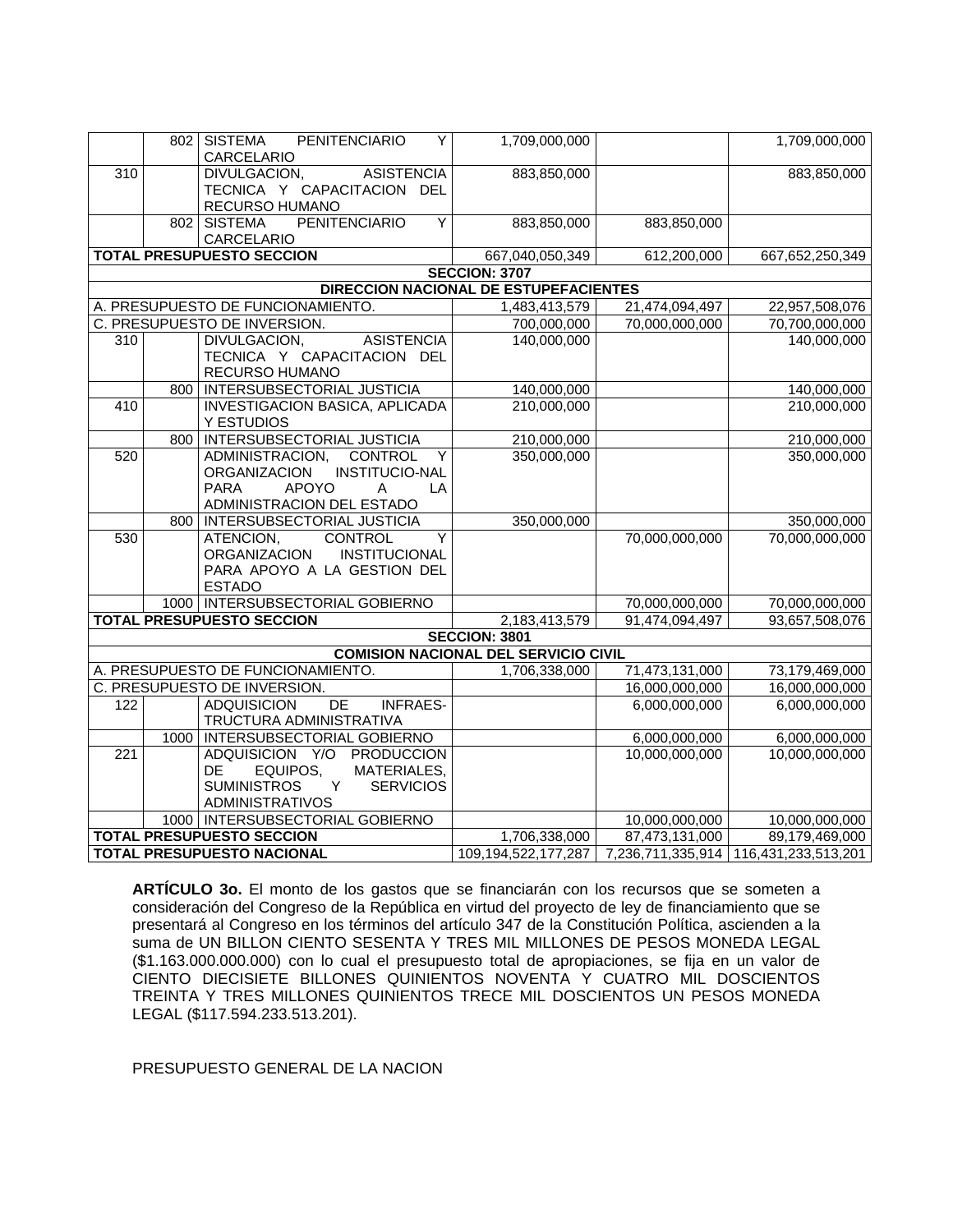| CTA.                                    | <b>SUBC</b> | <b>CONCEPTO</b>                   | APORTE            | <b>RECURSOS</b> | <b>TOTAL</b>     |  |
|-----------------------------------------|-------------|-----------------------------------|-------------------|-----------------|------------------|--|
| <b>PROG</b>                             | <b>SUBP</b> |                                   | <b>NACIONAL</b>   | <b>PROPIOS</b>  |                  |  |
| <b>SECCION: 1301</b>                    |             |                                   |                   |                 |                  |  |
| <b>MINISTERIO DE HACIENDA Y CREDITO</b> |             |                                   |                   |                 |                  |  |
|                                         |             | A. PRESUPUESTO DE FUNCIONAMIENTO. | 1,163,000,000,000 |                 | 1,163,00,000,000 |  |
| <b>TOTAL PRESUPUESTO SECCION</b>        |             |                                   | 1.163.000.000.000 |                 | 1.163.00.000.000 |  |
| <b>TOTAL PRESUPUESTO NACIONAL</b>       |             |                                   | .163.000.000.000  |                 | 1,163,00,000,000 |  |

**ARTICULO 4o.** Se entienden incorporados al presupuesto de rentas y recursos de capital, los ingresos provenientes del proyecto de ley de financiamiento a que se refiere el artículo 347 de la Constitución Política que presente el Ejecutivo por la suma de UN BILLON CIENTO SESENTA Y TRES MIL MILLONES DE PESOS MONEDA LEGAL (\$1.163.000.000.000), si el Congreso de la República la aprueba, con el objeto de equilibrar el presupuesto de Ingresos con el de Gastos.

# **TERCERA PARTE**

## **DISPOSICIONES GENERALES**

**ARTÍCULO 5o**. Las disposiciones generales de la presente Ley son complementarias de las leyes 38 de 1989, 179 de 1994, 225 de 1995 y 819 de 2003, Orgánicas del Presupuesto, y deben aplicarse en armonía con éstas.

Estas normas rigen para los órganos que conforman el Presupuesto General de la Nación, y para los recursos de la Nación asignados a las Empresas Industriales y Comerciales del Estado y a las Sociedades de Economía Mixta con el régimen de aquellas.

Los fondos sin personería jurídica deben ser creados por ley o por su autorización expresa y estarán sujetos a las normas y procedimientos establecidos en la Constitución Política, el Estatuto Orgánico del Presupuesto, la presente Ley y las demás normas que reglamenten los órganos a los cuales pertenecen.

#### **CAPÍTULO 1 DE LAS RENTAS Y RECURSOS**

**ARTÍCULO 6o**. La Dirección General de Crédito Público y del Tesoro Nacional del Ministerio de Hacienda y Crédito Público informará a los diferentes órganos las fechas de perfeccionamiento y desembolso de los recursos del crédito interno y externo de la Nación. Los establecimientos públicos del orden nacional reportarán a la referida Dirección el monto y las fechas de los recursos de crédito externo e interno contratados directamente.

La Dirección General de Crédito Público y del Tesoro Nacional del Ministerio de Hacienda y Crédito Público conceptuará previamente sobre las solicitudes de modificación a fuentes de financiación cuando se trate de recursos de crédito de las diferentes apropiaciones que se detallen en el anexo del decreto de liquidación, siempre y cuando no modifiquen los montos aprobados por el Congreso de la República en la ley anual.

**ARTÍCULO 7o**. El Gobierno Nacional podrá realizar sin operación presupuestal alguna, sustituciones en su portafolio de inversiones con sus entidades descentralizadas, de conformidad con las normas legales vigentes.

**ARTÍCULO 8o.** Los ingresos corrientes de la Nación y aquellas contribuciones y recursos que en las normas legales no se haya autorizado su recaudo y manejo a otro órgano, deben consignarse en la Dirección General de Crédito Público y del Tesoro Nacional, por quienes estén encargados de su recaudo.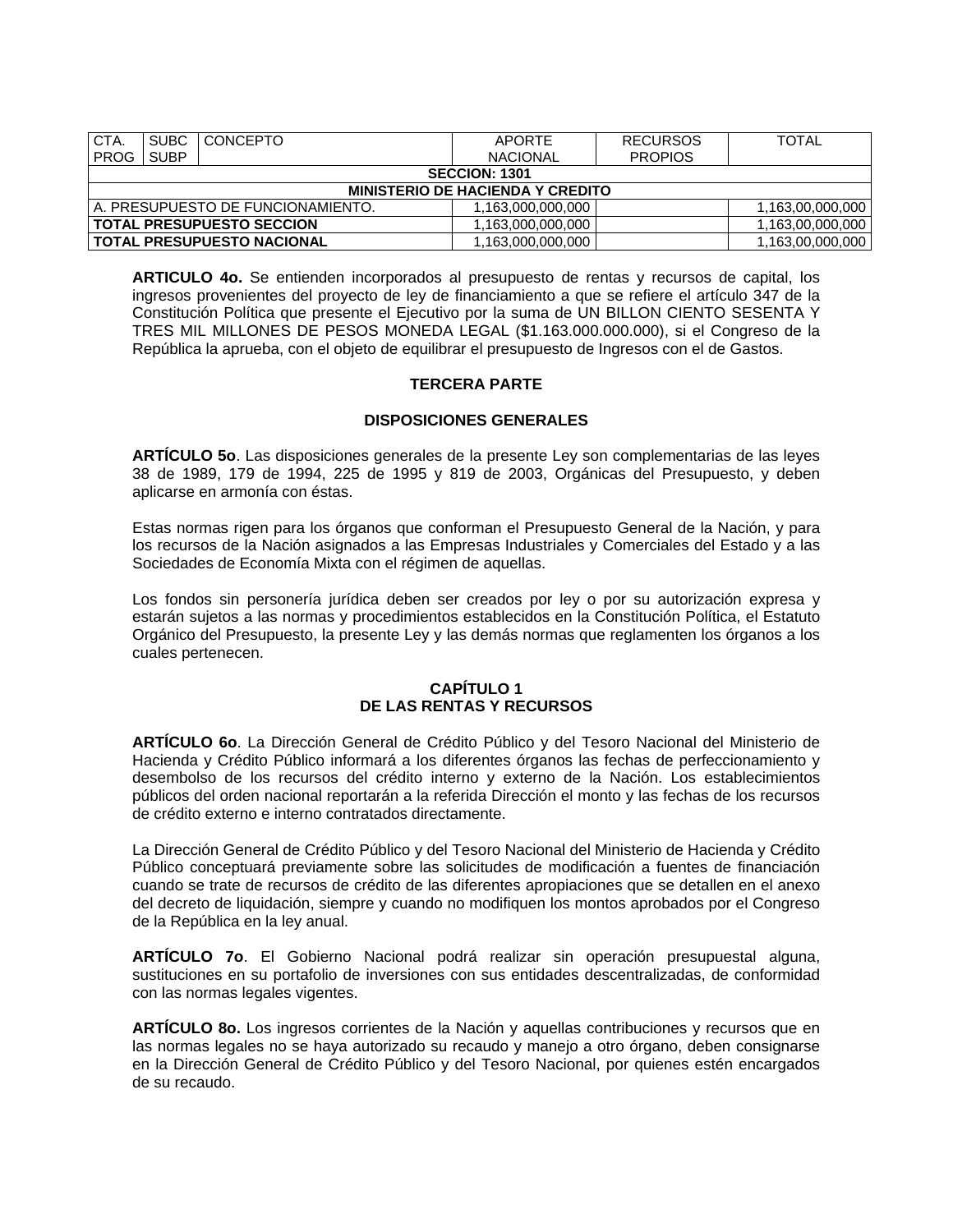Las Superintendencias que no sean una sección presupuestal deben consignar mensualmente en la Dirección General de Crédito Público y del Tesoro Nacional, el valor total de las contribuciones establecidas en la ley.

**ARTÍCULO 9o**. El Ministro dé Hacienda y Crédito Público fijará los criterios técnicos para el manejo de los excedentes de liquidez del Tesoro Nacional acorde con los objetivos monetarios, cambiarlos y de tasa de interés a corto y largo plazo.

**ARTÍCULO 10o**. El Gobierno Nacional podrá emitir títulos de Tesorería, TES, Clase "B", con base en la facultad de la Ley 51 de 1990 de acuerdo con las siguientes reglas: no contarán con la garantía solidaria del Banco de la República; el estimativo de los ingresos producto de su colocación se incluirá en el Presupuesto General de la Nación como recursos de capital, con excepción de los provenientes de la colocación de títulos para operaciones temporales de tesorería; sus rendimientos se atenderán con cargo al presupuesto General de la Nación; su redención se atenderá con cargo a los recursos del Presupuesto General de la Nación, con excepción de las operaciones temporales de tesorería cuyo monto de emisión se fijará en el decreto que las autorice; podrán ser administrados directamente por la Nación; podrán ser denominados en moneda extranjera; su emisión solo requerirá del decreto que la autorice y fije sus condiciones financieras; su emisión no afectará el cupo de endeudamiento y estará limitada, para las destinadas a financiar las apropiaciones presupuestales por el monto de estas.

**ARTÍCULO 11o**. Los rendimientos financieros originados con recursos de la Nación, incluidos los negocios fiduciarios, deben consignarse en la Dirección General de Crédito Público y del Tesoro Nacional en el mes siguiente de su recaudo.

**ARTÍCULO 12o**. Facúltase a la Dirección General de Crédito Público y del Tesoro Nacional para que con los excedentes de liquidez en moneda nacional y extranjera de los fondos que administre, realice las siguientes operaciones: compra y venta de títulos valores emitidos por la Nación, el Banco de la República, Fogafin, entidades sujetas al control y vigilancia de la Superintendencia Financiera y otros gobiernos y tesorerías; compra de deuda de la Nación; compras con pacto de retroventa con entidades públicas y con entidades financieras sujetas al control y vigilancia de la Superintendencia Bancaria, dentro de los cupos que autorice el Ministro de Hacienda y Crédito Público; depósitos remunerados e inversiones financieras en entidades sujetas al control y vigilancia de la Superintendencia Bancaria; depósitos a término y compras de títulos emitidos por entidades bancarias y financieras del exterior; operaciones de cubrimiento de riesgos; y las demás que autorice el Gobierno Nacional; así mismo, préstamos transitorios a la Dirección General de Crédito Público y del Tesoro Nacional, reconociendo tasa de mercado durante el periodo de utilización, evento que no implica unidad de caja; y préstamos de títulos valores a la citada Dirección a tasas de mercado.

**PARÁGRAFO**. Lo anterior aplica cuando, de acuerdo con las disposiciones legales, la Dirección General de Crédito Público y del Tesoro Nacional no pueda hacer unidad de caja con los recursos de los fondos que administre.

#### **CAPÍTULO II DE LOS GASTOS**

**ARTÍCULO 13o**. Las afectaciones al presupuesto se harán teniendo en cuenta la prestación principal originada en los compromisos que se adquieran y con cargo a este rubro se cubrirán los demás costos inherentes o accesorios.

Con cargo a las apropiaciones de cada rubro presupuestal, que sean afectadas con los compromisos iniciales, se atenderán las obligaciones derivadas de estos compromisos, tales como,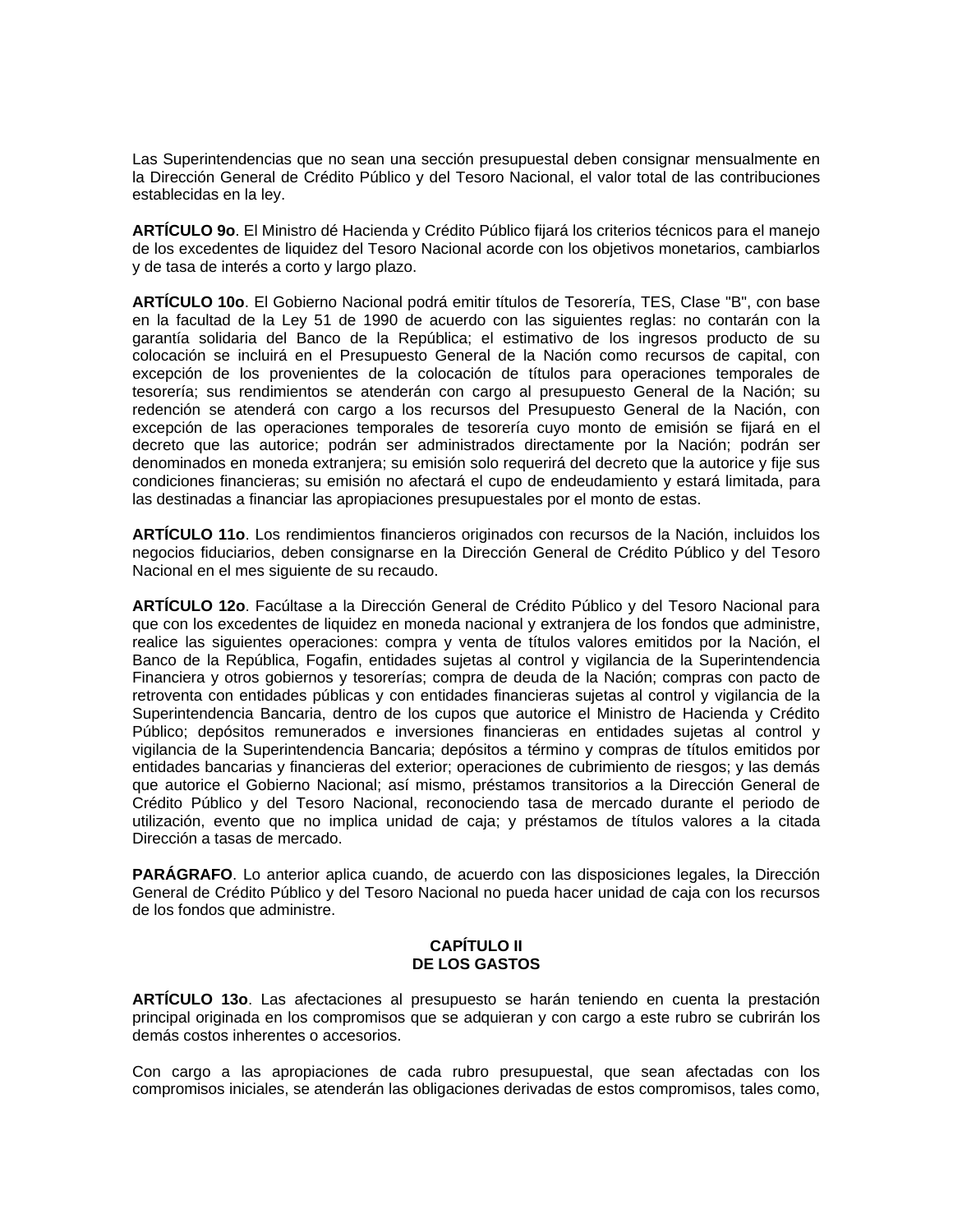los costos imprevistos, ajustes y revisión de valores e intereses moratorios y gastos de nacionalización.

**ARTÍCULO 14o**. Prohíbese tramitar actos administrativos u obligaciones que afecten el presupuesto de gastos cuando no reúnan los requisitos legales o se configuren como hechos cumplidos. El representante legal y ordenador del gasto o en quienes estos hayan delegado, responderán disciplinaria, fiscal y penalmente por incumplir lo establecido en esta norma.

**ARTÍCULO 15o.** Para proveer empleos vacantes se requerirá del certificado de disponibilidad presupuestal por la vigencia fiscal de 2007. Por medio de éste, el Jefe de Presupuesto o quien haga sus veces garantizará la existencia de los recursos del 1 de enero al 31 de diciembre de 2007, por todo concepto de gastos de personal, salvo que el nombramiento sea en reemplazo de un cargo provisto o creado durante la vigencia, para lo cual se deberá expedir el certificado de disponibilidad presupuestal por lo que resta del año fiscal.

Toda provisión de empleos de los servidores públicos deberá corresponder a los previstos en la planta de personal, incluyendo las vinculaciones de los trabajadores oficiales.

Previo al reconocimiento de la Prima Técnica se expedirá el certificado de disponibilidad presupuestal. Por medio de éste se deberá garantizar la existencia de recursos del 1 de enero al 31 de diciembre de 2007.

La vinculación de supernumerarios, por períodos superiores a tres meses, deberá ser autorizada mediante resolución suscrita por el jefe del respectivo órgano.

**ARTÍCULO 16o**. La solicitud de modificación a las plantas de personal requerirá para su consideración y trámite, por parte del Ministerio de Hacienda y Crédito Público, Dirección General del Presupuesto Público Nacional, los siguientes requisitos:

- 1. Exposición de motivos
- 2. Costos comparativos de las plantas vigente y propuesta.
- 3. Efectos sobre los gastos generales.
- 4. Concepto del Departamento Nacional de Planeación si se afectan los gastos de inversión.

5. Y los demás que la Dirección General del Presupuesto Público Nacional considere pertinentes.

El Departamento Administrativo de la Función Pública aprobará las propuestas de modificaciones a las plantas de personal, cuando hayan obtenido la viabilidad presupuestal del Ministerio de Hacienda y Crédito Público-Dirección General del Presupuesto Público Nacional.

**ARTÍCULO 17o**. Los recursos destinados a programas de capacitación y bienestar social no pueden tener por objeto crear o incrementar salarios, bonificaciones, sobresueldos, primas, prestaciones sociales, remuneraciones extralegales o estímulos pecuniarios ocasionales que la ley no haya establecido para los servidores públicos, ni servir para otorgar beneficios directos en dinero o en especie.

Los programas de capacitación podrán comprender matrículas de los funcionarios, que se girarán directamente a los establecimientos educativos, salvo lo previsto por el artículo 114 de la Ley 30 de 1992. Su otorgamiento se hará en virtud de la reglamentación interna del órgano respectivo.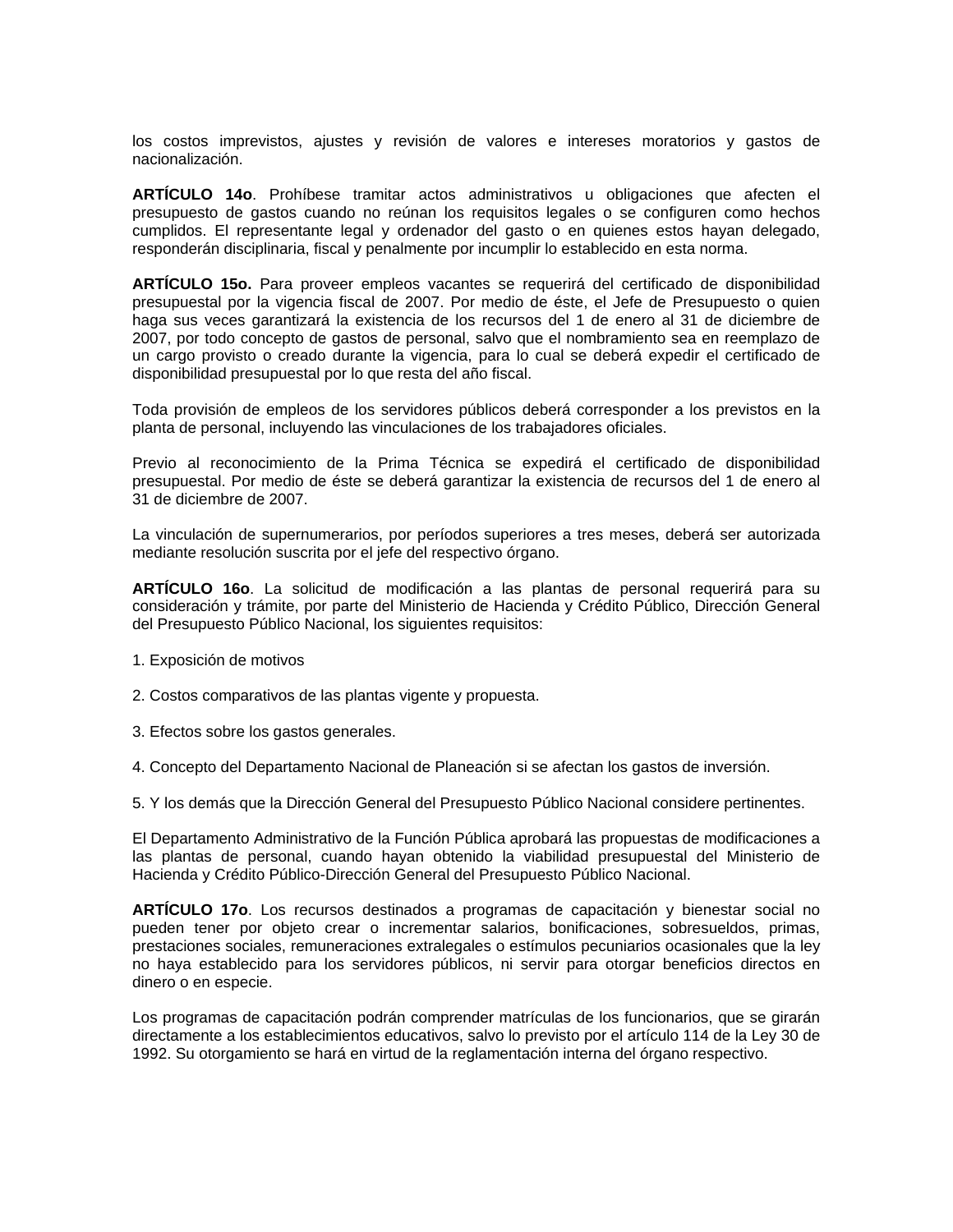**ARTÍCULO 18o**. La Dirección General del Presupuesto Público Nacional del Ministerio de Hacienda y Crédito Público será la competente para expedir la resolución que regirá la constitución y funcionamiento de las cajas menores en los órganos que conforman el Presupuesto General de la Nación, y en las entidades nacionales con régimen presupuestal de Empresas Industriales y Comerciales del Estado con carácter no financiero, respecto de los recursos que le asigna la Nación.

**ARTÍCULO 19o**. La adquisición de los bienes que necesiten los órganos que hacen parte del Presupuesto General de la Nación para su funcionamiento y organización requieren de un plan de compras. Este plan deberá aprobarse por cada órgano acorde con las apropiaciones autorizadas en el Presupuesto General de la Nación y se modificará cuando las apropiaciones que la respaldan sean modificadas.

**ARTÍCULO 20o.** Se podrá hacer distribuciones en el presupuesto de ingresos y gastos, sin cambiar su destinación ni cuantía, mediante resolución suscrita por el jefe del respectivo órgano. En el caso de los establecimientos públicos del orden nacional estas distribuciones se harán por resolución o acuerdo de las juntas o Consejos Directivos. Si no existen juntas o Consejos Directivos lo hará el representante legal de estos.

Las operaciones presupuestales contenidas en los mencionados actos administrativos, se someterán a aprobación del Ministerio de Hacienda y Crédito Público-Dirección General del Presupuesto Público Nacional, y tratándose de gastos de inversión, requerirán del concepto previo favorable del Departamento Nacional de Planeación - Dirección de Inversiones y Finanzas Públicas.

Los jefes de los órganos responderán por la legalidad de los actos en mención.

A fin de evitar duplicaciones en los casos en los cuales la distribución afecte el presupuesto de otro órgano que haga parte del Presupuesto General de la Nación, el mismo acto administrativo servirá de base para realizar los ajustes correspondientes en el órgano que distribuye e incorporar las del órgano receptor. La ejecución presupuestal de estas deberá iniciarse en la misma vigencia de la distribución; en caso de requerirse se abrirán subordinales y subproyectos.

El jefe del órgano o en quien éste haya delegado la ordenación del gasto podrá efectuar a nivel del decreto de liquidación asignaciones internas de apropiaciones en sus dependencias, seccionales o regionales a fin de facilitar su manejo operativo y de gestión, sin que las mismas impliquen cambiar su destinación. Estas asignaciones para su validez no requerirán aprobación del Ministerio de Hacienda y Crédito Público- Dirección General del Presupuesto Público Nacional.

**ARTÍCULO 21o**. Los órganos de que trata el artículo 5 de la presente Ley podrán pactar anticipos únicamente cuando cuenten con Programa Anual Mensualizado de Caja- PAC aprobado.

**ARTÍCULO 22o**. El Gobierno Nacional en el decreto de liquidación clasificará los ingresos y gastos y definirá estos últimos.

En dicha clasificación se incluirá lo correspondiente a los ingresos contenidos en el proyecto de ley de financiamiento a que se refiere el artículo 4 de esta ley, en caso que esta última sea aprobada.

Así mismo, cuando las partidas se incorporen en numerales rentísticos, secciones, programas y subprogramas que no correspondan a su objeto o naturaleza, las ubicará en el sitio que corresponda.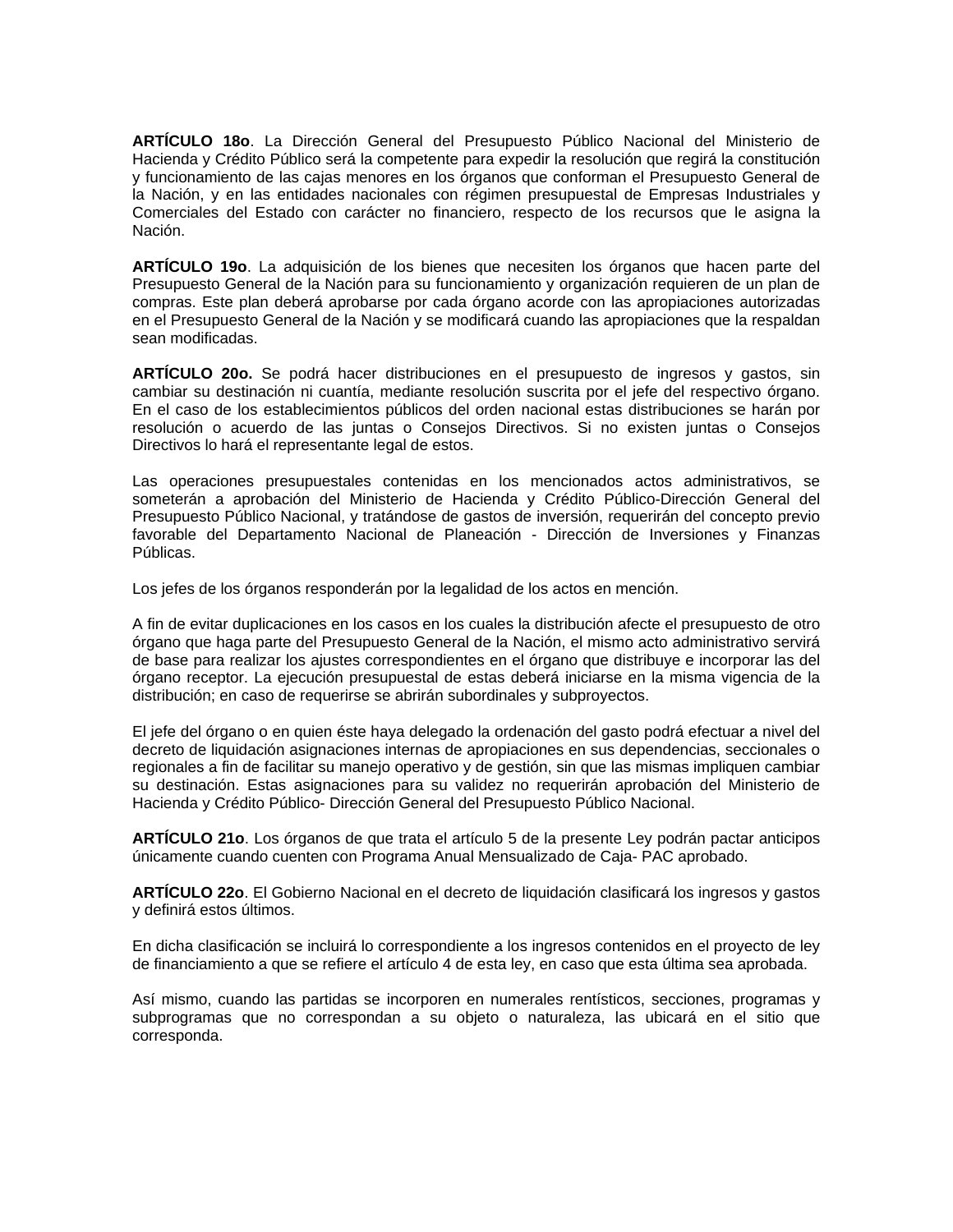La Dirección General del Presupuesto Público Nacional del Ministerio de Hacienda y Crédito Público hará mediante resolución, las operaciones que en igual sentido se requieran durante el transcurso de la vigencia.

Cuando se trate del presupuesto de gastos de inversión requerirá del concepto previo favorable del Departamento Nacional de Planeación.

**ARTÍCULO 23o**. El Ministerio de Hacienda y Crédito Público- Dirección General del Presupuesto Público Nacional, de oficio o a petición del jefe del órgano respectivo, hará por resolución las aclaraciones y correcciones de leyenda necesarias para enmendar los errores de transcripción y aritméticos que figuren en el Presupuesto General de la Nación para la vigencia fiscal de 2007.

**ARTÍCULO 24o**. El Ministerio de Hacienda y Crédito Público- Dirección General del Presupuesto Público Nacional podrá abstenerse de adelantar los trámites de cualquier operación presupuestal de las entidades señaladas en el artículo 5 de la presente Ley que incumplan los objetivos y metas trazados en el Plan Financiero, en la Programación Macroeconómica del Gobierno Nacional y en el Programa Anual de Caja.

**ARTÍCULO 25o.** Los órganos de que trata el artículo 5 de la presente Ley enviarán a la Dirección General del Presupuesto Público Nacional informes mensuales sobre la ejecución de ingresos y gastos, dentro de los cinco (5) primeros días del mes siguiente.

**ARTICULO 26o**. Los compromisos y las obligaciones de los órganos que sean una sección del Presupuesto General de la Nación correspondientes a las apropiaciones financiadas con rentas provenientes de contratos o convenios, sólo podrán ser asumidos cuando estos se hayan perfeccionado.

**ARTÍCULO 27o.** Cuando los órganos que hacen parte del Presupuesto General de la Nación, celebren contratos entre sí, que afecten sus presupuestos, con excepción de los de crédito, harán los ajustes mediante resoluciones del jefe del órgano respectivo. En el caso de los Establecimientos Públicos del Orden Nacional, las Superintendencias y Unidades Administrativas Especiales con personería jurídica así como las señaladas en el artículo 5 del Estatuto Orgánico del Presupuesto, dichos ajustes deben realizarse por acuerdo o resolución de las juntas o consejos directivos o el representante legal del órgano, si no existen juntas o consejos directivos.

Los actos administrativos a que se refiere el inciso anterior deberán ser remitidos al Ministerio de Hacienda y Crédito Público-Dirección General del Presupuesto Público Nacional, acompañados del respectivo certificado de disponibilidad presupuestal y su justificación económica, para la aprobación de las operaciones presupuestales en ellos contenidas, requisito sin el cual no podrán ser ejecutados. Tratándose de gastos de inversión, requerirán del concepto previo favorable del Departamento Nacional de Planeación - Dirección de Inversiones y Finanzas Públicas.

Los jefes de los órganos responderán por la legalidad de los actos en mención.

ARTÍCULO 28o. Cuando los órganos que conforman el Presupuesto General de la Nación posean bienes inmuebles que en la actualidad no se estén utilizando o que no sean necesarios para el desarrollo normal de sus funciones, deben desarrollar todas las actividades tendientes a cumplir con lo establecido en el artículo 8 de la Ley 708 de 2001 y sus decretos reglamentarios tratándose de los inmuebles cuyo titular es el Ministerio de Comercio, Industria y Turismo ubicados en la Isla de Barú, Distrito Turístico de Cartagena. También podrán ser transferidos, previo avalúo, a título de aportes de capital a empresas industriales y comerciales del Estado de acuerdo con las condiciones que indique el Ministerio de Comercio, Industria y Turismo sin que ello implique operación presupuestal, observando para tal efecto lo dispuesto en el inciso tercero del artículo 1° de la citada Ley 708 de 2001.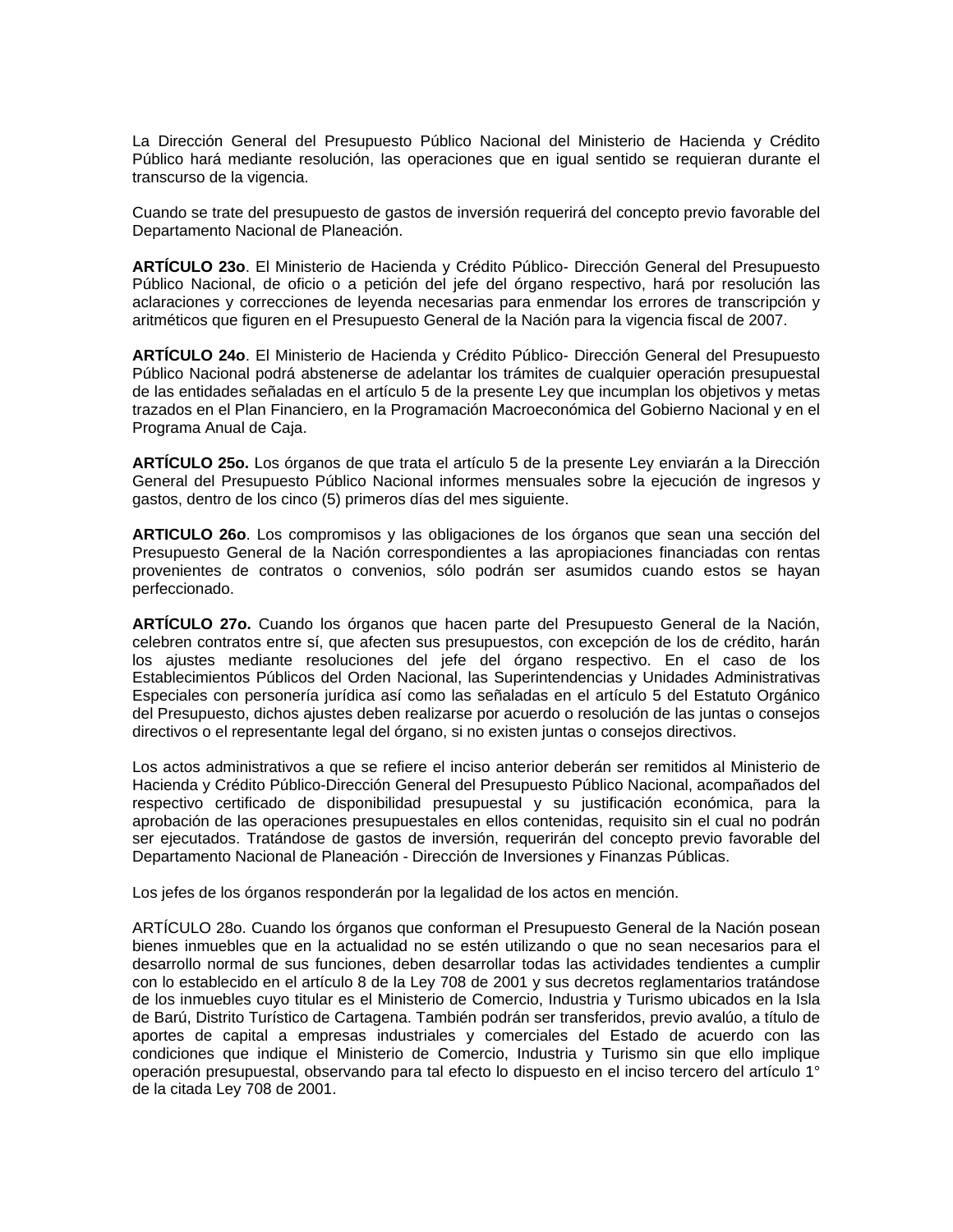Así mismo, cuando dichos órganos funcionen en inmuebles de propiedad de particulares en calidad de arrendatarios, deben efectuar las gestiones necesarias para su traslado a un inmueble que actualmente no se encuentre ocupado por otra entidad pública y que sea de su propiedad.

**ARTÍCULO 29o**. Ningún órgano podrá contraer compromisos que impliquen el pago de cuotas a organismos internacionales con cargo al Presupuesto General de la Nación, sin que exista la ley aprobatoria de tratados públicos o que el Presidente de la República haya autorizado su aplicación provisional en los términos del artículo 224 de la Constitución Política.

Una vez cumplidos los requisitos del inciso anterior, previa autorización del Ministerio de Relaciones Exteriores, los establecimientos públicos del nivel nacional, sólo podrán pagar con cargo a sus recursos propias las cuotas a dichos organismos.

Los aportes y contribuciones de la República de Colombia a los Organismos Financieros Internacionales se pagarán con cargo al Presupuesto General de la Nación, salvo en aquellos casos en que los aportes se contabilicen como reservas internacionales, que serán pagados de conformidad con lo previsto en la Ley 31 de 1992 o aquellas que la modifiquen o adicionen.

**ARTÍCULO 30o**. Los órganos que conforman el Presupuesto General de la Nación deben reintegrar, dentro del primer trimestre de 2007, a la Dirección General de Crédito Público y del Tesoro Nacional, y a sus tesorerías cuando correspondan a recursos propios, los recursos originados en convenios con organismos internacionales que no estén amparando compromisos u obligaciones, y que correspondan a apropiaciones presupuestales de la vigencia fiscal 2005 y anteriores, incluidos sus rendimientos financieros, diferencial cambiado, y demás réditos originados en aquellos, con el soporte correspondiente.

**ARTÍCULO 31o.** Cuando exista apropiación presupuestal en el servicio de la deuda pública podrá efectuarse anticipos en el pago de los contratos de empréstito. Igualmente podrá atenderse con cargo a la vigencia en curso las del servicio de la deuda pública correspondiente al mes de enero de 2008.

**ARTÍCULO 32o**. La representación legal y la ordenación del gasto del servicio de la deuda está a cargo del Ministro de Hacienda y Crédito Público o en quien éste delegue, según las disposiciones de la ley Orgánica del Presupuesto.

**ARTÍCULO 33o.** Los gastos que sean necesarios para la administración, consecución y servicio de las operaciones de crédito público, las asimiladas a ellas, las propias del manejo de la deuda, las operaciones conexas y las demás relacionadas con los recursos del Crédito serán atendidos con cargo a las apropiaciones del Servicio de la Deuda Pública.

# **CAPÍTULO III DE LAS RESERVAS PRESUPUESTALES Y CUENTAS POR PAGAR**

**ARTÍCULO 34o.** Las reservas presupuestales y las cuentas por pagar de los órganos que conforman el Presupuesto General de la Nación, correspondientes al año 2006, deben constituirse a más tardar el 26 de enero de 2007 y remitirse dentro de los tres (3) días siguientes, a la Dirección General del Presupuesto Público Nacional. Las primeras serán constituidas por el ordenador del gasto y el jefe de presupuesto o quien haga sus veces, y las segundas por el ordenador del gasto y el tesorero de cada órgano.

Cuando se trate de aportes de la Nación a las Empresas Industriales y Comerciales del Estado o a las Sociedades de Economía Mixta con el régimen de aquellas, tanto las reservas como las cuentas por pagar deben constituirse en el mismo plazo, por el ordenador del gasto y el jefe de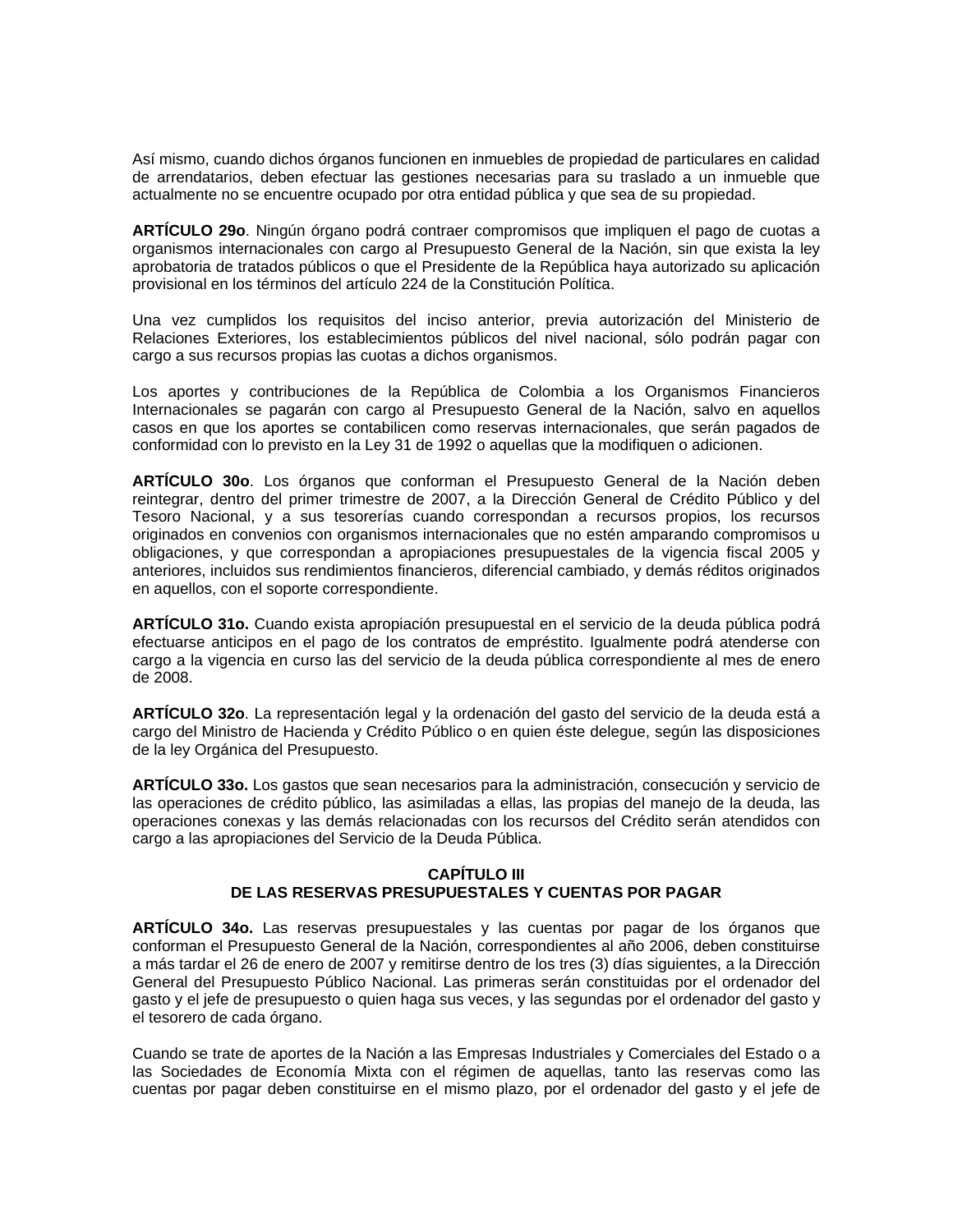presupuesto o por quien haga sus veces, en el primer caso, y por el ordenador del gasto y el tesorero de cada empresa o sociedad en el segundo caso.

Igual procedimiento será aplicable a las Superintendencias y a las Unidades Administrativas Especiales cuando no figuren como secciones presupuestales.

**ARTÍCULO 35o**. Constituidas las cuentas por pagar y las reservas presupuestales de la vigencia fiscal de 2006, los dineros sobrantes serán reintegrados a la Dirección General de Crédito Público y del Tesoro Nacional.

Las cuentas por pagar y las reservas presupuestales correspondientes a la vigencia fiscal de 2006 que no se hayan ejecutado a 31 de diciembre de 2007, expiran sin excepción. En consecuencia, deben reintegrarse a la Dirección General de Crédito Público y del Tesoro Nacional.

Los recursos incorporados en el Presupuesto General de la Nación con destino a las Empresas Industriales y Comerciales del Estado y a las Sociedades de Economía Mixta con el régimen de aquellas, que no hayan sido comprometidos o ejecutados a 31 de diciembre de 2007, deben ser reintegrados por éstas a la Dirección General de Crédito Público y del Tesoro Nacional.

**PARÁGRAFO.** Los reintegros de que trata el inciso primero del presente artículo deben realizarse por el ordenador del gasto y el funcionario de manejo del respectivo órgano, a más tardar el 19 de enero de 2007. Los mismos funcionarios deben reintegrar los recursos a que se refieren los incisos segundo y tercero, a más tardar el 19 de enero de 2008.

## **CAPÍTULO IV DE LAS VIGENCIAS FUTURAS**

**ARTÍCULO 36o**. Los cupos anuales autorizados para asumir compromisos de vigencias futuras no utilizados a 31 de diciembre del año en que se concede la autorización, caducan sin excepción. En los casos de licitación, concurso de méritos o cualquier otro proceso de selección, se entienden utilizados los cupos anuales de vigencias futuras con el acto de adjudicación.

**ARTÍCULO 37o**. Las solicitudes para comprometer recursos de la Nación, que afecten vigencias fiscales futuras de las Empresas Industriales y Comerciales del Estado o Sociedades de Economía Mixta con régimen de aquellas, deben tramitarse a través de los órganos que conforman el Presupuesto General de la Nación a los cuales estén vinculadas.

# **CAPÍTULO V DISPOSICIONES VARIAS**

**ARTÍCULO 38o**. El servidor público que reciba una orden de embargo sobre los recursos incorporados en el Presupuesto General de la Nación, incluidas las transferencias que hace la Nación a las Entidades Territoriales, está obligado a efectuar los trámites correspondientes para solicitar su desembargo. Para este efecto, solicitará a la Dirección General del Presupuesto Público Nacional del Ministerio de Hacienda y Crédito Público, la constancia sobre la naturaleza de estos recursos. La solicitud debe indicar el tipo de proceso, las partes involucradas, el despacho judicial que profirió las medidas cautelares, y el origen de los recursos que fueron embargados.

Dicha constancia de inembargabilidad se refiere a recursos y no a cuentas bancarias, y le corresponde al servidor público solicitante, en los casos en que la autoridad judicial lo requiera, tramitar, ante la entidad responsable del giro de los recursos objeto de medida cautelar, la correspondiente certificación sobre cuentas bancarias.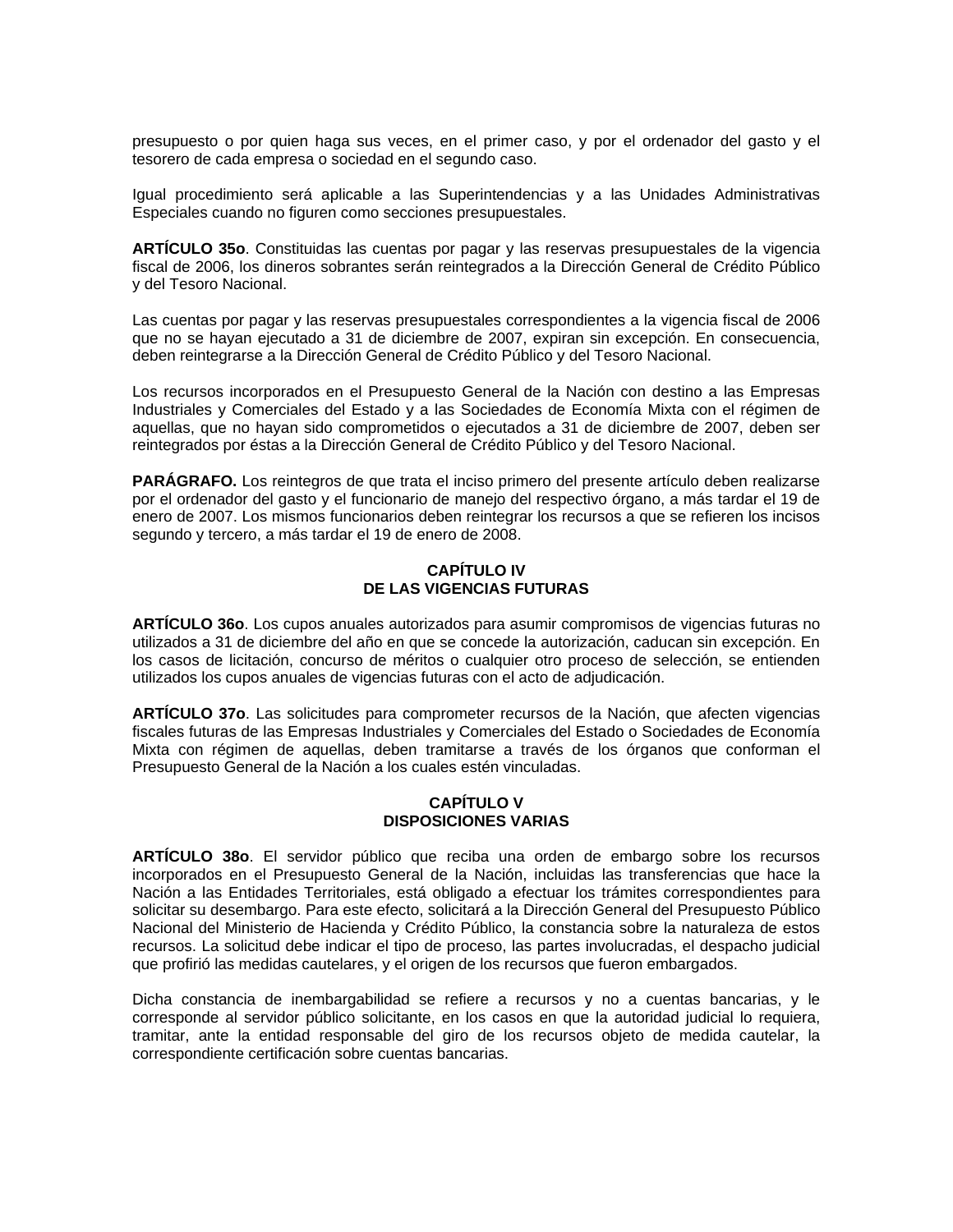**ARTÍCULO 39o**. Las sentencias y conciliaciones serán incorporadas al presupuesto de acuerdo con la disponibilidad de recursos, de conformidad con el artículo 39 del Estatuto Orgánico del Presupuesto.

**ARTÍCULO 40o** Los órganos a que se refiere el artículo 5 de la presente Ley pagarán los fallos de tutela con cargo al rubro que corresponda a la naturaleza del negocio fallado. Para pagarlas, en primera instancia se deben efectuar los traslados presupuestales requeridos, con cargo a los saldos de apropiación disponibles durante la vigencia fiscal en curso.

Los Establecimientos públicos deben atender las providencias que se profieran en su contra, en primer lugar con recursos propios.

Con cargo a las apropiaciones del rubro sentencias y conciliaciones se podrán pagar todos los gastos originados en los tribunales de Arbitramento.

**ARTÍCULO 41o**. La Nación podrá apodar al operador postal oficial, los recursos necesarios para garantizar el servicio de franquicia postal previsto por la ley, prestado a los órganos que hacen parte del Presupuesto General de la Nación, una vez hecho el reconocimiento de la prestación del servicio por parte de éstos.

**ARTÍCULO 42o** La Fiscalía General de la Nación, la Policía Nacional, el Ejercito Nacional, la Armada Nacional, la Fuerza Aérea y el Departamento Administrativo de Seguridad deben cubrir con cargo a sus respectivos presupuestos los gastos del personal vinculado a dichos órganos y que conforman los Grupos de Acción Unificada por la Libertad Personal- Gaula- a que se refiere la Ley 282 de 1996.

**ARTÍCULO 43o** El Departamento Nacional de Planeación, a más tardar un mes después de haberse emitido el Decreto de Liquidación, enviará a la Dirección General del Presupuesto Público Nacional un informe donde se presente la distribución indicativa del presupuesto de inversión por departamentos.

Cuando se realicen modificaciones al Presupuesto que afecten la regionalización, los diferentes órganos deben remitir esta información al Departamento Nacional de Planeación, dentro del mes siguiente al perfeccionamiento de dicha operación, para que éste consolide la información y la envíe dentro de los diez (10) días siguientes a la Dirección General del Presupuesto Público Nacional.

**ARTÍCULO 44o**. El presupuesto inicial correspondiente a la vigencia fiscal de 2007 cumple con lo establecido en el artículo 31 de la Ley 344 de 1996 y en el artículo 8 de la Ley 819 de 2003.

**ARTÍCULO 45o**. Las obligaciones por concepto de servicios medico-asistenciales, servicios públicos domiciliarios, gastos de operación aduanera, comunicaciones, transporte y contribuciones inherentes a la nómina, causados en el último trimestre de 2006, se pueden pagar con cargo a las apropiaciones de la vigencia fiscal de 2007.

La prima de vacaciones, la indemnización a las mismas, las cesantías, las pensiones y los impuestos, se pueden pagar con cargo al presupuesto vigente cualquiera sea el año de su causación.

Los órganos que hacen parte del Presupuesto General de la Nación podrán pagar con cargo al presupuesto vigente, las obligaciones recibidas de las entidades liquidadas que fueron causadas por las mismas, correspondientes a servicios públicos domiciliarios y Contribuciones Inherentes a la Nomina, cualquiera que sea el año de su causación, afectando el rubro que le dio origen.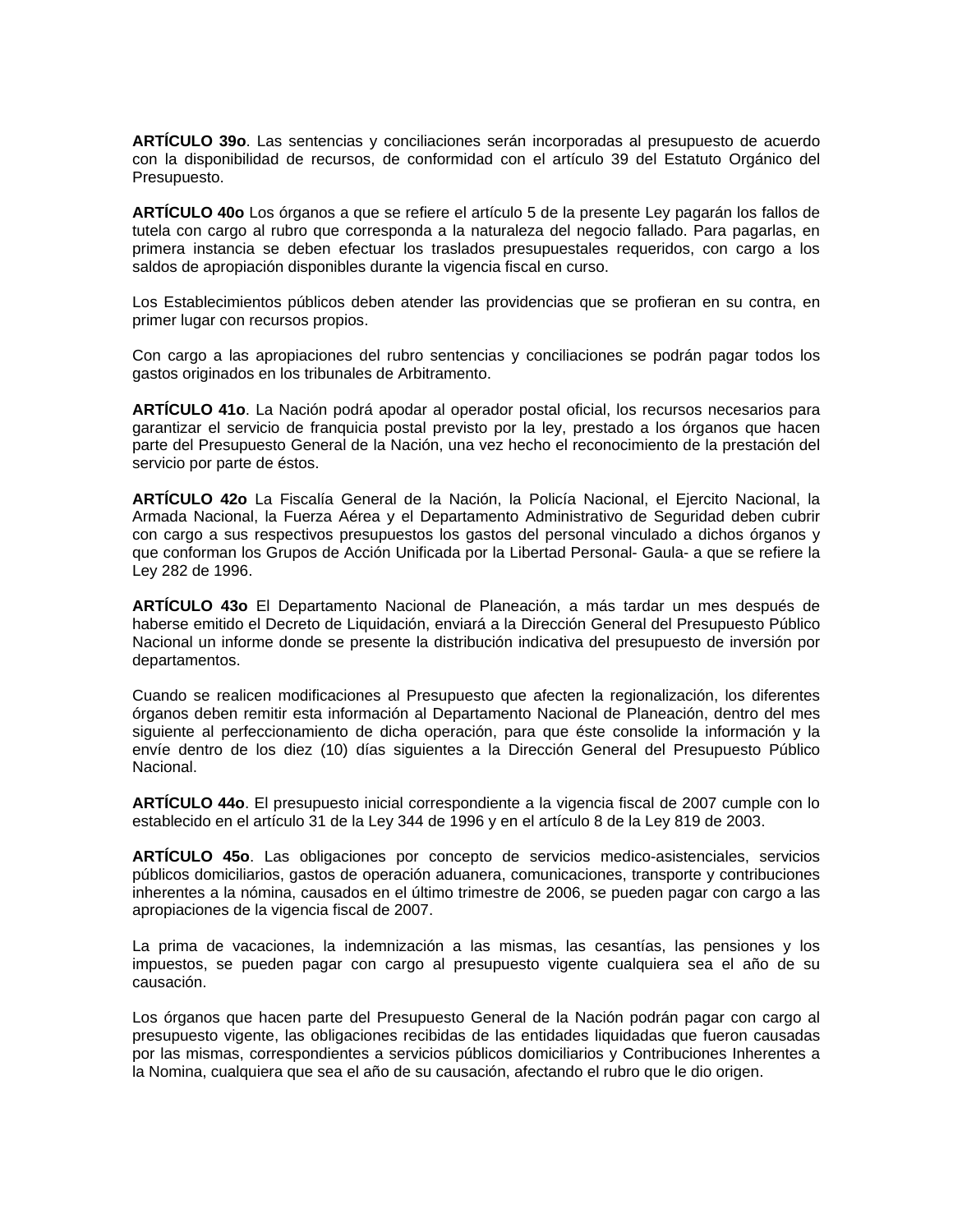**ARTÍCULO 46o**. Autorízase a la Nación y sus entidades descentralizadas, para efectuar cruces de cuentas entre sí, con entidades territoriales y sus descentralizadas y con las Empresas de Servicios Públicos con participación Estatal, sobre las obligaciones que recíprocamente tengan causadas. Para estos efectos se requerirá acuerdo previo entre las partes. Estas operaciones deben reflejarse en el presupuesto, conservando, únicamente, la destinación para la cual fueron programadas las apropiaciones respectivas.

En el caso de las obligaciones de origen legal que tenga la Nación y sus entidades descentralizadas para con otros órganos públicos, se debe tener en cuenta, para efectos de estas compensaciones, las transferencias y aportes, a cualquier título, que las primeras hayan efectuado a las últimas en cualquier vigencia fiscal. Si quedare algún saldo en contra de la Nación, ésta podrá sufragarlo a través de títulos de deuda pública, sin que implique operación presupuestal alguna.

Cuando se combinen las calidades de acreedor y deudor en una misma persona, como consecuencia de un proceso de liquidación o privatización de órganos nacionales de derecho público, se compensarán las cuentas automáticamente, sin operación presupuestal alguna.

**ARTÍCULO 47o**. La Nación podrá emitir bonos en condiciones de mercado u otros títulos de deuda pública para pagar las obligaciones financieras a su cargo causadas o acumuladas a diciembre 31 de 1993, por concepto de pasivo por pensiones y cesantías de las personas beneficiarias del extinto Fondo del Pasivo Prestacional de sector salud; para sanear los pasivos correspondientes a las cesantías de las Universidades Estatales, a que se refiere el artículo 88 de la Ley 30 de 1992, del personal administrativo y docentes no acogidos al nuevo régimen salarial. Igualmente, se podrá emitir bonos pensionales de que trata la Ley 100 de 1993, en particular para las Universidades Estatales.

La Nación podrá reconocer como deuda pública las obligaciones a cargo del Instituto Nacional de Concesiones "INCO", surgidas en los contratos con garantías por concepto de ingresos mínimos garantizados: en estos casos serán reconocidas mediante la emisión de bonos u otros títulos de deuda pública en condiciones de mercado, para lo cual deberá surtirse el procedimiento previsto en el artículo 29 de la Ley 344 y sus normas reglamentarias, en lo pertinente.

**PARÁGRAFO**. La emisión de los bonos o títulos de que trata el presente artículo no implica operación presupuestal y sólo debe presupuestarse para efectos de su redención. El mismo procedimiento se aplicará a los bonos que se expidan en cumplimiento del artículo 29 de la Ley 344 de 1996. Las entidades del Presupuesto General de la Nación que utilicen este mecanismo sólo procederán con los registros contables que sean del caso para extinguir dichas obligaciones en virtud de los acuerdos de pago que suscriban con el Ministerio de Hacienda y Crédito Público.

**ARTÍCULO 48o**. La diferencia entre el ingreso al productor regulado y el precio en el mercado Internacional referenciado al mercado del golfo de los Estados Unidos de América para los refinadores o importadores, que venia siendo asumida por estos, en cumplimiento de las finalidades sociales del Estado en los términos previstos en la Constitución Política, podrá ser financiado durante la vigencia fiscal de 2007 con cargo a los recursos de la Nación que se incorporan en el presupuesto del Ministerio de Minas y Energía, el cual determinará las bases, criterios y procedimientos para su asignación y traslado.

**ARTÍCULO 49o**. A partir de la vigencia de la presente Ley, la Dirección General de Crédito Público y del Tesoro Nacional extinguirá los saldos contables existentes por concepto de Acuerdos de Pago suscritos con entidades del orden nacional y que se originaron exclusivamente en el reconocimiento como deuda pública de la Nación de obligaciones pendientes de pago a través de Títulos de Tesorería Clase B - TES B -, en desarrollo de lo previsto en el artículo 29 de la Ley 344 de 1996 y el artículo 19 de la Ley 419 de 1997.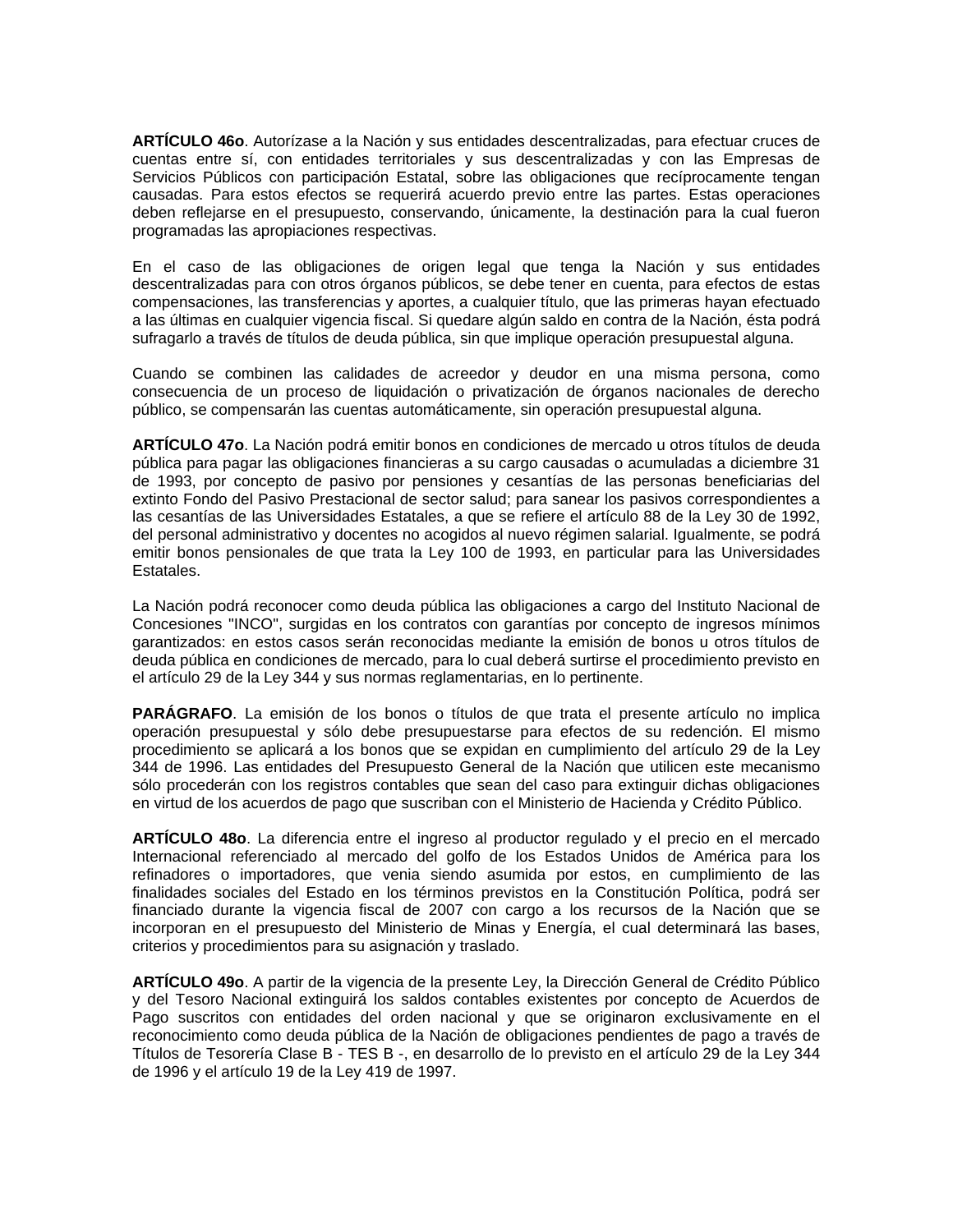**ARTÍCULO 50o**. La Nación podrá reconocer como deuda pública las obligaciones radicadas antes del 22 de diciembre de 2006 y que cumplan con los requisitos establecidos por la ley a través de la Agencia Presidencial para la Acción Social y la Cooperación Internacional - ACCION SOCIAL, a favor de las víctimas de la violencia de que trata la Ley 418 de 1997, prorrogada por la Ley 548 de 1999 y la Ley 782 de 2002. En estos casos serán reconocidas mediante la emisión de bonos u otros títulos de deuda pública en condiciones de mercado.

**ARTÍCULO 51o**. El porcentaje de la cesión del impuesto a las ventas asignado a las Cajas Departamentales de Previsión y al Fondo de Prestaciones Sociales del Magisterio, con destino al pago de las cesantías definitivas y pensiones del personal docente nacionalizado, continuará pagándose tomando como base los convenios suscritos en virtud de lo dispuesto en la Ley 91 de 1989.

**ARTÍCULO 52o**. En el Fondo de Programas Especiales para la Paz se constituirán las Subcuentas de "Programas para la Desmovilización" y "Programas de Reincorporación a la Vida Civil", en las cuales la ordenación del gasto, además de lo dispuesto en el artículo 13 de la Ley 368 de 1997, podrá ser delegada en otros funcionarios del nivel directivo, de conformidad con las normas Orgánicas del Presupuesto.

**ARTÍCULO 53o**. Todos los programas y proyectos en carreteras y aeropuertos que no estén a cargo de la Nación y que estén financiados con recursos del Fondo de Inversiones para la Paz que está adscrito a la Agencia Presidencial para la Acción y la Cooperación Internacional, podrán ser ejecutados por el Instituto Nacional de Vías, la Unidad Administrativa Especial de la Aeronáutica Civil o mediante convenios con las entidades territoriales según sea el caso.

**ARTÍCULO 54o**. En desarrollo del artículo 119 del Estatuto Orgánico del Presupuesto, el Instituto de Planificación y Promoción de Soluciones Energéticas - IPSE - podrá adelantar las operaciones de canje de activos de su propiedad que aún posea en las zonas interconectadas y no interconectadas por proyectos de preinversión e inversión de los prestadores de servicios públicos de energía.

Los proyectos de preinversión e inversión incluidos en el canje que se realice no podrán ser financiados ni directa e indirectamente con recursos que hagan parte del Presupuesto General de la Nación.

**ARTÍCULO 55o**. El Servicio Nacional de Aprendizaje SENA transferirá a COLCIENCIAS con destino a financiar las actividades que promuevan y fomenten la investigación aplicada, la innovación, el desarrollo tecnológico, la apropiación pública de la Ciencia, la Tecnología, y en general la construcción de capacidades regionales de Ciencia, Tecnología e Innovación, la cuarta parte de los recursos provenientes del veinte por ciento (20%) de los aportes sobre las nóminas de que trata el artículo 16 de la Ley 344 de 1996, mediante la celebración de un convenio interadministrativo.

**ARTÍCULO 56o**. El Ministerio de Hacienda y Crédito Público podrá celebrar acuerdos de pago sobre el capital y los intereses adeudados por las entidades descentralizadas, como consecuencia de la liquidación de excedentes y utilidades realizada por el Consejo Superior de Política Económica y Social CONPES en desarrollo de las competencias otorgadas por la Ley Orgánica de Presupuesto.

**ARTÍCULO 57o**. La ejecución de los recursos que se giran al Fondo Nacional de Pensiones de las entidades territoriales con cargo al Presupuesto General de la Nación, se realizará por medio de resolución expedida por el Ministerio de Hacienda y Crédito Público, ordenando el giro de los recursos. Si no fuere posible realizar el giro de los recursos a las administradoras del Fondo, bastará para el mismo efecto, que por dicha resolución se disponga la administración de los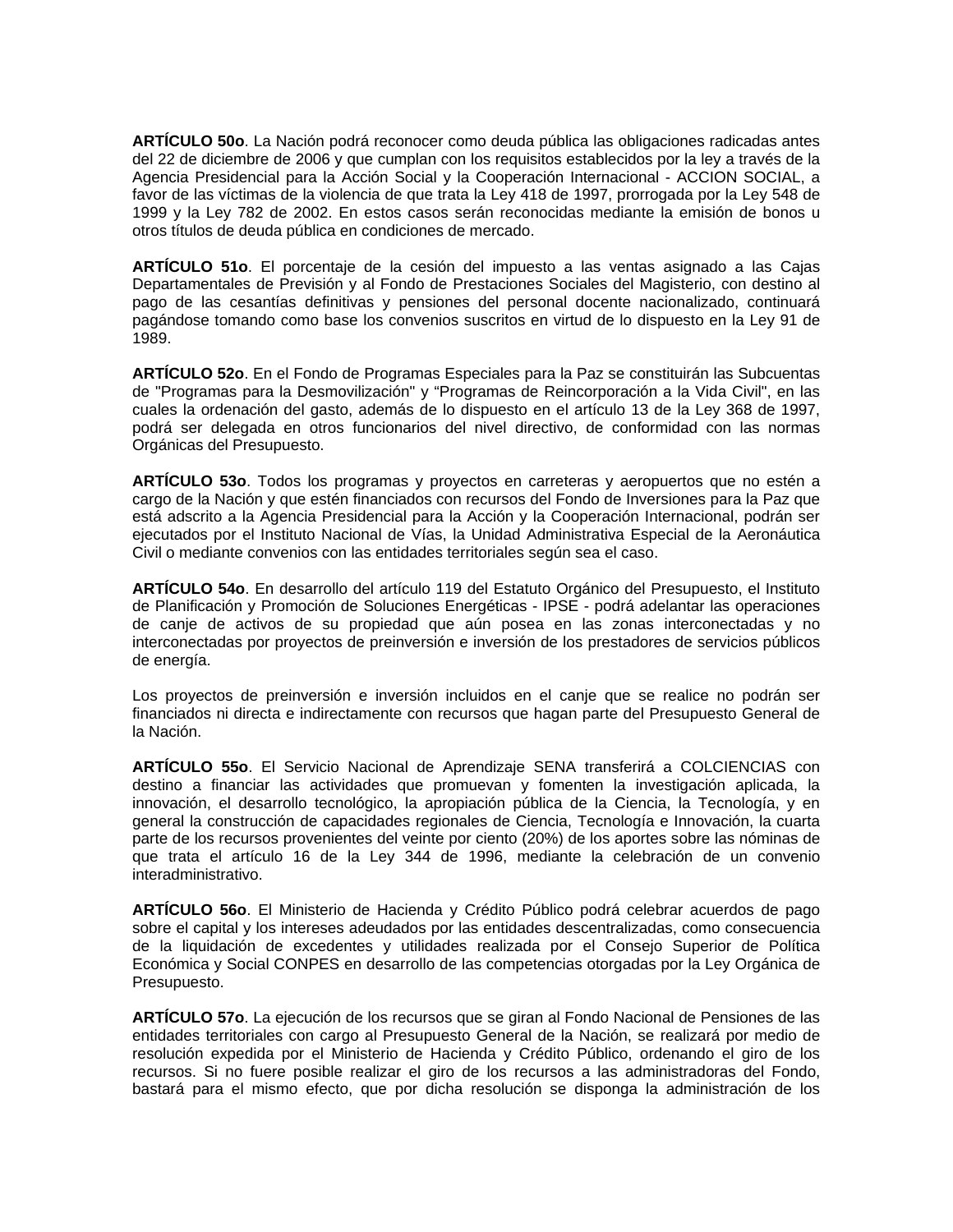mismos por parte de la Dirección de Crédito Público y del Tesoro Nacional a través de una cuenta especial, mientras los recursos puedan ser efectivamente entregados.

Los recursos serán girados con la periodicidad que disponga el Gobierno Nacional. En el evento en que los recursos no se hayan distribuido en su totalidad entre las entidades territoriales, los no distribuidos se podrán girar a una cuenta del Fondo, administrada de la misma manera que los demás recursos del Fondo, como recursos por abonar a las cuentas correspondientes de las entidades territoriales.

Para efectos de realizar la verificación de las condiciones a las que hace referencia el parágrafo 3 del artículo 2 de la Ley 549 de 1999, el Gobierno determinará las condiciones sustanciales que deben acreditarse, los documentos que deben remitirse para el efecto, y el procedimiento con que la misma se realizará. Mientras se producen las verificaciones, se girarán los recursos en la forma prevista en el inciso anterior. Cuando se establezca que la realidad no corresponde con lo que se acreditó, se descontarán los recursos correspondientes, para efectos de ser redistribuidos, sin que dicha nueva distribución constituya un nuevo acto de ejecución presupuestal.

**ARTÍCULO 58o**. Los proyectos viales de las redes secundaria o terciaria y urbana, los aeropuertos, que no estén a cargo de la Nación y que hayan sido seleccionados y priorizados en los distintos departamentos durante las Audiencias Públicas celebradas en cumplimiento del artículo 6 de la Ley 812 de 2003, y demás apropiaciones programadas por la presente Ley a las entidades especializadas del sector transporte para estos propósitos, podrán ser ejecutados directamente por éstas o mediante convenios con las entidades territoriales y/o sus descentralizadas. La responsabilidad de la Nación se limitará a la ejecución de los proyectos, y dichas redes seguirán a cargo de las entidades territoriales; en ningún caso podrá modificar el mantenimiento que actualmente la Nación adelanta en vías secundarias o terciarias.

**PARÁGRAFO**. Además de los proyectos viales de que trata el inciso anterior, extiéndase a los proyectos de infraestructura de energía, saneamiento básico, educación y protección de inundaciones, los criterios establecidos para la ejecución de los mismos, distribuidos con el concepto previo del Departamento Nacional de Planeación.

**ARTÍCULO 59o**. Las entidades estatales podrán constituir mediante patrimonio autónomo los fondos a que se refiere el artículo 107 de la Ley 42 de 1993. Los recursos que se coloquen en dichos fondos ampararán los bienes del Estado cuando los estudios técnicos indiquen que es más conveniente la cobertura de los riesgos con reservas públicas que con seguros comerciales.

Cuando los estudios técnicos permitan establecer que determinados bienes no son asegurables o que su aseguramiento implica costos de tal naturaleza que la relación costo-beneficio del aseguramiento es negativa, o que los recursos para autoprotección mediante fondos de aseguramiento son de tal magnitud que no es posible o conveniente su uso para tal fin, se podrá asumir el riesgo frente a estos bienes y no asegurarlos ni ampararlos con fondos de aseguramiento.

También podrán contratar un seguro de responsabilidad civil para servidores públicos, mediante el cual se ampare la responsabilidad de los mismos por actos o hechos no dolosos ocurridos en ejercicio de sus funciones, y los gastos de defensa en materia disciplinaria, penal y fiscal en que deban incurrir; estos últimos gastos excepcionalmente los podrán pagar las entidades, siempre y cuando exista decisión definitiva que exonere de toda responsabilidad y no sea condenada la contraparte a las costas del proceso.

Esta disposición será aplicable a las Empresas Industriales y Comerciales del Estado y a las sociedades de economía mixta asimiladas a estas.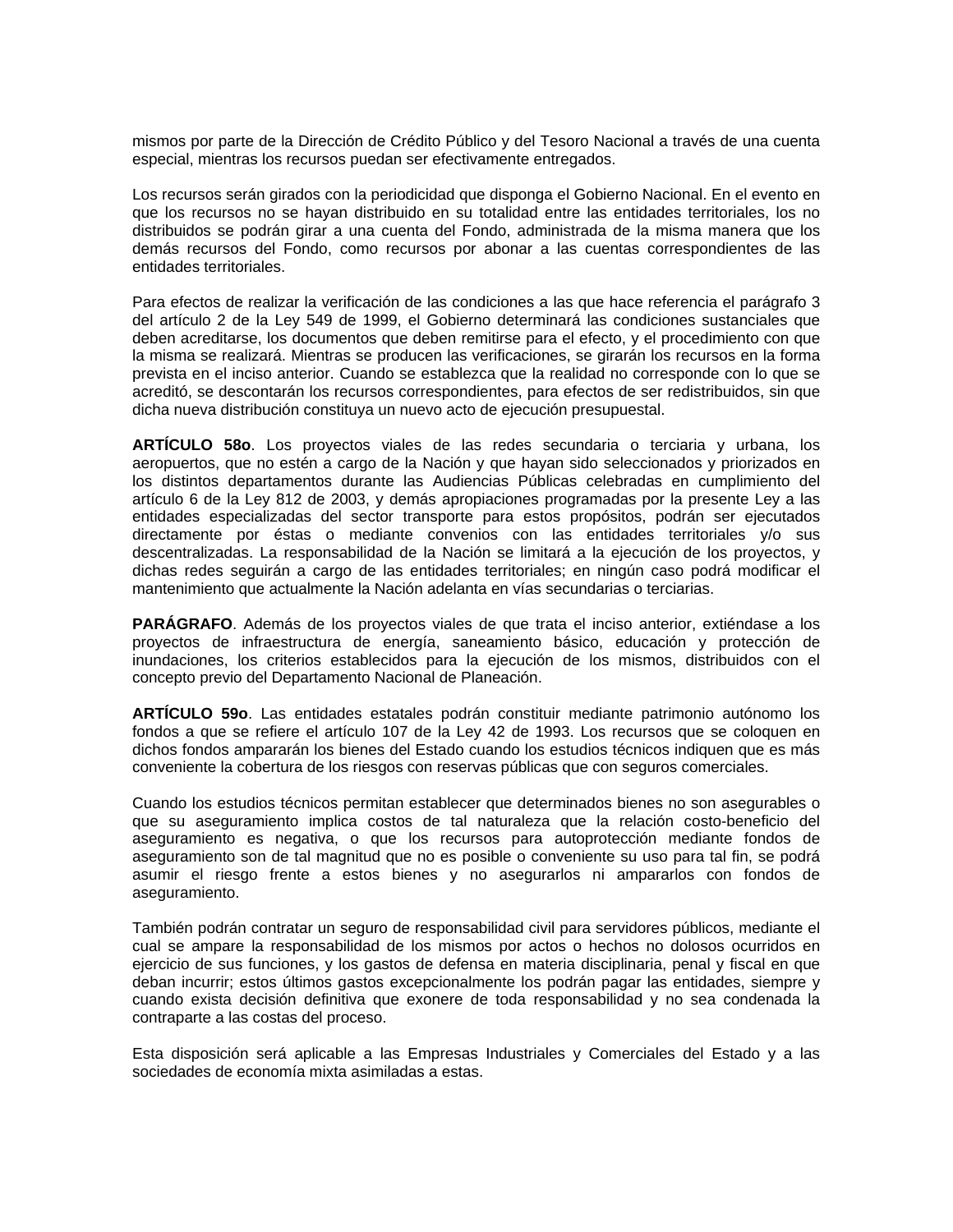**ARTÍCULO 60o.** El Gobierno Nacional, con cargo a las apropiaciones de la presente vigencia fiscal podrá otorgar créditos que podrán ser condonables al Instituto de Seguro Social, a las Empresas Sociales del Estado creadas mediante Decreto 1750 de 2003, a la Caja de Provisión Social de Comunicaciones, con el objeto de apoyar sus procesos de reestructuración, en los términos y condiciones que establezca la Dirección General de Crédito Público y del Tesoro Nacional. El incumplimiento de dichas condiciones dará lugar a la exigibilidad de los créditos.

**ARTÍCULO 61o**. En virtud de la autonomía consagrada en el artículo 69 de la Constitución Política, las Universidades Estatales pagarán las sentencias o fallos proferidos en contra de la Nación con los recursos asignados por parte de esta, en cumplimiento del artículo 66 de la Ley 30 de 1992.

**ARTÍCULO 62o**. Los recursos incorporados al Programa denominado "Atención a la niñez y apoyo a la familia para posibilitar el ejercicio de los derechos a través de subsidios condicionados" del Instituto Colombiano de Bienestar Familiar ICBF, deberán ser ejecutados en coordinación con la Agencia Presidencial para la Acción Social y la Cooperación Internacional-ACCIÓN SOCIAL.

**ARTÍCULO 63o**. Cuando el Consejo Asesor del Fondo Nacional de Regalías designe, a solicitud de la entidad territorial beneficiaria, como ejecutor de los proyectos aprobados, a una entidad del orden nacional que haga parte del Presupuesto General de la Nación, estos proyectos se podrán ejecutar mediante la celebración de un convenio interadministrativo entre el Fondo Nacional de Regalías y la entidad designada.

**ARTÍCULO 64o**. La Nación- Ministerio de Minas y Energía podrá financiar hasta un 20% los subsidios para pagos por menores tarifas eléctricas y de gas de las zonas interconectadas y no interconectadas, con los recursos acumulados no comprometidos a 31 de diciembre de 2006, de los fondos FAZNI, FAER y/o FOES.

Los recursos que se utilicen del FAZNI, se destinarán prioritariamente para financiar los subsidios para pagos por menores tarifas eléctricas de las zonas no interconectadas. Una vez este gasto este totalmente financiado podrán destinarse los montos restantes de estos recursos para financiar subsidios en zonas interconectadas.

**ARTÍCULO 65o**. Las entidades responsables de la Atención Integral a la Población Desplazada por la Violencia, del orden nacional, departamental, municipal y distrital, de que trata el artículo 19 de la Ley 387 de 1997, darán prioridad en la ejecución de sus respectivos presupuestos, a la atención de la población desplazada por la violencia, en cumplimiento de la Sentencia T-025 de 2004 proferida por la Honorable Corte Constitucional.

Los gobernadores y alcaldes reportarán mensualmente al Ministerio del Interior y de Justicia, la ejecución de las apropiaciones específicas del presupuesto de cada entidad territorial, destinadas a la prevención y atención del desplazamiento forzado, de acuerdo con los procedimientos que para tal fin establezca dicho Ministerio.

Las entidades del orden nacional reportarán al Ministerio de Hacienda y Crédito Público y al Departamento Nacional de Planeación, en el detalle que éstos establezcan, la información relacionada con la ejecución presupuestal de dichos recursos, la cual será enviada al Consejo Nacional de Atención Integral a la Población Desplazada por la Violencia, para informar a la Honorable Corte Constitucional sobre el cumplimiento de la Sentencia T-025 de 2004.

**ARTÍCULO 66o**. Los recursos presupuestados al proyecto CAPACITACIÓN JOVENES EN ACCIÓN del Servicio Nacional de Aprendizaje - SENA se destinarán inicialmente para la atención de la población desplazada por la violencia, en cumplimiento de la Sentencia T-025 de 2004 proferida por la Honorable Corte Constitucional. Una vez se cubra la demanda de la población desplazada, los recursos se podrán destinar a población no desplazada.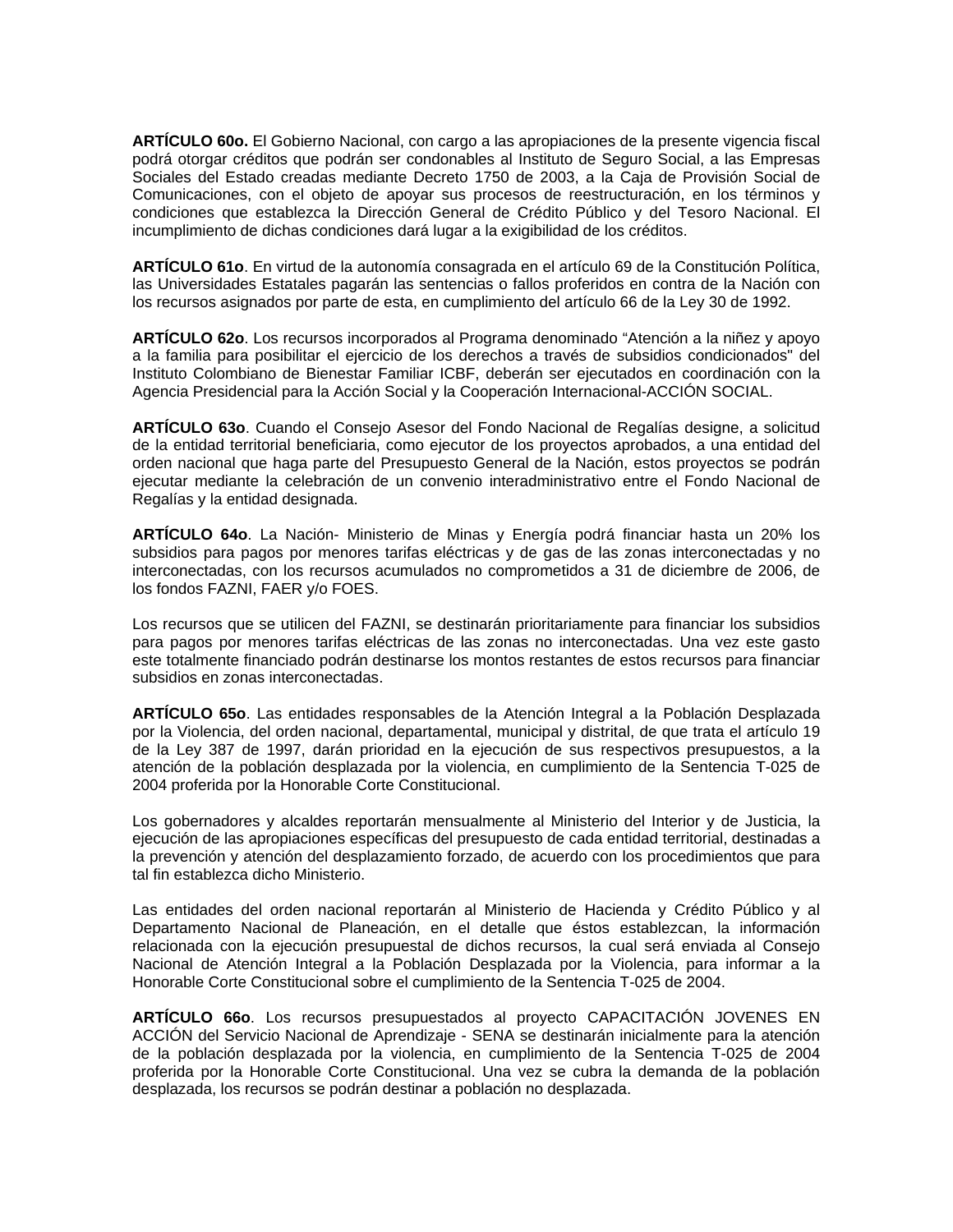**ARTÍCULO 67o**. Los órganos que hacen parte del Presupuesto General de la Nación, que reciban bienes transferidos mediante asignación definitiva por el Consejo Nacional de Estupefacientes, podrán cancelar con cargo a su presupuesto, las obligaciones de vigencias anteriores que sobre dichos bienes pesen por concepto de impuestos y servicios públicos, causados con posterioridad a la fecha de su incautación y que no puedan ser asumidos por la Dirección Nacional de Estupefacientes.

**ARTÍCULO 68o.** Con el fin de contribuir al saneamiento del Fondo Nacional del Café y a la estabilización del ingreso del caficultor, existirá una contribución con cargo al caficultor, destinada al Fondo Nacional del Café, que será de dos centavos de dólar (US\$0.02) por libra de café que se exporte siempre y cuando el precie sea superior a sesenta centavos de dólar (US\$0.60) y que estará vigente hasta el treinta y uno (31) de diciembre del año 2007.

**ARTÍCULO 69o**. Con el fin de dar cumplimiento a lo establecido en los artículos 36 y 41 de la Ley 715 de 2001 y 80 de la Ley 812 de 2003, se pagarán contra las apropiaciones y excedentes de los recursos del Sistema General de Participaciones, los saldos que resulten del reconocimiento de los costos del servicio educativo ordenados por la Constitución y la ley, y las deudas por concepto de las homologaciones de cargos administrativos del sector. El Ministerio de Educación Nacional revisará las liquidaciones presentadas por las entidades territoriales y certificará el monto por reconocer. El plazo para firmar los acuerdos de pago del saneamiento de que habla el artículo 80 de la Ley 812 de 2003 se ampliará hasta el 31 de diciembre de 2007.

**ARTÍCULO 70o**. Modificase el artículo 80 de la Ley 633 de 2000, el cual quedará así: De conformidad con los artículos 64, 65 y 66 de la Constitución Política, la Nación asignará un monto suficiente de recursos destinados a cubrir el valor correspondiente al (50%) del costo de la energía eléctrica, debidamente comprobado por las electrificadoras de cada región, de los usuarios de los Distritos de riego y de los Distritos de riego administrados por el Estado o por las asociaciones de usuarios debidamente reconocidas por el Ministerio de Agricultura y Desarrollo Rural.

**PARÁGRAFO 1**. Para el caso de los usuarios de los Distritos de riego cuya facturación sea individual este beneficio se otorgará para aquellos que no posean más de cincuenta (50) hectáreas.

**PARÁGRAFO 2**. Para efectos de la clasificación de los usuarios del servicio de energía según la Ley 142 de 1994, la utilización de la energía eléctrica para riego dirigido a la producción agropecuaria se clasificará dentro de la clase especial, la cual no pagará contribución. Además con el objeto de comercializar la energía eléctrica, los usuarios en los Distritos de riego y los Distritos de riego se clasificarán como usuarios no regulados.

**ARTÍCULO 71o**. En la ejecución del Programa de Adquisición de Tierras para las Comunidades Indígenas, el INCODER dará prioridad a la adquisición de los predios que hayan sido invadidos u ocupados por vías de hecho por dichas comunidades antes del 15 de septiembre de 2006, con la única finalidad de sanear su propiedad y ser transferida a las respectivas comunidades indígenas.

Dichas adquisiciones serán canceladas de conformidad con lo establecido con la Ley 160 de 1994.

Las circunstancias de invasión, ocupación de hecho o perturbación de la propiedad se acreditarán con las certificaciones que expidan las autoridades judiciales o de policía según el caso.

**PARÁGRAFO**. Los recursos que tiene asignado el Gobierno Nacional para la compra de tierras indígenas, serán priorizados para la compra de predios invadidos antes del 15 de septiembre de 2006. Los anteriores se asignarán estrictamente con relación al orden cronológico de la mayor antigüedad de la posesión.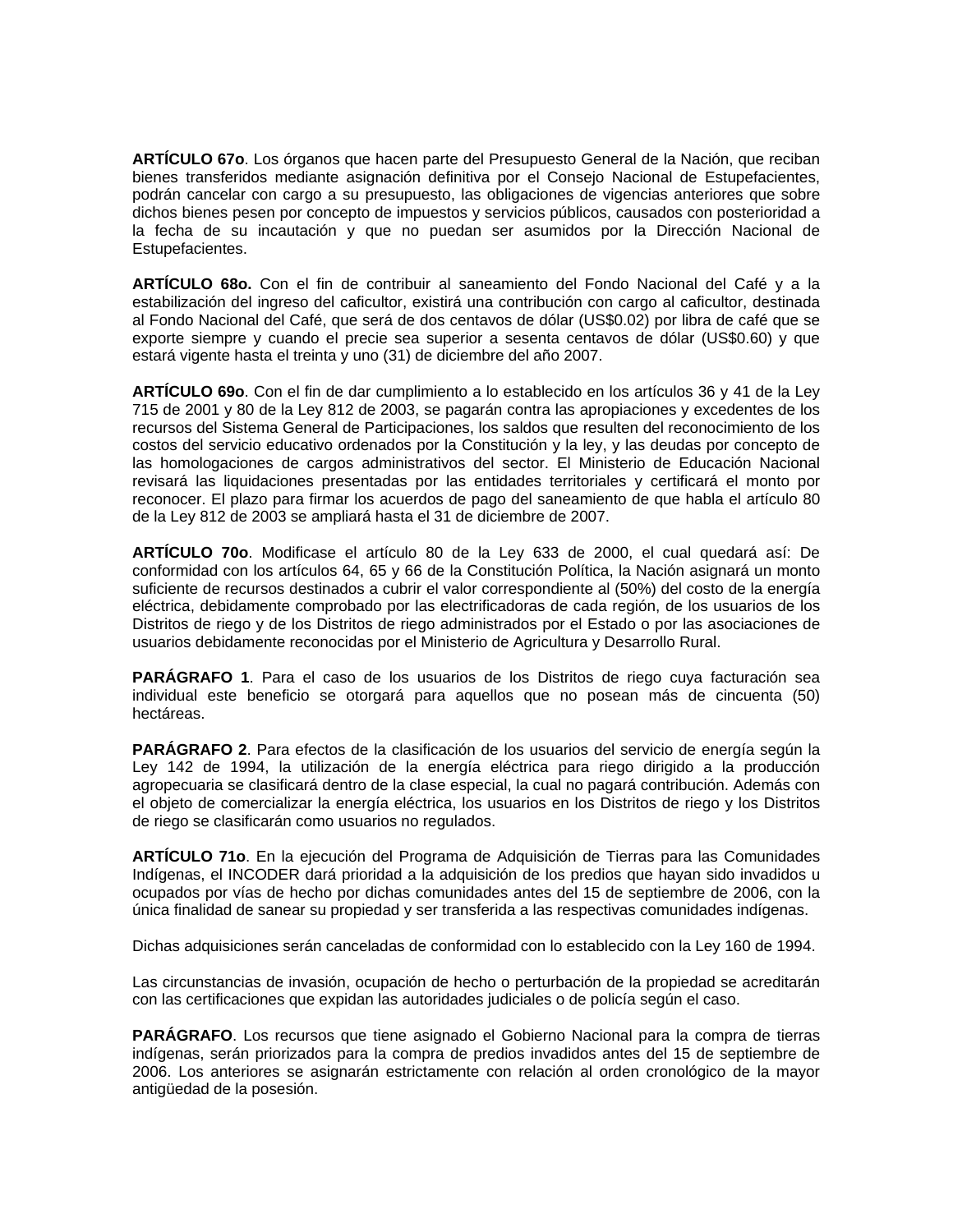Se deberá presenta un informe semestral de la ejecución ante el Consejo Directivo del Incoder.

**ARTÍCULO 72o**. Los recursos aportados por la Nación a la Subcuenta de Subsistencia del Fondo de Solidaridad Pensional, en cumplimiento de lo previsto en el literal c) del numeral segundo del articulo 27 de la ley 100 de 1993, adicionado por el artículo 8° de la Ley 797 de 2003, se ejecutarán en coordinación con el Instituto Colombiano de Bienestar Familiar, ICBF.

**ARTÍCULO 73o**. Cuando el Consejo Asesor del Fondo Nacional de Regalías designe, a solicitud de la entidad territorial beneficiaria, como ejecutor de los proyectos aprobados a una entidad del orden nacional que haga parte del presupuesto general de la Nación, éstos se podrán ejecutar mediante la celebración de un convenio interadministrativo entre el FNR y la entidad designada, con base en el cual se efectuarán las correspondientes operaciones presupuestales.

**ARTÍCULO 74o**. El Consejo Superior de la Judicatura y la Fiscalía General de la Nación podrán sustituir inmuebles de su propiedad, por obras necesarias para la adquisición, terminación, adecuación y dotación de su infraestructura, sin operación presupuestal alguna.

**ARTÍCULO 75o**. Todos tos recursos disponibles, incluyendo vigencias futuras, destinados por la Nación, los Departamentos, los Distritos, los Municipios y las Autoridades Ambientales al sector de agua potable y saneamiento básico; podrán ser girados a cuentas conjuntas, encargos fiduciarios y en general a cualquier mecanismos de administración de recursos constituido por la Nación, las entidades territoriales y/o las personas prestadoras de los servicios públicos domiciliarios de acueducto, alcantarillado y aseo; siempre y cuando medie autorización expresa del representante legal de la respectiva entidad territorial en ese sentido y se desarrolle el objeto de la apropiación en la vigencia fiscal correspondiente.

**ARTÍCULO 76o**. El Instituto Colombiano de Bienestar Familiar ICBF, en la ejecución del presupuesto de inversión, fortalecerá el Programa de Hogares Comunitarios, destinando los recursos suficientes para el desarrollo de los contratos de aportes suscritos con las asociaciones de madres comunitarias.

**ARTÍCULO 77o.** De las utilidades del Banco Agrario S.A. y del Fondo para el Financiamiento del Sector Agropecuario – FINAGRO, correspondientes a 2006, se podrán destinar recursos en la cuantía y porcentaje que para cada uno de ellos determine el Consejo Nacional de Política Económica y Social - CONPES, para desarrollar proyectos de capital de riesgo, en cumplimiento de la ley aprobatoria del Tratado de Libre Comercio celebrado con los Estados Unidos de América.

**ARTÍCULO 78o**. De las utilidades brutas del Banco Agrario S.A. correspondientes a la vigencia fiscal del año 2006, se destinaran recursos hasta \$50.000.000.000 para financiar parcialmente los apoyos directos contemplados dentro del Programa Agro, Ingreso Seguro – AIS del Ministerio de Agricultura y Desarrollo Rural.

**ARTÍCULO 79o**. EL 50% de los recursos producto del recaudo del porcentaje ambiental de los gravámenes a la propiedad inmueble, en los casos en que la población municipal, distrital o metropolitana fuera superior a 1.000.000 de habitantes, se destinarán a la realización de programas y proyectos de inversión definidos y priorizados en el Plan de Gestión Ambiental y que hagan parte del respectivo Plan de Ordenamiento Territorial de la Corporación Autónoma (CAR).

**ARTÍCULO 80o**. El Gobierno Nacional en desarrollo de los dispuesto por el artículo 36 de la Ley 756 de 2002, hará las ubicaciones a que haya lugar en el presupuesto del Fondo Nacional de Regalías para la vigencia fiscal de 2007, con el fin de redistribuir los saldos de apropiación que no se encuentren comprometidos a 30 de septiembre, respecto a los cuales no se hayan presentado